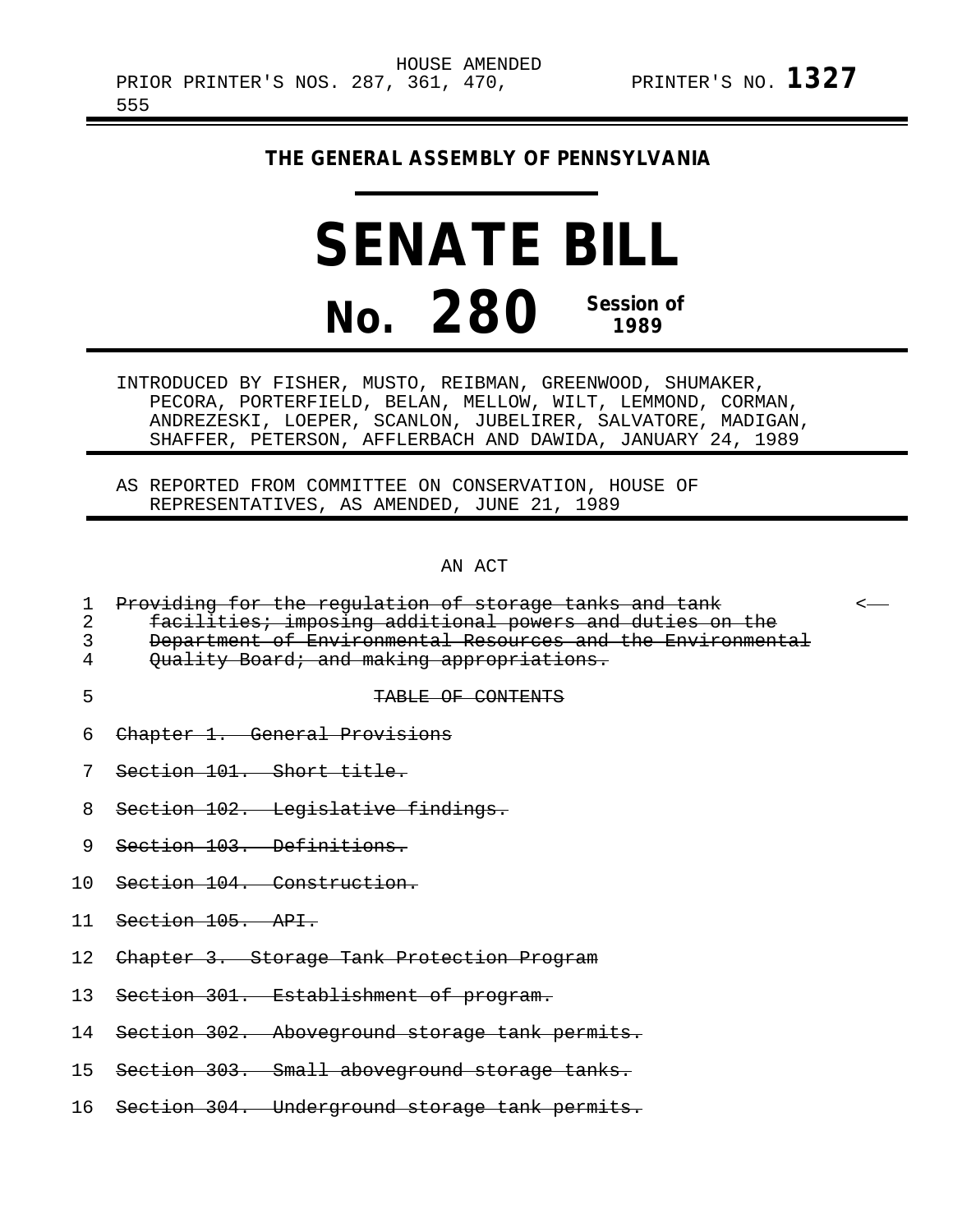| 1  | Section 305. Operation under existing permits.                  |
|----|-----------------------------------------------------------------|
| 2  | Section 306. Registration of aboveground and underground        |
| 3  | storage tanks.                                                  |
| 4  | Section 307. Inspection of aboveground storage tanks.           |
| 5  | Section 308. Inspection and inventory records of underground    |
| 6  | storage tanks.                                                  |
| 7  | Section 309. Certification of storage tank installers and       |
| 8  | private tank inspectors.                                        |
| 9  | Section 310. Small operator assistance program for underground  |
| 10 | storage tanks.                                                  |
| 11 | Section 311. Environmental Quality Board.                       |
| 12 | Section 312. Industry Technical Advisory Board.                 |
| 13 | Chapter 5. Spill Prevention Response Plan                       |
| 14 | Section 501. Submission of spill prevention response plan.      |
| 15 | Section 502. Content of spill prevention response plan.         |
| 16 | Section 503. Review of spill prevention response plan.          |
| 17 | Section 504. Notification.                                      |
| 18 | Chapter 7. Financial Provisions                                 |
| 19 | Section 701. Financial responsibility.                          |
| 20 | Section 702. Storage Tank Fund.                                 |
| 21 | Section 703. Underground Storage Tank Indemnification Board.    |
| 22 | Section 704. Underground Storage Tank Indemnification Fund.     |
| 23 | Section 705. Powers and duties of Underground Storage Tank      |
| 24 | Indemnification Board.                                          |
| 25 | Section 706. Eligibility of claimants.                          |
| 26 | Section 707. Audit.                                             |
| 27 | Section 708. Sunset review.                                     |
| 28 | Chapter 9. Siting of New Aboveground Storage Tank Facilities    |
| 29 | Section 901. Siting of new aboveground storage tank facilities. |
| 30 | Section 902. Siting criteria for aboveground tank facilities.   |
|    | 19890S0280B1327<br>$-2-$                                        |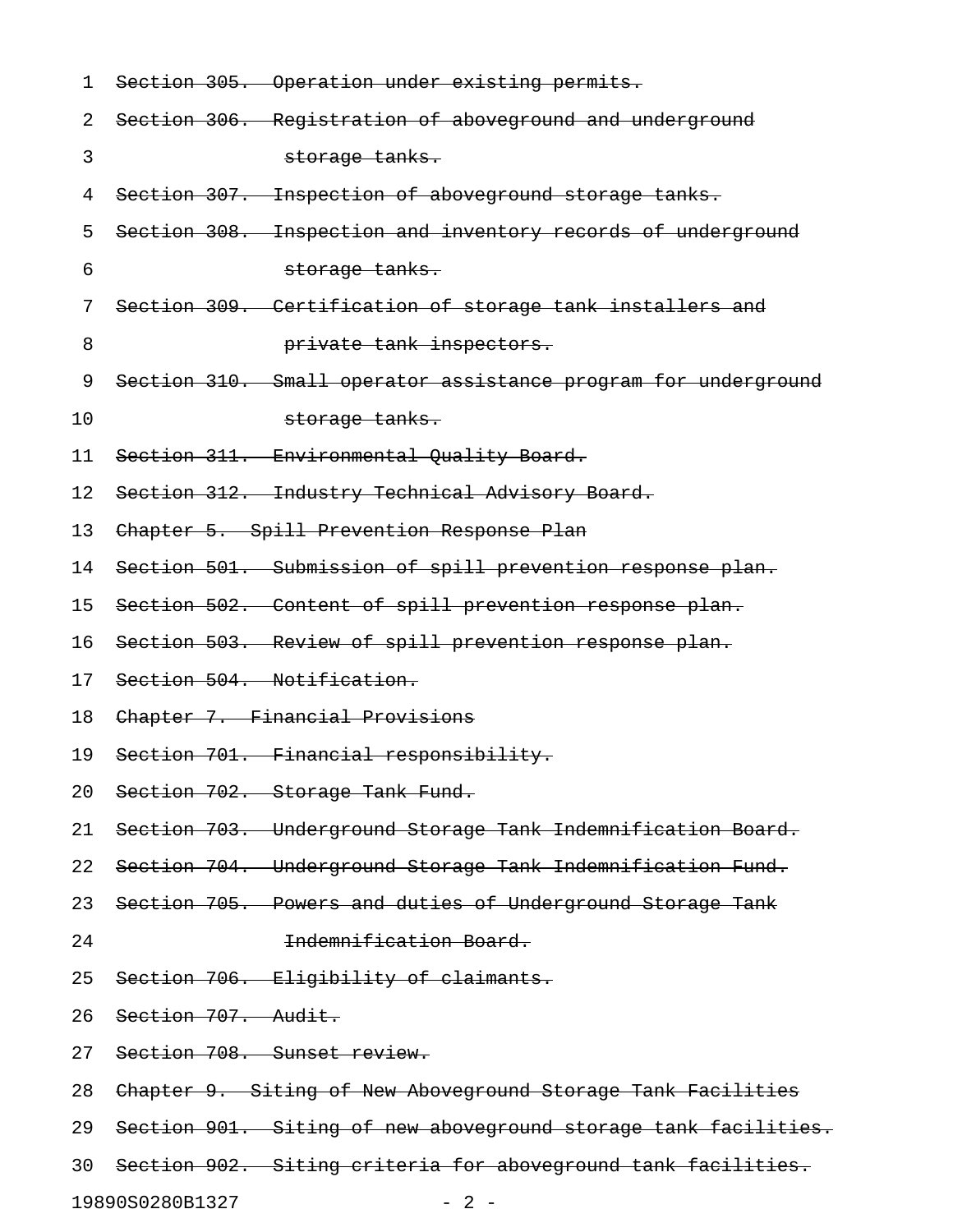- 1 Chapter 11. Enforcement and Remedies
- 2 Section 1101. Unlawful conduct.

3 Section 1102. Enforcement orders.

- 4 Section 1103. Civil penalties.
- 5 Section 1104. Criminal penalties.
- 6 Section 1105. Production of materials; recordkeeping
- 

7 requirements.

- 8 Section 1106. Collection of fines, fees, etc.
- 9 Section 1107. Public information.
- 10 Section 1108. Relationship to other laws.
- 11 Chapter 21. Miscellaneous Provisions
- 12 Section 2101. Appropriations.
- 13 Section 2102. Severability.
- 14 Section 2103. Repeals.
- 15 Section 2104. Effective date.
- 16 PROVIDING FOR THE REGULATION OF STORAGE TANKS AND TANK <
- 17 FACILITIES; IMPOSING ADDITIONAL POWERS AND DUTIES ON THE
- 18 DEPARTMENT OF ENVIRONMENTAL RESOURCES AND THE ENVIRONMENTAL
- 19 QUALITY BOARD; AND MAKING AN APPROPRIATION.
- 20 TABLE OF CONTENTS
- 21 CHAPTER 1. GENERAL PROVISIONS
- 22 SECTION 101. SHORT TITLE.
- 23 SECTION 102. LEGISLATIVE FINDINGS.
- 24 SECTION 103. DEFINITIONS.
- 25 SECTION 104. API.
- 26 SECTION 105. ADVISORY COMMITTEE.
- 27 SECTION 106. POWERS AND DUTIES OF ENVIRONMENTAL QUALITY BOARD.
- 28 SECTION 107. POWERS AND DUTIES OF DEPARTMENT.
- 29 SECTION 108. INTERIM CERTIFICATION OF INSTALLERS AND
- 30 INSPECTORS.

19890S0280B1327 - 3 -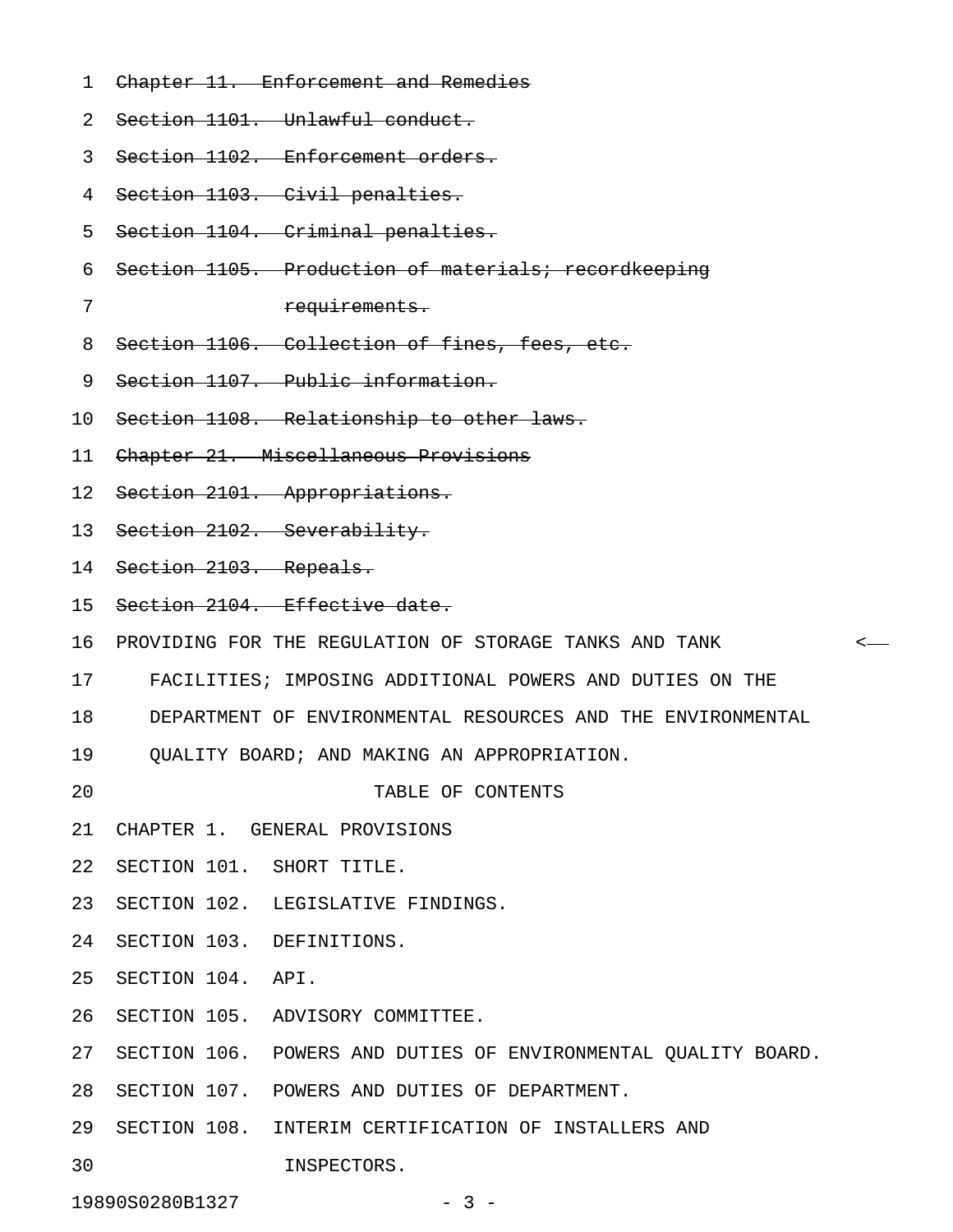- 1 SECTION 109. CONSTRUCTION.
- 2 CHAPTER 3. ABOVEGROUND STORAGE TANKS
- 3 SECTION 301. ABOVEGROUND STORAGE TANK REQUIREMENTS.
- 4 SECTION 302. INTERIM REQUIREMENTS.
- 5 SECTION 303. REGISTRATION.
- 6 SECTION 304. PERMITS AND PLANS.
- 7 CHAPTER 5. UNDERGROUND STORAGE TANKS
- 8 SECTION 501. UNDERGROUND STORAGE TANK REQUIREMENTS.
- 9 SECTION 502. INTERIM REQUIREMENTS AND DISCONTINUED USE.
- 10 SECTION 503. REGISTRATION.
- 11 SECTION 504. PERMITS AND PLANS.
- 12 SECTION 505. COMMERCIAL HEATING OIL STORAGE TANKS.
- 13 SECTION 506. SMALL OPERATOR ASSISTANCE PROGRAM FOR UNDERGROUND 14 STORAGE TANKS.
- 15 CHAPTER 7. FINANCIAL PROVISIONS
- 16 SECTION 701. FINANCIAL RESPONSIBILITY.
- 17 SECTION 702. STORAGE TANK FUND.
- 18 SECTION 703. UNDERGROUND STORAGE TANK INDEMNIFICATION BOARD.
- 19 SECTION 704. UNDERGROUND STORAGE TANK INDEMNIFICATION FUND.
- 20 SECTION 705. POWERS AND DUTIES OF UNDERGROUND STORAGE TANK
- 21 INDEMNIFICATION BOARD.
- 22 SECTION 706. ELIGIBILITY OF CLAIMANTS.
- 23 SECTION 707. AUDIT.
- 24 SECTION 708. SUNSET REVIEW.
- 25 SECTION 709. LOAN FUND.
- 26 CHAPTER 9. SPILL PREVENTION RESPONSE PLAN
- 27 SECTION 901. SUBMISSION OF SPILL PREVENTION RESPONSE PLAN.
- 28 SECTION 902. CONTENT OF SPILL PREVENTION RESPONSE PLAN.
- 29 SECTION 903. ABOVEGROUND STORAGE TANK FACILITY EMERGENCY
- 30 RESPONSE PLAN.

19890S0280B1327 - 4 -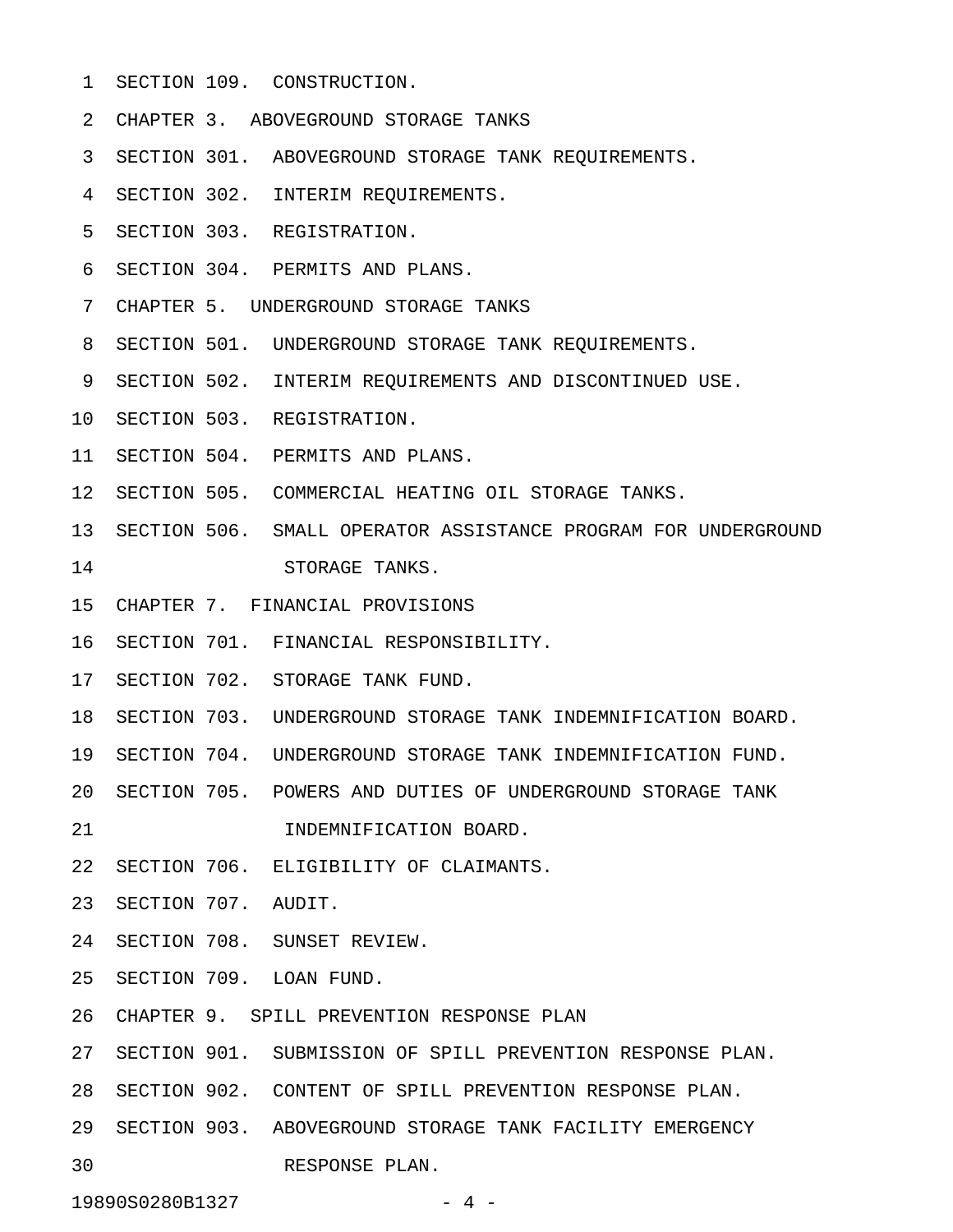- 1 SECTION 904. REVIEW OF SPILL PREVENTION RESPONSE PLAN.
- 2 SECTION 905. NOTIFICATION.
- 3 CHAPTER 11. SITING OF NEW ABOVEGROUND STORAGE TANK FACILITY
- 4 AND REGULATIONS
- 5 SECTION 1101. NOTIFICATION.
- 6 SECTION 1102. SITING REGULATIONS.
- 7 CHAPTER 13. ENFORCEMENT
- 8 SECTION 1301. WITHHOLDING PERMIT.
- 9 SECTION 1302. RESPONSIBILITIES OF OWNERS AND OPERATORS.
- 10 SECTION 1303. PROTECTION OF WATER SUPPLIES.
- 11 SECTION 1304. PUBLIC NUISANCES.
- 12 SECTION 1305. SUITS TO ABATE NUISANCES AND RESTRAIN
- 13 VIOLATIONS.
- 14 SECTION 1306. CRIMINAL PENALTIES.
- 15 SECTION 1307. CIVIL PENALTIES.
- 16 SECTION 1308. PROCEEDINGS WHERE WATERS ARE POLLUTED FROM MANY 17 SOURCES.
- 18 SECTION 1309. ENFORCEMENT ORDERS.
- 19 SECTION 1310. UNLAWFUL CONDUCT.
- 20 SECTION 1311. PRESUMPTION.
- 21 SECTION 1312. EXISTING RIGHTS AND REMEDIES PRESERVED.
- 22 SECTION 1313. APPEALABLE ACTIONS.
- 23 SECTION 1314. LIMITATION ON ACTION.
- 24 SECTION 1315. COLLECTION OF FINES AND PENALTIES.
- 25 CHAPTER 21. MISCELLANEOUS PROVISIONS
- 26 SECTION 2101. START-UP COSTS.
- 27 SECTION 2102. SAVED FROM REPEAL.
- 28 SECTION 2103. SEVERABILITY.
- 29 SECTION 2104. REPEALS.
- 30 SECTION 2105. EFFECTIVE DATE.

19890S0280B1327 - 5 -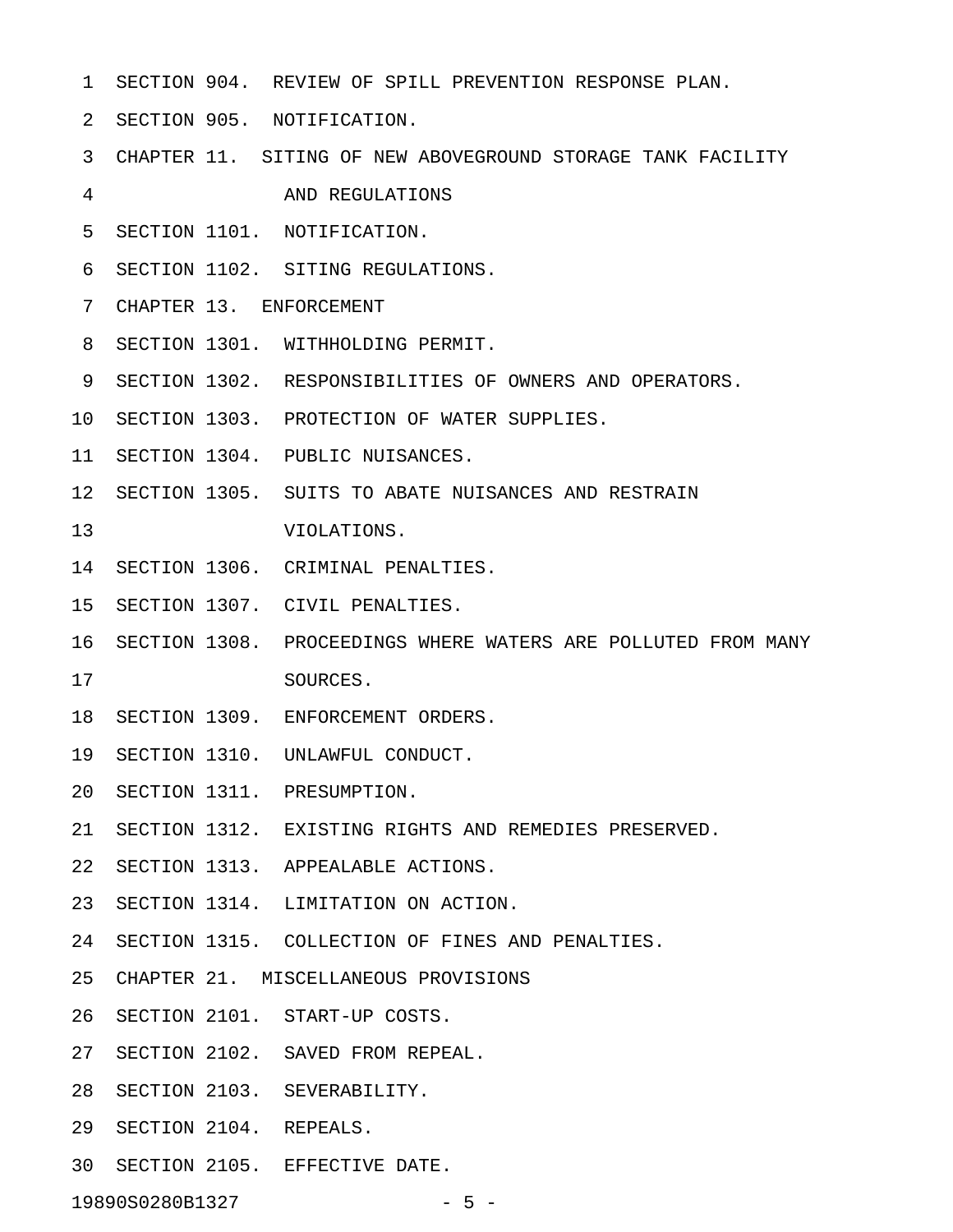| 1  | The General Assembly of the Commonwealth of Pennsylvania      |
|----|---------------------------------------------------------------|
| 2  | hereby enacts as follows:                                     |
| 3  | CHAPTER 1<br><-                                               |
| 4  | GENERAL PROVISIONS                                            |
| 5  | Section 101. Short title.                                     |
| 6  | This act shall be known and may be cited as the Storage Tank  |
| 7  | and Spill Prevention Act.                                     |
| 8  | Section 102. Legislative findings.                            |
| 9  | (a) General. The General Assembly of the Commonwealth finds   |
| 10 | and declares that:                                            |
| 11 | (1) The lands and waters of this Commonwealth constitute      |
| 12 | a unique and irreplaceable resource from which the well being |
| 13 | of the public health and economic vitality of this            |
| 14 | Commonwealth is assured.                                      |
| 15 | (2) These resources have been contaminated by releases        |
| 16 | and ruptures of regulated substances from both active and     |
| 17 | abandoned storage tanks.                                      |
| 18 | (3) Once contaminated, the quality of the affected            |
| 19 | resources may not be completely restored to their original    |
| 20 | state.                                                        |
| 21 | (4) When remedial action is required or undertaken, the       |
| 22 | cost is extremely high.                                       |
| 23 | (5) Contamination of groundwater supplies caused by           |
| 24 | releases from storage tanks constitutes a grave threat to the |
| 25 | health of affected residents.                                 |
| 26 | (6) Contamination of these resources must be prevented        |
| 27 | through improved safeguards on the installation and           |
| 28 | construction of storage tanks.                                |
| 29 | (b) Declaration. The General Assembly declares these leaks    |
| 30 | to be a threat to the public health and safety of this        |
|    | 19890S0280B1327<br>$-6-$                                      |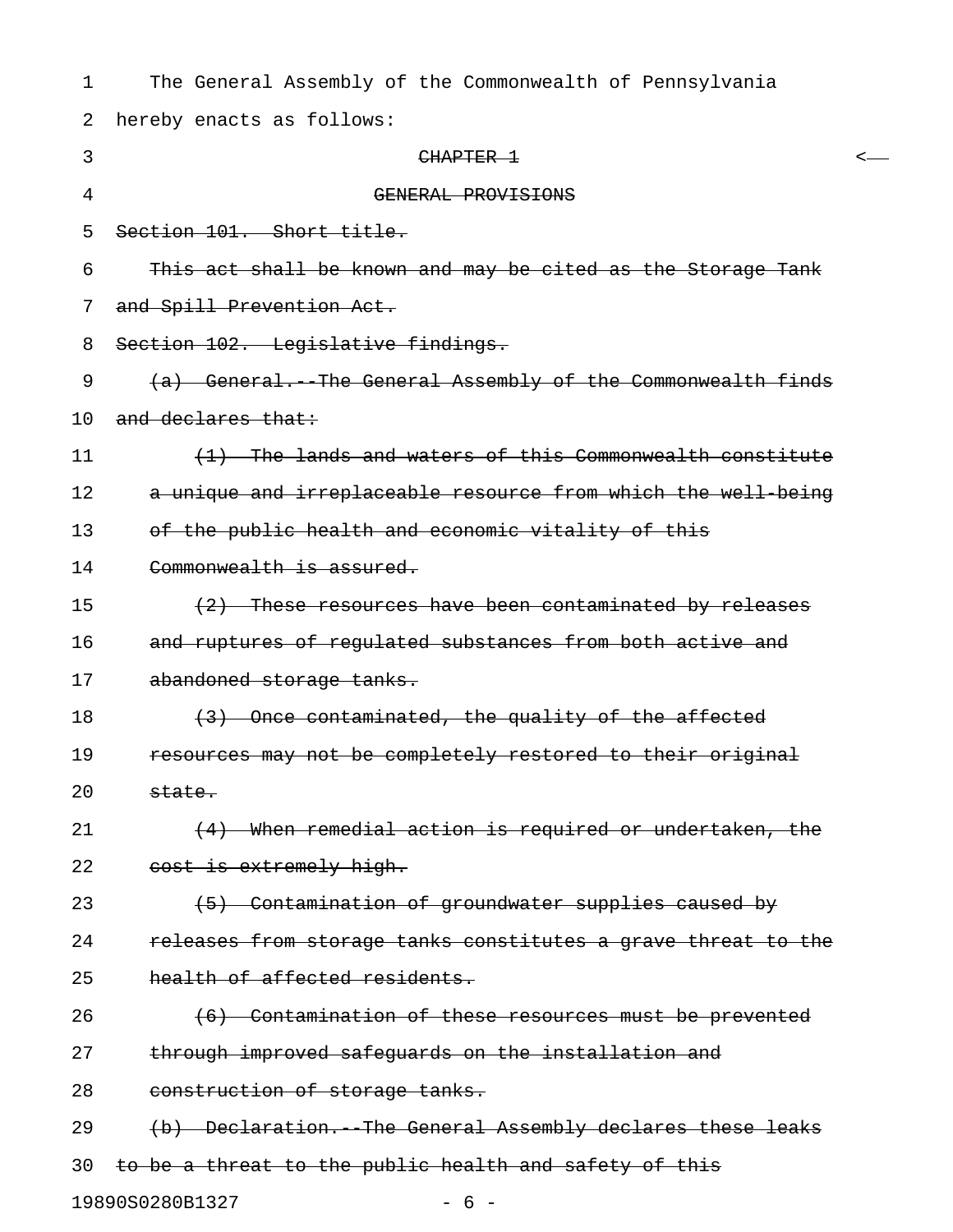1 Commonwealth and hereby exercises the power of the Commonwealth 2 to prevent the occurrence of these leaks through the 3 establishment of a regulatory scheme for the storage of 4 regulated substances in new and existing storage tanks and to 5 provide liability for damages sustained within this Commonwealth 6 as a result of a discharge by requiring prompt cleanup and 7 removal of such pollution and discharged regulated substance. 8 Section 103. Definitions. 9 The following words and phrases when used in this act shall 10 have the meanings given to them in this section unless the 11 context clearly indicates otherwise: 12 The Thandoned tank." A storage tank, other than nonoperational, 13 which was no longer in use for storage of regulated substances 14 on the effective date of this act. 15 "Aboveground tank." Any stationary storage tank constructed 16 primarily of nonearthen materials which provides structured 17 support and whereby more than 90% of the tank volume is not 18 buried below the ground surface. This definition and regulations 19 promulgated under this act shall not include: 20  $(1)$  A farm or residential tank of 1,100 gallons or less 21 capacity used for storing motor fuel for noncommercial 22 purposes. 23 (2) Aboveground tanks regulated under the act of May 31, 24 1945 (P.L.1198, No.418), known as the Surface Mining 25 Conservation and Reclamation Act. 26 (3) Aboveground storage tanks which are used to store 27 brines, crude oil, drilling or frac fluids and similar 28 substances or materials and directly related to the 29 exploration, development or production of crude oil or 30 natural gas regulated under the act of December 19, 1984 19890S0280B1327 - 7 -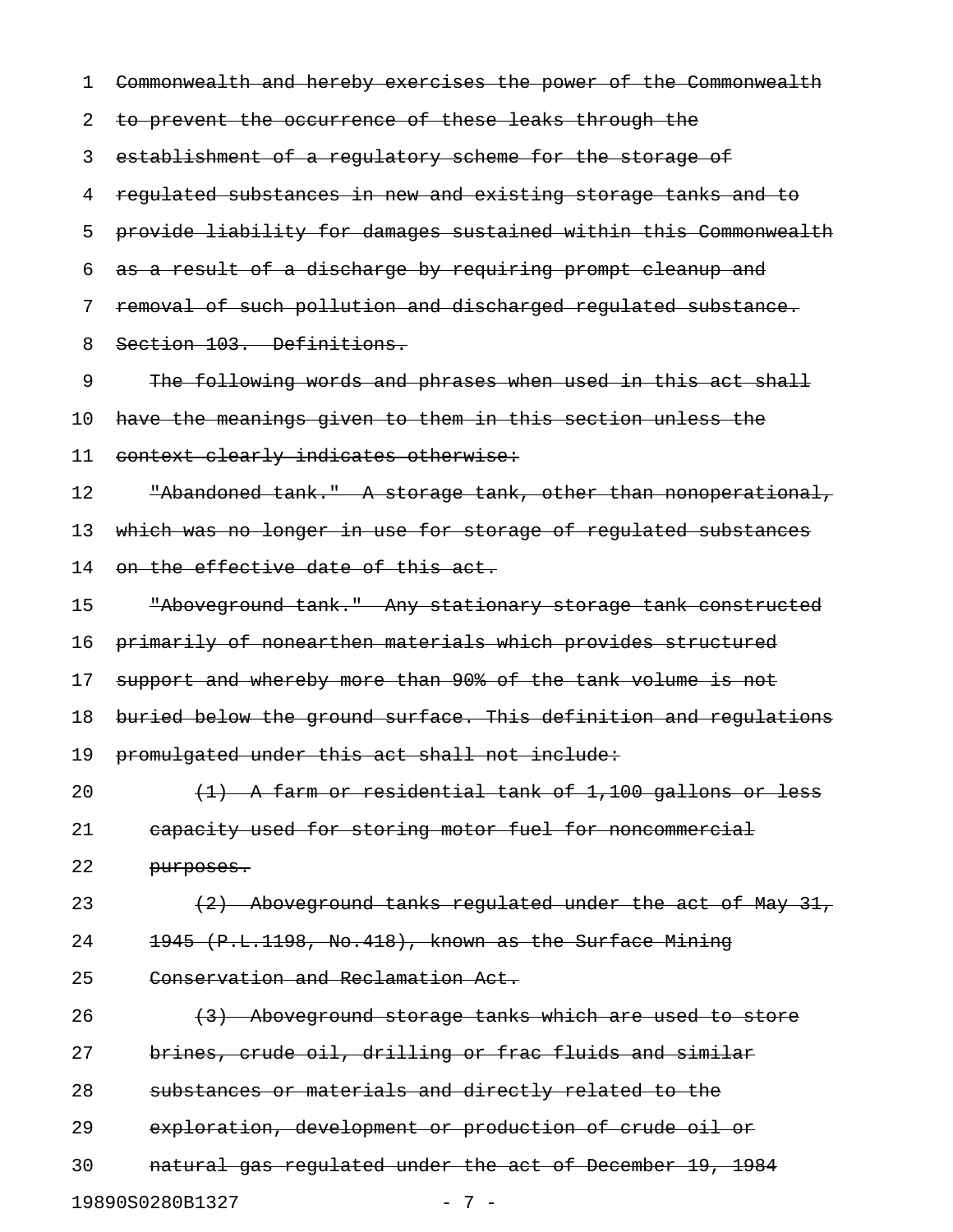| 1  | (P.L.1140, No.223), known as the Oil and Gas Act.             |
|----|---------------------------------------------------------------|
| 2  | $\left(4\right)$ Septic tanks.                                |
| 3  | (5) Piping, surface impoundments, pits, ponds and             |
| 4  | $\frac{1}{2}$ agoons.                                         |
| 5  | (6) Storm water or wastewater collection or treatment         |
| 6  | <del>systems.</del>                                           |
| 7  | (7) Process vessels and pressure vessels including oil        |
| 8  | and water separators.                                         |
| 9  | (8) A pipeline facility (including gathering lines)           |
| 10 | regulated under:                                              |
| 11 | (i) the Natural Gas Safety Act of 1968 (Public Law            |
| 12 | 90 481, 82 Stat. 720, 49 U.S.C. App. § 1671 et seq.); or      |
| 13 | (ii) the Hazardous Liquid Pipeline Safety Act of              |
| 14 | 1979 (Public Law 96 129, 93 Stat. 1003, 49 U.S.C. § 2001      |
| 15 | $et$ $seq.$ ).                                                |
| 16 | (9) An interstate or intrastate pipeline facility             |
| 17 | regulated under the State laws comparable to provisions of    |
| 18 | <del>law in paragraph (8).</del>                              |
| 19 | (10) Tanks used for storage and storing heating oil for       |
| 20 | consumptive use on the premises where stored.                 |
| 21 | (11) Nonstationary tanks, liquid traps or associated          |
| 22 | gathering lines directly related to oil or gas production and |
| 23 | gathering operations.                                         |
| 24 | $(12)$ Sumps, drip pots and other vessels designed to         |
| 25 | eatch drips, spills, leaks or other releases before such      |
| 26 | releases enter the environment.                               |
| 27 | (13) Tanks located indoors above the surface of the           |
| 28 | <del>floor.</del>                                             |
| 29 | (14) Tanks used for storage of products meeting the           |
| 30 | United States Food and Drug Administration regulations under  |
|    | 19890S0280B1327<br>$-8-$                                      |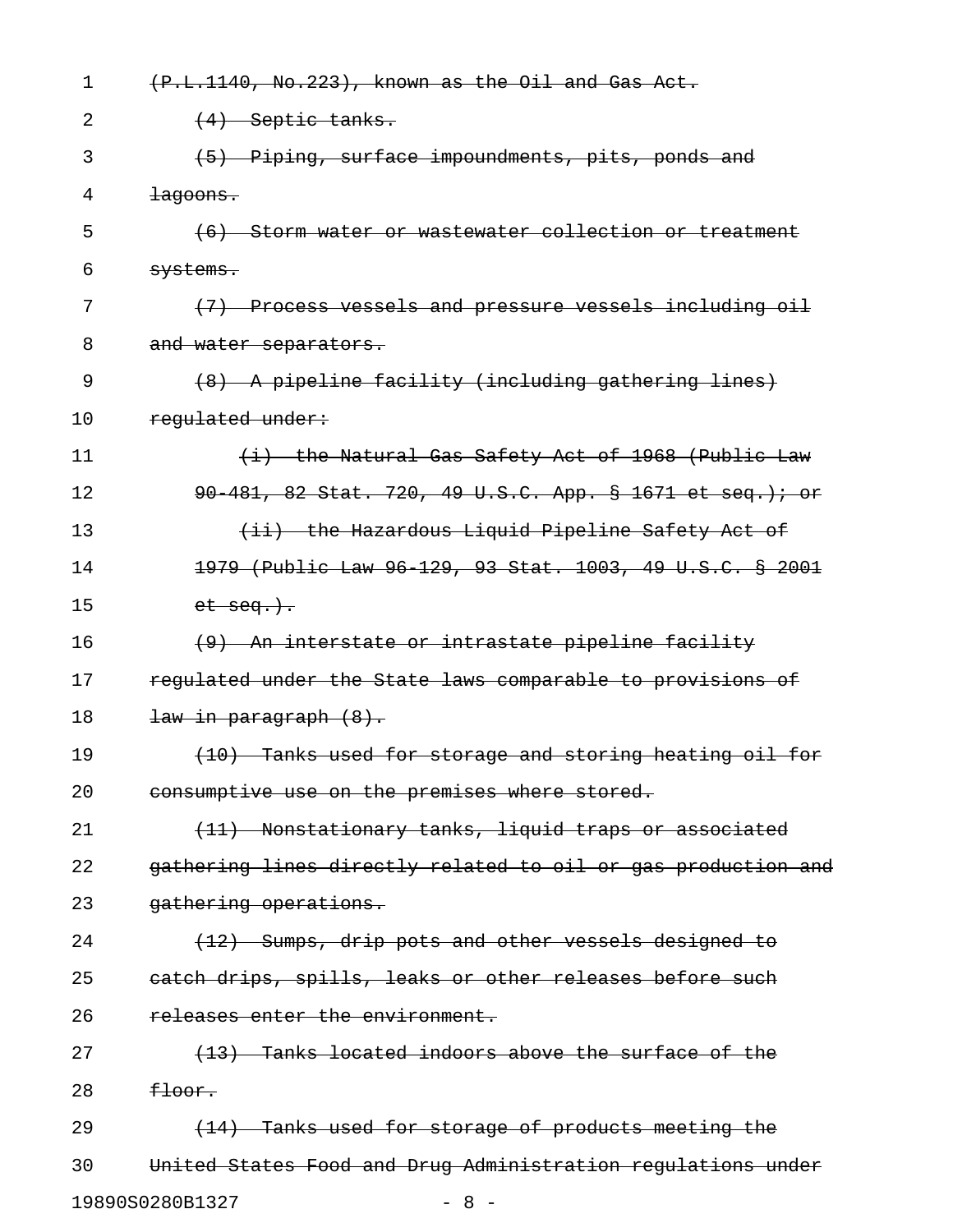1 the Federal Food, Drug, and Cosmetic Act (52 Stat. 1040, 21 2 U.S.C. § 301 et seq.). 3 (15) Tanks used in the operation of facilities permitted 4 pursuant to the act of July 7, 1980 (P.L.380, No.97), known 5 as the Solid Waste Management Act, including, but not limited 6 to, piping, tanks, collection and treatment systems used for 7 leachate, methane gas and methane gas condensate management. 8 (16) Any other tank excluded by requiations or policy 9 promulgated pursuant to this act. 10 Unless specifically excluded, the term includes small 11 aboveground storage tanks. 12 "Cathodic protection." A technique to prevent corrosion of a 13 metal surface by making that surface the cathode of an 14 electrochemical cell, including, but not limited to, the 15 application of either galvanic anodes or impressed current. 16 "Certified tank installer." A person certified by the 17 Department of Environmental Resources to install, erect, 18 construct, modify or remove storage tanks. The term includes an 19 employee of a tank owner or operator. 20 "Corrective action." The: 21 (1) Containment or attempted containment of a release. 22  $(2)$  Removal or attempted removal of a release. 23 (3) Taking of reasonable measures to prevent or mitigate 24 damages to the public health, safety or welfare, including, 25 but not limited to, public and private property, shorelines, 26 beaches, surface waters, water columns and bottom sediments, 27 soils and other affected property, including wildlife and 28 other natural resources. 29 "Corrective action costs." All costs associated with the

30 cleanup and removal of a release incurred by this Commonwealth 19890S0280B1327 - 9 -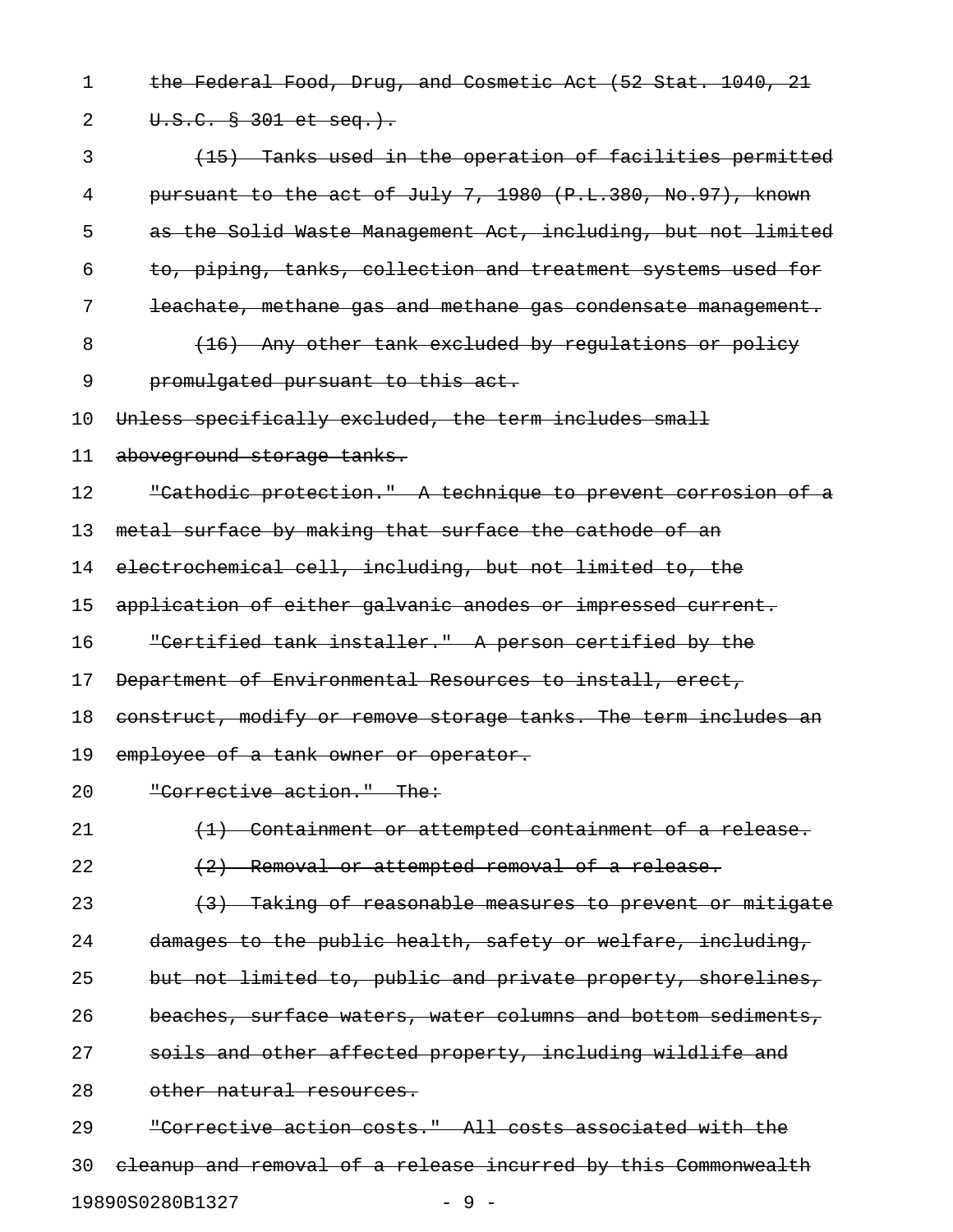1 or its political subdivisions or their agents with approval of 2 the Department of Environmental Resources. 3 "Department." The Department of Environmental Resources of 4 the Commonwealth. 5 "Monitoring system." A system capable of detecting leaks or 6 releases in connection with an underground storage tank. 7 "Nonoperated tank." Any storage tank that is empty and 8 represents excess storage capacity that may be brought up to 9 standards consistent with the regulatory requirements at the 10 time the tank is brought into service. 11 "Operator." Any person in control of, or having 12 responsibility for, the daily operation of the storage tank. 13 "Owner." Any person owning a storage tank. The term shall 14 include the current owner of any underground storage tank 15 holding regulated substances on or after November 8, 1984, and 16 the owner of an underground storage tank at the time all 17 regulated substances were removed when removal occurred prior to 18 November 8, 1984. 19 "Person." Any individual, partnership, corporation, 20 association, joint venture, consortium, institution, trust, 21 firm, joint stock company, cooperative enterprise, municipality, 22 municipal authority, Federal Government or agency, Commonwealth 23 department, agency, board, commission or authority, or any other 24 legal entity whatsoever which is recognized by law as the 25 subject of rights and duties. In any provisions of this act 26 prescribing a fine, imprisonment or penalty, or any combination 27 of the foregoing, the term "person" shall include the officers 28 and directors of any corporation or other legal entity having 29 officers and directors. 30 "Pressure vessel." A vessel used in industrial processes

19890S0280B1327 - 10 -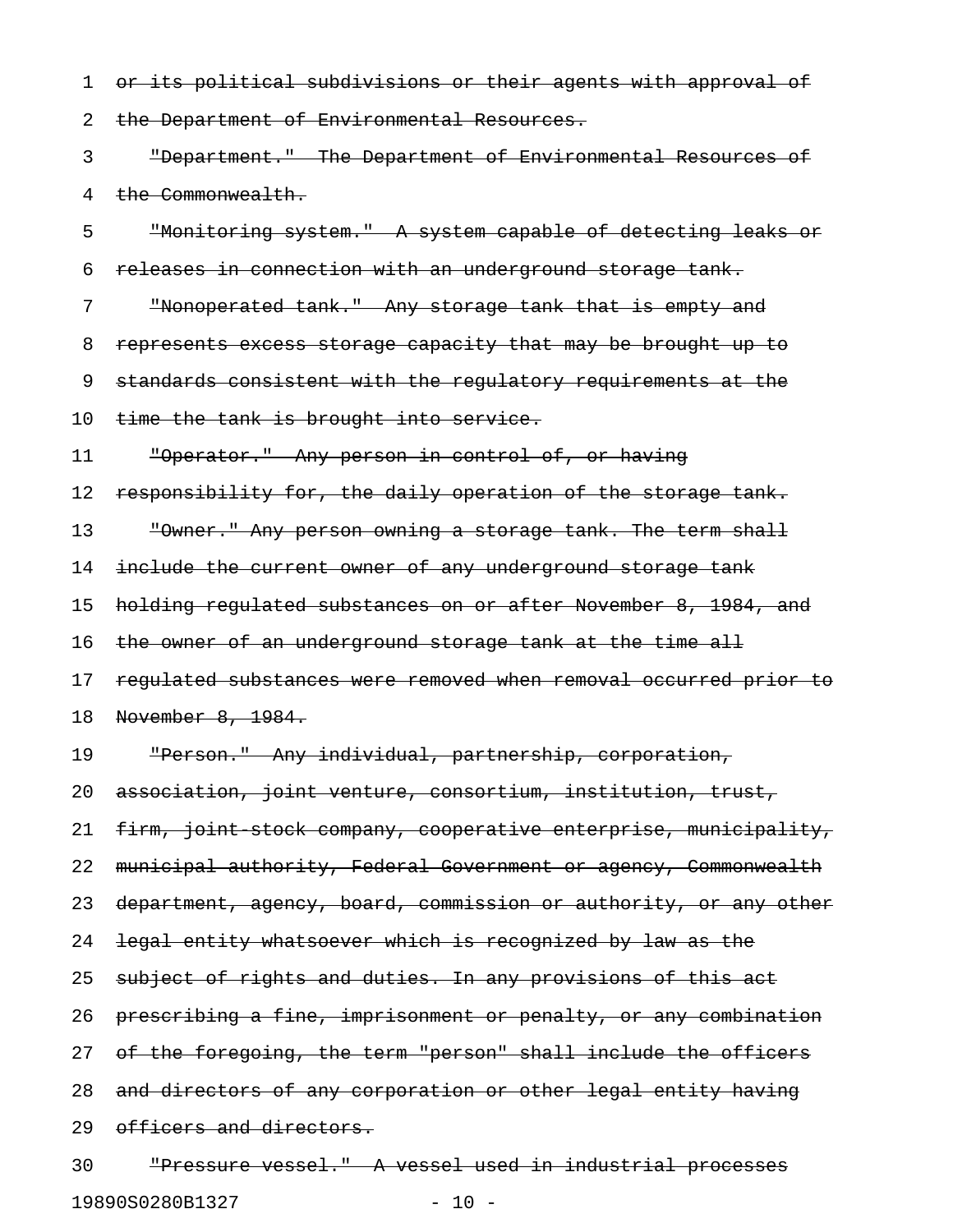| 1  | designated to withstand pressures above 15 psig.                 |
|----|------------------------------------------------------------------|
| 2  | "Private tank inspector." A person certified by the              |
| 3  | Department of Environmental Resources to conduct environmental   |
| 4  | audits and inspections of storage tanks. A private tank          |
| 5  | inspector shall not be an employee of a tank owner.              |
| 6  | "Process vessel." A vessel in industrial or commercial           |
| 7  | operation in which, during use, there is a mechanical, physical  |
| 8  | or chemical change of the contained substances taking place. The |
| 9  | industrial or commercial process may be mixing, separating,      |
| 10 | chemically altering, dehydrating, extracting, refining or        |
| 11 | polishing of the substances in the tank. The term "process       |
| 12 | vessel" does not include tanks used to store substances prior to |
| 13 | sale or to store feedstock prior to additional processing.       |
| 14 | "Requlated substance." Any element, compound, mixture,           |
| 15 | solution or substance which is:                                  |
| 16 | $(1)$ Any substance defined in section 101(14) of the            |
| 17 | Comprehensive Environmental Response, Compensation, and          |
| 18 | Liability Act of 1980 (Public Law 96 510, 94 Stat. 2767), not    |
| 19 | including any substance regulated as a hazardous waste under     |
| 20 | Subtitle C of the Resource Conservation and Recovery Act of      |
| 21 | 1976 (Public Law 94 580, 42 U.S.C. § 6901 et seq.).              |
| 22 | (2) Petroleum, including crude oil or any fraction               |
| 23 | thereof, which is liguid at standard conditions of               |
| 24 | temperature and pressure (60 degrees Fahrenheit and 14.7         |
| 25 | pounds per square inch absolute), including, but not limited     |
| 26 | to, oil, petroleum, fuel oil, oil sludge, oil refuse, oil        |
| 27 | mixed with other wastes and crude oils, gasoline and             |
| 28 | <del>kerosene.</del>                                             |
| 29 | (3) Any other substance determined by the department by          |
| 30 | regulation whose containment, storage, use or dispensing may     |
|    |                                                                  |

19890S0280B1327 - 11 -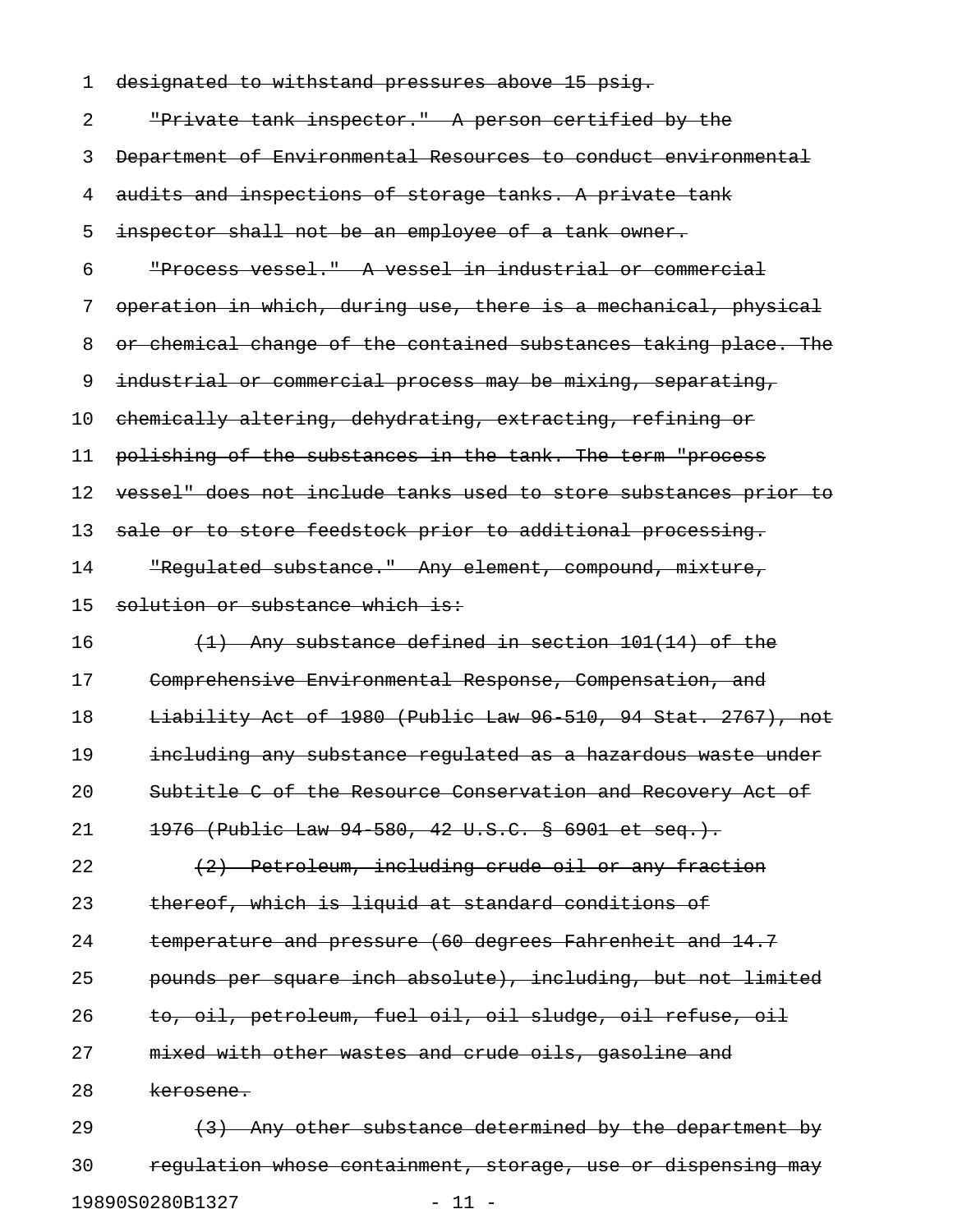1 **present a hazard to the public health and safety or the** 2 environment when released. 3 The term does not include the storage or use of animal waste in 4 normal agricultural practices. 5 "Release." Any spilling, leaking, emitting, discharging, 6 escaping, leaching or disposing from a storage tank into waters 7 of this Commonwealth or subsurface soils. 8 "Secondary containment." An additional layer of impervious 9 material creating a space in which a leak of a regulated 10 substance from a storage tank may be detected before it enters 11 the environment. 12 Secretary." The Secretary of Environmental Resources of the 13 Commonwealth. 14 "Small aboveground storage tank." Any aboveground storage 15 tank having a capacity equal to or less than 21,000 gallons. 16 "Storage tank." Any aboveground or underground storage tank 17 which is used for the storage of any regulated substance. 18 "Substantially modify." The construction, refurbishment or 19 restoration of an existing storage tank which alters the 20 physical integrity of the tank. 21 "Tank facility." An area in which one or more aboveground 22 storage tanks are located, excluding small aboveground storage  $23$  tanks. 24 "Underground storage tank." Any one or combination of 25 underground tanks (including underground pipes connected 26 thereto) which are used to contain an accumulation of regulated 27 substances, and the volume of which (including the volume of the 28 underground pipes connected thereto) is 10% or more beneath the 29 surface of the ground. This definition and regulations 30 promulgated under this act shall not include:

19890S0280B1327 - 12 -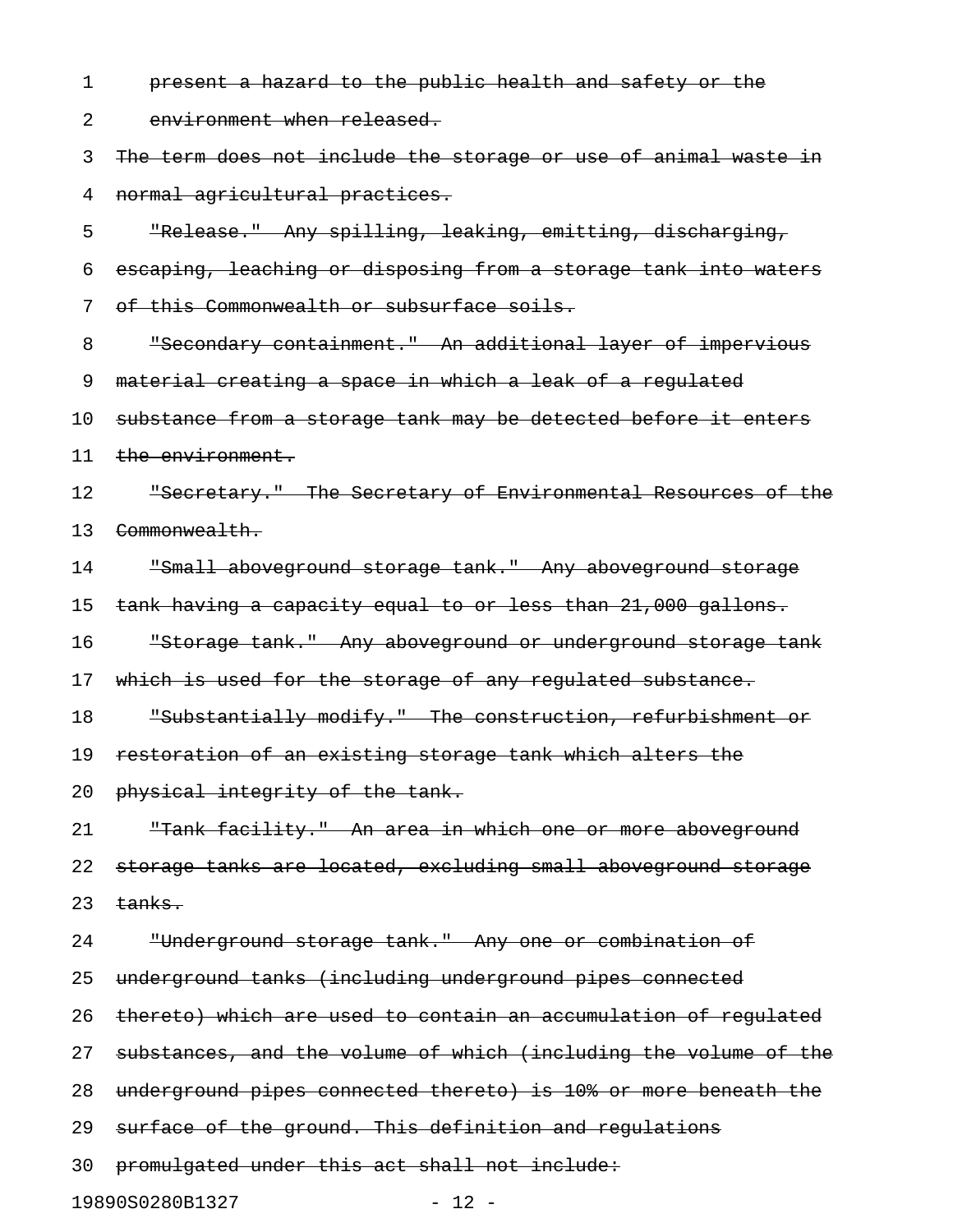| 1  | (1) Farm or residential tanks of 1,100 gallons or less        |
|----|---------------------------------------------------------------|
| 2  | eapacity used for storing motor fuel for noncommercial        |
| 3  | purposes.                                                     |
| 4  | (2) Tanks used for storing heating oil for consumptive        |
| 5  | use on the premises where stored.                             |
| 6  | $(3)$ Septic tanks.                                           |
| 7  | (4) A pipeline facility (including gathering lines)           |
| 8  | regulated under:                                              |
| 9  | $(i)$ The Natural Gas Pipeline Safety Act of 1968             |
| 10 | (Public Law 90 481, 82 Stat. 720).                            |
| 11 | (ii) The Hazardous Liquid Pipeline Safety Act of              |
| 12 | 1979 (Public Law 96-129, 93 Stat. 1003).                      |
| 13 | (5) An interstate or intrastate pipeline facility             |
| 14 | regulated under State laws comparable to the provisions of    |
| 15 | <del>law in paragraph (4).</del>                              |
| 16 | (6) Surface impoundments, pits, ponds or lagoons.             |
| 17 | (7) Storm water or wastewater collection systems.             |
| 18 | (8) Flow through process tanks.                               |
| 19 | (9) Liquid traps or associated gathering lines directly       |
| 20 | related to oil or gas production and gathering operations.    |
| 21 | (10) Storage tanks situated in an underground area (such      |
| 22 | as a basement, cellar, mine working, drift, shaft or tunnel)  |
| 23 | if the storage tank is situated upon or above the surface of  |
| 24 | the floor.                                                    |
| 25 | (11) Any underground storage tank system whose capacity       |
| 26 | is 110 gallons or less.                                       |
| 27 | (12) Tanks used in the operation of facilities permitted      |
| 28 | pursuant to the act of July 7, 1980 (P.L.380, No.97), known   |
| 29 | as the Solid Waste Management Act, including, but not limited |
| 30 | to, piping, tanks, collection and treatment systems used for  |
|    | 19890S0280B1327<br>$-13 -$                                    |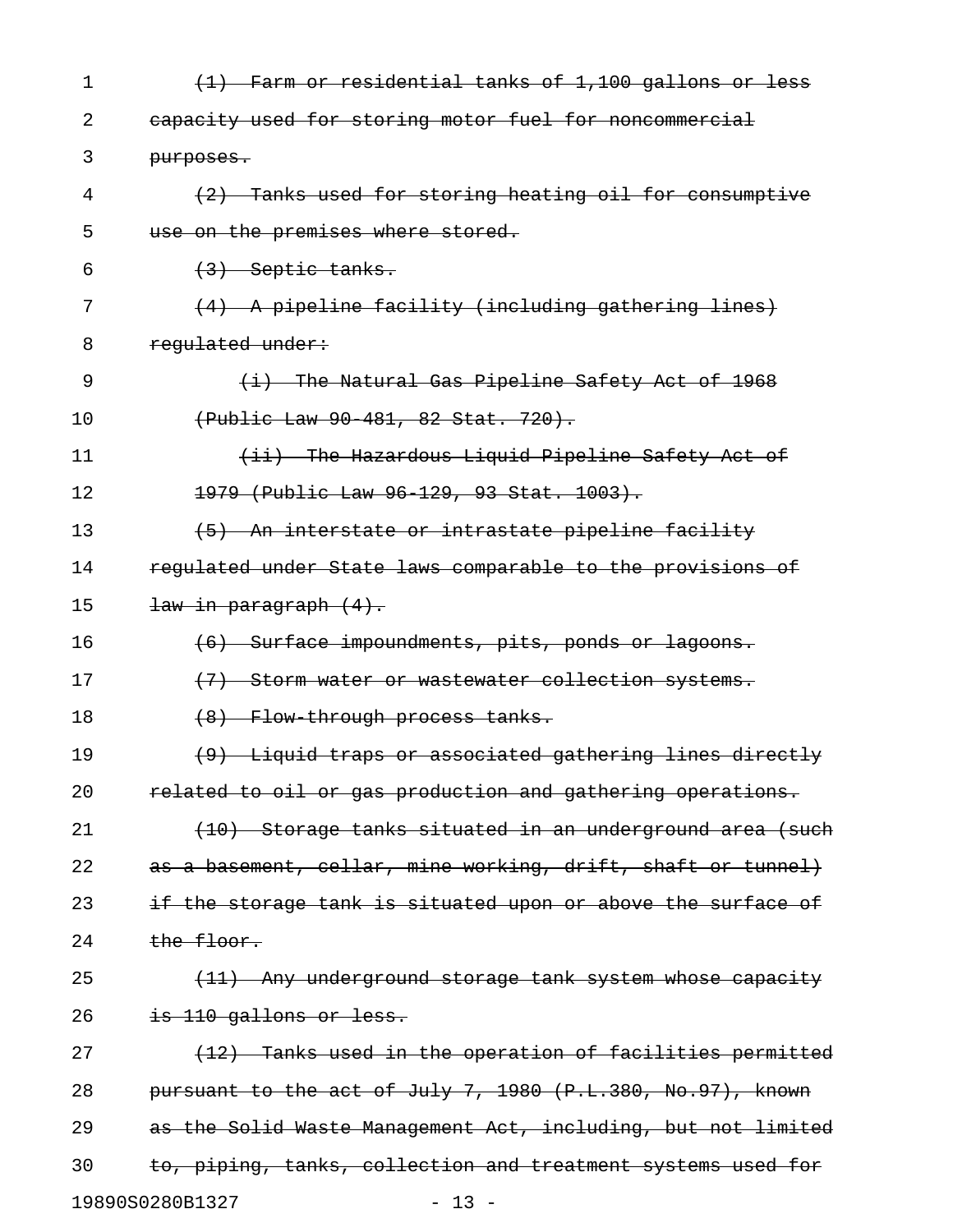| 1  | leachate, methane gas and methane gas condensate management.     |
|----|------------------------------------------------------------------|
| 2  | Section 104. Construction.                                       |
| 3  | This act and the regulations promulgated under this act shall    |
| 4  | be liberally construed in order to fully protect the public      |
| 5  | health, welfare and safety of the residents of this              |
| 6  | Commonwealth.                                                    |
| 7  | Section 105. API.                                                |
| 8  | A reference in this act to "API" in relation to publications     |
| 9  | shall be deemed to be a reference to the appropriate technical   |
| 10 | publication, including appendices, of the American Petroleum     |
| 11 | Institute.                                                       |
| 12 | CHAPTER 3                                                        |
| 13 | STORAGE TANK PROTECTION PROGRAM                                  |
| 14 | Section 301. Establishment of program.                           |
| 15 | (a) Authority. The department shall establish, implement         |
| 16 | and administer a comprehensive program for storage tank          |
| 17 | protection by providing for regulation of the installation,      |
| 18 | location, removal and closure of storage tanks and establishing  |
| 19 | an inventory review procedure and inspection program to insure   |
| 20 | the structural integrity of existing and new storage tanks.      |
| 21 | (b) Rules and regulations for aboveground and underground        |
| 22 | storage tanks. The department shall develop separate regulatory  |
| 23 | programs pursuant to provisions of sections 310 and 311          |
| 24 | governing underground storage tanks and aboveground storage      |
| 25 | tanks. Regulations governing underground storage tanks as        |
| 26 | proposed by the department and adopted by the Environmental      |
| 27 | Quality Board, shall be no more stringent than rules and         |
| 28 | regulations adopted by the Federal Environmental Protection      |
| 29 | Agency. The department shall develop regulations which are based |
| 30 | on industry practices and standards as embodied in the existing  |
|    | 19890S0280B1327<br>$-14 -$                                       |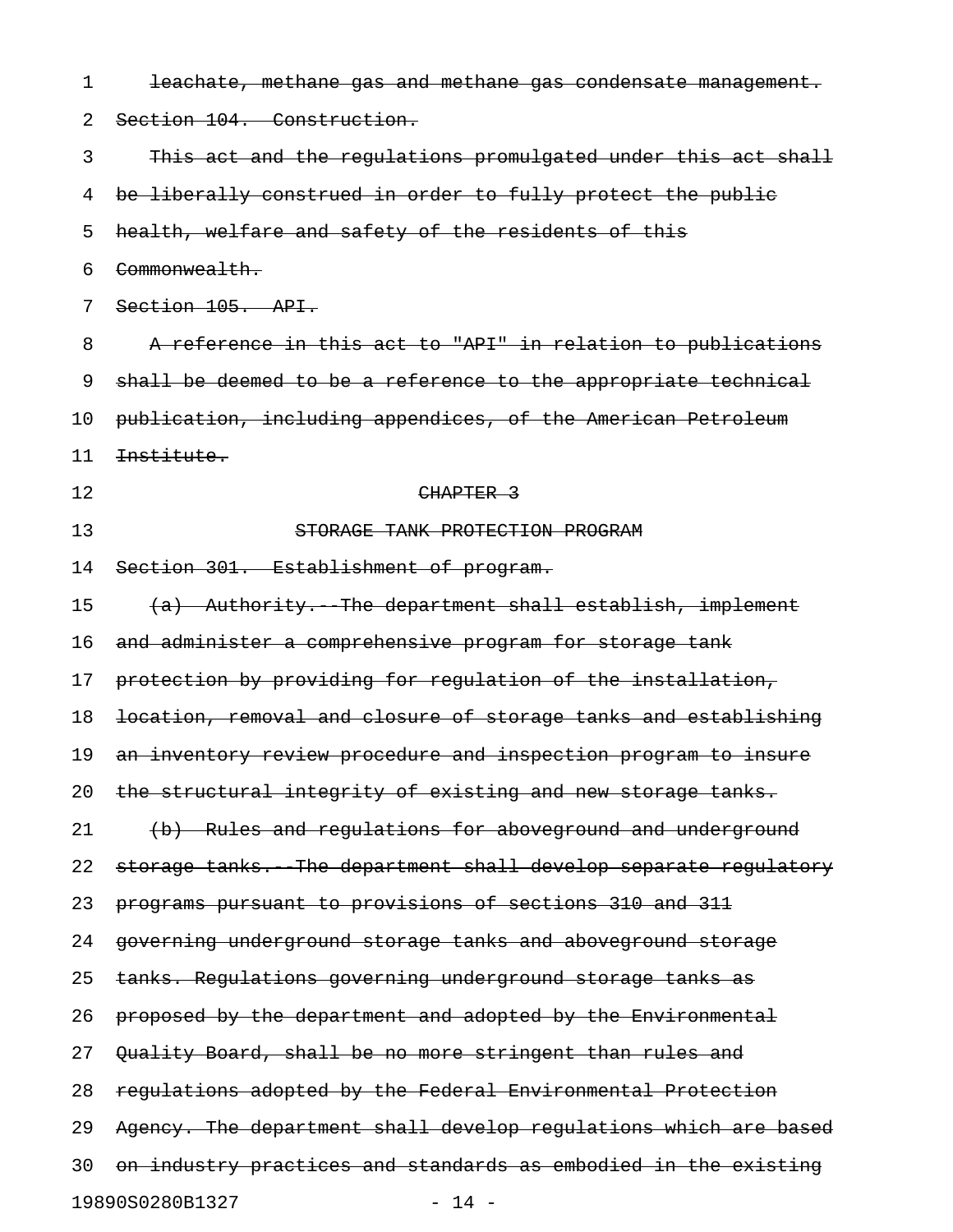1 regulations governing aboveground and underground storage tanks.

2 Section 302. Aboveground storage tank permits.

3 (a) General rule. Except as provided in section 305, no 4 person shall own, construct, operate, renovate, install, replace 5 or substantially modify an aboveground storage tank unless 6 authorized by the department through policies, rules or 7 regulations or by obtaining a permit from the department and 8 such person has paid the necessary fees required by this act. 9 (b) Amended permits. The owner or operator of an 10 aboveground storage tank shall apply to the department for an 11 amended permit whenever any one of the following factors occurs: 12  $(1)$  A significant change in the location, construction, 13 reconstruction or operation of a permitted aboveground 14 storage tank. For the purpose of this subsection, significant 15 change shall be defined as the disassembly and relocation of 16 the aboveground storage tank from one site to another site. 17 (2) The removal of a permitted aboveground storage tank. 18 (c) Application content. Applications for aboveground 19 storage tank permits shall be submitted, in writing, by a 20 certified tank installer, to the department in such form and 21 with such accompanying data as shall be prescribed by 22 regulations, and shall include, to the extent that a good faith 23 effort has been made by the applicant, but not be limited to, a 24 map identifying the exact location of the tank; a description of 25 the construction of the tank, including the material out of 26 which the tank is constructed; the age and manufacturer of the 27 tank; the design of the storage tank facilities, including any 28 pumping, venting, secondary containment system and safety 29 equipment; the products to be stored in the tank; and the 30 location of the facility relative to surface water. The 19890S0280B1327 - 15 -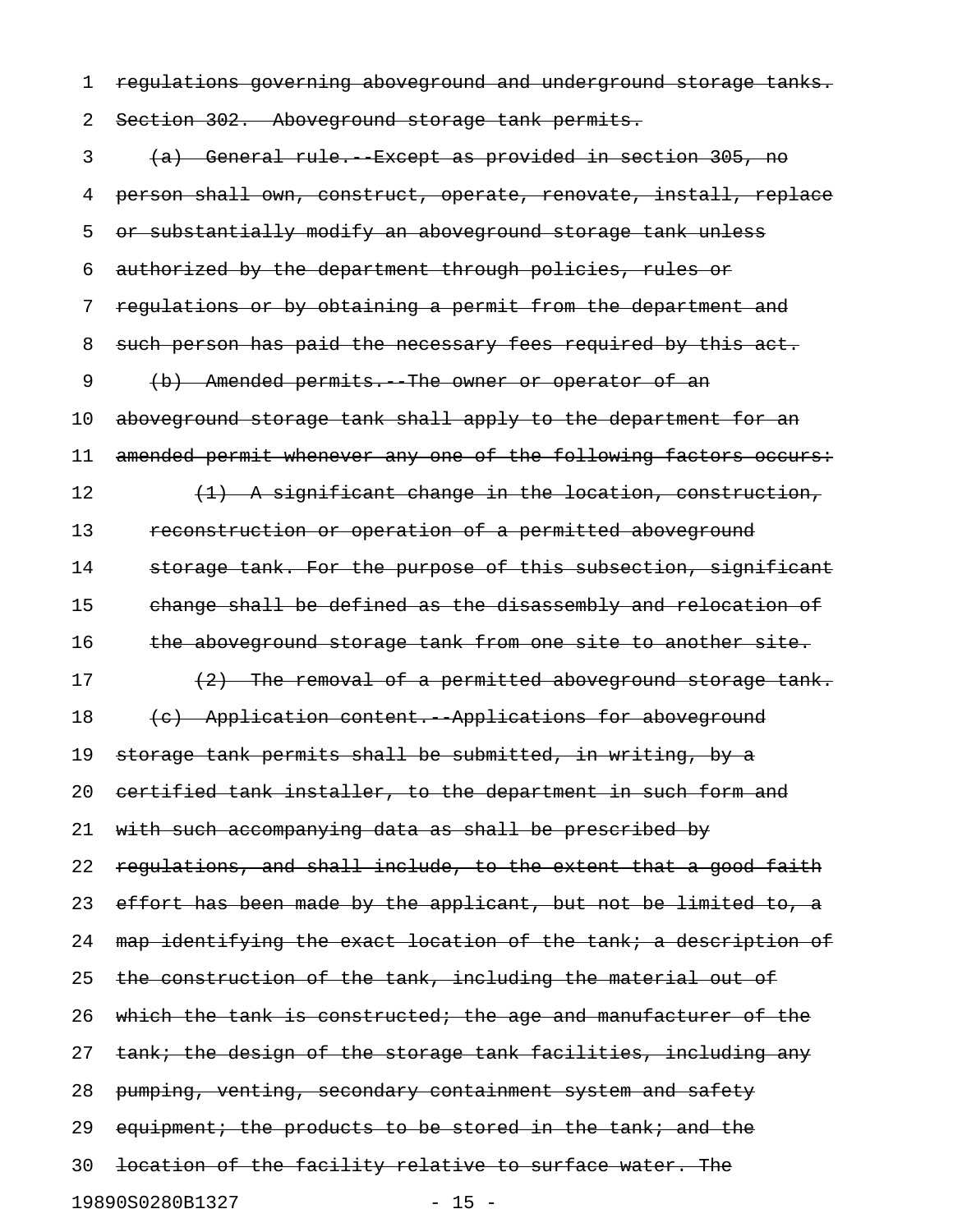1 department shall have the authority to deny permits, or include 2 in each permit general and specific conditions to insure the 3 proper operation of the aboveground storage tank. 4 (d) Review of applications. The department shall make a 5 determination regarding whether an application is reasonably 6 complete within 45 days of the filing of an application with the 7 department and shall identify all areas in which an application 8 is incomplete when issuing a notice of deficiency. The 9 department shall review any amended application filed in 10 response to a notice of deficiency within 30 days of the filing 11 of the amended application with the department. Nothing in this 12 section shall prohibit the department and the applicant from 13 agreeing to extend any deadline for action provided by this 14 section. Nothing in this section shall prohibit the department 15 from requesting and accepting supplemental information, 16 explanations and clarifications regarding the content of an 17 application prior to the deadline for department action. 18 (e) Permit fee. Each application shall be accompanied by a 19 permit fee as established by regulations under section 311 of 20  $this$  act. 21  $(f)$  Transfer of permit. Written approval by the department 22 is required for the transfer of permits. 23  $(g)$  Renewal of permit. A permit to operate an aboveground 24 storage tank shall be renewed every ten years. 25 (h) Inspections. The department shall require tanks to be 26 inspected prior to operation and periodically thereafter. 27 Section 303. Small aboveground storage tanks. 28 (a) General rule. Except as provided in section 305, no 29 person shall own, construct, operate, renovate, install, replace 30 or substantially modify any small aboveground storage tank

19890S0280B1327 - 16 -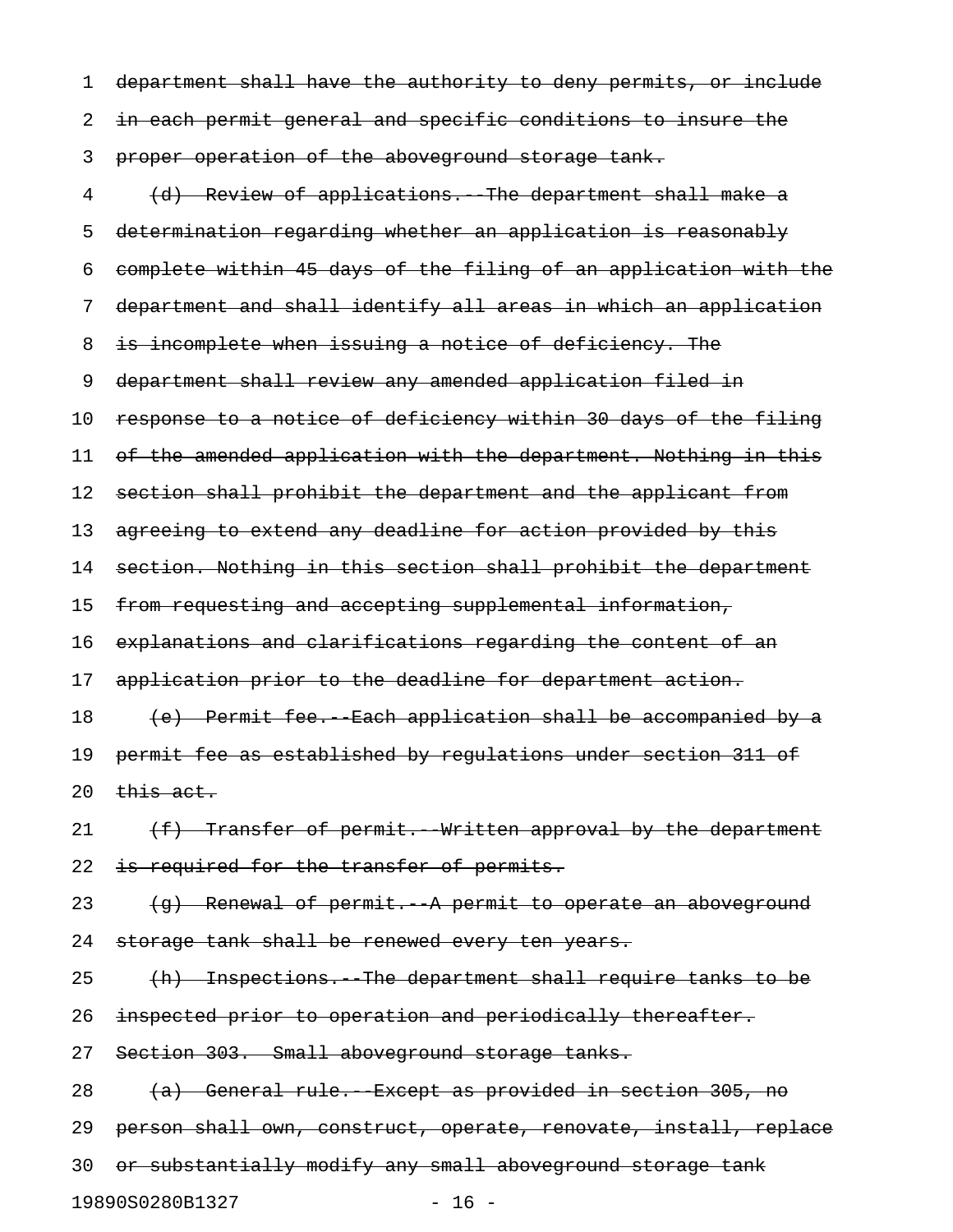1 unless authorized by the department through policies, rules or 2 regulations or by obtaining a permit and such person has paid 3 the necessary fees required under this act. 4 (b) Application submittal. The permit application or other 5 department-approved application for the installation of a small

6 aboveground storage tank after the effective date of this act

7 shall be submitted by a certified tank installer prior to

8 installation of the tank.

9 (c) Application content. Applications for a small

10 aboveground storage tank shall be submitted, in writing, to the 11 department in such a form and with such accompanying data as

12 shall be prescribed by regulation, and shall include, to the

13 extent a good faith effort has been made by the applicant, but

14 not be limited to, a description of the construction of the

15 tank, including the material out of which the tank is

16 constructed; the age and manufacturer of the tank; the design of

17 the storage tank facilities, including any pumping, venting,

18 secondary containment and safety equipment; and the products to

19 be stored in the tank.

20 (d) Review of applications. An application submitted by a 21 certified tank installer is deemed approved by the department 22 unless the department disapproves the application within ten 23 days of submittal. The department shall review any amended 24 application filed in response to a notice of deficiency within 25 ten days of the filing of the amended application with the 26 department. Nothing in this section shall prohibit the 27 department and the applicant from agreeing to extend any 28 deadline for action provided by this section. Nothing in this 29 section shall prohibit the department from requesting and 30 accepting supplemental information, explanations and 19890S0280B1327 - 17 -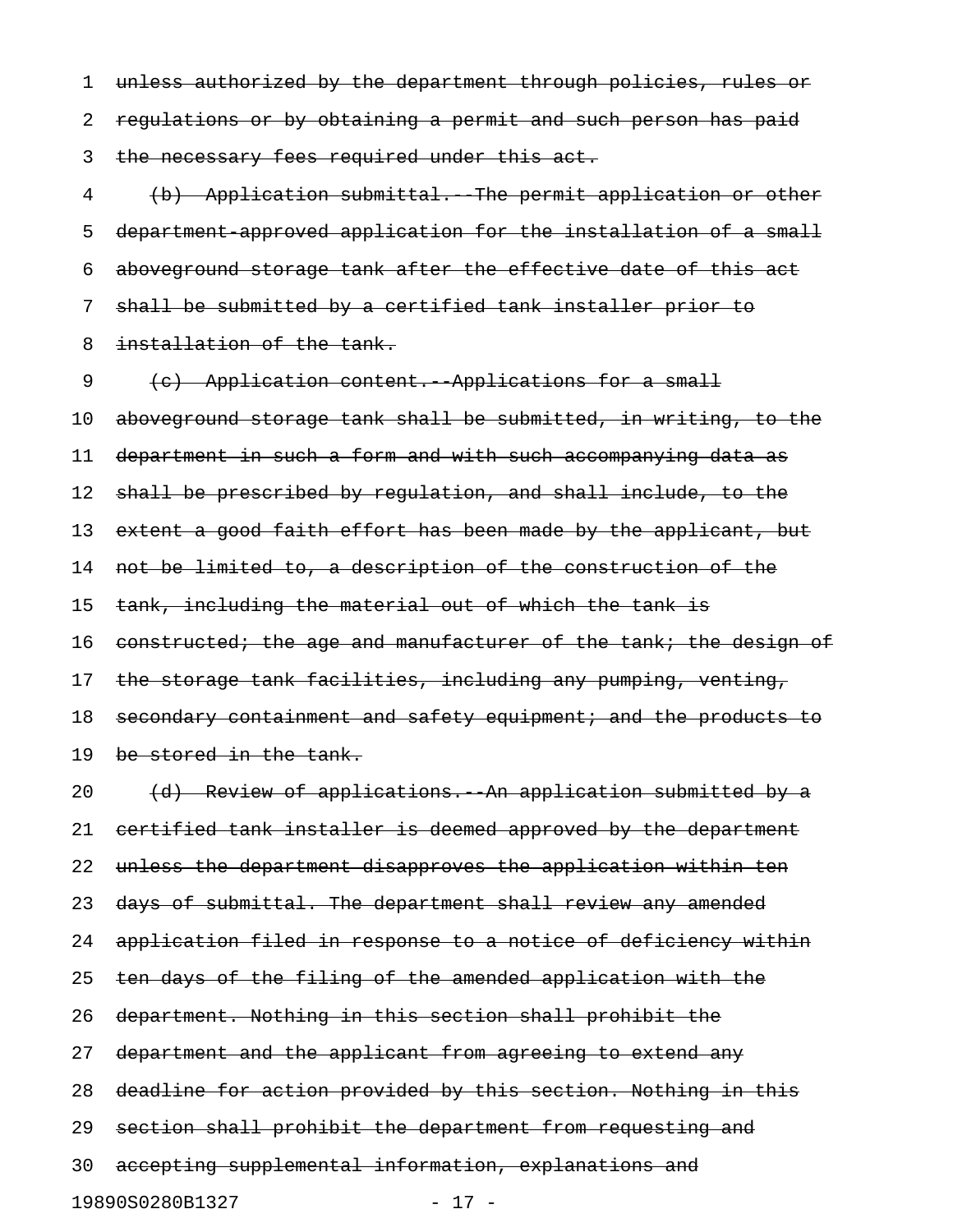1 clarifications regarding the content of an application prior to 2 the deadline for department action. 3 (e) Permit fee.--Each application shall be accompanied by a

4 permit fee as established under section 311 of this act.

5 (f) Transfer of permit. Written approval by the department 6 is required for the transfer of permits.

7 (g) Inspections. The department shall require tanks to be

8 inspected prior to operation and periodically thereafter.

9 Section 304. Underground storage tank permits.

10 (a) General rule. Except as provided for in section 305, no

11 person shall own, construct, operate, renovate, install, replace

12 or substantially modify any underground storage tank unless

13 authorized by the department through department policies, rules

14 or regulations or by obtaining a permit and such person has paid

15 the necessary fees required under this act.

16 (b) Application submitted. The permit application or other

17 department-approved application for the installation of any

18 underground storage tank after the effective date of this act

19 shall be submitted by a certified tank installer prior to

20 installation of the tank.

21 (c) Application content. Applications for underground 22 storage tank shall be submitted, in writing, to the department 23 in such form and with such accompanying data as shall be 24 prescribed by regulation, and shall include, to the extent that 25 a good faith effort has been made by the applicant, but not be 26 <del>limited to, a description of the construction of the tank,</del> 27 including the material out of which the tank is constructed; the 28 age and manufacturer of the tank; installation procedures; and 29 safety equipment and leak detection system. The department shall 30 have the authority to deny applications or include in each 19890S0280B1327 - 18 -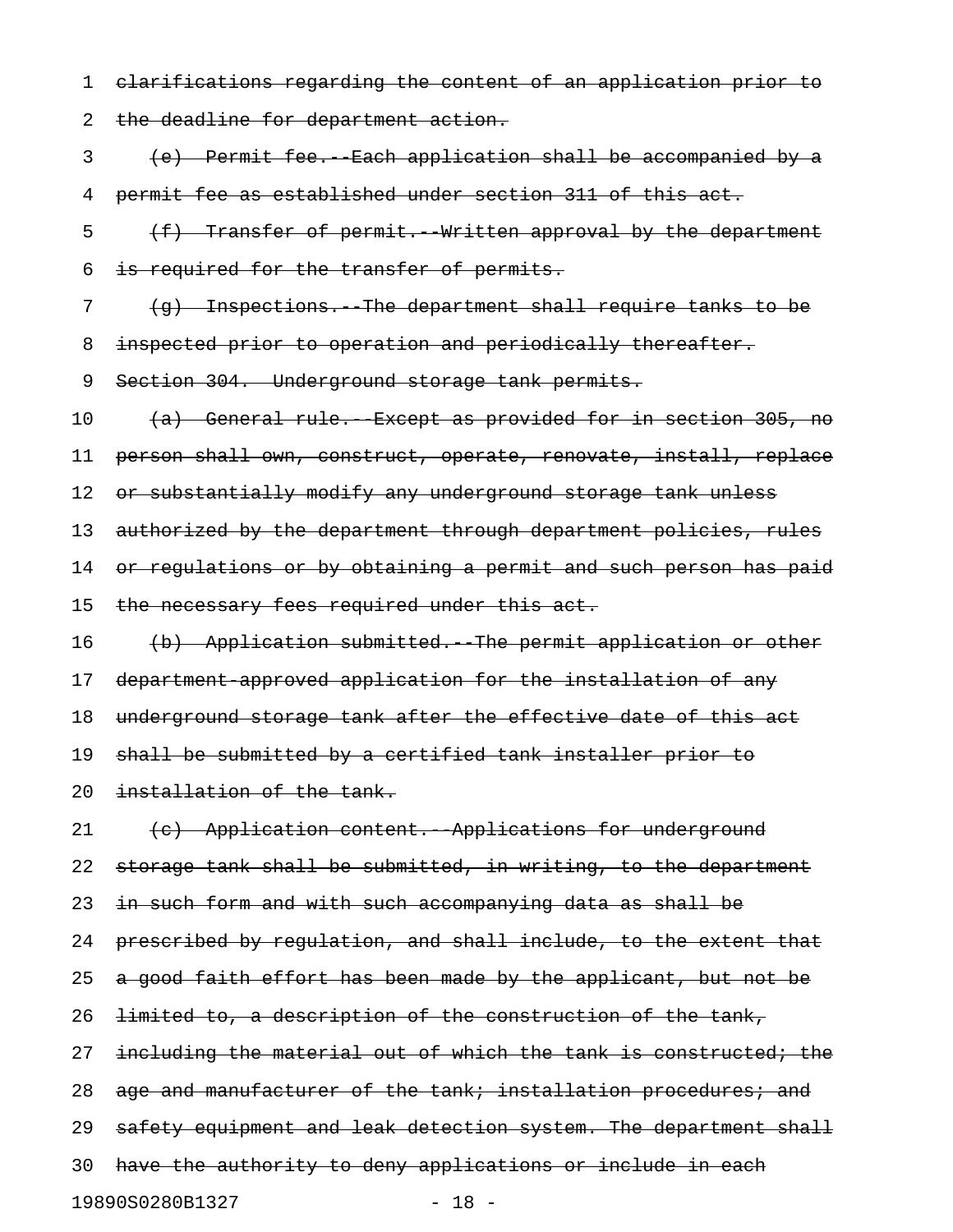1 application general and specific conditions based on promulgated 2 regulations to insure that any new underground storage tank and 3 existing underground storage tank meet the Federal requirements 4 and deadlines for tank construction.

5 (d) Review of applications. An application submitted by a 6 certified tank installer is deemed approved by the department 7 unless the department disapproves the application within ten 8 days of submission. The department shall review any amended 9 application filed in response to a notice of deficiency within 10 ten days of the filing of the amended application with the 11 department. Nothing in this section shall prohibit the 12 department and the applicant from the agreeing to extend any 13 deadline for action provided by this section. Nothing in this 14 section shall prohibit the department from requesting and 15 accepting supplemental information, explanations and 16 clarifications regarding the content of an application prior to 17 the deadline for department action. 18 (e) Permit fee. Each application shall be accompanied by a 19 permit fee as established under section 311 of this act. 20  $(f)$  Transfer of permit. Written approval by the department 21 is required for the transfer of permits. 22  $(g)$  Inspections. The department shall require tanks to be 23 inspected prior to operation and periodically thereafter. 24 Section 305. Operation under existing permits. 25 (a) General rule. The provisions of sections  $302(a)$ ,  $303(a)$ 26 and  $304(a)$  shall not apply to any person who was issued a valid 27 aboveground storage tank permit or a valid underground storage 28 tank permit by the State Fire Marshal under 37 Pa. Code Ch. 11 29 (relating to preliminary provisions) or 13 (relating to storage 30 and use) or by a local fire marshal in a city of the first class 19890S0280B1327 - 19 -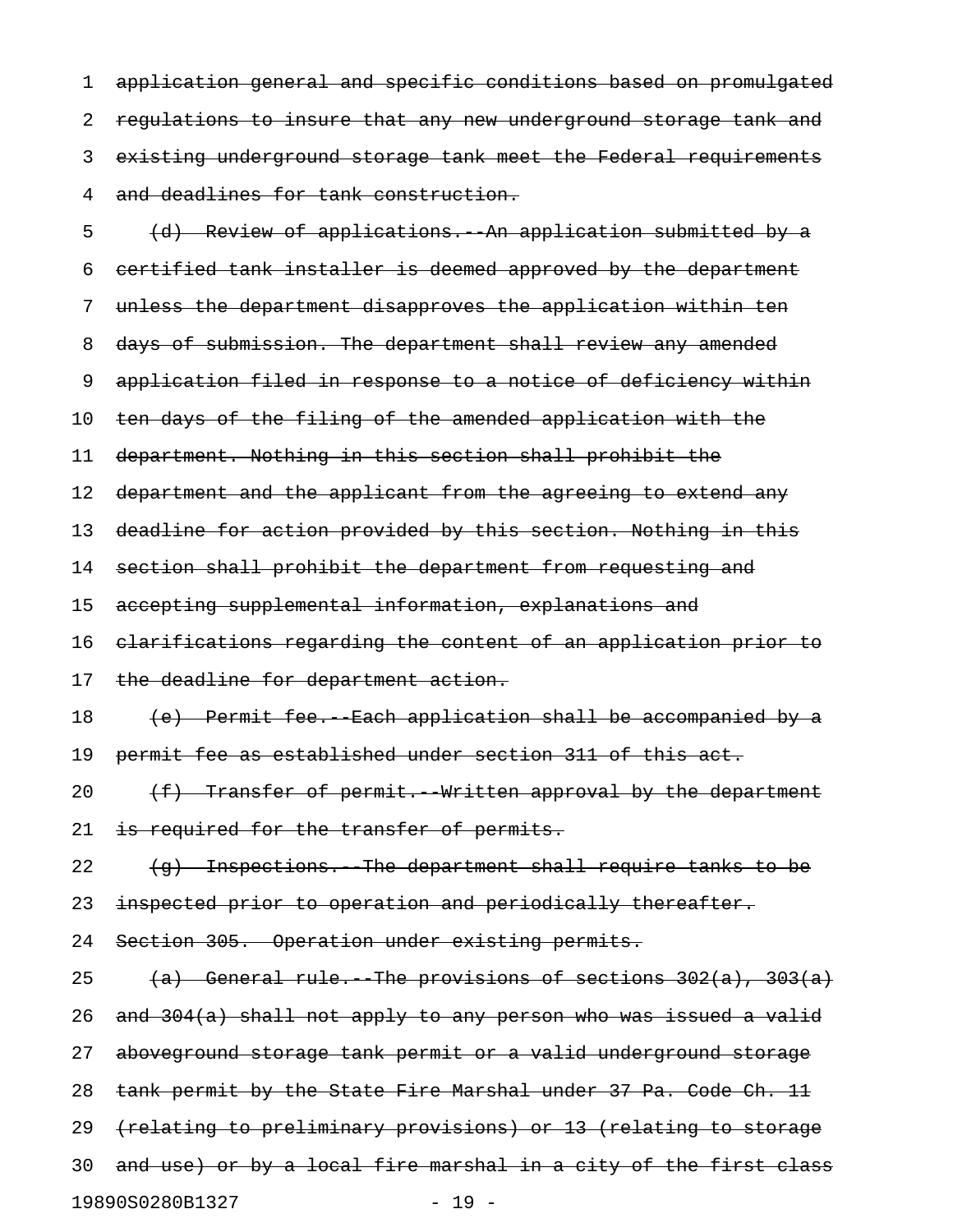1 under the act of June 8, 1911 (P.L.705, No.281), entitled "An 2 act creating the office of Fire Marshal, to be attached to the 3 Department of Public Safety in cities of the first class; 4 prescribing his duties and powers; and providing penalties for 5 violations of the provisions of the act; and providing for the 6 method of appointment, compensation, and for the maintenance of 7 his office," or a fire marshal in a county of the second class 8 under the act of July 28, 1953 (P.L.723, No.230), known as the 9 Second Class County Code, if the person holding that permit 10 fully complies with subsection (b). 11 (b) Repermitting. 12  $(1)$  Within two years of the effective date of this act, 13 every person issued a permit under subsection (a) for any 14 aboveground storage tank, including a small aboveground 15 storage tank, which is certified by that person to be ten 16 years of age or older shall apply to the department for a new 17 permit. 18  $(2)$  Within three years of the effective date of this 19 act, every person issued a permit under subsection (a) for 20 any aboveground storage tank, including a small aboveground 21 storage tank, which is certified by that person to be less 22 than ten years of age shall apply to the department for a new 23 permit. 24 Section 306. Registration of aboveground and underground 25 storage tanks. 26  $(a)$  Existing aboveground storage tanks. The owner of an 27 existing aboveground storage tank shall, within one year of the 28 effective date of this act, register each aboveground storage 29 tank with the department. 30 (b) New aboveground storage tanks. The owner of any

19890S0280B1327 - 20 -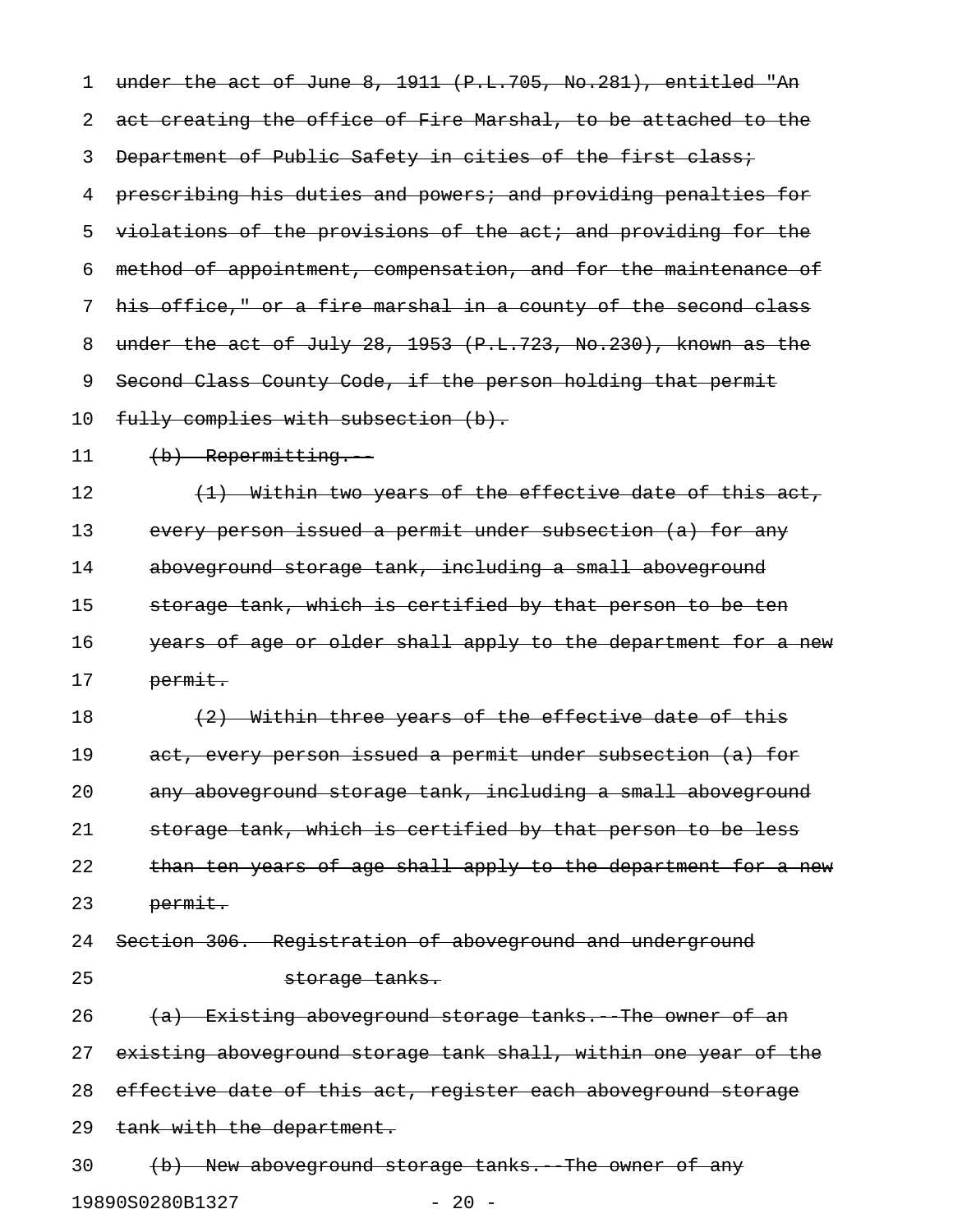1 aboveground storage tanks constructed after the effective date 2 of this act shall register the aboveground storage tank with the 3 department in addition to obtaining a permit under section 302. 4 (e) New underground storage tanks. The owner of any new 5 underground storage tank shall register said tank with the 6 department upon applying for a permit under section 304. 7 (d) Existing underground storage tanks. The owner of any 8 existing underground storage tank that has not registered that 9 tank with the department pursuant to Subtitle I of the Resource 10 Conservation and Recovery Act of 1976 (Public Law 94 580, 42 11 U.S.C. § 6901 et seq.) shall register said tank with the 12 department within 60 days of the effective date of this act. The 13 owner of any underground storage tank already registered with 14 the department pursuant to Federal law shall renew the 15 registration within one year of the effective date of this act 16 and comply with subsection (q) with regard to subsequent 17 registration renewals. 18 (e) Registration forms. The department shall continue to 19 use the existing underground storage tank registration as 20 required by Federal law. The registration form for aboveground 21 storage tanks, including small aboveground storage tanks, shall 22 be substantially similar to the underground storage tank 23 registration form.  $24$  (f) Initial registration fees. Until such time that 25 regulations on registration fees are promulgated under section 26 311, each registration application shall be accompanied with a 27 registration fee that shall be \$600 for each aboveground storage 28 tank, \$300 for each small aboveground storage tank and \$50 for 29 each underground storage tank.  $30$  (q) Renewal. Each registration issued under this section

19890S0280B1327 - 21 -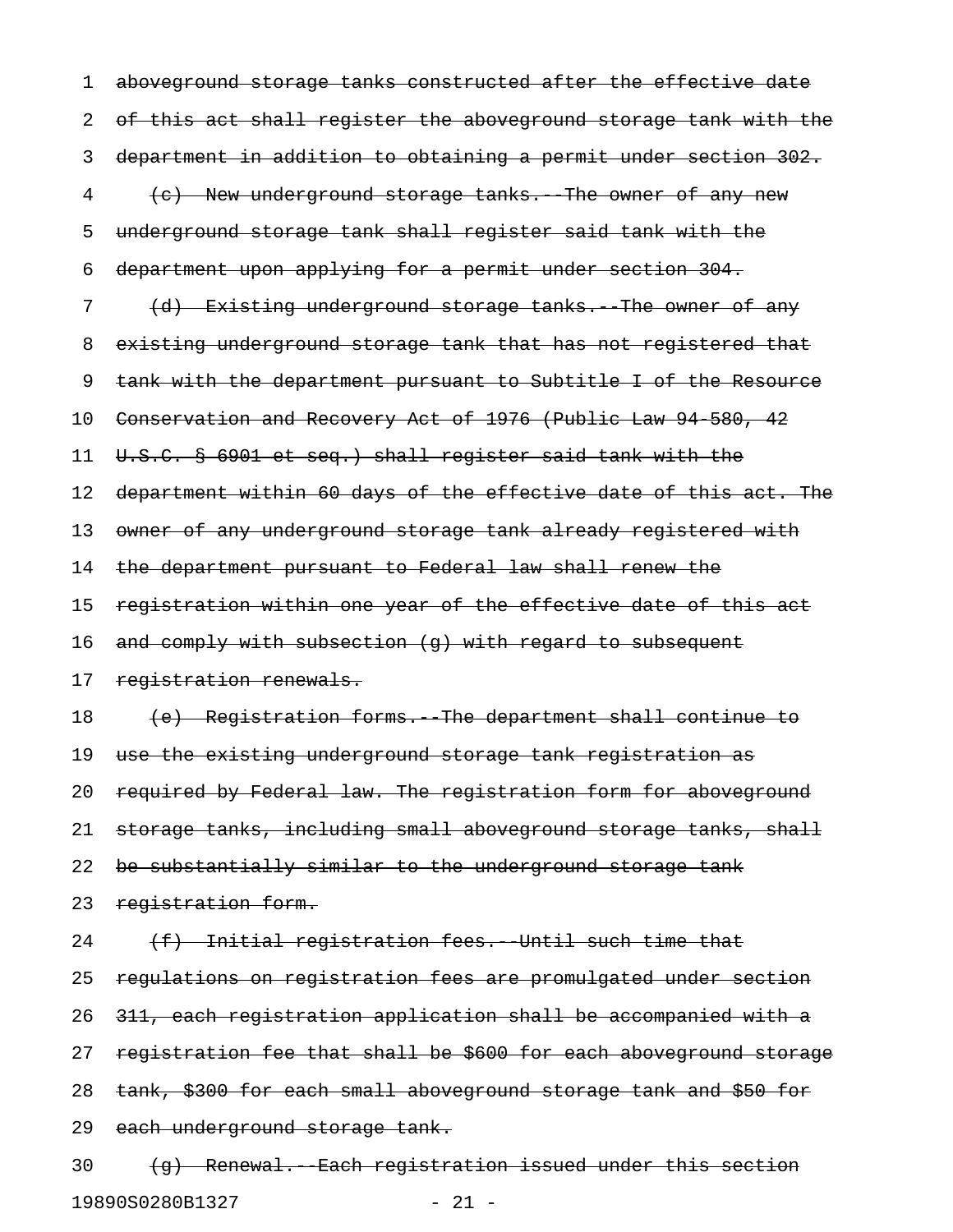| 1  | shall be renewed every three years as determined from the date   |
|----|------------------------------------------------------------------|
| 2  | of the last registration, except underground tanks which shall   |
| 3  | be renewed annually. Renewals shall continue until the time that |
| 4  | the department receives written notification from the owner that |
| 5  | the storage tank has been permanently closed.                    |
| 6  | Section 307. Inspection of aboveground storage tanks.            |
| 7  | (a) General rule. The department shall have the authority        |
| 8  | to inspect all aboveground storage tanks in accordance with      |
| 9  | procedures and standards promulgated by the department.          |
| 10 | (b) Inspection report. As a condition to operate any             |
| 11 | permitted storage tank, including aboveground storage tanks, the |
| 12 | permittee shall maintain records and complete an annual report   |
| 13 | form as prescribed by the Environmental Quality Board which will |
| 14 | include, but not be limited to, the following information:       |
| 15 | (1) The results of the most recent hydrostatic test.             |
| 16 | (2) Any changes outside the permitted usage of the               |
| 17 | system.                                                          |
| 18 | (3) Any changes in the monitoring program.                       |
| 19 | (4) Any unaccounted inventory occurrences.                       |
| 20 | (e) Aboveground storage tank testing requirements. Any           |
| 21 | owner of an aboveground storage tank, excluding a small          |
| 22 | aboveground storage tank, shall conduct a hydrostatic test on    |
| 23 | new aboveground storage tanks or substantially modified          |
| 24 | aboveground storage tanks. Each existing aboveground storage     |
| 25 | tank, excluding a small aboveground storage tank, shall undergo  |
| 26 | an out of service inspection at least once every ten years.      |
| 27 | Section 308. Inspection and inventory records of underground     |
| 28 | storage tanks.                                                   |
| 29 | (a) General rule. The department shall have the authority        |
| 30 | to inspect all underground tanks in accordance with procedures   |
|    |                                                                  |

19890S0280B1327 - 22 -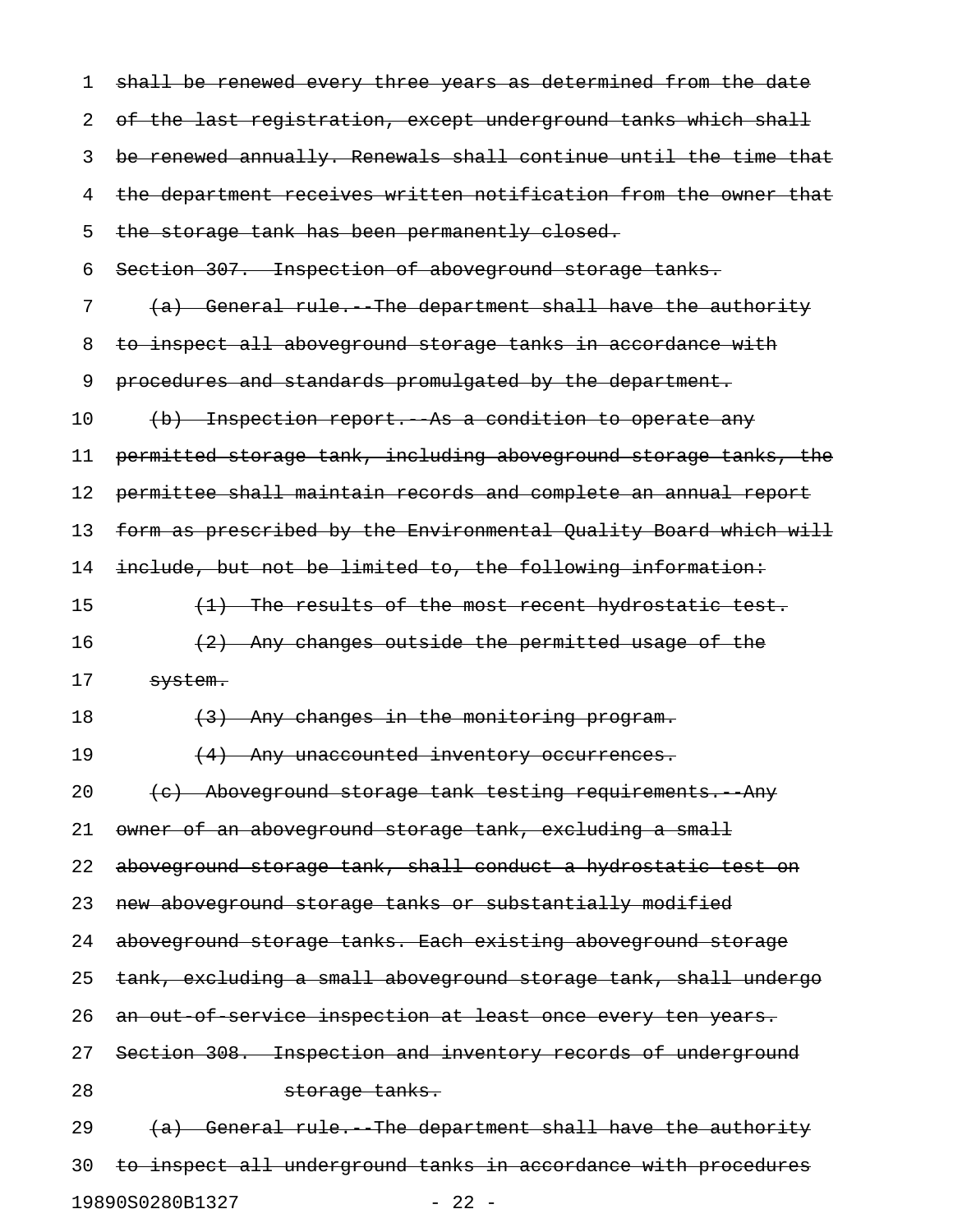| 1  | and standards set forth in department regulations.              |
|----|-----------------------------------------------------------------|
| 2  | (b) Inventory records. The owner or operator of any             |
| 3  | underground storage tanks shall maintain inventory records for  |
| 4  | each underground storage tank which shall be maintained at the  |
| 5  | site of the facility for at least one year.                     |
| 6  | (c) Monitoring systems. The owner or operator of an             |
| 7  | underground storage tank shall install, maintain and operate    |
| 8  | monitoring systems in accordance with manufacturer's            |
| 9  | requirements and department regulations.                        |
| 10 | Section 309. Certification of storage tank installers and       |
| 11 | private tank inspectors.                                        |
| 12 | The department shall have the authority to establish a          |
| 13 | eertification system for tank installers and private tank       |
| 14 | inspectors by regulation. The department is authorized to       |
| 15 | certify through training and testing programs and shall also be |
| 16 | empowered to revoke or suspend the certification of a tank      |
| 17 | installer or private tank inspector pursuant to regulations     |
| 18 | promulgated under section 311. Any certification issued by the  |
| 19 | department under this section shall be valid for a period of    |
| 20 | five years. The department may develop an interim certification |
| 21 | program by publishing quidelines which shall expire 18 months   |
| 22 | after the effective date of this act.                           |
| 23 | Section 310. Small operator assistance program for underground  |
| 24 | storage tanks.                                                  |
| 25 | The department shall establish, implement and administer a      |
| 26 | small operator assistance program within 180 days of the        |
| 27 | effective date of this act. The small operator assistance       |
| 28 | program shall provide information on compliance with this act   |
| 29 | and other technical assistance to small operators located in    |
| 30 | rural areas who pump, on a monthly basis, less than 3,000       |
|    | 19890S0280B1327<br>$-23 -$                                      |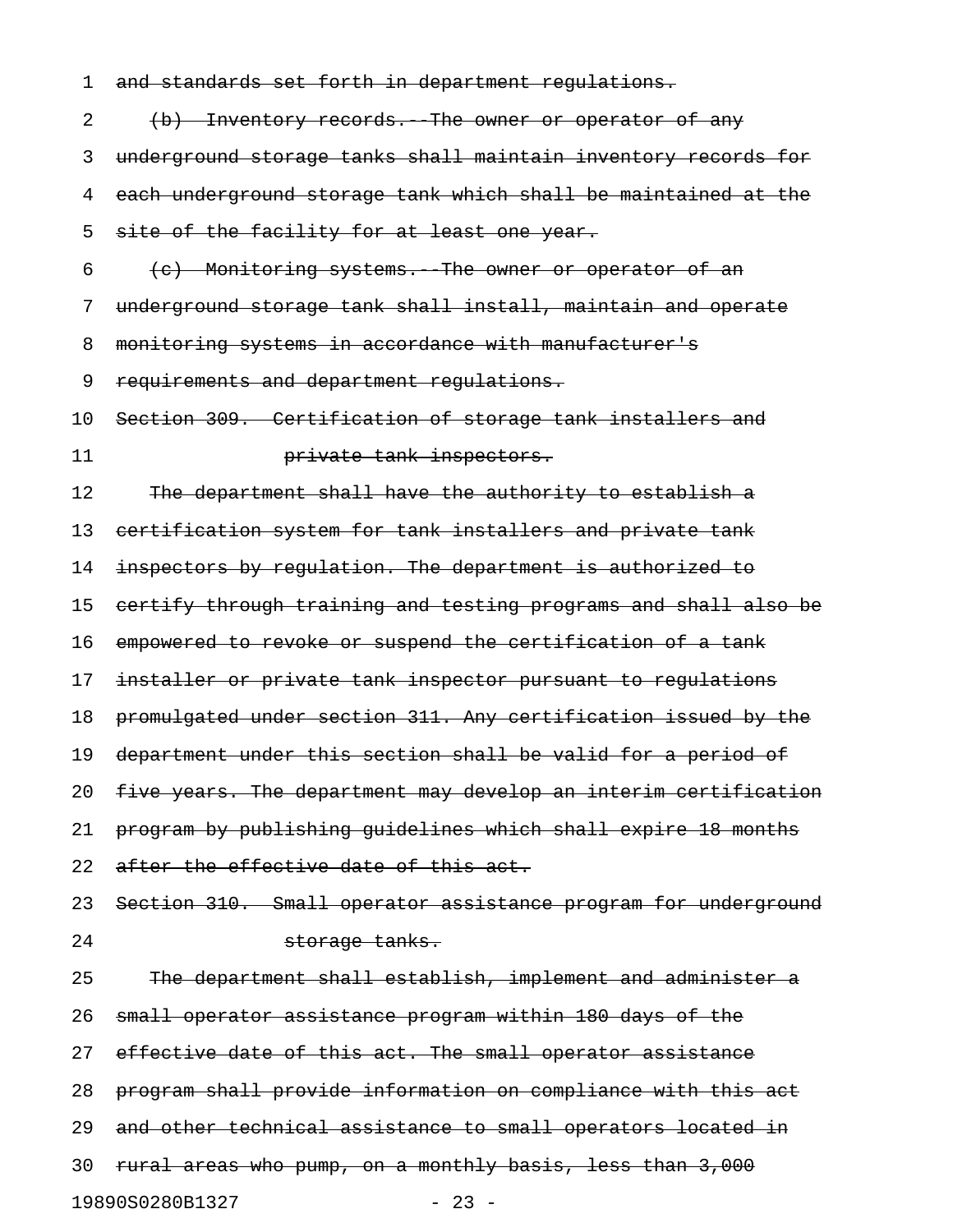1 gallons retail motor fuel sales.

| 2  | Section 311. Environmental Quality Board.                        |
|----|------------------------------------------------------------------|
| 3  | (a) Rules and regulations. The Environmental Quality Board       |
| 4  | shall have the power and its duty shall be to review the         |
| 5  | existing regulations governing storage tanks and adopt rules and |
| 6  | regulations governing the location, siting, installation,        |
| 7  | operation, monitoring, classification and permitting of storage  |
| 8  | tanks as it deems necessary for the implementation of this act.  |
| 9  | The Environmental Quality Board shall, in developing             |
| 10 | regulations, use the recommendations and standard procedures     |
| 11 | developed by the American Petroleum Institute, American Society  |
| 12 | of Testing and Materials, National Association of Corrosion      |
| 13 | Engineers, National Fire Protection Association, and             |
| 14 | Underwriters Laboratories. Until the Environmental Quality Board |
| 15 | adopts rules and regulations:                                    |
| 16 | (1) The existing regulations governing the location,             |
| 17 | siting, installation and operation, monitoring and permitting    |
| 18 | of storage tanks set forth at 37 Pa. Code Chs. 11 (relating      |
| 19 | to preliminary provisions) and 13 (relating to storage and       |
| 20 | use) shall remain in effect.                                     |
| 21 | (2) No person shall install a new or reconstructed               |
| 22 | aboveground storage tank or modify an aboveground storage        |
| 23 | tank unless the tank meets all applicable technical              |
| 24 | requirements set forth by the American Petroleum Institute in    |
| 25 | the following (including any appendices):                        |
| 26 | (i) API 12B Bolted Tanks for Storage of Production               |
| 27 | Liquids.                                                         |
| 28 | (ii) API 12D - Field Welded Tanks for Storage of                 |
| 29 | Production Liquids.                                              |
| 30 | (iii) API 12F Shop Welded Tanks for Storage of                   |
|    | $-24 -$<br>19890S0280B1327                                       |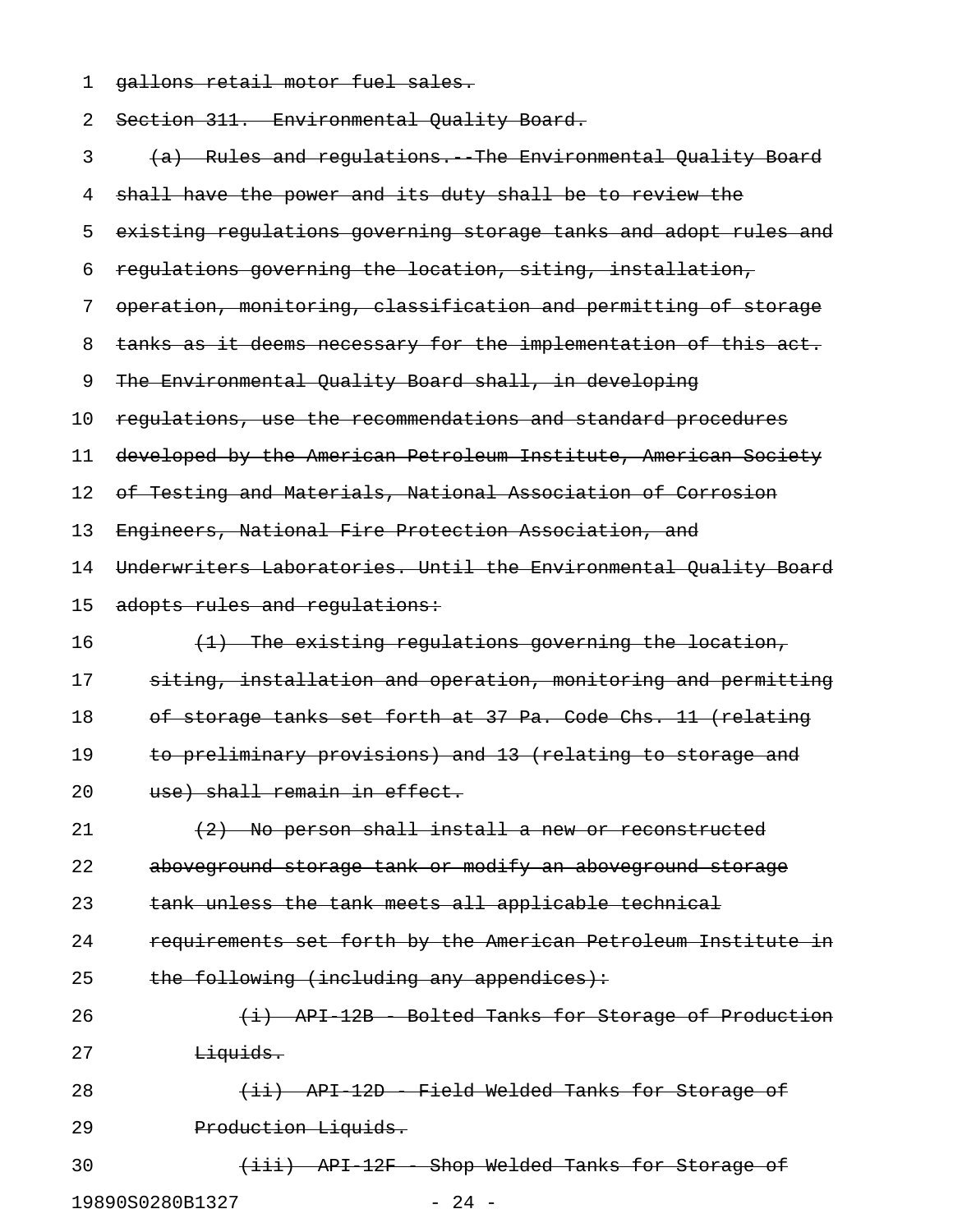| $\mathbf 1$ | Production Liquids.                                                |
|-------------|--------------------------------------------------------------------|
| 2           | API 12H Wew Bottoms for Old Tanks.<br>$\leftarrow$ iv $\leftarrow$ |
| 3           | API-12P - Fiberglass Tanks for Storage of                          |
| 4           | Production Liquids.                                                |
| 5           | API 620 - Large Welded Low Pressure Storage                        |
| 6           | <del>Tanks.</del>                                                  |
| 7           | (vii) API 650 Large Welded Storage Tanks                           |
| 8           | (Atmospheric).                                                     |
| 9           | (3) Unless modified by the rules and regulations of the            |
| 10          | department, the owner shall, along with the registration form      |
| 11          | required by this act, submit a certification by a registered       |
| 12          | professional engineer that the requirements of paragraph (2)       |
| 13          | have been met.                                                     |
| 14          | For underground tanks, no person shall install an                  |
| 15          | underground storage tank unless the underground storage tank       |
| 16          | meets the standards promulgated by the Administrator of the        |
| 17          | Environmental Protection Agency under section 9003(e) of the       |
| 18          | Solid Waste Disposal Act (Public Law 89 272, 42 U.S.C. §           |
| 19          | 6991b(e)), including the following requirements:                   |
| 20          | $(i)$ The tank is designed to prevent releases due to              |
| 21          | corrosion or structural failure for the operational life           |
| 22          | of the tank.                                                       |
| 23          | (ii) The tank is cathodically protected against                    |
| 24          | corrosion, constructed of noncorrosive material, steel             |
| 25          | elad with a noncorrosive material, or designed in a                |
| 26          | manner to prevent the release or threatened release of             |
| 27          | any stored substance.                                              |
| 28          | (iii) The material used in the construction or                     |
| 29          | lining of the tank is compatible with the substance to be          |
| 30          | stored.                                                            |

19890S0280B1327 - 25 -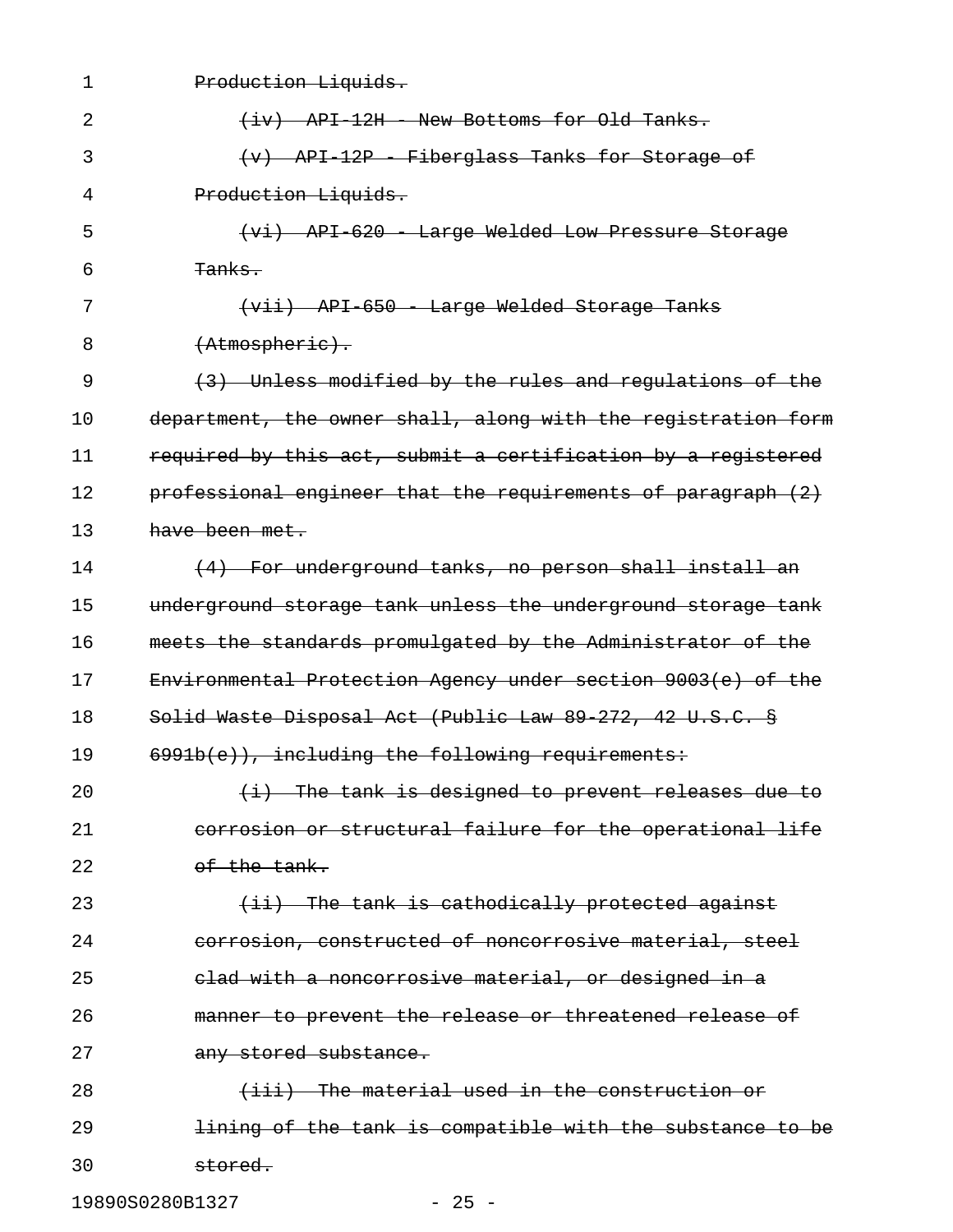| 1  | $(iv)$ Notwithstanding subparagraphs $(i)$ , $(ii)$ and         |
|----|-----------------------------------------------------------------|
| 2  | (iii), if soil tests conducted in accordance with ASTM          |
| 3  | Standard G57 78, or another standard approved by the            |
| 4  | Administrator of the Environmental Protection Agency,           |
| 5  | show that soil resistivity in an installation location is       |
| 6  | 12,000 ohm/cm or more (unless a more stringent standard         |
| 7  | is prescribed by the Administrator of the Environmental         |
| 8  | Protection Agency by rule), a storage tank without              |
| 9  | corrosion protection may be installed in that location          |
| 10 | during the period referred to above.                            |
| 11 | (b) Requirements for aboveground storage tanks. The             |
| 12 | Environmental Quality Board shall, by regulation, adopt         |
| 13 | aboveground storage tank standards, excluding a small           |
| 14 | aboveground storage tank, which shall include, but shall not be |
| 15 | limited to:                                                     |
| 16 | $(1)$ Dike integrity.                                           |
| 17 | $\left(2\right)$ Liner requirements.                            |
| 18 | (3) Steel thickness based on storage capacity.                  |
| 19 | (4) Testing requirements for new and substantially              |
| 20 | modified aboveground storage tanks.                             |
| 21 | (5) Closure requirements.                                       |
| 22 | (6) Corrosion control features.                                 |
| 23 | (7) Monitoring standards.                                       |
| 24 | (8) Recordkeeping requirements.                                 |
| 25 | (9) Performance and design standards for new and                |
| 26 | substantially modified aboveground storage tanks.               |
| 27 | (10) Inspection requirements for existing aboveground           |
| 28 | storage tanks.                                                  |
| 29 | (11) Standards to protect against fire and explosion            |
| 30 | hazards.                                                        |

19890S0280B1327 - 26 -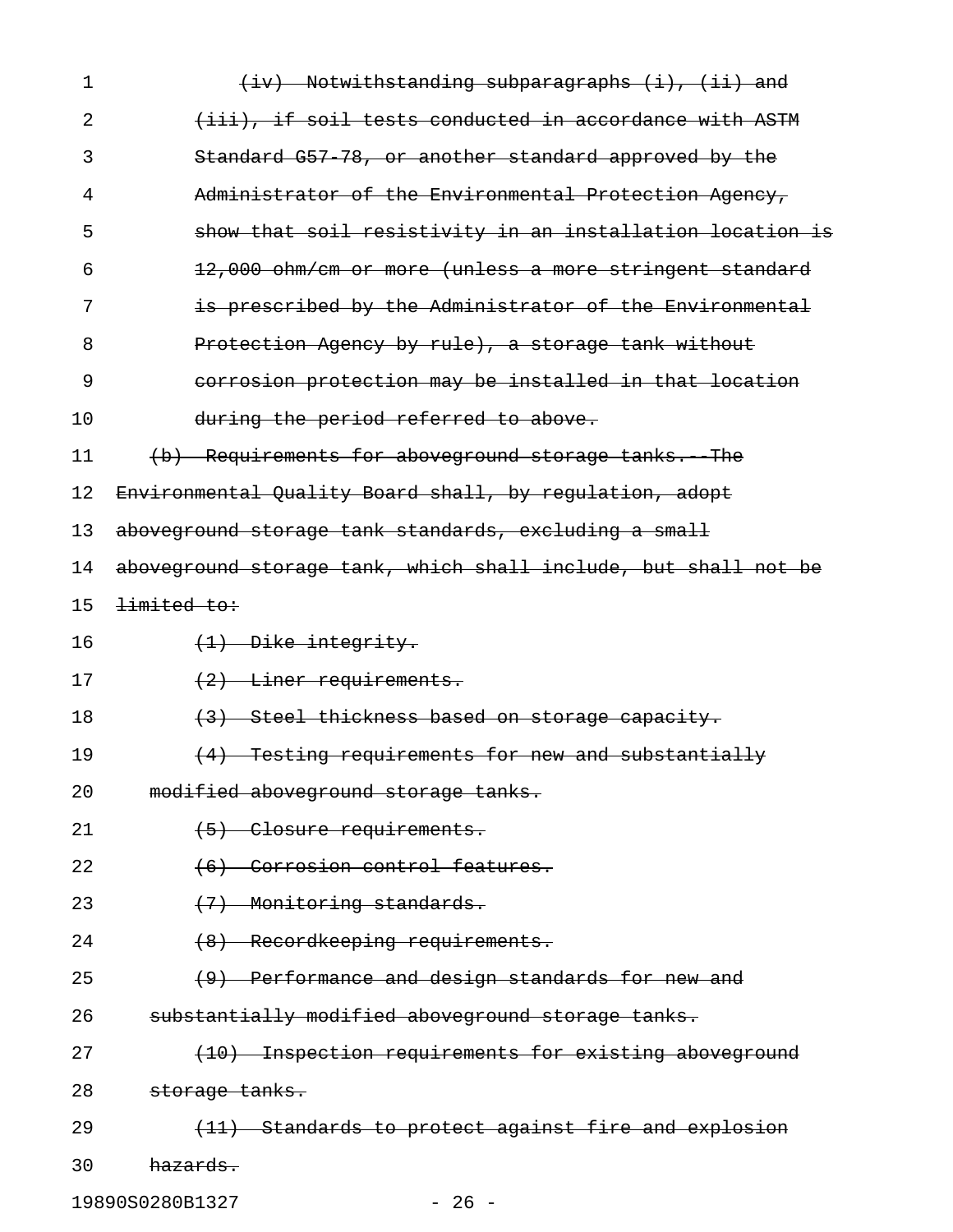| 1  | (c) Requirements for small aboveground storage tanks. The        |
|----|------------------------------------------------------------------|
| 2  | board shall, by regulation, adopt small aboveground storage tank |
| 3  | standards which shall include, but not be limited to:            |
| 4  | (1) Testing requirements for new and substantially               |
| 5  | modified small aboveground storage tanks.                        |
| 6  | (2) Performance and design standards consistent with the         |
| 7  | manufacturer's specifications for the small aboveground          |
| 8  | storage tank model.                                              |
| 9  | (3) Monitoring standards consistent with the                     |
| 10 | manufacturer's specifications for the small aboveground          |
| 11 | storage tank model.                                              |
| 12 | (4) Requirements for closure.                                    |
| 13 | (5) Recordkeeping requirements.                                  |
| 14 | (6) Inspection requirements for existing small                   |
| 15 | aboveground storage tanks.                                       |
| 16 | (7) Standards to protect against fire and explosion              |
| 17 | hazards.                                                         |
| 18 | (d) Fees. The board shall establish separate fees for            |
| 19 | aboveground storage tanks, small aboveground storage tanks and   |
| 20 | underground storage tanks for:                                   |
| 21 | $(1)$ Permit applications and amendments.                        |
| 22 | (2) Registration applications and transfers.                     |
| 23 | $(3)$ Inspections.                                               |
| 24 | (4) Certification fees for tank installers and private           |
| 25 | tank inspectors.                                                 |
| 26 | (e) Regulations governing underground storage tanks. The         |
| 27 | board shall, by regulation, adopt underground storage tank       |
| 28 | design and safety standards which shall be consistent with, and  |
| 29 | not more stringent than, the Federal regulations governing       |
| 30 | underground storage tanks. The regulations shall include:        |
|    | 19890S0280B1327<br>$-27 -$                                       |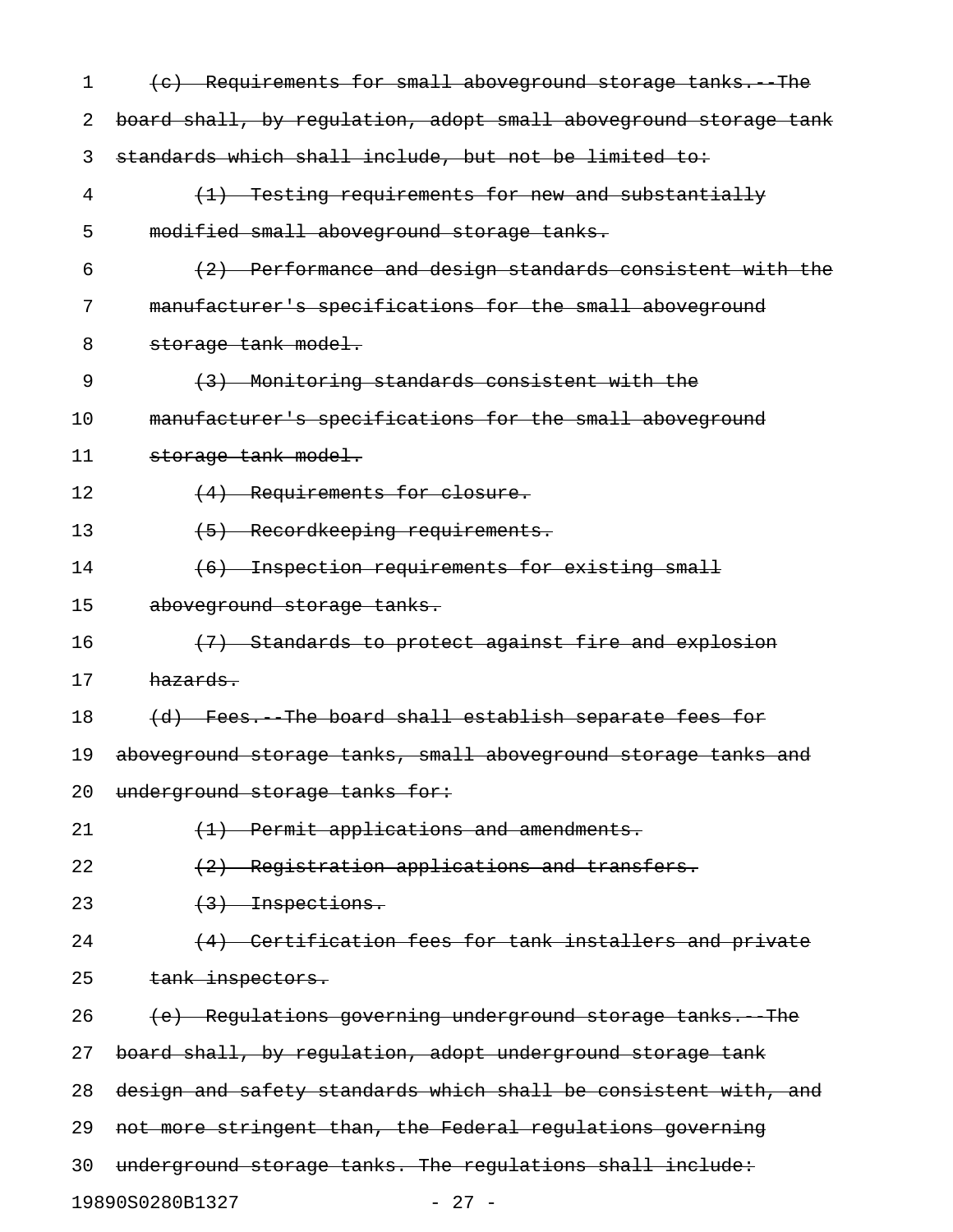1 (1) Corrosion control features, including cathodic

2 protection.

3 (2) Monitoring standards and monitoring systems 4 including electric or mechanical devices, monitoring wells, 5 tank testing or other methods of monitoring approved by the 6 department.

7 (3) Recordkeeping requirements of any monitoring or leak 8 detection systems, inventory control system or underground 9 storage tank testing system.

10  $(4)$  Tank testing requirements pursuant to paragraph  $(2)$ 11 for underground storage tanks which considers such factors as 12 the regulated substance stored, proximity of the underground 13 storage tank to potable water supplies and soil conditions. 14 (5) Testing schedule requirements for the periodic

15 testing of structural integrity of the underground storage 16 tank without a monitoring system.

17 (6) Procedures for reporting of any release and the 18 corrective action taken in response to a discharge from an 19 underground storage tank.

20  $(7)$  Requirements for corrective action in response to a 21 release from an underground storage tank by the owner or 22 operator of the underground storage tank.

23 (8) Performance standards for new and substantially 24 modified existing underground storage tanks including design 25 construction, installation and release detection standards.  $26$  (9) Standards to protect against fire and explosion

27 hazards.

28 Section 312. Industry Technical Advisory Board.

29  $(a)$  Establishment. There shall be created as an 30 administrative board within the department the Industry

19890S0280B1327 - 28 -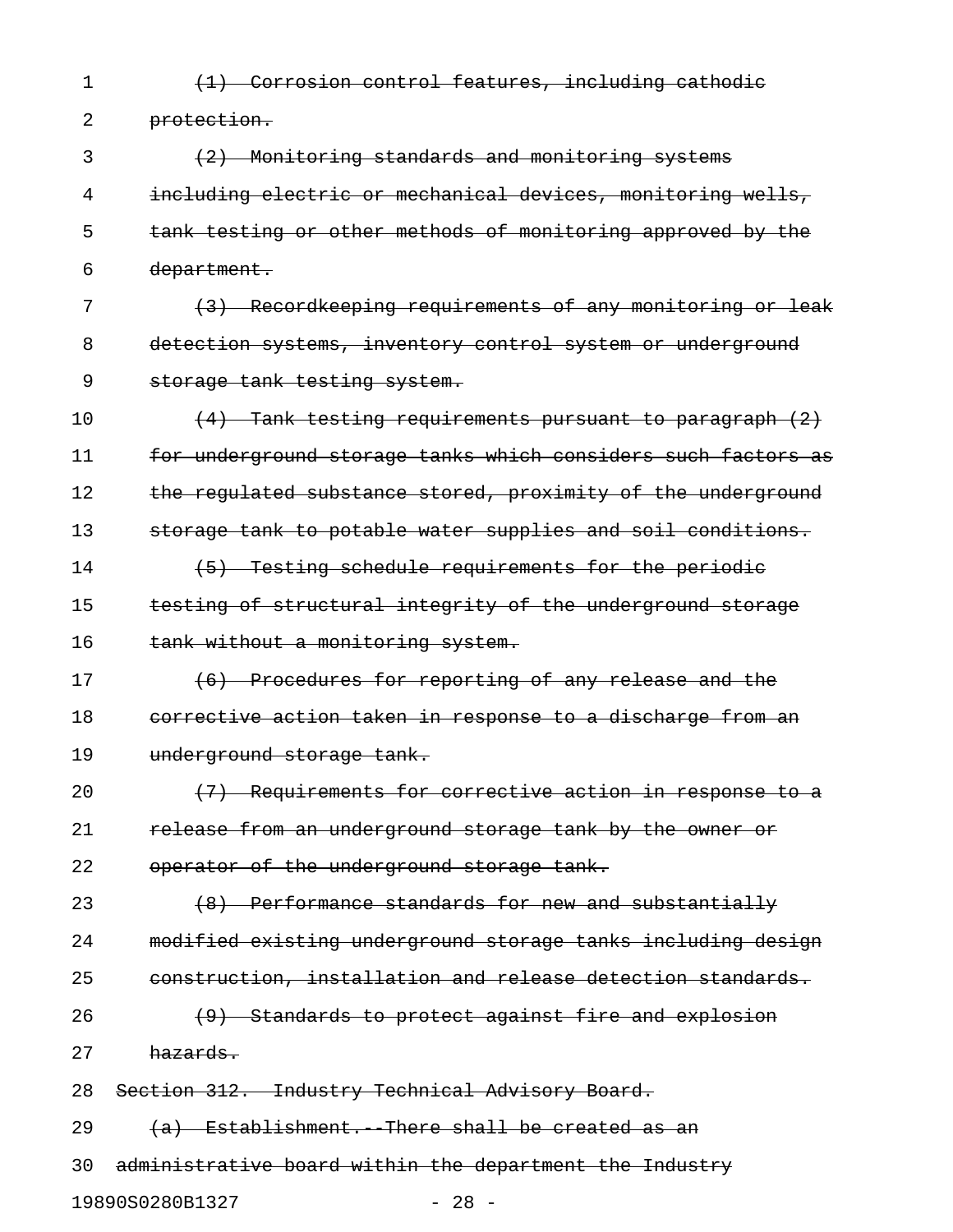| 1  | Technical Advisory Board. The board shall consist of nine        |
|----|------------------------------------------------------------------|
| 2  | members, all of whom shall be chosen by the Governor and shall   |
| 3  | be residents of this Commonwealth. Three members shall be        |
| 4  | qualified persons experienced in storage tank design and         |
| 5  | installation with three years of experience in this              |
| 6  | Commonwealth. One member shall be an owner or operator of an     |
| 7  | aboveground storage tank. One member shall be an owner or        |
| 8  | operator of an underground storage tank. One member shall be a   |
| 9  | registered professional engineer with three years of experience  |
| 10 | in this Commonwealth. One member shall be an engineer with three |
| 11 | years of experience in design and installation of aboveground    |
| 12 | storage tanks in this Commonwealth, who shall be chosen from a   |
| 13 | list of three names submitted by the Citizens Advisory Council   |
| 14 | to the Governor and who shall sit as a representative of the     |
| 15 | public interest. One member shall be a representative of local   |
| 16 | government. One member shall be a representative of county       |
| 17 | government.                                                      |
| 18 | (b) Expenses. Advisory board members shall not receive a         |
| 19 | salary but shall be reimbursed for all necessary expenses        |
| 20 | incurred in the performance of their duties.                     |
| 21 | (c) Procedure. All actions of the advisory board shall be        |
| 22 | by majority vote. The advisory board shall meet upon the call of |
| 23 | the secretary, but not less than semiannually, to carry out its  |
| 24 | duties under this act. The board shall select a chairman and     |
| 25 | such other officers as it deems appropriate.                     |
| 26 | (d) Consultation. The department shall consult with the          |
| 27 | advisory board in the formulation, drafting and presentation     |
| 28 | stages of all regulations of a technical nature promulgated      |
| 29 | under this act. The advisory board shall be given a reasonable   |
| 30 | opportunity to review and comment on all regulations of a        |
|    | 19890S0280B1327<br>$-29 -$                                       |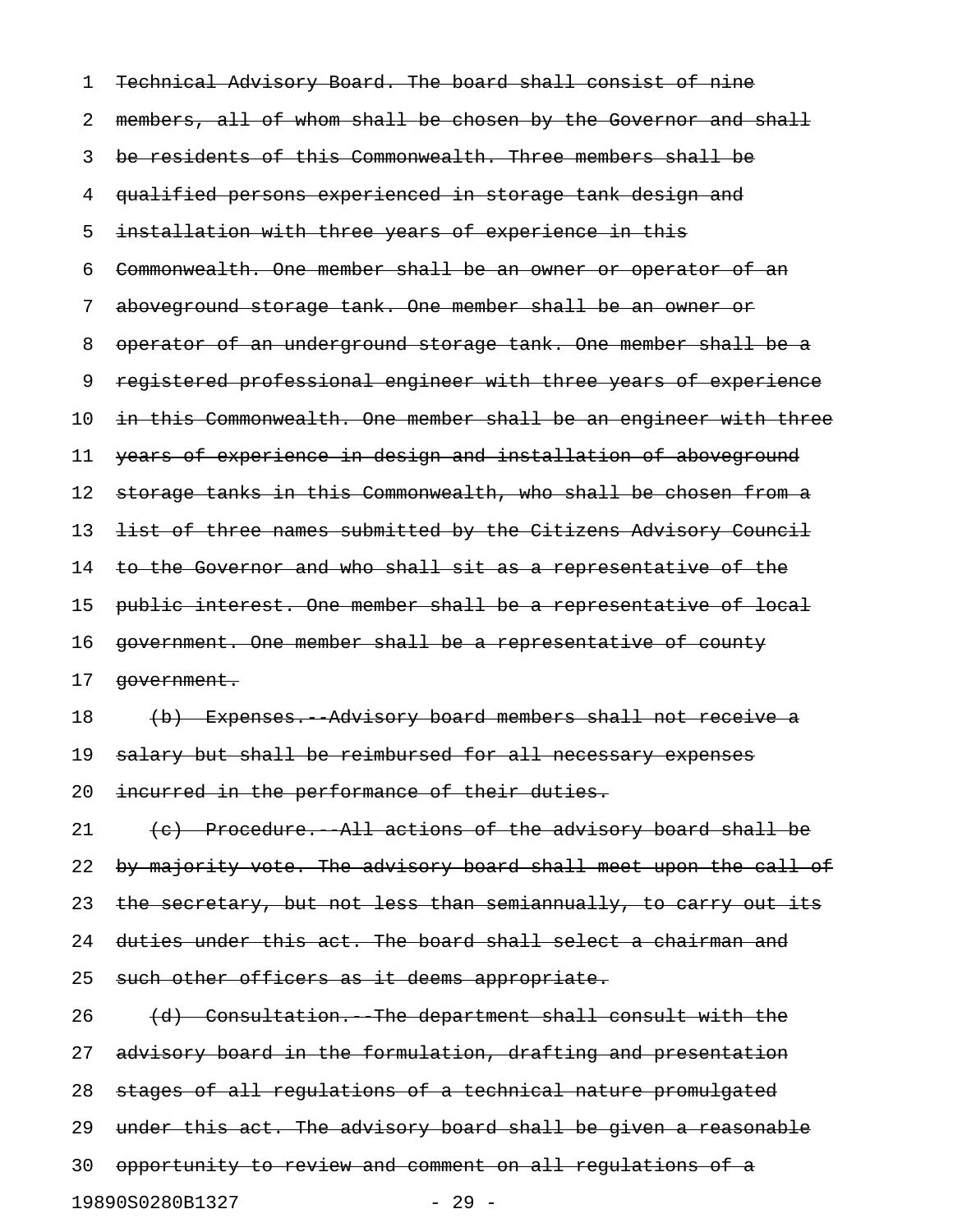| 1  | technical nature prior to submission to the Environmental        |
|----|------------------------------------------------------------------|
| 2  | Quality Board for initial consideration. The written report of   |
| 3  | the board shall be presented to the Environmental Quality Board  |
| 4  | with any regulatory proposal. The chairman of the advisory board |
| 5  | shall be invited to participate in the presentation of all       |
| 6  | requlations of a technical nature before the Environmental       |
| 7  | Quality Board to the extent allowed by procedures of the         |
| 8  | Environmental Quality Board. Nothing herein shall preclude any   |
| 9  | member of the advisory board from filing a petition for          |
| 10 | rulemaking with the Environmental Quality Board in accordance    |
| 11 | with procedures established by the Environmental Quality Board.  |
| 12 | CHAPTER 5                                                        |
| 13 | SPILL PREVENTION RESPONSE PLAN                                   |
| 14 | Section 501. Submission of spill prevention response plan.       |
| 15 | (a) Schedule. Accompanying the registration form as set          |
| 16 | forth in section 306, each owner of an aboveground storage tank  |
| 17 | or tank facility shall submit to the department within one year  |
| 18 | of the effective date of this act a plan for each aboveground    |
| 19 | storage tank or tank facility. Each plan shall be site specific  |
| 20 | and be consistent with the requirements of this act. This        |
| 21 | chapter shall not apply to small aboveground storage tanks.      |
| 22 | (b) Plan revisions. Each owner of an aboveground storage         |
| 23 | tank or tank facility with an approved spill prevention response |
| 24 | plan shall submit a revised plan or addendum to the plan to the  |
| 25 | department in accordance with the requirements of this act if    |
| 26 | any of the following occur:                                      |
| 27 | (1) Substantial changes in design, construction,                 |
| 28 | operation, maintenance of the storage tank or tank facility      |
| 29 | or other circumstances that increase the potential for fires,    |
| 30 | explosions or releases of regulated substances.                  |

19890S0280B1327 - 30 -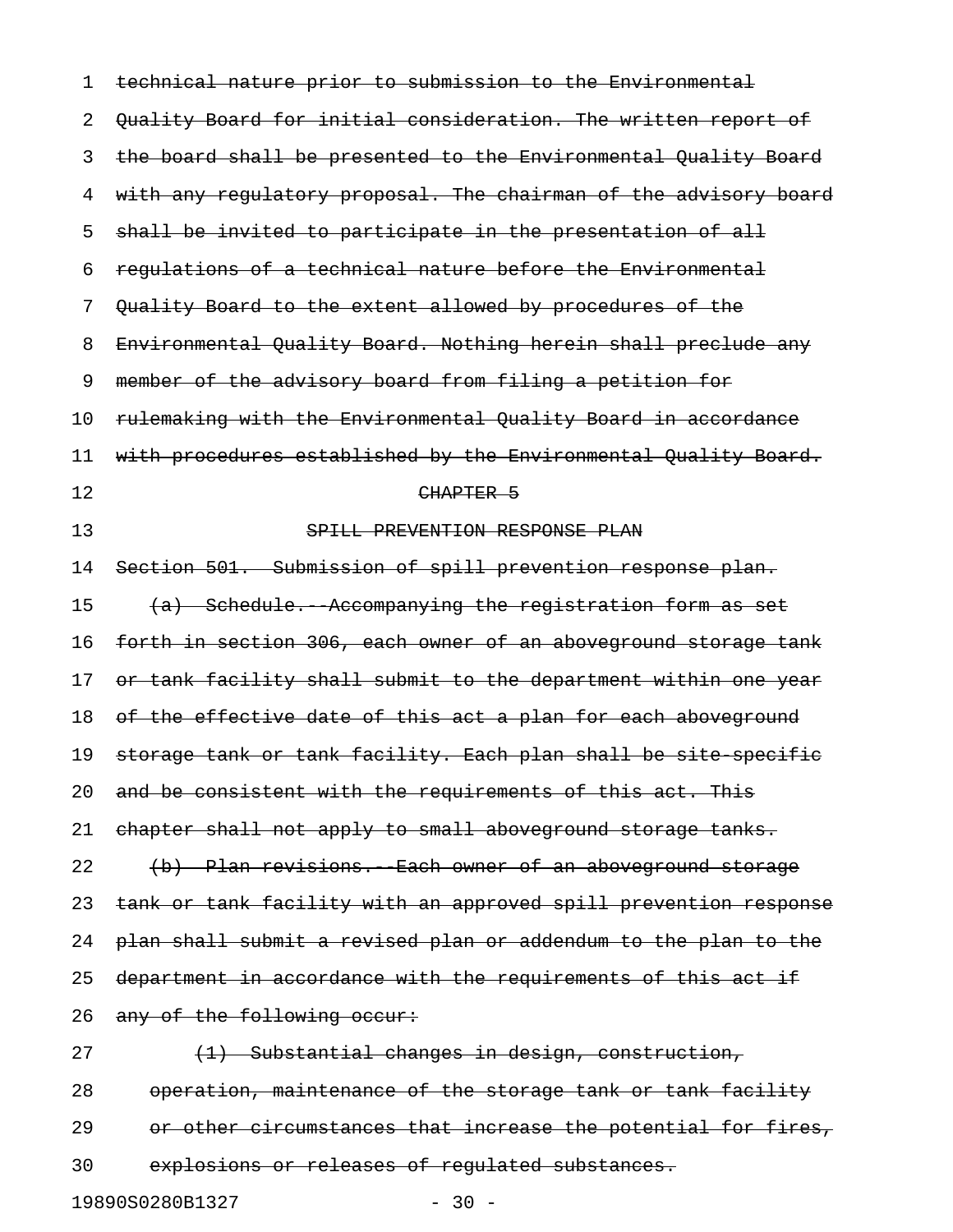1 (2) Substantial changes in emergency equipment at the 2 facility. 3 (3) Substantial changes in tank facility emergency 4 organization. 5 (4) Revision of applicable department regulations.  $(5)$  Failure of the plan in an emergency. 7 (6) The removal or the addition of any storage tank or 8 storage tanks. 9 (7) Otherwise deemed necessary by the department. 10 (c) Existing plans. All existing plans covering storage 11 tanks approved by the department pursuant to the act of June 22, 12 1937 (P.L.1987, No.394), known as The Clean Streams Law, and 13 known as preparedness, prevention and contingency plans must be 14 revised within one year of the effective date of this act. 15 Section 502. Content of spill prevention response plan. 16  $(a)$  Description of facility. The plan shall identify and 17 describe the industrial or commercial activity which occurs at 18 the site, including a specific listing and inventory of all 19 types of products stored, amount of products stored and wastes 20 generated which are stored at the aboveground storage tank or 21 tank facility. The plan shall include drawings of the 22 aboveground storage tank facility, including location of all 23 drainage pipes and water outlets. 24 (b) Plan implementation at facility, including emergency 25 response contractors. The plan shall identify all individuals 26 and their duties and responsibilities for developing, 27 implementing and maintaining the plan. The plan shall describe 28 in detail the chain of command at the aboveground storage tank 29 or storage tank facility and list and describe how the owner or 30 operator will notify and coordinate spill response with off-site

19890S0280B1327 - 31 -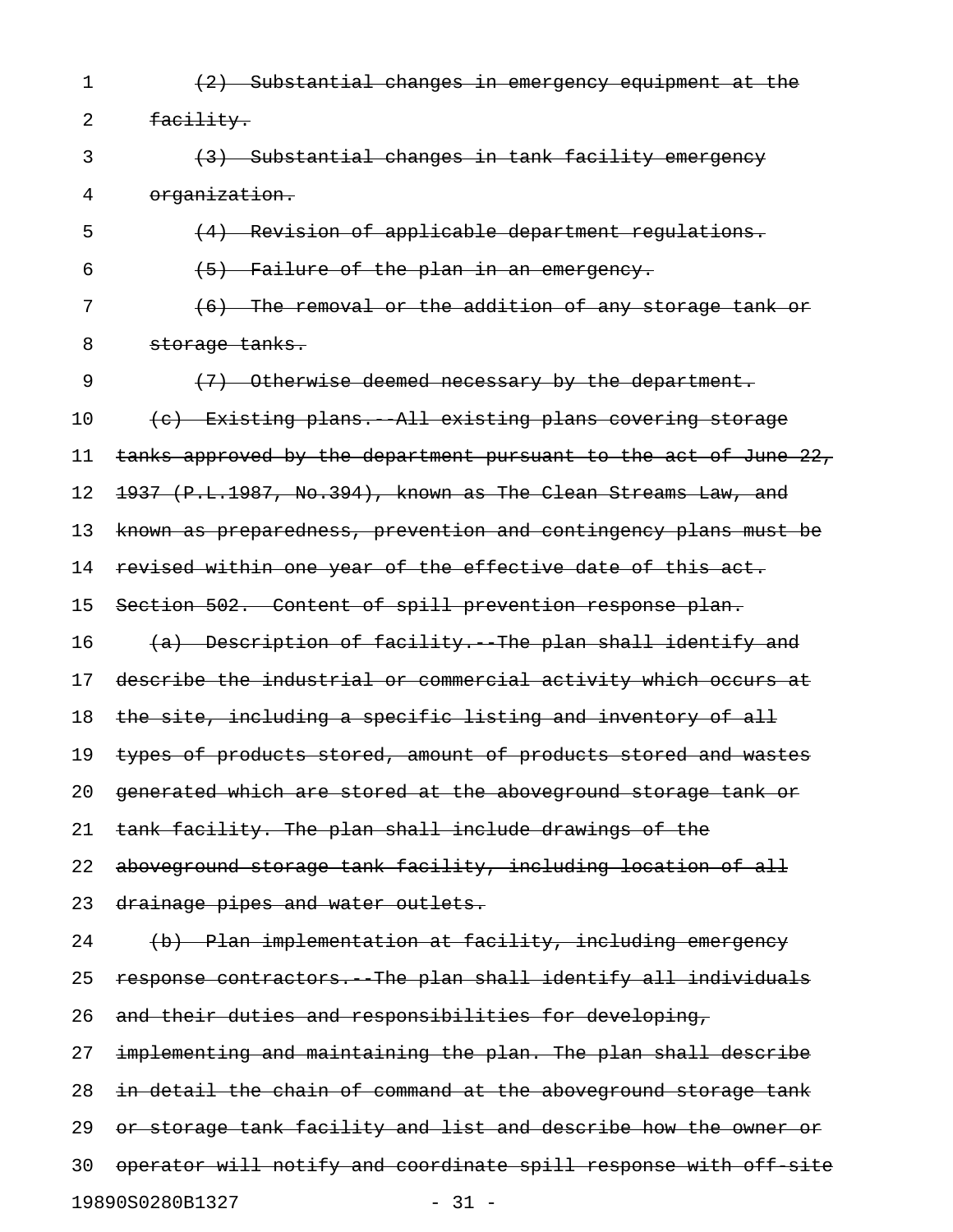1 spill response agencies and the local emergency response

2 agencies.

3 (e) Spill leak prevention and response. The plan shall 4 provide a preventive maintenance program that includes 5 monitoring and inspection procedures, including identification 6 of stress points, employee training program and security system. 7 (d) Countermeasure. The plan shall explain in detail the 8 specific response that emergency personnel shall take upon the 9 occurrence of any release at the facility. 10 (e) Emergency spill control network. The plan shall include 11 information obtained by the owner of the aboveground storage 12 tank facility from the county and municipal emergency management 13 agencies.  $14$  (f) Other information. The owner shall provide the 15 department with all other information required by the department 16 to carry out its duties under this act. 17 Section 503. Review of spill prevention response plan. 18 (a) Written notice. The owner of the aboveground storage 19 tank facility located adjacent to surface waters shall provide 20 public notice to all downstream municipalities, downstream water 21 companies and downstream industrial users within 20 miles of the 22 aboveground storage tank facility site and the local 23 municipality and county in which the facility is located upon 24 submission of the plan to the department. All comments must be 25 submitted to the department within 30 days. 26 (b) Review and comment. Upon receipt of the plan, the 27 department shall forward copies to the Pennsylvania Emergency 28 Management Agency, the Pennsylvania Fish Commission and the 29 <del>local and county emergency management agencies for review and</del> 30 comment. All comments must be submitted within 90 days. 19890S0280B1327 - 32 -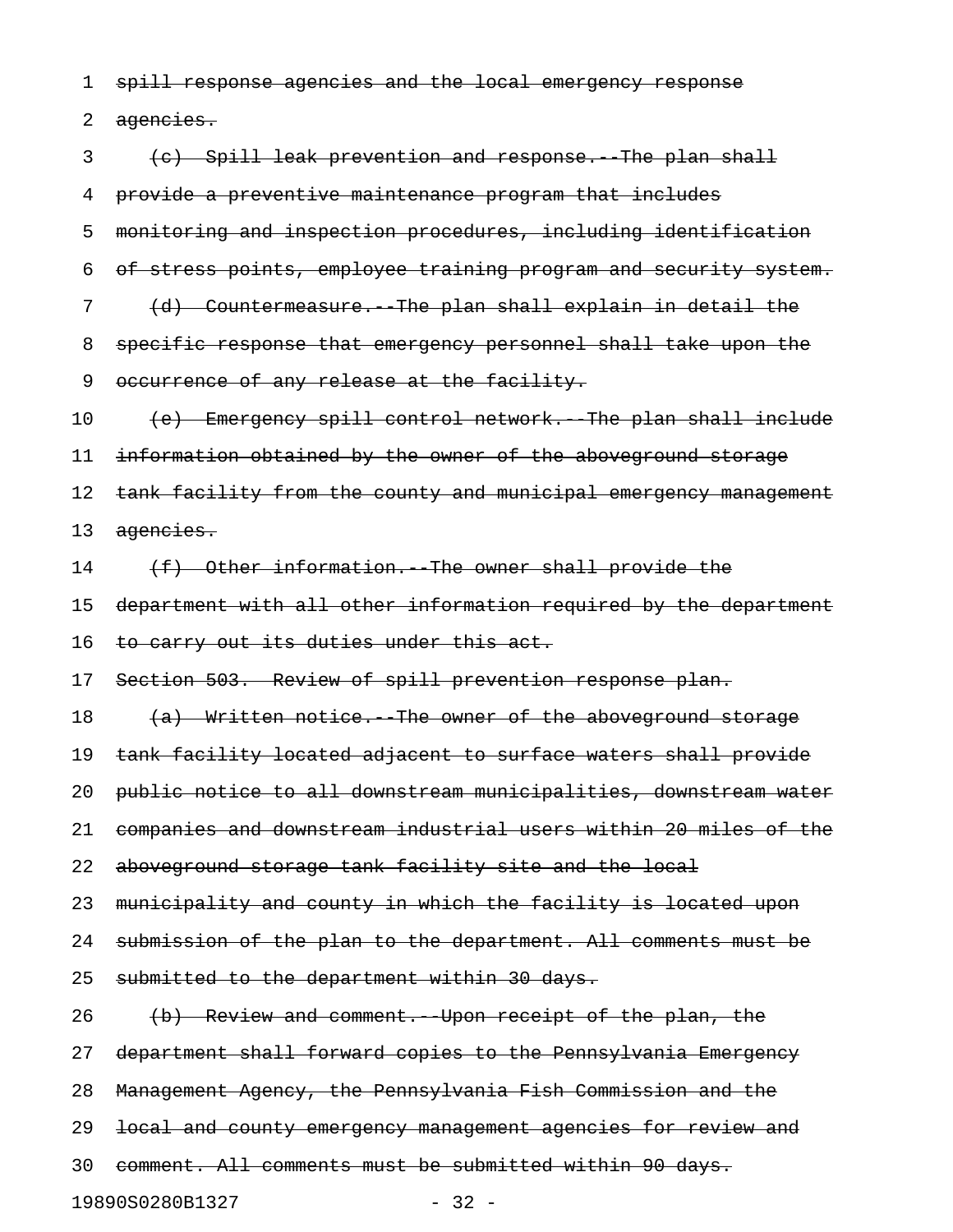1 (c) Department action. Within 30 days after completion of 2 the comment period, the department shall approve the plan or 3 disapprove the plan and provide the owner of the storage tank or 4 tank facility with specific reasons for the disapproval. The 5 owner of the storage tank or tank facility shall submit a 6 revised plan to the department which the department shall act 7 upon within 30 days.

8 Section 504. Notification.

9 (a) Procedure. Upon the occurrence of a release at the 10 aboveground storage tank, the owner or operator of a storage 11 tank shall immediately notify the department, the Pennsylvania 12 Emergency Management Agency and the local emergency management 13 agency. All downstream water companies, downstream 14 municipalities and downstream industrial users within 20 miles 15 of the aboveground storage tank located adjacent to surface 16 waters shall be notified on a priority basis based on the 17 proximity of the release by the owner or operator or the agent 18 of the owner or operator of the aboveground storage tank within 19 two hours of any release which enters a water supply or which 20 threatens the water supply of downstream users. 21 (b) Notification list. The owner of the aboveground storage 22 tank or tank facility located adjacent to surface waters shall 23 annually obtain and annually update a list from the local 24 emergency management agency of all downstream municipal water 25 users, water companies and industrial users within 20 miles of 26 the tank facility. 27 (c) State agency. Notwithstanding any Federal law to the 28 contrary, the department is hereby designated as the State 29 agency empowered to direct emergency cleanup efforts at a 30 release site upon the occurrence of a release.

19890S0280B1327 - 33 -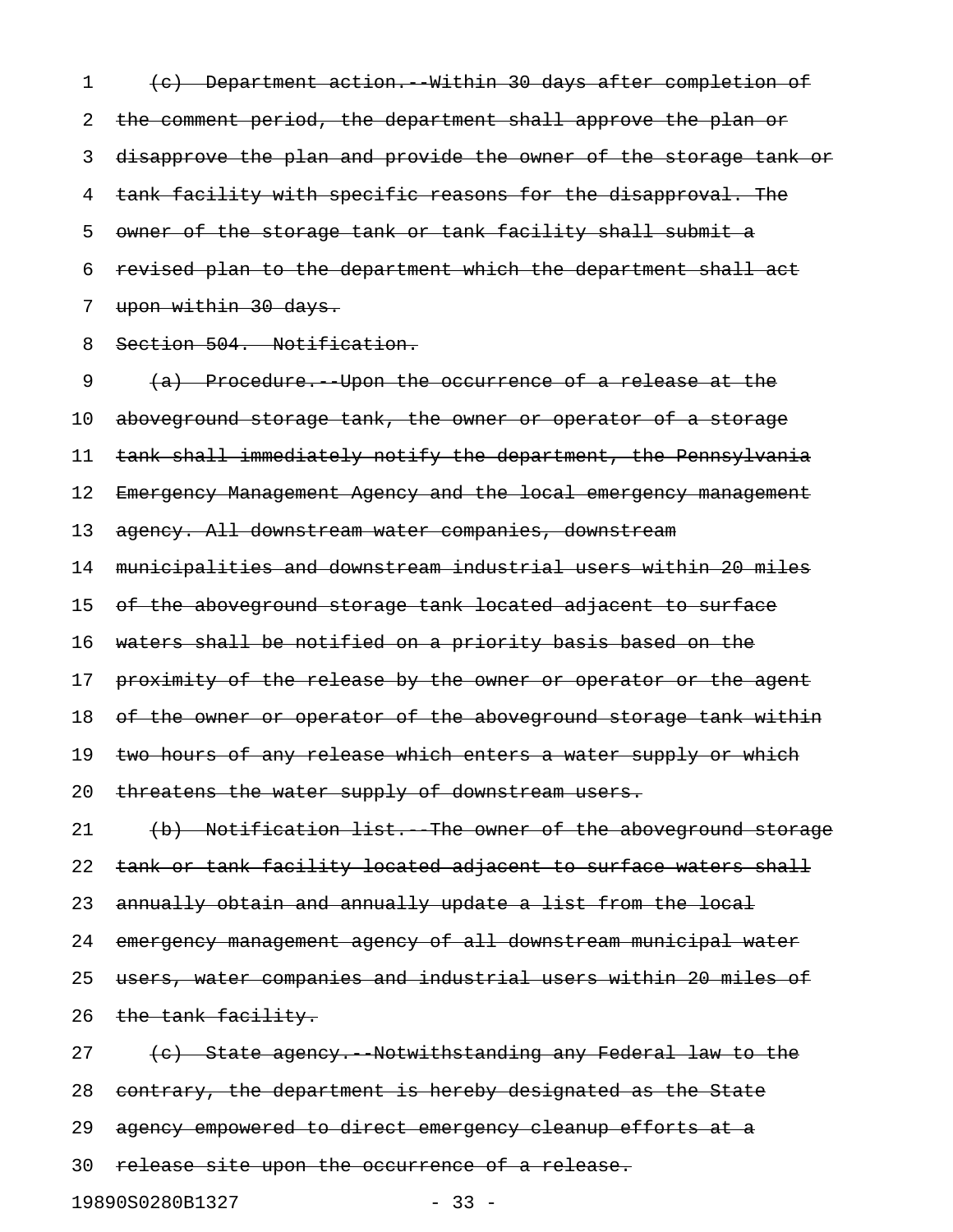| 1  | (d) Other emergency response plans. Notwithstanding Chapter      |
|----|------------------------------------------------------------------|
| 2  | 5 to the contrary, the spill prevention response plan shall be   |
| 3  | developed by the owner of the aboveground storage tank and       |
| 4  | approved by the department consistent with the emergency         |
| 5  | management plans developed by local emergency management         |
| 6  | agencies under Title III of the Superfund Amendments and         |
| 7  | Reauthorization Act of 1986 (Public Law 99 499, 100 Stat. 1613). |
| 8  | CHAPTER 7                                                        |
| 9  | FINANCIAL PROVISIONS                                             |
| 10 | Section 701. Financial responsibility.                           |
| 11 | (a) Regulations of department. The department is authorized      |
| 12 | to establish, by regulation, requirements for maintaining        |
| 13 | evidence of financial responsibility as deemed necessary and     |
| 14 | desirable, for taking corrective action and for compensating     |
| 15 | third parties for bodily injury and property damage caused by    |
| 16 | sudden and nonsudden releases arising from operation of a        |
| 17 | storage tank. Standards for underground storage tanks shall be   |
| 18 | identical to the coverage provided by the Underground Storage    |
| 19 | Tank Indemnification Fund in sections 704, 705 and 706. Every    |
| 20 | owner or operator shall meet the financial responsibility        |
| 21 | requirements established by the department.                      |
| 22 | (b) Methods of obtaining financial responsibility.               |
| 23 | Financial responsibility required by this section may be         |
| 24 | established in accordance with regulations promulgated by the    |
| 25 | department by any one, or any combination of the following:      |
| 26 | insurance, guarantee, surety bond, letter of credit,             |
| 27 | qualification as a self insurer, indemnity contract, risk        |
| 28 | retention coverage, or any other method deemed satisfactory by   |
| 29 | the department. Owners of underground tanks must meet these      |
| 30 | requirements by complying with sections 704, 705 and 706. In     |
|    | 19890S0280B1327<br>$-34 -$                                       |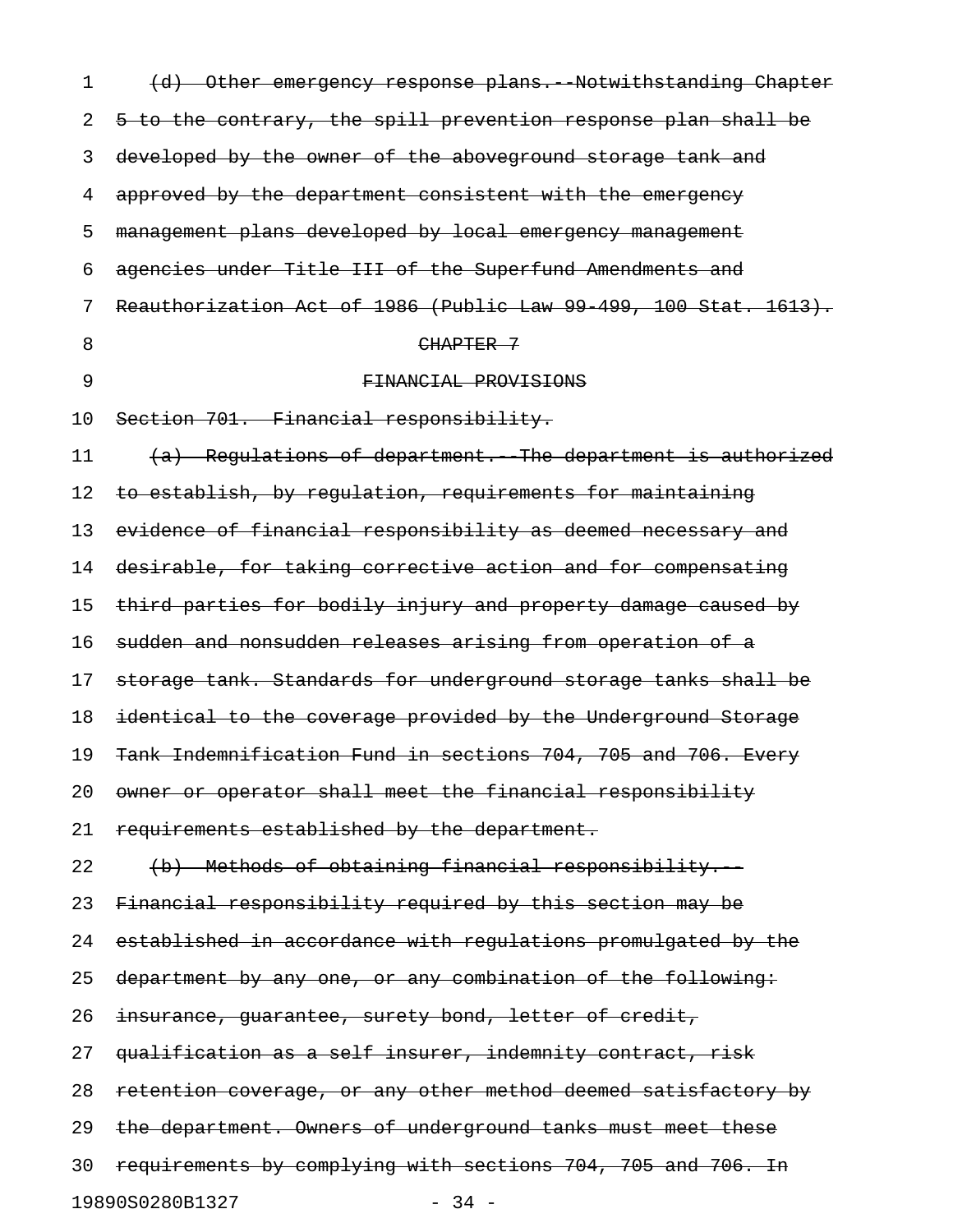1 regulations or policy under this section, the department is 2 authorized to specify policy or other contractual terms, 3 conditions, or defenses which are necessary or acceptable in 4 establishing such evidence of financial responsibility. 5 (c) Bankruptcy of owner or operator. In any case where the 6 owner or operator is in bankruptcy, reorganization, or 7 arrangement pursuant to the Federal Bankruptcy Code or where 8 with reasonable diligence jurisdiction in any State court or the 9 Federal courts cannot be obtained over an owner or operator 10 likely to be insolvent at the time of judgment, any claim 11 arising from conduct for which evidence of financial 12 responsibility must be provided under this subsection may be 13 asserted directly against the guarantor providing such evidence 14 of financial responsibility. In the case of any action pursuant 15 to this subsection, such guarantor shall be entitled to invoke 16 all rights and defenses which would have been available to the 17 owner or operator if any action had been brought against the 18 owner or operator by the claimant and which would have been 19 available to the quarantor if an action had been brought against 20 the guarantor by the owner or operator. 21 (d) Guarantor liability. The total liability of any 22 guarantor shall be limited to the aggregate amount which the 23 guarantor has provided as evidence of financial responsibility 24 to the owner or operator under this section. Nothing in this 25 subsection shall be construed to limit any other State or 26 Federal statutory, contractual or common law liability of a 27 quarantor to its owner or operator, including, but not limited 28 to, the liability of such guarantor for bad faith either in 29 negotiating or in failing to negotiate the settlement of any 30 claim. Nothing in this subsection shall be construed to diminish

19890S0280B1327 - 35 -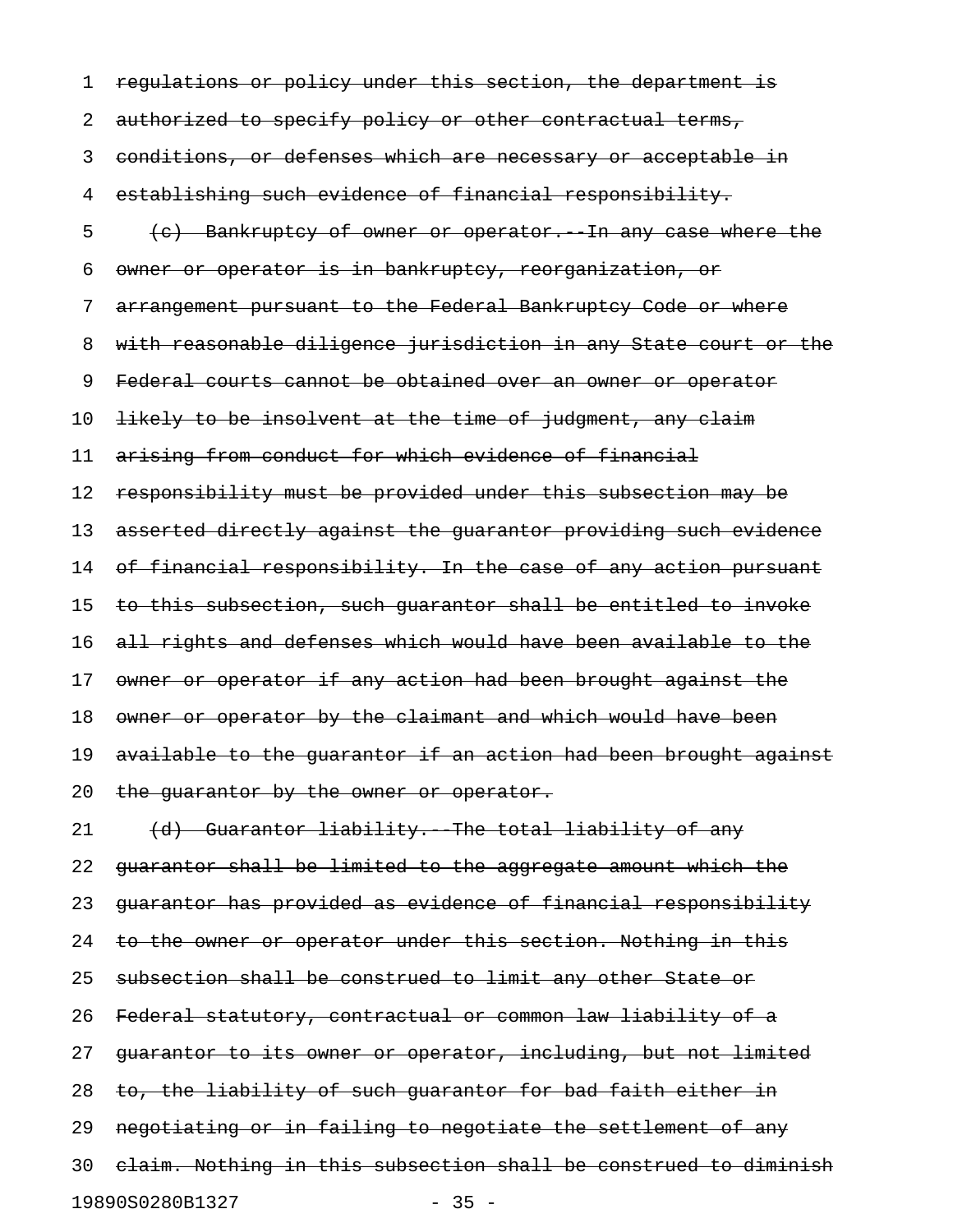1 the liability of any person under section 107 or 111 of the 2 Comprehensive Environmental Response, Compensation and Liability 3 Act of 1980 or other applicable statutes.

4 (e) Definition. As used in this subsection, the term 5 "guarantor" means any person, other than the owner or operator, 6 who provides evidence of financial responsibility for an owner 7 or operator under this subsection.

8 Section 702. Storage Tank Fund.

9 (a) Establishment of fund. There is hereby created a 10 special nonlapsing fund in the State Treasury to be known as the 11 Storage Tank Fund. All fees, fines, judgments, bond forfeitures 12 and recovered costs collected by the department under this act 13 shall be paid into the Storage Tank Fund. All moneys placed in 14 the Storage Tank Fund are hereby appropriated to the department 15 for the costs of operating the aboveground and underground 16 storage tank programs, including activities necessary for the 17 elimination of releases from storage tanks and any other 18 activities necessary to meet the requirements of this act. The 19 fund shall also be available to pay third party claims as 20 required under section  $701(a)$  where the owner or operator of an 21 aboveground tank has not complied with the requirements of 22 section 701. No more than 75% of the fund shall be available for 23 departmental administration costs for this act. 24 (b) Supplements to fund. The Storage Tank Fund may be 25 supplemented by appropriations from the General Assembly, the 26 Federal, State or local government or from any private source. 27 (c) Liability for costs. Whenever costs have been incurred 28 by the Commonwealth for taking corrective action or paying 29 damages pursuant to section 701(a) with respect to a storage 30 tank regulated by this act, any person who has caused a release 19890S0280B1327 - 36 -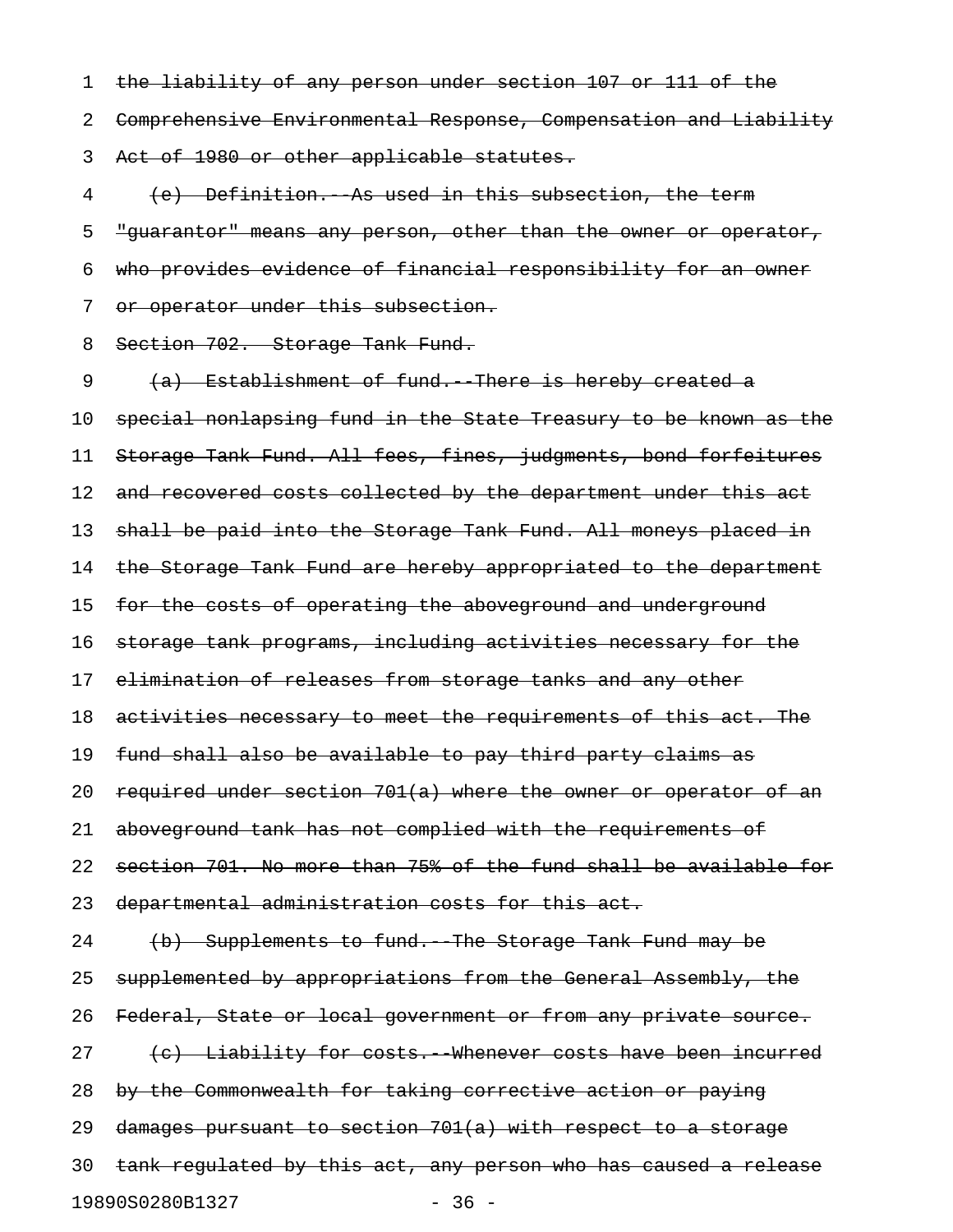1 of a regulated substance from such tank shall be strictly

2 <del>liable, without fault, to the Commonwealth for such costs,</del>

3 subject to the defenses set forth as follows:

4 (1) An act or omission caused by war.

 $\frac{1}{2}$  An act or omission caused by sabotage.

6  $(3)$  An act of God.

7 (d) Effect of liability on property. Any costs incurred by 8 the Commonwealth for taking corrective action or paying damages 9 pursuant to section 701(a) with respect to a release from a 10 storage tank regulated under this act shall constitute in each 11 instance a debt of the owner or operator, as may be appropriate, 12 to the Storage Tank Fund. The debt shall constitute a lien on 13 all property owned by said owner or operator when a notice of 14 <del>lien incorporating a description of the property of the owner or</del> 15 operator subject to the action and an identification of the 16 amount of expenditure from the fund is duly filed with the 17 prothonotary of the court of common pleas where the property is 18 located. The prothonotary shall promptly enter upon the civil 19 judgment or order docket the name and address of the owner or 20 operator, as may be appropriate, and the amount of the lien as 21 set forth in the notice of lien. Upon entry by the prothonotary, 22 the lien shall attach to the revenues and all real and personal 23 property of the owner or operator, whether or not the owner or 24 operator is solvent. The notice of lien filed pursuant to this 25 subsection which affects the property of the owner or operator 26 shall create a lien with priority over all subsequent claims or 27 <del>liens which are filed against the owner or operator.</del>  $28$  (e) Third party claims against the fund. 29  $(1)$  Claims shall be filed with the department not later

30 than two years after the date of discovery of damages or not 19890S0280B1327 - 37 -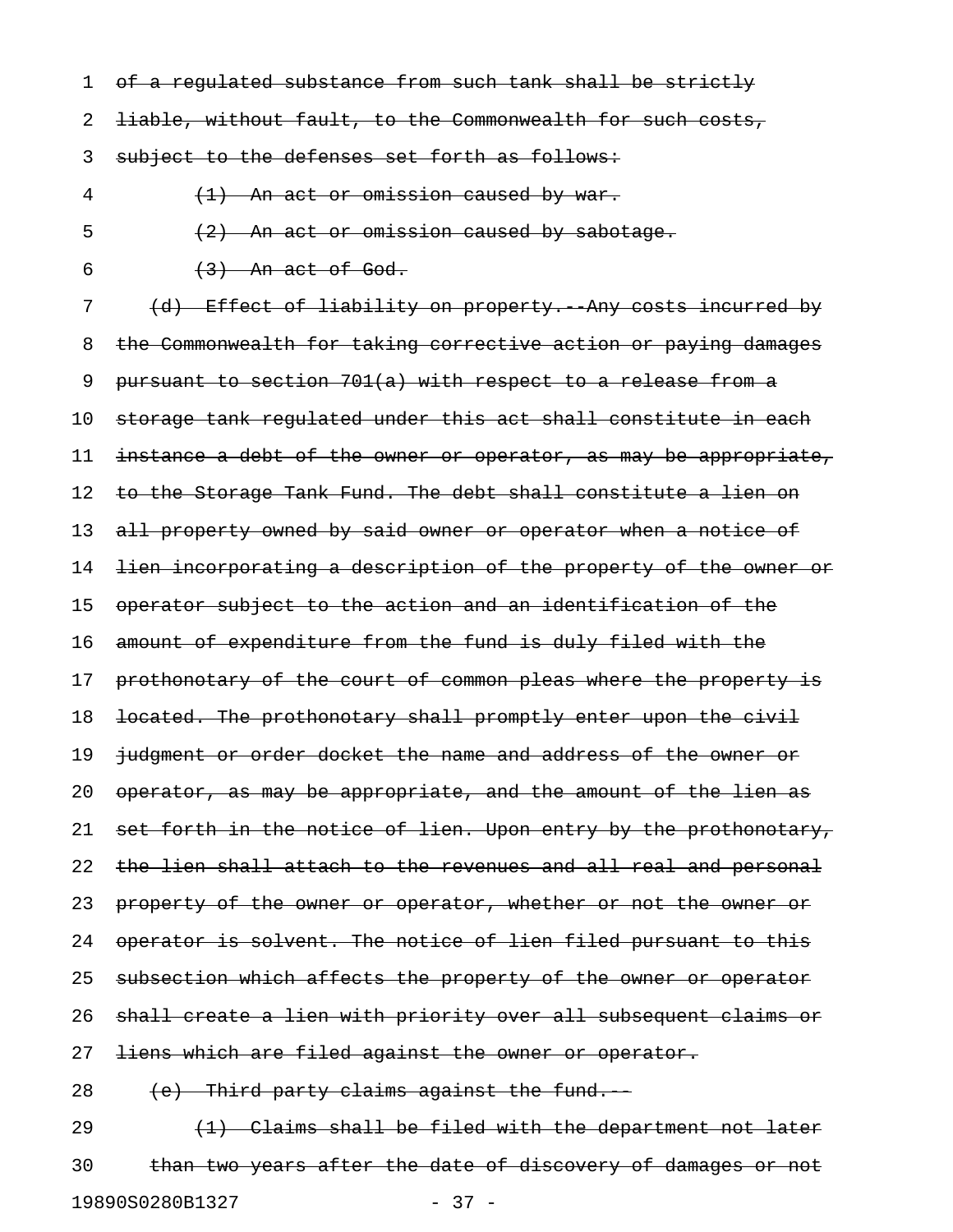1 later than five years after the date of the incident which 2 caused the damage. The department shall develop forms and 3 procedures for such claims. 4 (2) The department shall inform all affected parties 5 within ten days of receipt of the claim.  $(3)$  Any person who knowingly gives false information as 7 part of a claim, in addition to other penalties in this act, 8 commits a misdemeanor of the third degree, punishable by a 9 fine not to exceed \$10,000. 10  $(4)$  The department shall attempt to promote and arrange 11 settlement between the claimant and the person responsible 12 for the release. If the parties fail to agree upon a 13 settlement then the claim shall be resolved by binding 14 arbitration with a three member panel chosen by the 15 department and based on the information filed by both 16 parties. 17 (f) Status of fund. The Storage Tank Fund shall not be 18 subject to 42 Pa.C.S. Ch. 37 Subch. C (relating to Judicial 19 Computer System). 20 Section 703. Underground Storage Tank Indemnification Board.  $21$   $(a)$  Establishment of board, appointment and terms. There is 22 hereby created the Underground Storage Tank Indemnification 23 Board which shall consist of seven members. The Insurance 24 Commissioner and the Secretary of the Department of 25 Environmental Resources shall be ex officio members. Five 26 members shall be appointed by the Governor, as follows: 27  $(1)$  Three members who shall be persons with particular 28 expertise in the management of underground petroleum storage 29 tanks. Two of these members shall be appointed for terms of 30 four years and one shall be appointed for a term of three

19890S0280B1327 - 38 -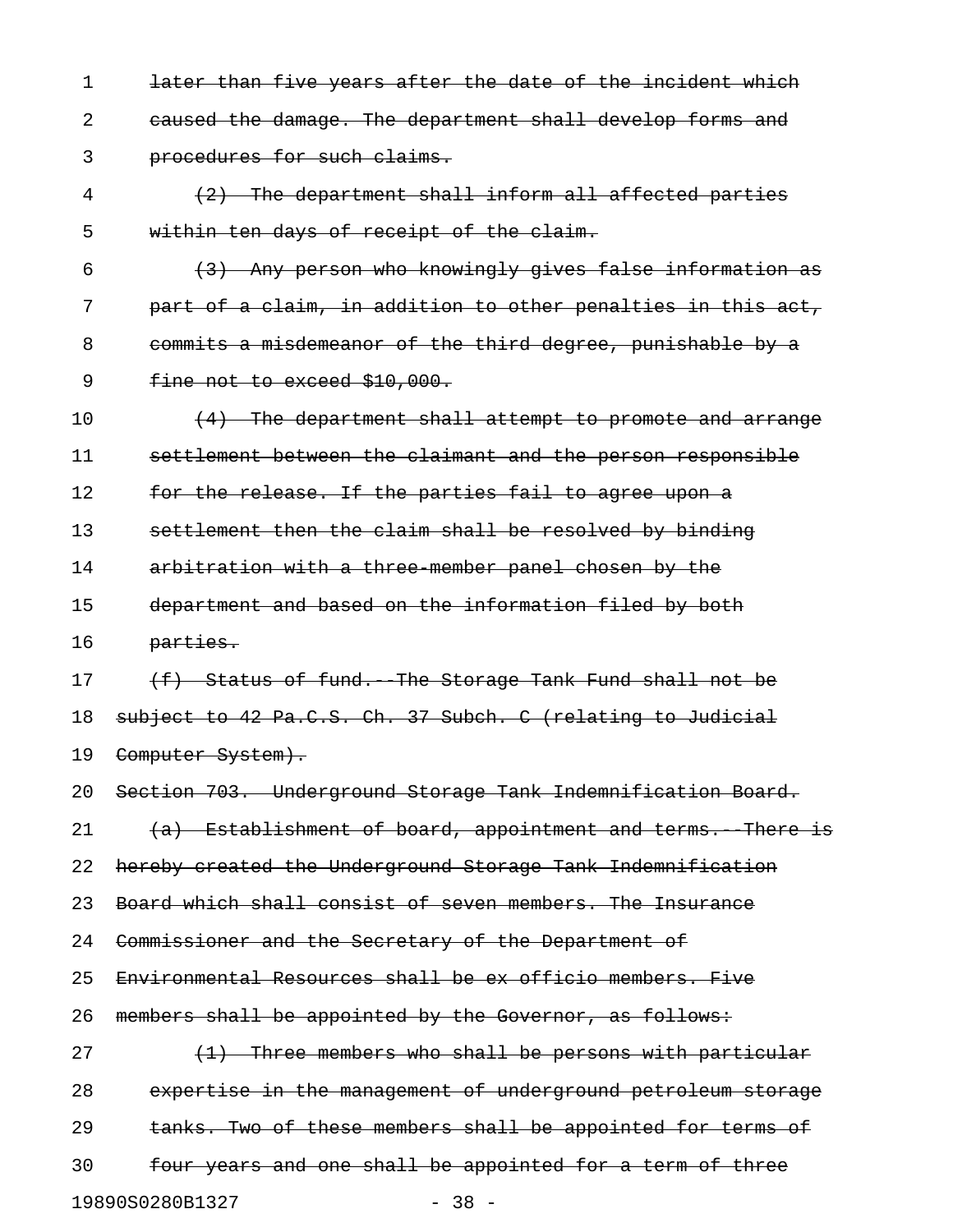1 years. The Governor shall appoint the members, one each from 2 a list of nominees provided by each of the following: 3 (i) The Associated Petroleum Industries of 4 Pennsylvania. 5 (ii) The Pennsylvania Petroleum Association. 6 (iii) The Service Station Dealers and Automotive 7 Repair Association of Pennsylvania and Delaware and the 8 Petroleum Retailers and Auto Repair Association, Inc. 9 The Governor may reject any or all of the nominees contained 10 on the lists provided above, and may request that additional 11 lists of nominees be provided to him. 12 (2) One local government member who shall have knowledge 13 and expertise in underground storage tanks. The local 14 government member shall be appointed for a term of two years. 15 (3) One public member who shall not be an owner or 16 operator of storage tanks nor affiliated in any way with any 17 person regulated under this act. The public member shall be 18 appointed for a term of three years. 19 (b) Chairman. The board shall select a chairman from its 20 members annually. 21 (c) Vacancies. Vacancies in appointed positions shall be 22 filled by the Governor in the same manner as the original 23 appointment. Members shall serve until their successors are 24 appointed and qualified. 25 (d) Compensation. Members shall receive no compensation for 26 their service other than reimbursement for necessary expenses in 27 accordance with Commonwealth requlations. 28 (e) Conflicts. No member shall participate in making any 29 decision in a matter involving any payment from which he or his 30 employer may benefit or which may benefit a member of his

19890S0280B1327 - 39 -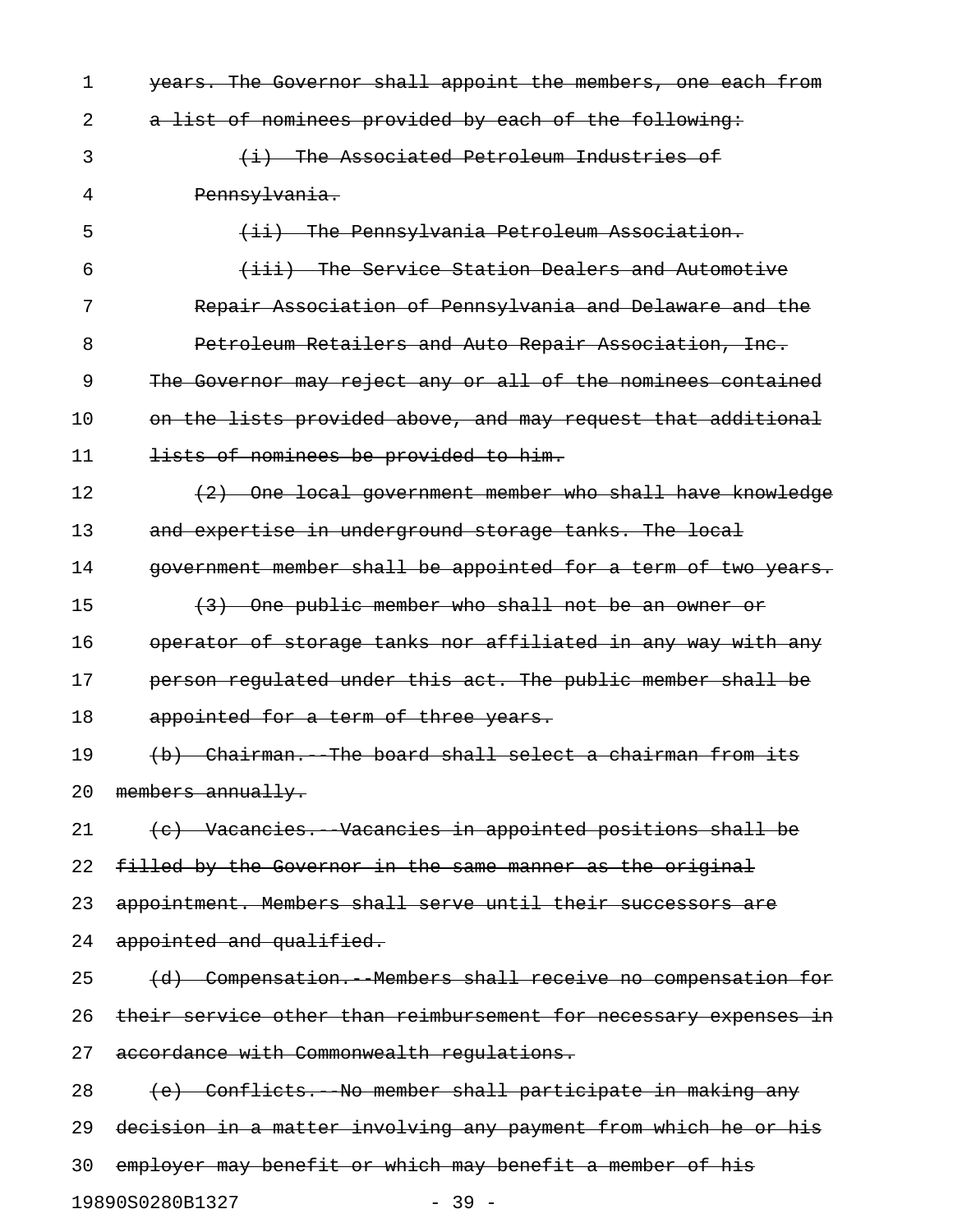1 immediate family.

2 (f) Meetings and quorum. The board shall meet at least 3 quarterly. Additional meetings may be held upon reasonable 4 notice at times and locations selected by the board. The board 5 shall meet at the call of the chairman or upon written request 6 of three members of the board. Four members shall constitute a 7 quorum and a quorum may act for the board in all matters. 8 Section 704. Underground Storage Tank Indemnification Fund. 9 (a) Establishment of fund. There is hereby created a 10 special fund in the State Treasury to be known as the 11 Underground Storage Tank Indemnification Fund. This fund shall 12 consist of the fees assessed by the board under section 705(d), 13 amounts recovered by the board due to fraudulent or improper 14 claims or as penalties for failure to pay fees when due, and 15 funds earned by the investment and reinvestment of the moneys 16 collected. Moneys in the fund are hereby appropriated to the 17 board for the purpose of making payments to owners and operators 18 of underground petroleum storage tanks who incur liability for 19 taking corrective action or for bodily injury or property damage 20 caused by an accidental release from underground petroleum 21 storage tanks. The fund shall be the sole source of payments 22 under this act, and the Commonwealth shall have no liability 23 beyond the amount of the fund. 24 (b) Limit of payments. Payments to eligible owners or 25 operators shall be limited to the actual costs of corrective 26 action and the amount of an award of damages by a court of 27 competent jurisdiction for bodily injury, property damage, or 28 both, not to exceed a total of \$1,000,000 per tank per 29 occurrence. Payments of claims against the fund shall be subject 30 to a deductible as provided in section 705. 19890S0280B1327 - 40 -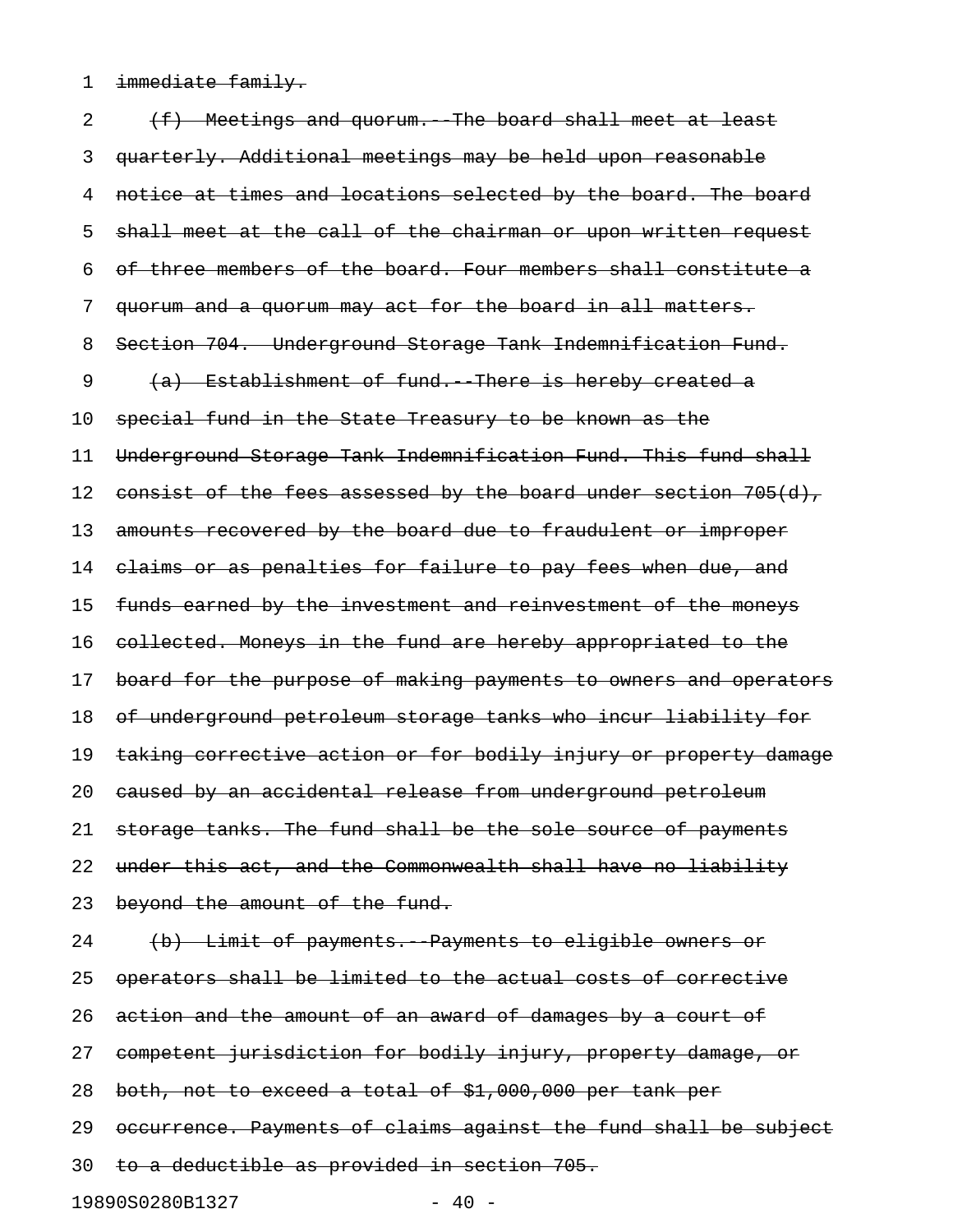1 (c) Prohibited uses. Moneys in the fund shall not be used 2 for the repair, replacement or maintenance of underground 3 petroleum storage tanks or improvement of property on which the 4 tanks are located.

5 (d) Expenses.--All costs and expenses of the board shall be 6 paid from the fund, including, but not limited to, compensation 7 of employees and any independent contractors or consultants.

8 (e) Status of fund. The Underground Storage Tank

9 Indemnification Fund shall not be subject to 42 Pa.C.S. Ch. 37

10 Subch. C (relating to Judicial Computer System).

11 Section 705. Powers and duties of Underground Storage Tank 12 **Indemnification Board.** 

13 (a) Support. The board may employ the personnel necessary 14 to process fee payments to administer claims made against the 15 Underground Storage Tank Indemnification Fund and to carry out 16 the purposes of the board. The board may also contract for the 17 services of attorneys, consultants and actuaries necessary to 18 advise the board in establishing fees under subsection (d) and 19 deductible amounts under subsection (c).

20 (b) Claims. The board shall establish procedures by which 21 owners and operators may make claims for costs estimated or

22 incurred in taking corrective action and for liability due to

23 bodily injury and property damage caused by an accidental

24 release from underground petroleum storage tanks. Claims

25 determined to be eligible shall be paid upon receipt of

26 information required under regulations which the board shall

27 promulgate. The board, by requlation, may establish a system for

28 prioritizing claims.

 $29 \t(e)$  Deductible.

 $30$   $(1)$  Claims shall be subject to a deductible amount which 19890S0280B1327 - 41 -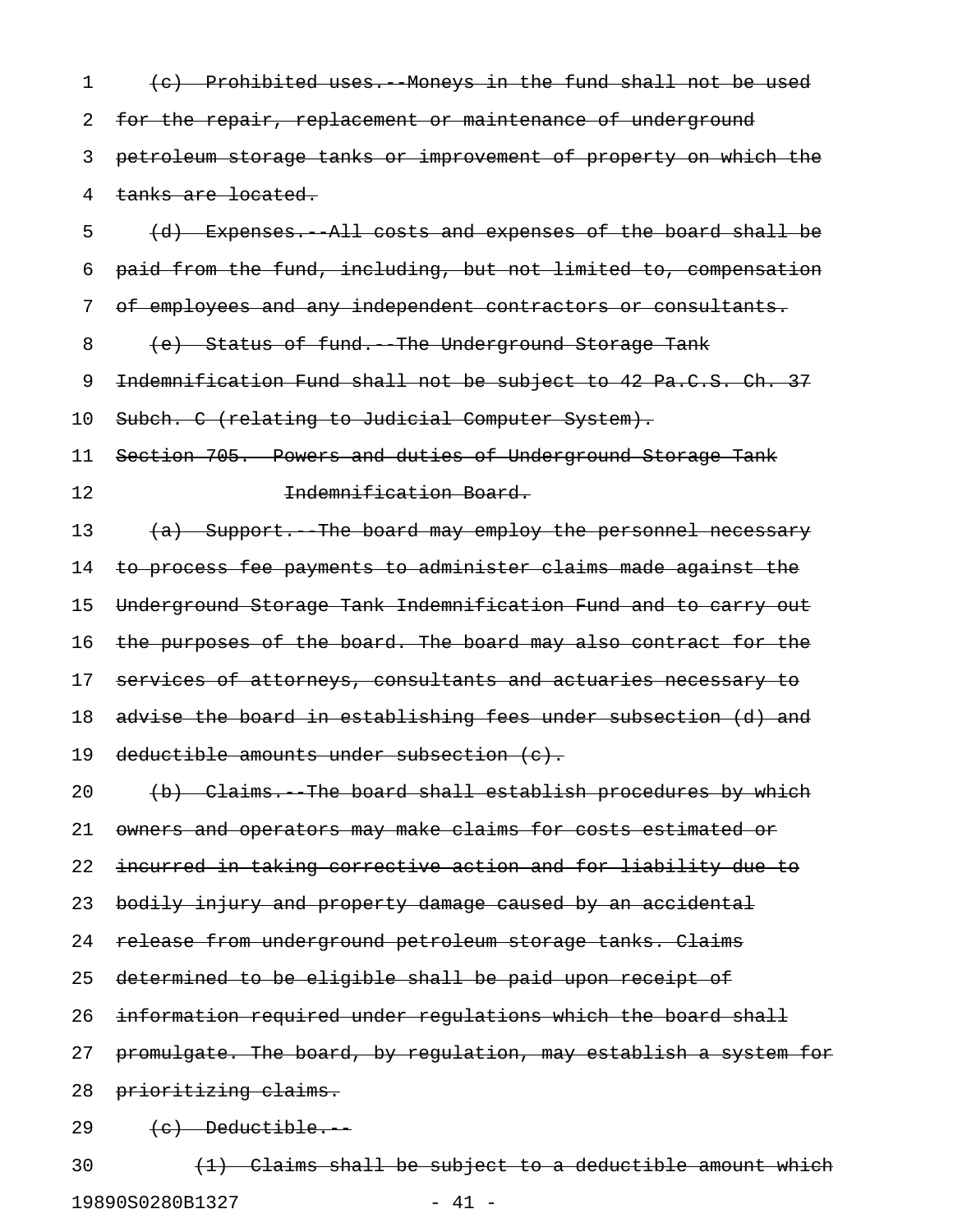1 the board shall set annually. The board shall give at least 2 30 days' notice of a proposed change in deductible amounts by 3 publication in the Pennsylvania Bulletin, and the change 4 shall take effect on the date specified in the notice. Each 5 owner or operator shall be responsible for the amount of the 6 deductible as provided in section 705.

7 (2) The board shall set the initial deductible for 8 corrective action claims at \$75,000 per tank per occurrence. 9 Thereafter, the deductible shall be based on an estimate of 10 the average cost of taking corrective action due to an 11 accidental release from underground petroleum storage tanks 12 in this Commonwealth. The board shall not set a deductible in 13 an amount lower than \$50,000 per tank per occurrence.

14 (3) The board shall set the initial deductible for 15 claims due to bodily injury, property damage, or both, at 16 \$150,000 per tank per occurrence. Thereafter, the deductible 17 shall be based on an estimate of the average award for 18 settlement of third-party claims involving bodily injury, 19 **property damage, or both, caused by accidental release from** 20 underground petroleum storage tanks in this Commonwealth. The 21 board shall not set a deductible in an amount lower than 22 \$100,000 per tank per occurrence.

23 (d) Fees. The board, by regulations, shall establish fees 24 to be paid by the owner or operator, as appropriate, of 25 underground petroleum storage tanks. Fees shall be set on an 26 actuarial basis in order to provide an amount sufficient to pay 27 outstanding and anticipated claims against the Underground 28 Storage Tank Indemnification Fund in a timely manner. Fees shall 29 also include an amount sufficient to meet all other financial 30 requirements of the board. Fees shall be adjusted as deemed 19890S0280B1327 - 42 -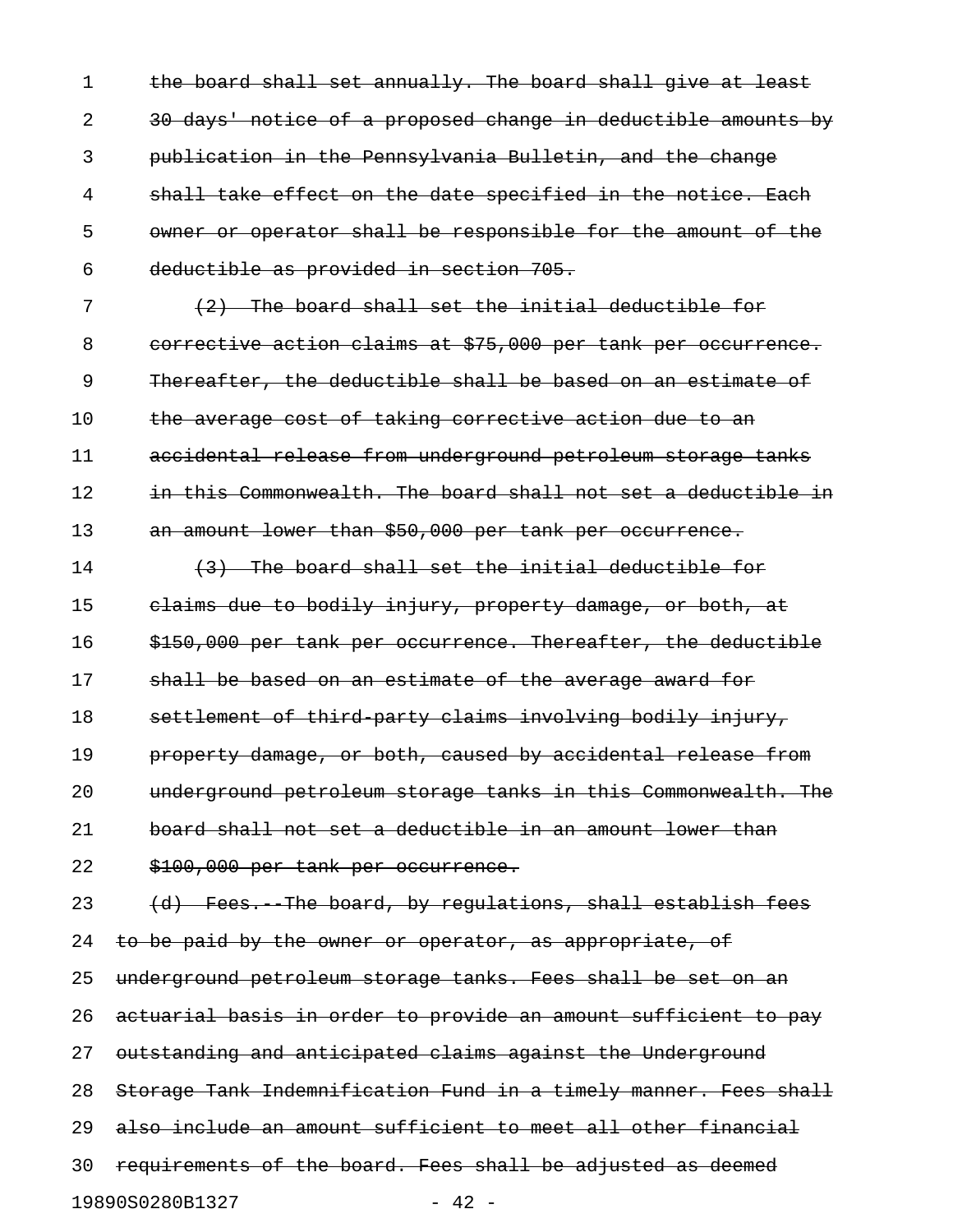| 1  | necessary by the board, but no more than once a year.            |
|----|------------------------------------------------------------------|
| 2  | (e) Payment of fees. Fees established under subsection (d)       |
| 3  | shall be paid by the owner of the tank unless a written          |
| 4  | agreement between the owner and the operator provides otherwise. |
| 5  | A person who fails or refuses to pay the fee or a part of the    |
| 6  | fee by the date established by the board shall be assessed a     |
| 7  | penalty of 5% of the amount due which shall accrue on the first  |
| 8  | day of delinquency and be added thereto. Thereafter, on the last |
| 9  | day of each month during which any part of any fee or any prior  |
| 10 | accrued penalty remains unpaid, an additional 5% of the then     |
| 11 | unpaid balance shall accrue and be added thereto.                |
| 12 | (f) Additional powers. The board shall have additional           |
| 13 | powers as may be necessary to carry out its duties under this    |
| 14 | act, including, but not limited to, the following:               |
| 15 | $(1)$ To make contracts and execute all instruments              |
| 16 | necessary or convenient for carrying on of its business.         |
| 17 | (2) To make bylaws for the management and regulation of          |
| 18 | its affairs and to adopt, amend and repeal rules, regulations    |
| 19 | and guidelines governing the administrative procedures and       |
| 20 | business of the board and operation and administration of the    |
| 21 | fund. Regulations of the board shall be subject to review        |
| 22 | under the act of June 25, 1982 (P.L.633, No.181), known as       |
| 23 | the Regulatory Review Act.                                       |
| 24 | $(3)$ To sue or be sued concerning claims arising as a           |
| 25 | result of a release from an underground petroleum storage        |
| 26 | tank and to implead and be impleaded, complain and defend in     |
| 27 | all courts.                                                      |
| 28 | (4) To conduct examinations and investigations and take          |
| 29 | testimony under oath or affirmation on any matter necessary      |
| 30 | to the determination of approval or disapproval of any claim.    |

19890S0280B1327 - 43 -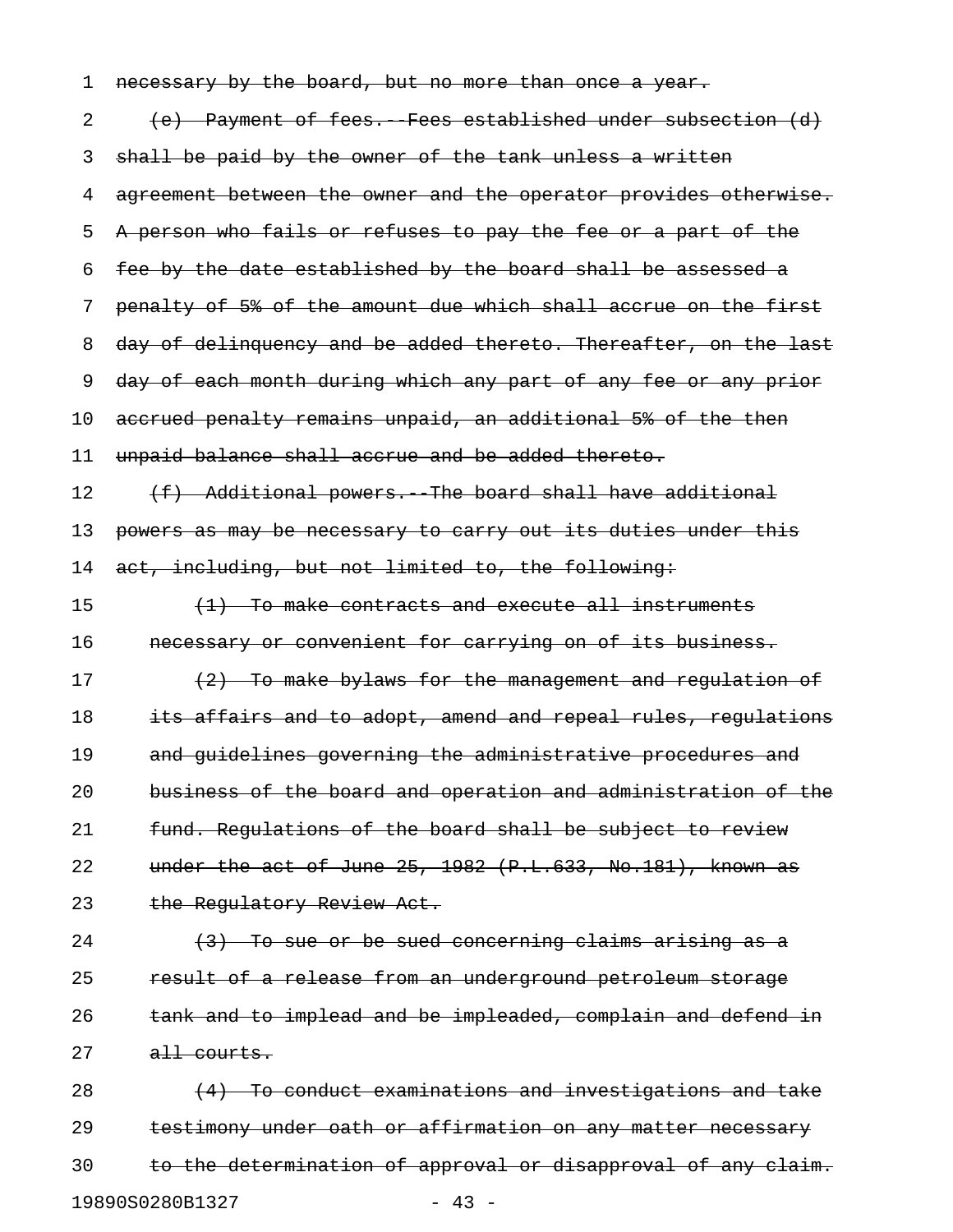| 1  | Section 706. Eligibility of claimants.                           |
|----|------------------------------------------------------------------|
| 2  | In order to receive a payment from the Underground Storage       |
| 3  | Tank Indemnification Fund, a claimant shall meet the following   |
| 4  | eligibility requirements:                                        |
| 5  | (1) The claimant is the owner or operator of the                 |
| 6  | underground tank which is the subject of the claim.              |
| 7  | (2) The fee required under section 705 has been paid.            |
| 8  | (3) The tank has been registered in accordance with the          |
| 9  | requirements of section 306.                                     |
| 10 | $(4)$ The owner or operator has obtained a permit, if            |
| 11 | required under sections 304 and 305.                             |
| 12 | (5) The claimant demonstrates to the satisfaction of the         |
| 13 | board that the release that is the subject of the claim          |
| 14 | occurred after the date established by the board for payment     |
| 15 | of the fee required by section 705(d).                           |
| 16 | (6) Additional eligibility requirements which the board          |
| 17 | may adopt by regulation.                                         |
| 18 | Section 707. Audit.                                              |
| 19 | The board shall contract for an annual independent audit of      |
| 20 | the Underground Storage Tank Indemnification Fund.               |
| 21 | Section 708. Sunset review.                                      |
| 22 | The Underground Storage Tank Indemnification Fund and the        |
| 23 | board shall be subject to periodic evaluation, review and        |
| 24 | termination or continuation under the act of December 22, 1981   |
| 25 | (P.L.508, No.142), known as the Sunset Act, every five years     |
| 26 | commencing with an initial termination date of December 31,      |
| 27 | 1993. Nothing in the Sunset Act or this section shall be         |
| 28 | construed to invalidate any claim submitted prior to the date of |
| 29 | <del>termination.</del>                                          |
| 30 | CHAPTER 9                                                        |

19890S0280B1327 - 44 -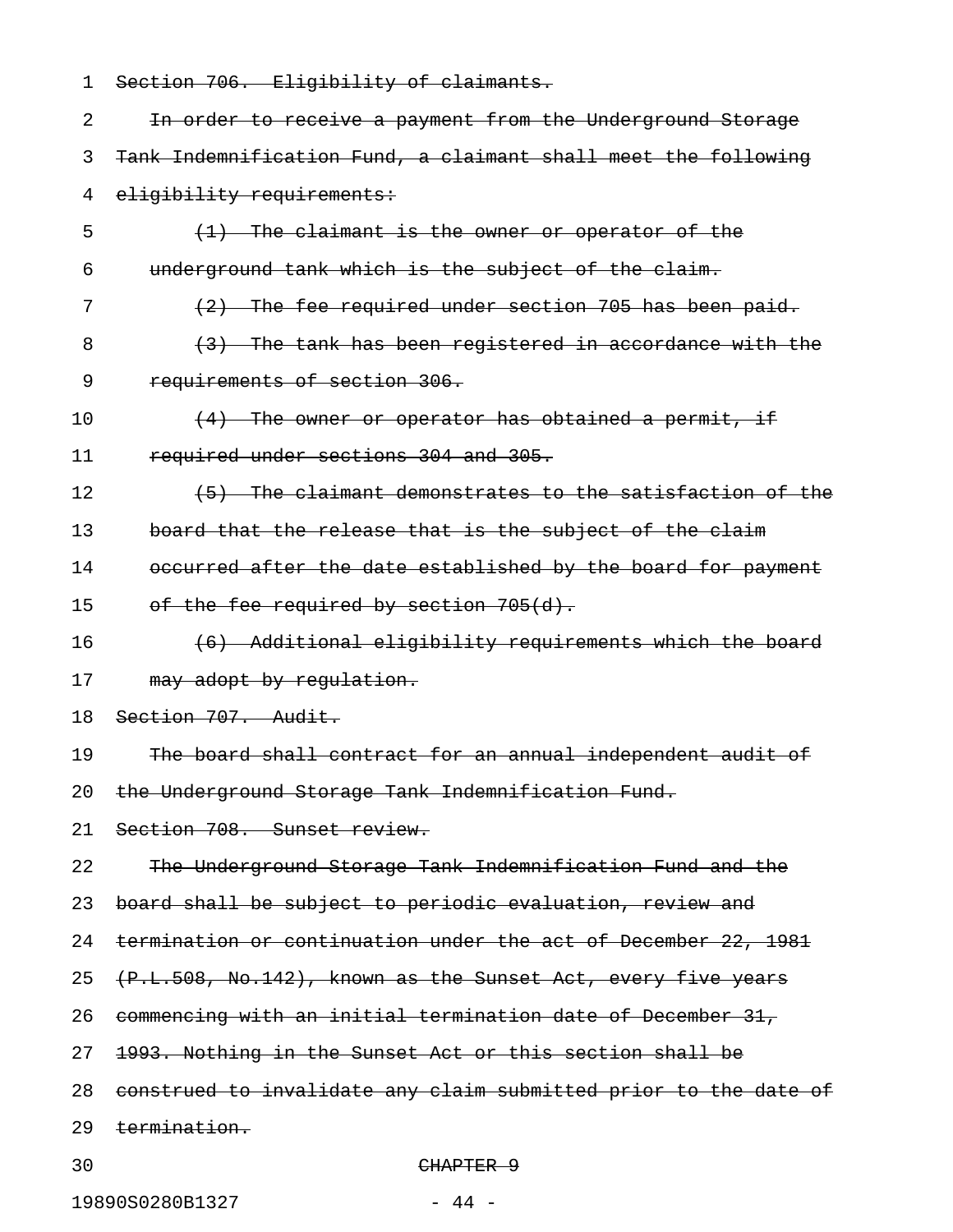## 1 SHTING OF NEW ABOVEGROUND STORAGE TANK FACILITIES

2 Section 901. Siting of new aboveground storage tank facilities. 3 (a) Procedure. The owner or operator of an existing or 4 proposed aboveground tank facility shall provide written 5 notification to the local municipality and county in which the 6 aboveground tank facility is situated or to be located prior to 7 submitting an application for an aboveground storage permit to 8 construct or reconstruct an additional aboveground storage tank 9 at the aboveground storage tank facility or construct a new 10 aboveground storage tank facility. This chapter shall not apply 11 to small aboveground storage tanks. For purposes of this 12 chapter, the term "tank facility" means an area in which two or 13 more aboveground storage tanks are located. 14 (b) Public hearings. Upon submission to the department of 15 the permit application to construct any new aboveground tank 16 facility, the department may hold a public hearing in the 17 municipality or county in which the aboveground tank facility is 18 proposed to be located. The department shall publish the permit 19 application in the Pennsylvania Bulletin upon receipt of the 20 permit application and provide not more than a 60-day comment

21 period.

22 (c) Public comment on aboveground storage tank permit. The 23 department shall publish the aboveground storage tank permit 24 application in the Pennsylvania Bulletin upon receipt of the 25 permit application and provide a 30 day comment period for new 26 aboveground storage tank facilities consistent with section 311. 27 Section 902. Siting criteria for aboveground tank facilities. 28 The Environmental Quality Board shall promulgate siting 29 regulations for new aboveground storage tank facilities 30 consistent with section 311 which shall contain detailed site 19890S0280B1327 - 45 -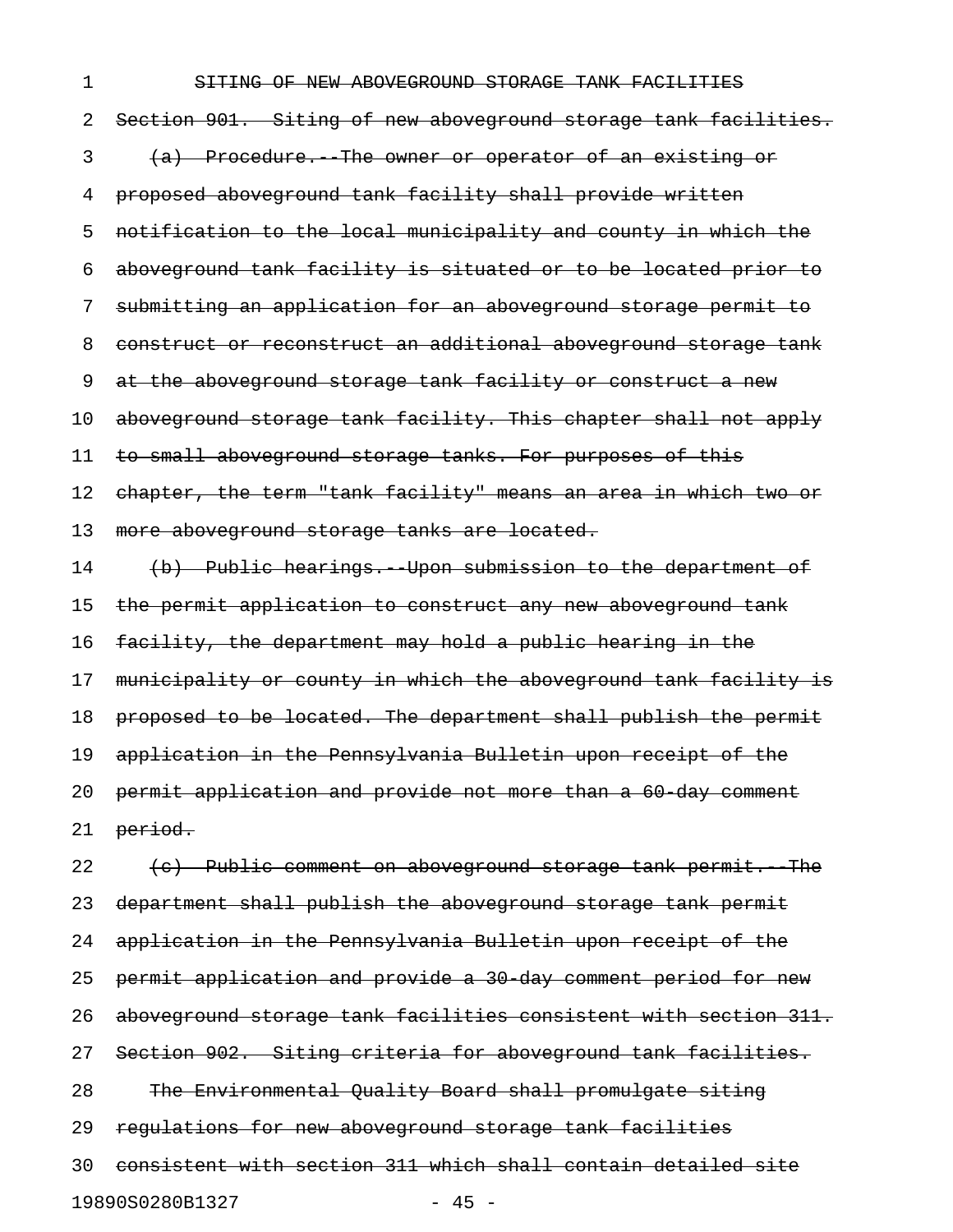| 1  | specific provisions which an applicant shall use to evaluate a  |
|----|-----------------------------------------------------------------|
| 2  | potential site. The regulations shall include, but not be       |
| 3  | limited to, consideration for public health and safety,         |
| 4  | protection of water supply sources, water quality, air quality, |
| 5  | flooding, topography, soil conditions and hydrogeology. The     |
| 6  | Environmental Quality Board shall hold at least one public      |
| 7  | hearing on the siting regulations and shall solicit and take    |
| 8  | into consideration written public comments, prior to final      |
| 9  | adoption.                                                       |
| 10 | CHAPTER 11                                                      |
| 11 | ENFORCEMENT AND REMEDIES                                        |
| 12 | Section 1101. Unlawful conduct.                                 |
| 13 | Offenses defined. It shall be unlawful for any person           |
| 14 | $t\Theta \div$                                                  |
| 15 | (1) Sell, distribute, provide or fill any storage tank          |
| 16 | with a regulated substance unless the storage tank has a        |
| 17 | valid registration issued under this act and the regulations    |
| 18 | promulgated hereunder.                                          |
| 19 | (2) Violate, or cause or assist in the violation of, any        |
| 20 | provision of this act, any regulation promulgated hereunder,    |
| 21 | any order issued hereunder, or the terms or conditions of any   |
| 22 | spill prevention and response plan approved by the department   |
| 23 | under this act.                                                 |
| 24 | (3) Fail to adhere to the schedule set forth in, or             |
| 25 | pursuant to, this act for developing or submitting to the       |
| 26 | department a spill prevention and response plan.                |
| 27 | (4) Hinder, obstruct, prevent or interfere with the             |
| 28 | department or its personnel in the performance of any duty      |
| 29 | under this act.                                                 |
| 30 | (5) Violate the provisions of 18 Pa.C.S. § 4903                 |
|    | 19890S0280B1327<br>46 -                                         |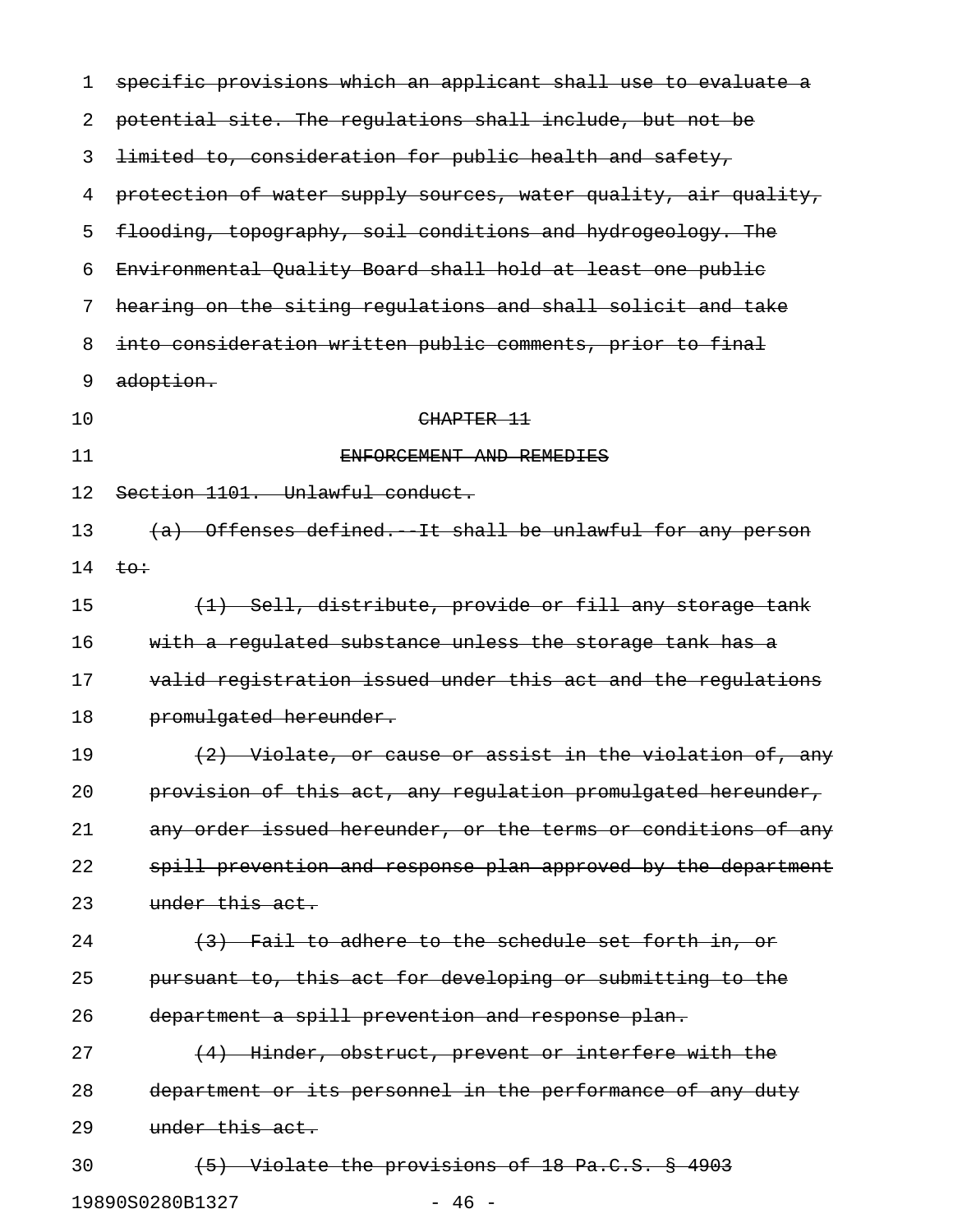1 (relating to false swearing) or 4904 (relating to unsworn 2 falsification to authorities) in complying with any provision 3 of this act, including, but not limited to, providing or 4 preparing any information required by this act. 5 (b) Public nuisance.--All unlawful conduct set forth in 6 subsection (a) shall also constitute a public nuisance. 7 Section 1102. Enforcement orders. 8 (a) Issuance. The department may issue such orders to 9 persons as it deems necessary to aid in the enforcement of the 10 provisions of this act. The orders may include, but shall not be 11 limited to, orders requiring compliance with the provisions of 12 this act and the regulations promulgated pursuant thereto. Any 13 order issued under this act shall take effect upon notice, 14 unless the order specifies otherwise. The power of the 15 department to issue an order under this act is in addition to 16 any other remedy which may be afforded to the department 17 pursuant to this act or any other act. 18 (b) Compliance. It shall be the duty of any person to 19 proceed diligently to comply with any order issued pursuant to 20 subsection (a). If such person fails to proceed diligently or 21 fails to comply with the order within such time, if any, as may 22 be specified, such person shall be guilty of contempt and shall 23 be punished by the court in an appropriate manner, and for this 24 purpose, application may be made by the department to the 25 Commonwealth Court, which is hereby granted jurisdiction. 26 Section 1103. Civil penalties.  $27$  (a) Assessment. In addition to proceeding under any other 28 remedy available at law or in equity for a violation of any 29 provision of this act, the regulations promulgated hereunder or 30 any order of the department issued hereunder, the department may

19890S0280B1327 - 47 -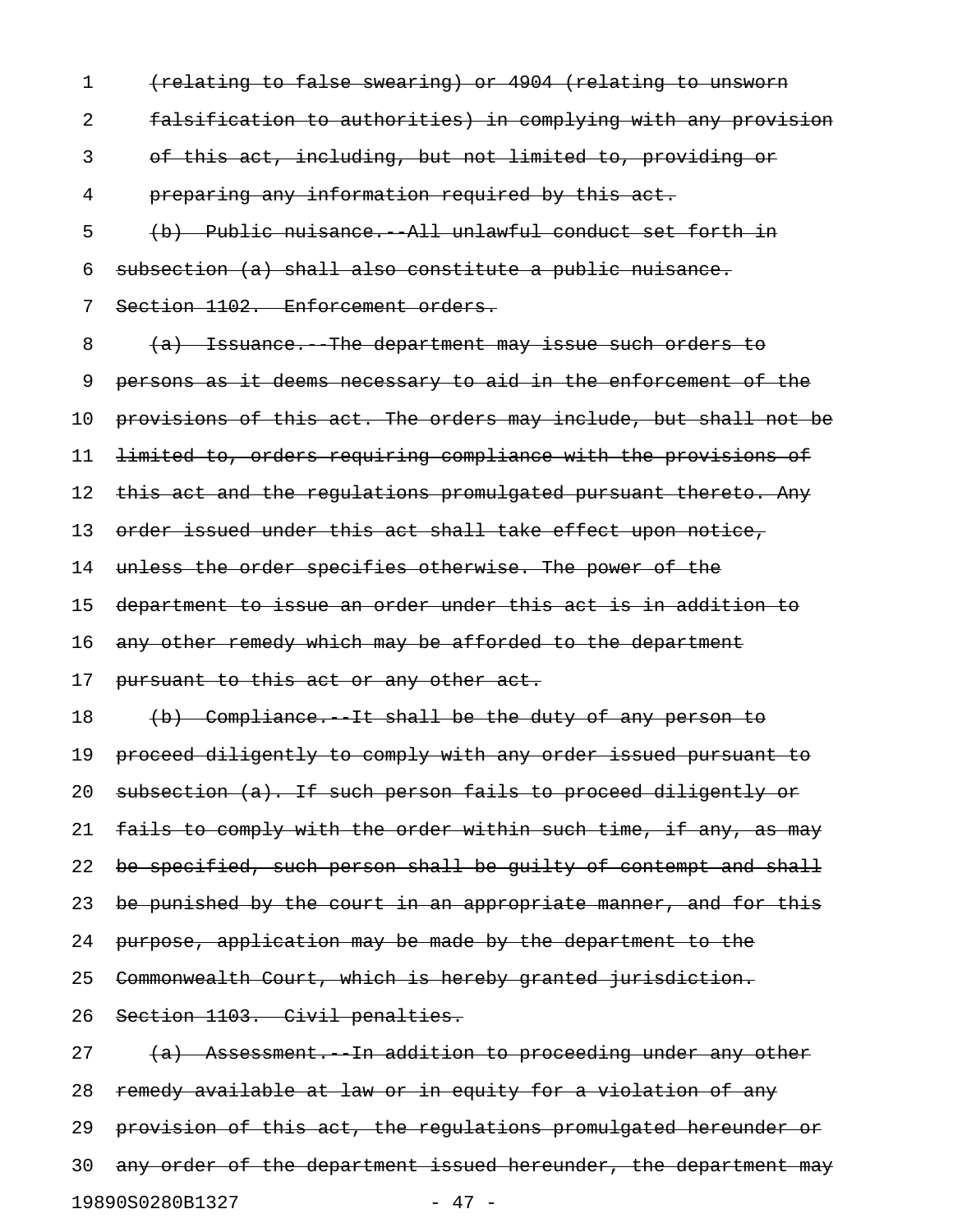1 assess a civil penalty upon a person for the violation. The 2 penalty may be assessed whether or not the violation was willful 3 or negligent. In determining the amount of the penalty, the 4 department shall consider the willfulness of the violation; 5 damage to air, water, land or other natural resources of this 6 Commonwealth or their uses; cost of restoration and abatement; 7 savings resulting to the person in consequence of the violation; 8 deterrence of future violations; and other relevant factors. If 9 the violation leads to issuance of a cessation order, a civil 10 penalty shall be assessed.

11 (b) Escrow. When the department assesses a civil penalty, 12 it shall inform the person of the amount of the penalty. The 13 person charged with the penalty shall then have 30 days to pay 14 the penalty in full or, if the person wishes to contest either 15 the amount of the penalty or the fact of the violation, either 16 to forward the proposed amount to the department for placement 17 in an escrow account with the State Treasurer or with a bank in 18 this Commonwealth or to post an appeal bond in the amount of the 19 penalty. The bond must be executed by a surety licensed to do 20 business in this Commonwealth and must be satisfactory to the 21 department. If, through administrative or judicial review of the 22 proposed penalty, it is determined that no violation occurred or 23 that the amount of the penalty shall be reduced, the department 24 shall, within 30 days, remit the appropriate amount to the 25 person, with an interest accumulated by the escrow deposit. 26 Failure to forward the money or the appeal bond to the 27 department within 30 days shall result in a waiver of all legal 28 rights to contest the violation or the amount of the penalty.  $29$  (c) Amount. The maximum civil penalty which may be assessed 30 pursuant to this section is \$10,000 per violation. Each 19890S0280B1327 - 48 -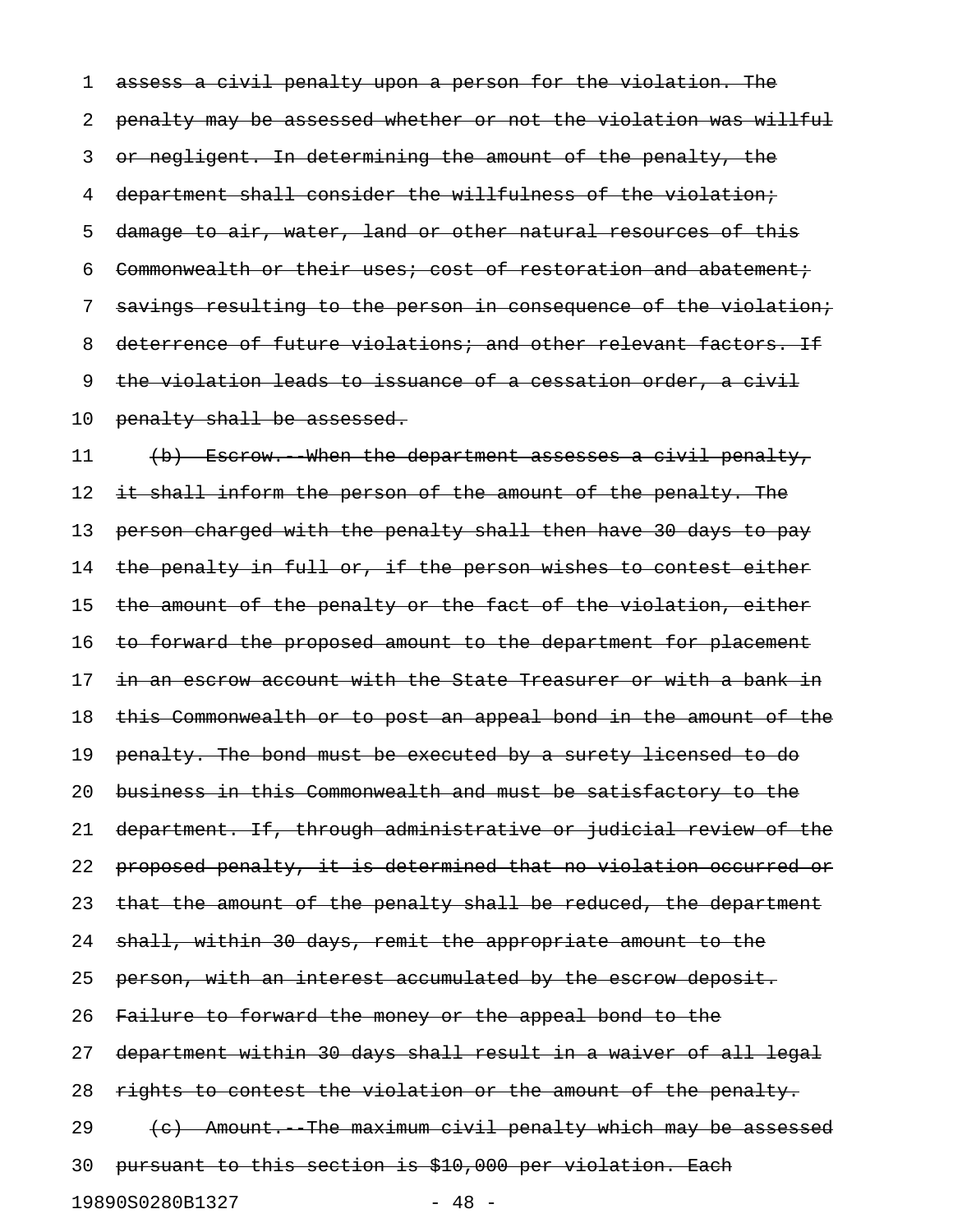1 violation for each separate day and each violation of any 2 provision of this act, any regulation promulgated hereunder or 3 any order issued hereunder shall constitute a separate offense 4 under this section.

5 (d) Statute of limitations. Notwithstanding any other 6 provision of law to the contrary, there shall be a statute of 7 limitations of seven years upon actions brought by the 8 Commonwealth under this section.

9 Section 1104. Criminal penalties.

10 (a) Summary offense. Any person who initially violates any 11 provision of Chapter 3, any regulation promulgated thereunder, 12 any order issued thereunder or the terms or conditions of any 13 permit shall, upon conviction thereof in a summary proceeding, 14 be sentenced to pay a fine of not less than \$100 nor more than 15 \$1,000 and costs and, in default of the payment of such fine and 16 costs, to imprisonment for not more than 30 days. 17 (b) Misdemeanor offense. Any person who willfully violates 18 any other provision of this act, any regulation promulgated 19 hereunder, any order issued hereunder or the terms or conditions 20 of any permit commits a misdemeanor of the third degree and 21 shall, upon conviction, be sentenced to pay a fine of not less 22 than \$1,000 nor more than \$10,000 per day for each violation or 23 to imprisonment for a period of not more than one year, or both.  $24$  (c) Second or subsequent offense. Any person who, within 25 two years after a conviction of a misdemeanor for any willful 26 violation of this act, willfully violates the same provision of 27 this act at the same facility, any regulation promulgated 28 hereunder, any order issued hereunder or the terms or conditions 29 of any permit commits a misdemeanor of the second degree and 30 shall, upon conviction, be sentenced to pay a fine of not less 19890S0280B1327 - 49 -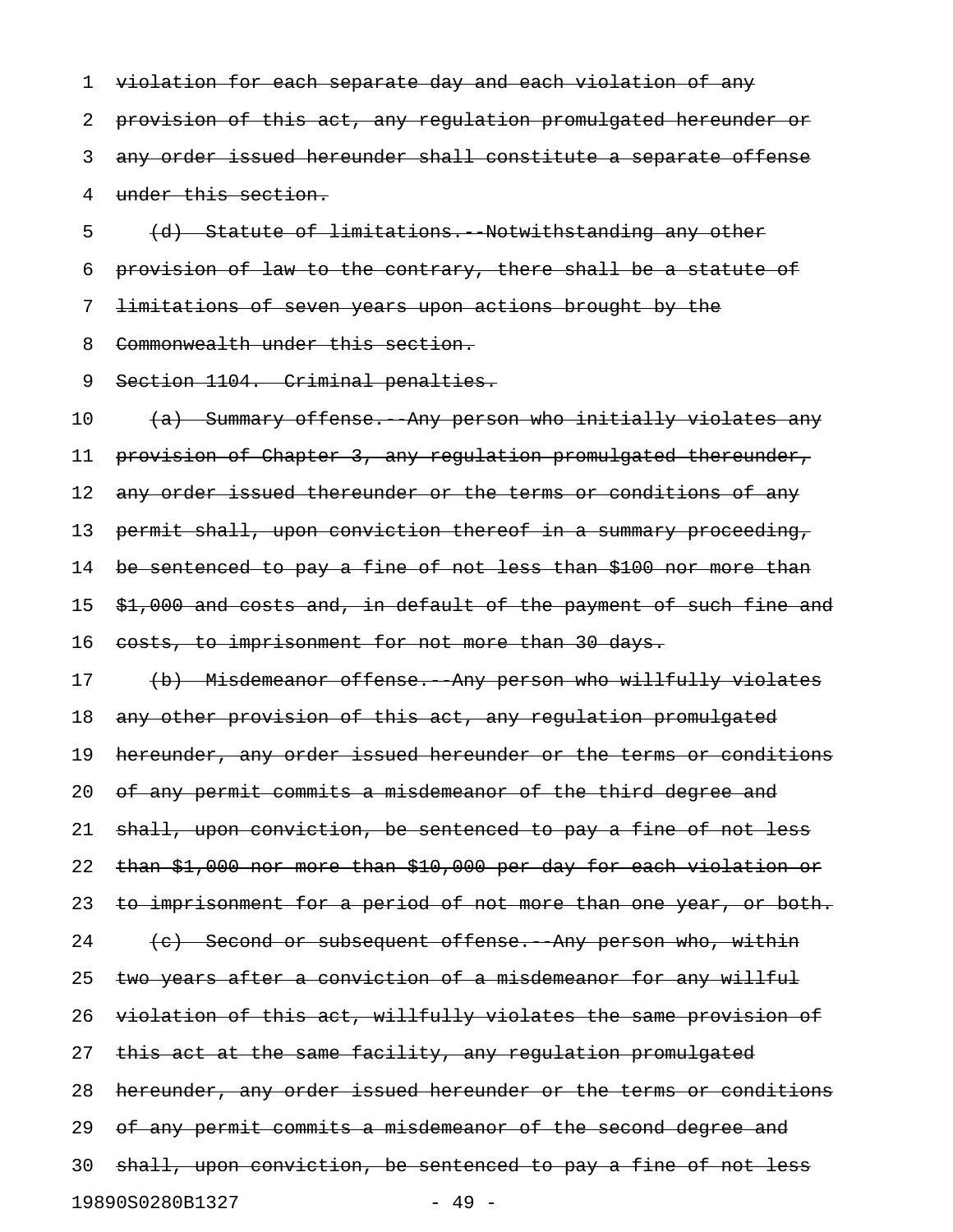| 1  | than \$2,500 nor more than \$25,000 for each violation or to     |
|----|------------------------------------------------------------------|
| 2  | imprisonment for a period of not more than two years, or both.   |
| 3  | (d) Violations to be separate offenses. Each violation of        |
| 4  | any provision of this act, any regulation promulgated hereunder, |
| 5  | any order issued hereunder or the terms or conditions of any     |
| 6  | permit shall constitute a separate offense under subsections     |
| 7  | $(a), (b)$ and $(e).$                                            |
| 8  | Section 1105. Production of materials; recordkeeping             |
| 9  | requirements.                                                    |
| 10 | (a) Authority of department. The department and its agents       |
| 11 | and employees shall:                                             |
| 12 | (1) Have access to, and require the production of, books         |
| 13 | and papers, documents and physical evidence pertinent to any     |
| 14 | matter under investigation.                                      |
| 15 | (2) Require any person holding a permit to establish and         |
| 16 | maintain such records and make such reports and furnish such     |
| 17 | information as the department may prescribe.                     |
| 18 | (3) Have the authority to enter any building, property,          |
| 19 | premises or place where a storage tank is located for the        |
| 20 | purposes of making an investigation or inspection necessary      |
| 21 | to ascertain the compliance or noncompliance by any person       |
| 22 | with the provisions of this act and the regulations              |
| 23 | promulgated under this act. In connection with the inspection    |
| 24 | or investigation, samples may be taken for analysis. If          |
| 25 | analysis is made of the samples, a copy of the results of the    |
| 26 | analysis shall be furnished within five business days after      |
| 27 | receiving the analysis to the person having apparent             |
| 28 | authority over the building, property, premises or place.        |
| 29 | (b) Warrants. An agent or employee of the department may         |
| 30 | apply for a search warrant to any Commonwealth official          |
|    | 19890S0280B1327<br>$-50 -$                                       |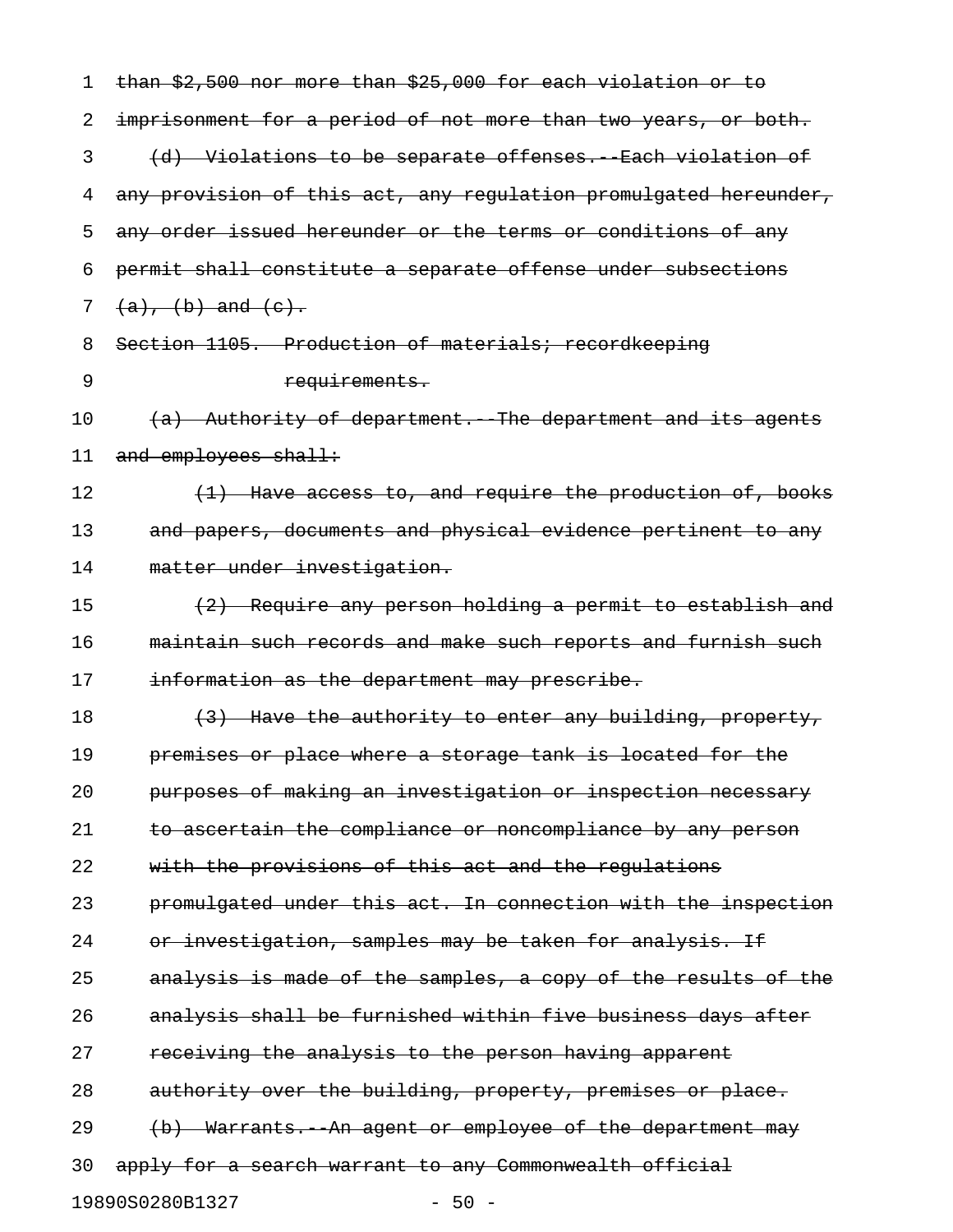| 1  | authorized to issue a search warrant for the purposes of         |
|----|------------------------------------------------------------------|
| 2  | inspecting or examining any property, building, premises, place, |
| 3  | book, record or other physical evidence; of conducting tests; or |
| 4  | of taking samples. The warrant shall be issued upon probable     |
| 5  | cause. It shall be sufficient probable cause to show any of the  |
| 6  | following:                                                       |
| 7  | <del>(1) The inspection, examination, test or sampling is</del>  |
| 8  | pursuant to a general administrative plan to determine           |
| 9  | compliance with this act.                                        |
| 10 | $(2)$ The agent or employee has reason to believe that a         |
| 11 | violation of this act has occurred or may occur.                 |
| 12 | (3) The agent or employee has been refused access to the         |
| 13 | property, building, premises, place, book, record or physical    |
| 14 | evidence or has been prevented from conducting tests or          |
| 15 | taking samples.                                                  |
| 16 | Section 1106. Collection of fines, fees, etc.                    |
| 17 | (a) Lien. All fines, fees, interest and penalties and any        |
| 18 | other assessments shall be collectible in any manner provided by |
| 19 | law for the collection of debts. If the person liable to pay any |
| 20 | such amount neglects or refuses to pay the same after demand,    |
| 21 | the amount, together with interest and any costs that may        |
| 22 | accrue, shall be a judgment in favor of the Commonwealth upon    |
| 23 | the property of such person, but only after same has been        |
| 24 | entered and docketed of record by the prothonotary of the county |
| 25 | where the property is situated. The Commonwealth may at any time |
| 26 | transmit to the prothonotaries of the respective counties        |
| 27 | certified copies of all such judgments, and it shall be the duty |
| 28 | of each prothonotary to enter and docket the same of record in   |
| 29 | his office, and to index the same as judgments are indexed,      |
| 30 | without requiring the payment of costs as a condition precedent  |
|    | 19890S0280B1327<br>$-51 -$                                       |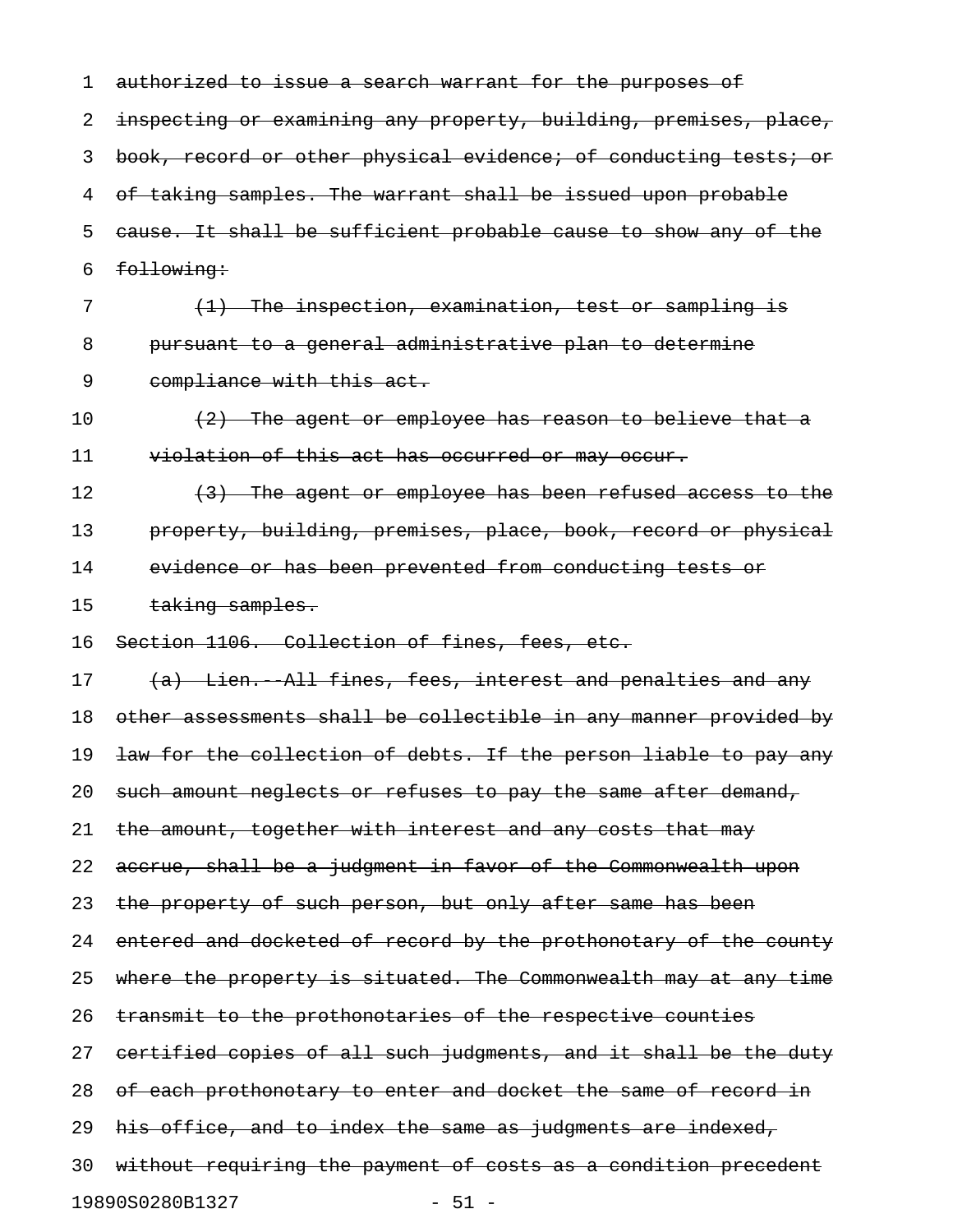| $\mathbf 1$ | to the entry thereof.                                            |
|-------------|------------------------------------------------------------------|
| 2           | (b) Deposit of fines. All fines collected pursuant to            |
| 3           | sections 1103 and 1104 shall be paid into the Underground        |
| 4           | Storage Tank Indemnification Fund.                               |
| 5           | Section 1107. Public information.                                |
| 6           | (a) General rule. Except as provided in subsection (b),          |
| 7           | records, reports or other information obtained by the department |
| 8           | under this act shall be available to the public for inspection   |
| 9           | or copying during regular business hours.                        |
| 10          | (b) Confidentiality. The department may, upon request,           |
| 11          | designate records, reports or information as confidential when   |
| 12          | the person providing the information demonstrates all of the     |
| 13          | following:                                                       |
| 14          | (1) The information contains the trade secrets,                  |
| 15          | processes, operations, style of work or apparatus of a person    |
| 16          | or is otherwise confidential business information.               |
| 17          | (2) The information does not relate to public health,            |
| 18          | safety or welfare, or the environment.                           |
| 19          | (c) Separation of information. When submitting information       |
| 20          | under this act, a person shall designate the information which   |
| 21          | the person believes is confidential or shall submit that         |
| 22          | information separately from other information being submitted.   |
| 23          | Section 1108. Relationship to other laws.                        |
| 24          | The department shall take enforcement actions and actions to     |
| 25          | recover the Commonwealth's costs for undertaking corrective      |
| 26          | actions under this act before taking actions pursuant to the act |
| 27          | of October 18, 1988 (P.L.756, No.108), known as the Hazardous    |
| 28          | Sites Cleanup Act.                                               |
| 29          | CHAPTER 21                                                       |
| 30          | MISCELLANEOUS PROVISIONS                                         |
|             | 19890S0280B1327<br>$-52 -$                                       |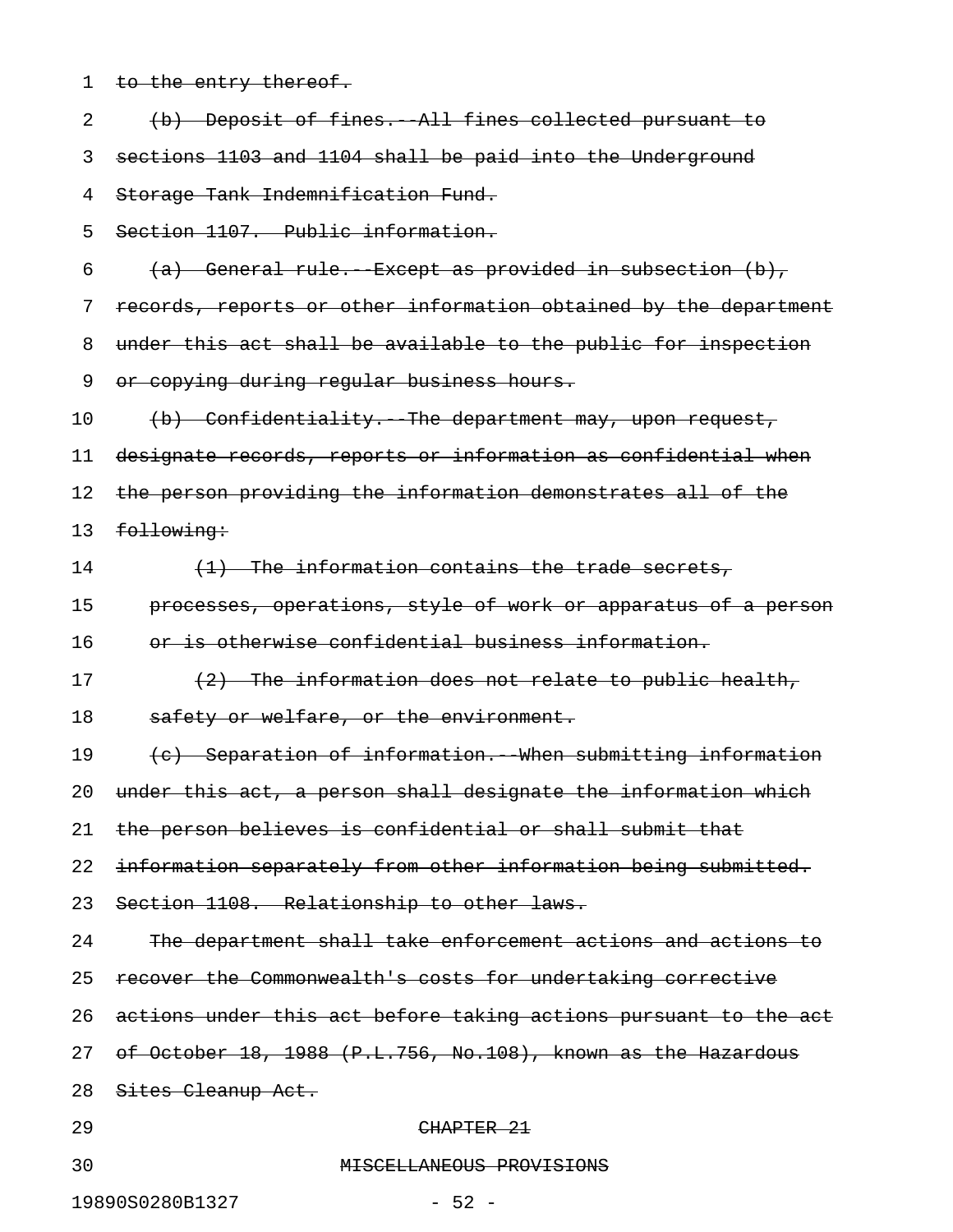1 Section 2101. Appropriations.

2  $(a)$  Storage Tank Fund. The sum of  $$700,000,$  or as much 3 thereof as may be necessary, is hereby appropriated to the 4 Storage Tank Fund for the fiscal year July 1, 1988, to June 30, 5 1989. 6 (b) Underground Storage Tank Indemnification Fund.--The sum 7 of \$300,000, or as much thereof as may be necessary, is hereby 8 appropriated to the Underground Storage Tank Indemnification 9 Fund for the fiscal year July 1, 1988, to June 30, 1989. 10 Section 2102. Severability. 11 The provisions of this act are severable. If any provision of 12 this act or its application to any person or circumstance is 13 held invalid, the invalidity shall not affect other provisions 14 or applications of this act which can be given effect without 15 the invalid provision or application. 16 Section 2103. Repeals. 17 The following acts and parts of acts are repealed to the 18 extent specified: 19 Act of June 8, 1911 (P.L.705, No.281), entitled "An act 20 creating the office of Fire Marshal, to be attached to the 21 Department of Public Safety in cities of the first class; 22 prescribing his duties and powers; and providing penalties for 23 violations of the provisions of the act; and providing for the 24 method of appointment, compensation, and for the maintenance of 25 his office," insofar as it is inconsistent with this act, only 26 to the extent that this act provides coverage over the same 27 elass of storage tanks and materials. 28 Act of April 27, 1927 (P.L.450, No.291), referred to as the 29 State Fire Marshal Law, insofar as the authority of the State 30 Fire Marshal and the Pennsylvania State Police are to adopt and 19890S0280B1327 - 53 -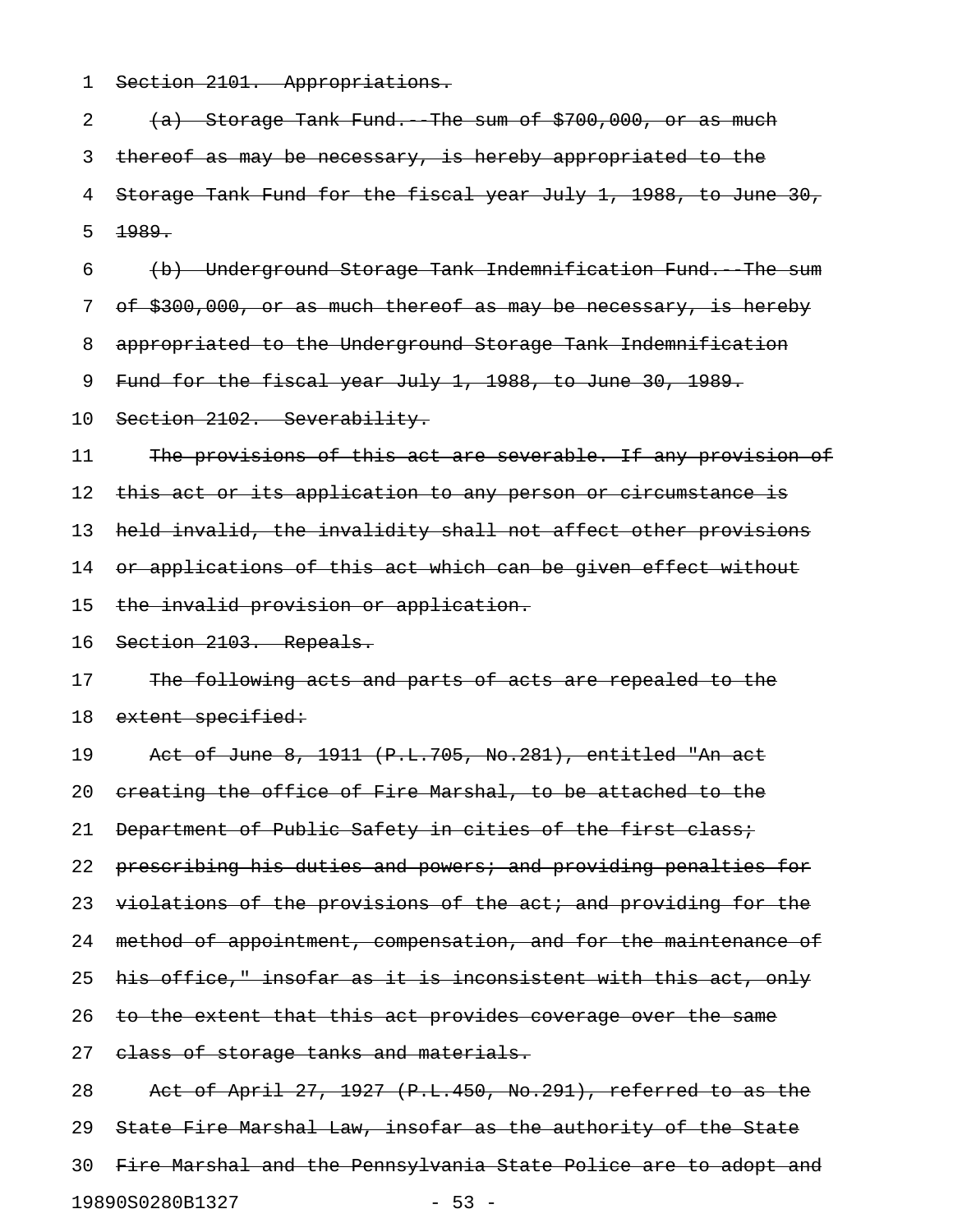1 enforce rules and regulations governing the use, storage and 2 sale and retention of gasoline, naphthalene, kerosene, fuel oil 3 or other substances of like character, only to the extent that 4 this act provides coverage over the same class of storage tanks 5 and materials. 6 Act of July 28, 1953  $(P.L.723, No.230)$ , known as the Second 7 Class County Code, insofar as it is inconsistent with this act, 8 only to the extent that this act provides coverage over the same 9 class of storage tanks and materials. 10 Act of November 26, 1978 (P.L.1300, No.314), known as the 11 Underground Storage Act, insofar as it is inconsistent with this  $12$  act. 13 Section 2104. Effective date. 14 This act shall take effect in 30 days. 15 CHAPTER 1 < 16 GENERAL PROVISIONS 17 SECTION 101. SHORT TITLE. 18 THIS ACT SHALL BE KNOWN AND MAY BE CITED AS THE STORAGE TANK 19 AND SPILL PREVENTION ACT. 20 SECTION 102. LEGISLATIVE FINDINGS. 21 (A) FINDINGS ENUMERATED.--THE GENERAL ASSEMBLY OF THE 22 COMMONWEALTH FINDS AND DECLARES THAT: 23 (1) THE LANDS AND WATERS OF THIS COMMONWEALTH CONSTITUTE 24 A UNIQUE AND IRREPLACEABLE RESOURCE FROM WHICH THE WELL-BEING 25 OF THE PUBLIC HEALTH AND ECONOMIC VITALITY OF THIS 26 COMMONWEALTH IS ASSURED. 27 (2) THESE RESOURCES HAVE BEEN CONTAMINATED BY RELEASES 28 AND RUPTURES OF REGULATED SUBSTANCES FROM BOTH ACTIVE AND 29 ABANDONED STORAGE TANKS. 30 (3) ONCE CONTAMINATED, THE QUALITY OF THE AFFECTED

19890S0280B1327 - 54 -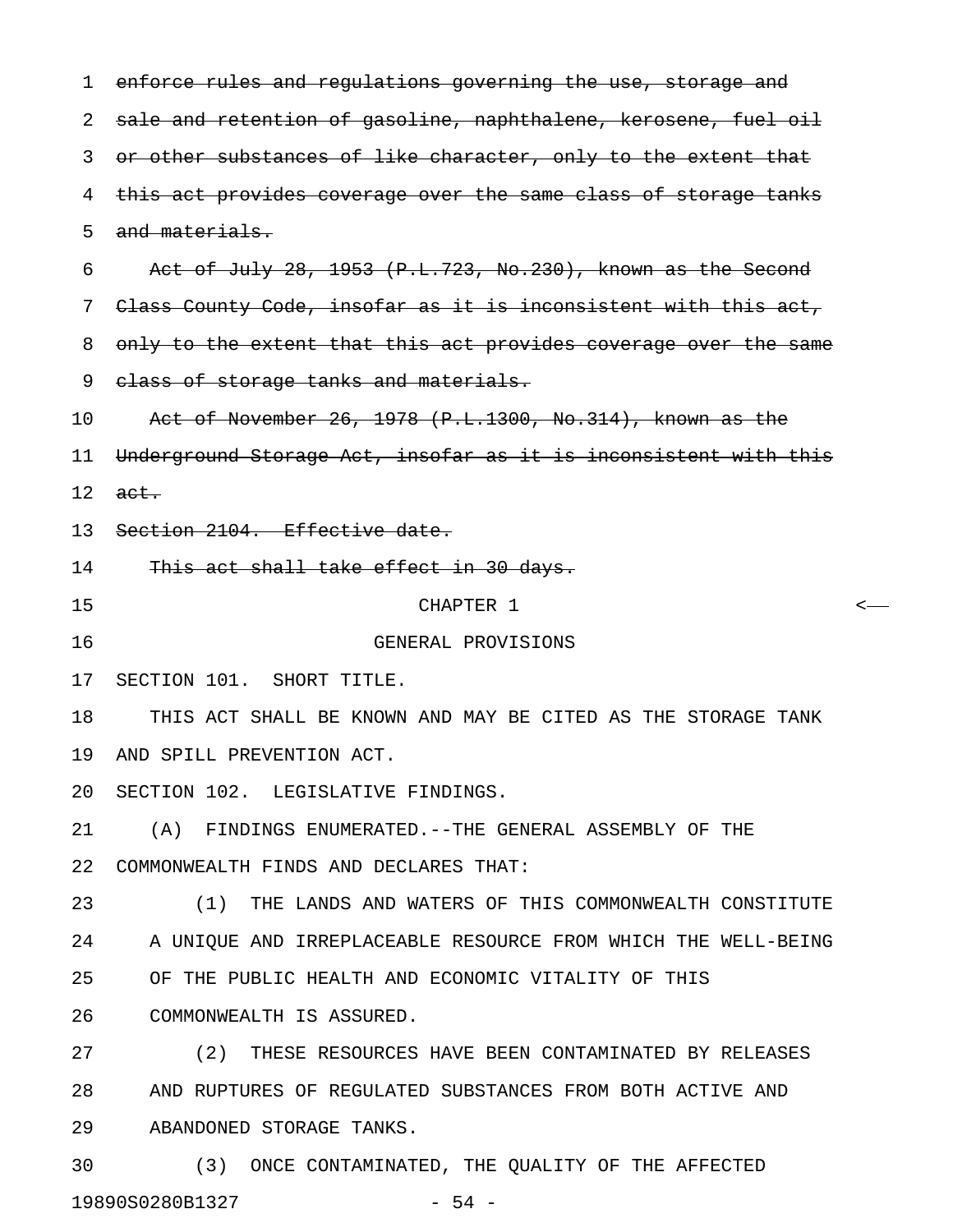1 RESOURCES MAY NOT BE COMPLETELY RESTORED TO THEIR ORIGINAL 2 STATE.

3 (4) WHEN REMEDIAL ACTION IS REQUIRED OR UNDERTAKEN, THE 4 COST IS EXTREMELY HIGH.

5 (5) CONTAMINATION OF GROUNDWATER SUPPLIES CAUSED BY 6 RELEASES FROM STORAGE TANKS CONSTITUTES A GRAVE THREAT TO THE 7 HEALTH OF AFFECTED RESIDENTS.

8 (6) CONTAMINATION OF THESE RESOURCES MUST BE PREVENTED 9 THROUGH IMPROVED SAFEGUARDS ON THE INSTALLATION AND 10 CONSTRUCTION OF STORAGE TANKS.

11 (B) DECLARATION.--THE GENERAL ASSEMBLY DECLARES THESE 12 STORAGE TANK DISCHARGES TO BE A THREAT TO THE PUBLIC HEALTH AND 13 SAFETY OF THIS COMMONWEALTH AND HEREBY EXERCISES THE POWER OF 14 THE COMMONWEALTH TO PREVENT THE OCCURRENCE OF THESE DISCHARGES 15 THROUGH THE ESTABLISHMENT OF A REGULATORY SCHEME FOR THE STORAGE 16 OF REGULATED SUBSTANCES IN NEW AND EXISTING STORAGE TANKS AND TO 17 PROVIDE LIABILITY FOR DAMAGES SUSTAINED WITHIN THIS COMMONWEALTH 18 AS A RESULT OF A DISCHARGE AND TO REQUIRE PROMPT CLEANUP AND 19 REMOVAL OF SUCH POLLUTION AND DISCHARGED REGULATED SUBSTANCE. 20 SECTION 103. DEFINITIONS.

21 THE FOLLOWING WORDS AND PHRASES WHEN USED IN THIS ACT SHALL 22 HAVE THE MEANINGS GIVEN TO THEM IN THIS SECTION UNLESS THE 23 CONTEXT CLEARLY INDICATES OTHERWISE:

24 "ABOVEGROUND STORAGE TANK." ANY ONE OR COMBINATION OF TANKS, 25 INCLUDING UNDERGROUND PIPES AND DISPENSING SYSTEMS CONNECTED 26 THERETO, WHICH IS OR WAS USED TO CONTAIN AN ACCUMULATION OF 27 REGULATED SUBSTANCES, AND THE VOLUME OF WHICH, INCLUDING THE 28 VOLUME OF ALL PIPING CONNECTED THERETO, IS GREATER THAN 90% 29 ABOVE THE SURFACE OF THE GROUND. THE TERM INCLUDES ANY TANK 30 WHICH CAN BE VISUALLY INSPECTED, FROM THE EXTERIOR, IN AN 19890S0280B1327 - 55 -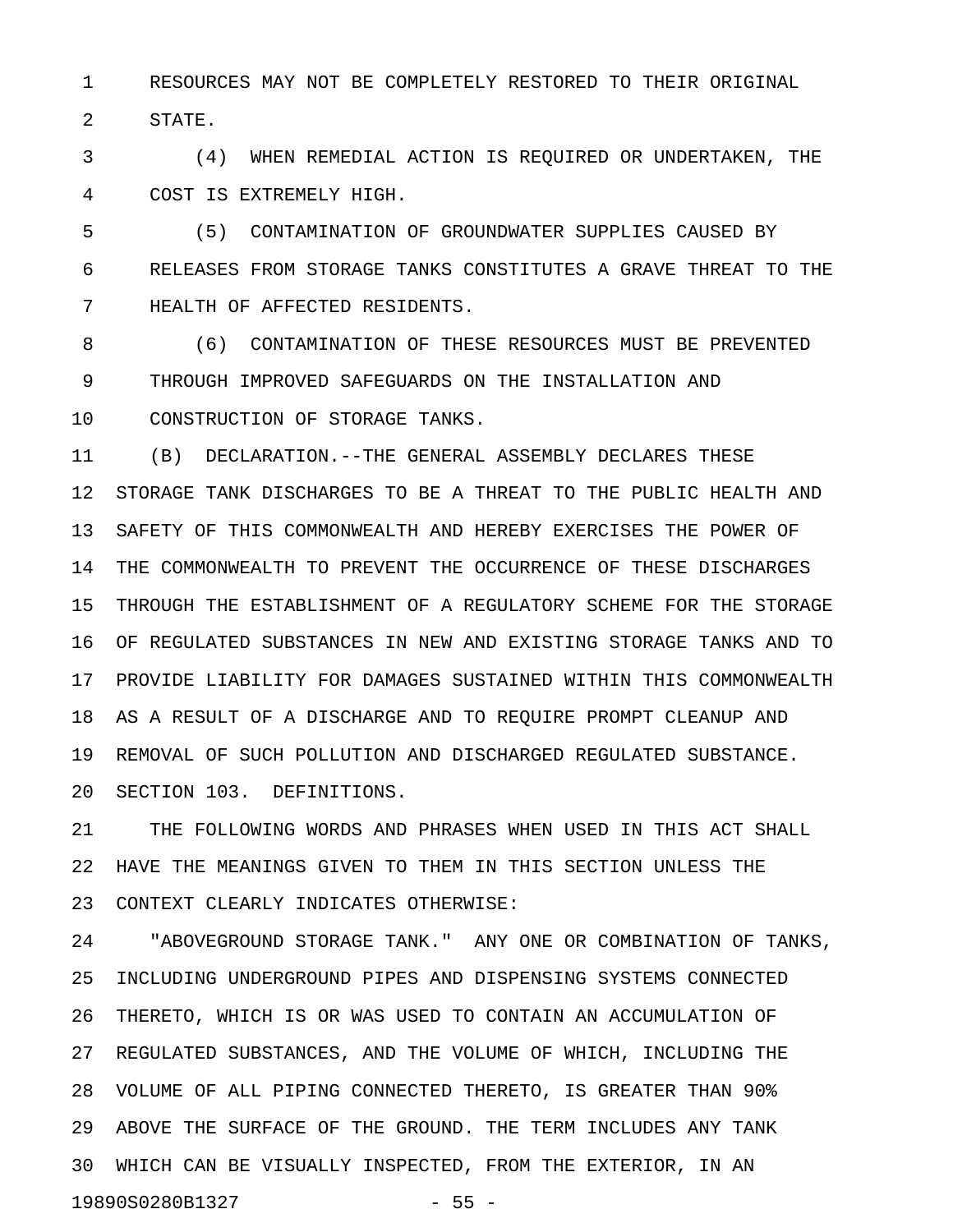1 UNDERGROUND AREA. THE TERM SHALL NOT INCLUDE ANY OF THE

2 FOLLOWING:

3 (1) A FARM OR RESIDENTIAL TANK OF 1,100 GALLONS OR LESS 4 CAPACITY USED FOR STORING MOTOR FUEL FOR NONCOMMERCIAL 5 PURPOSES.

6 (2) A TANK OF 1,100 GALLONS OR LESS CAPACITY USED FOR 7 STORING RESIDENTIAL HEATING OIL FOR CONSUMPTIVE USE ON THE 8 PREMISES WHERE STORED.

9 (3) A PIPELINE FACILITY, INCLUDING GATHERING LINES, 10 REGULATED UNDER:

11 (I) THE NATURAL GAS PIPELINE SAFETY ACT OF 1968 12 (PUBLIC LAW 90-481, 82 STAT. 720, 49 U.S.C. APP. § 1671 13 ET SEQ.).

14 (II) THE HAZARDOUS LIQUID PIPELINE SAFETY ACT OF 15 1979 (PUBLIC LAW 96-129, 93 STAT. 989, 49 U.S.C. § 2001 16 ET SEQ.); OR

17 (III) STATE LAWS COMPARABLE TO THE PROVISIONS OF LAW 18 REFERRED TO IN SUBPARAGRAPH (I) OR (II).

19 (4) A SURFACE IMPOUNDMENT, PIT, POND OR LAGOON.

20 (5) A STORM WATER OR WASTEWATER COLLECTION SYSTEM.

21 (6) A FLOW-THROUGH PROCESS TANK, INCLUDING BUT NOT 22 LIMITED TO, A PRESSURE VESSEL OR PROCESS VESSEL AND OIL AND 23 WATER SEPARATORS.

24 (7) A NONSTATIONARY TANK LIQUID TRAP OR ASSOCIATED 25 GATHERING LINES DIRECTLY RELATED TO OIL AND GAS PRODUCTION OR 26 GATHERING OPERATIONS.

27 (8) TANKS WHICH ARE USED TO STORE BRINES, CRUDE OIL, 28 DRILLING OR FRAC FLUIDS AND SIMILAR SUBSTANCES OR MATERIALS 29 AND ARE RELATED TO THE EXPLORATION, DEVELOPMENT OR PRODUCTION 30 OF CRUDE OIL OR NATURAL GAS REGULATED UNDER THE ACT OF 19890S0280B1327 - 56 -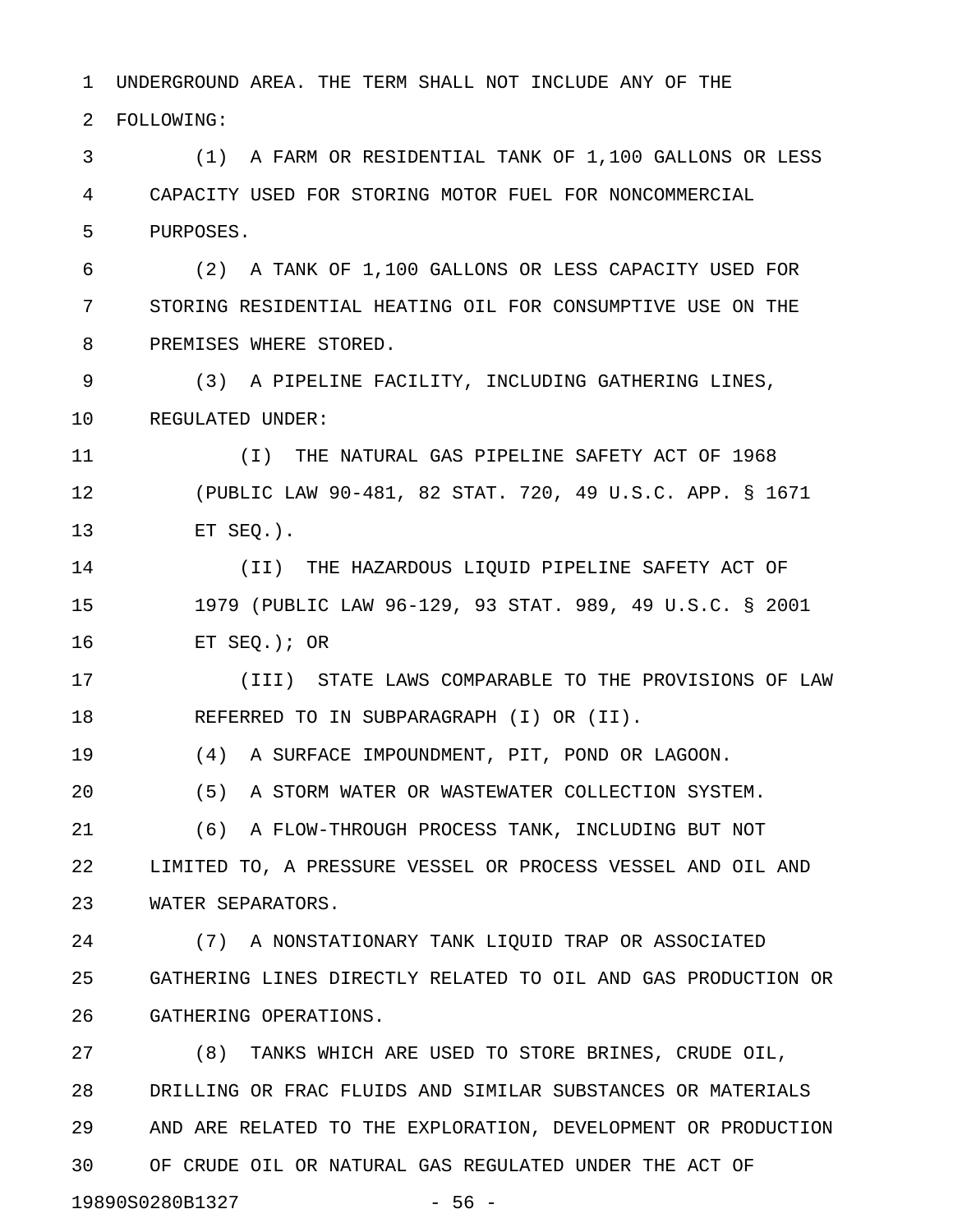1 DECEMBER 19, 1984 (P.L.1140, NO.223), KNOWN AS THE OIL AND 2 GAS ACT.

3 (9) TANKS REGULATED UNDER THE ACT OF MAY 31, 1945 4 (P.L.1198, NO.418), KNOWN AS THE SURFACE MINING CONSERVATION 5 AND RECLAMATION ACT.

6 (10) TANKS USED FOR THE STORAGE OF PRODUCTS WHICH ARE 7 REGULATED PURSUANT TO THE FEDERAL FOOD, DRUG, AND COSMETIC 8 ACT (52 STAT. 1040, 21 U.S.C. § 301 ET SEQ.).

9 (11) TANKS PERMITTED PURSUANT TO THE ACT OF JULY 7, 1980 10 (P.L.380, NO.97), KNOWN AS THE SOLID WASTE MANAGEMENT ACT, 11 INCLUDING, BUT NOT LIMITED TO, PIPING, TANKS, COLLECTION AND 12 TREATMENT SYSTEMS USED FOR LEACHATE, METHANE GAS AND METHANE 13 GAS CONDENSATE MANAGEMENT.

14 (12) ANY OTHER TANK EXCLUDED BY POLICY OR REGULATIONS 15 PROMULGATED PURSUANT TO THIS ACT.

16 THE TERM SHALL NOT INCLUDE ANY PIPES CONNECTED TO ANY TANK 17 DESCRIBED IN PARAGRAPHS (1) THROUGH (11).

18 "ABOVEGROUND STORAGE TANK FACILITY EMERGENCY RESPONSE PLAN." 19 EMERGENCY PLANS AND PROCEDURES DEVELOPED BY THE LOCAL AND COUNTY 20 EMERGENCY MANAGEMENT AGENCY FOR COUNTY-MUNICIPAL GOVERNMENT AND 21 COMMUNITY RESPONSE TO AN ACCIDENT OR SPILL AT AN ABOVEGROUND 22 STORAGE TANK FACILITY.

23 "CATHODIC PROTECTION." A TECHNIQUE TO PREVENT CORROSION OF A 24 METAL SURFACE BY MAKING THAT SURFACE THE CATHODE OF AN 25 ELECTROCHEMICAL CELL.

26 "CERTIFIED INSPECTOR." A PERSON CERTIFIED BY THE DEPARTMENT 27 TO CONDUCT ENVIRONMENTAL AUDITS AND INSPECTIONS OF TANKS OR TANK 28 FACILITIES. A CERTIFIED INSPECTOR SHALL NOT BE AN EMPLOYEE OF A 29 TANK OWNER.

30 "CERTIFIED INSTALLER." A PERSON CERTIFIED BY THE DEPARTMENT 19890S0280B1327 - 57 -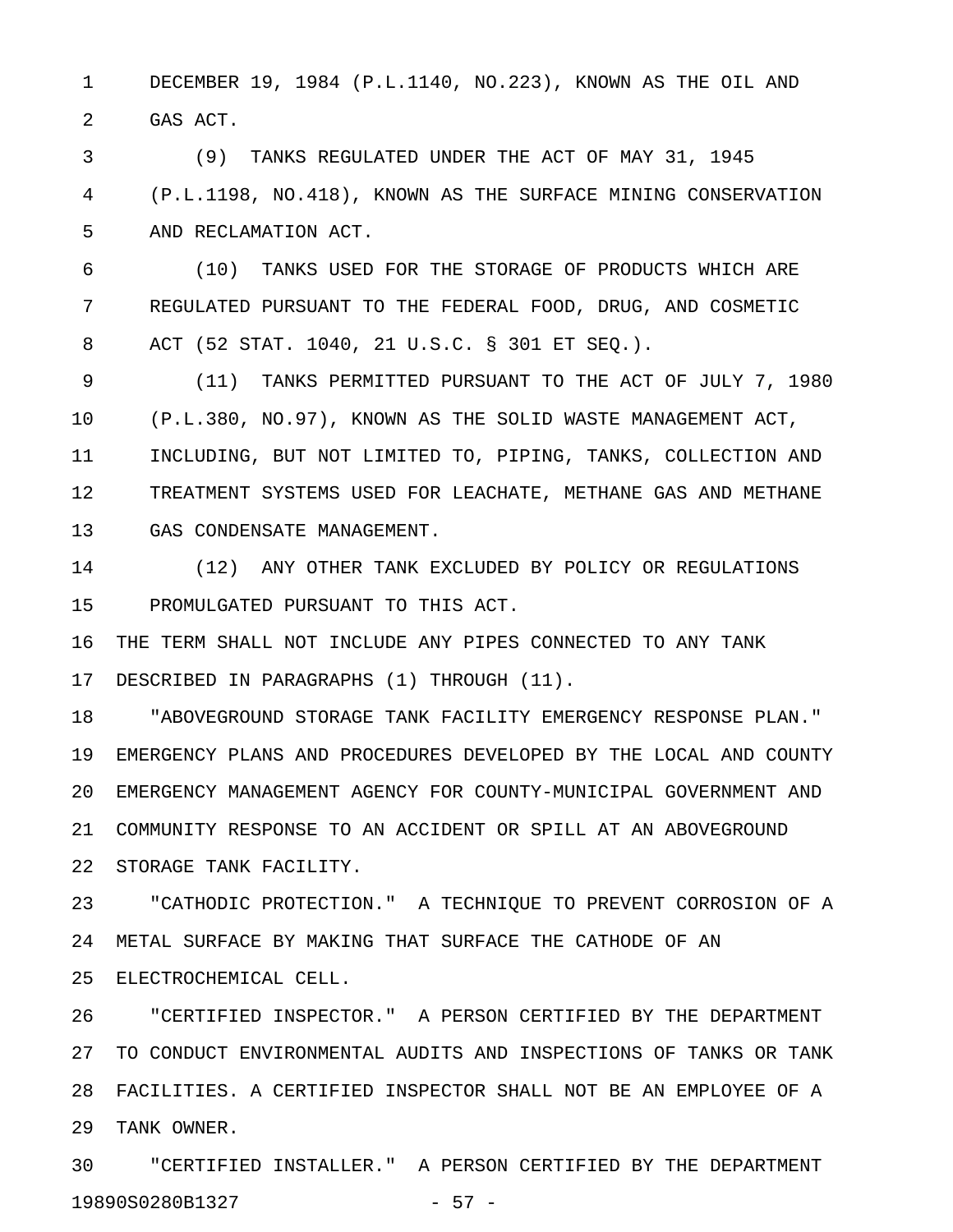1 TO INSTALL, ERECT, CONSTRUCT, MODIFY OR REMOVE STORAGE TANKS. A 2 CERTIFIED INSTALLER MAY BE AN EMPLOYEE OF A TANK OWNER.

3 "COMMERCIAL HEATING OIL STORAGE TANK." UNDERGROUND STORAGE 4 TANK IN EXCESS OF 3,000 GALLONS USED FOR STORAGE OF HEATING OIL 5 FOR THE CONSUMPTIVE USE OF THE PREMISES WHERE STORED.

6 "COMPREHENSIVE ENVIRONMENTAL RESPONSE, COMPENSATION AND 7 LIABILITY ACT OF 1980." PUBLIC LAW 96-510, 94 STAT. 2767. 8 "CORRECTIVE ACTION." THE TERM SHALL INCLUDE THE FOLLOWING: 9 (1) CONTAINING, ASSESSING OR INVESTIGATING A RELEASE. 10 (2) REMOVING A RELEASE OR ANY MATERIAL AFFECTED BY A 11 RELEASE.

12 (3) TAKING MEASURES TO PREVENT, MITIGATE, ABATE OR 13 REMEDY RELEASES, POLLUTION AND POTENTIAL FOR POLLUTION, 14 NUISANCES AND DAMAGES TO THE PUBLIC HEALTH, SAFETY OR 15 WELFARE, INCLUDING, BUT NOT LIMITED TO, WATERS OF THIS 16 COMMONWEALTH, INCLUDING SURFACE WATER AND GROUNDWATER, PUBLIC 17 AND PRIVATE PROPERTY, SHORELINES, BEACHES, WATER COLUMNS AND 18 BOTTOM SEDIMENTS, SOILS AND OTHER AFFECTED PROPERTY, 19 INCLUDING WILDLIFE AND OTHER NATURAL RESOURCES.

20 (4) TAKING ACTIONS TO PREVENT, ABATE, MITIGATE OR 21 RESPOND TO A VIOLATION OF THIS ACT.

22 (5) TEMPORARILY OR PERMANENTLY RELOCATING RESIDENTS, 23 PROVIDING ALTERNATIVE SUPPLIES OR UNDERTAKING AN EXPOSURE 24 ASSESSMENT.

25 "DEPARTMENT." THE DEPARTMENT OF ENVIRONMENTAL RESOURCES OF 26 THE COMMONWEALTH.

27 "ENVIRONMENTAL HEARING BOARD." THE BOARD ESTABLISHED 28 PURSUANT TO THE ACT OF JULY 13, 1988 (P.L.530, NO.94), KNOWN AS 29 THE ENVIRONMENTAL HEARING BOARD ACT.

30 "ENVIRONMENTAL QUALITY BOARD." THE BOARD ESTABLISHED 19890S0280B1327 - 58 -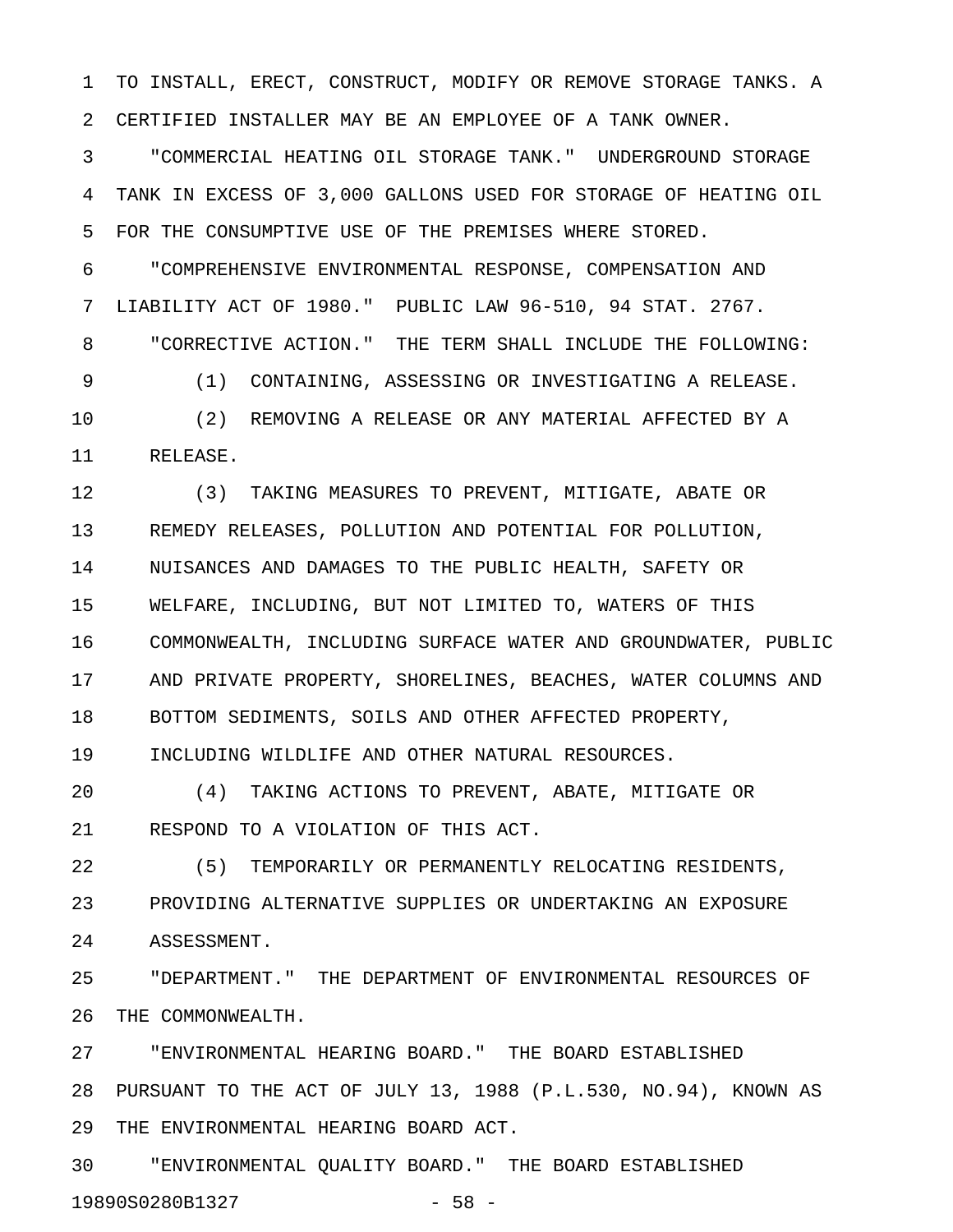1 PURSUANT TO SECTION 1920-A OF THE ACT OF APRIL 9, 1929 (P.L.177, 2 NO.175), KNOWN AS THE ADMINISTRATIVE CODE OF 1929, FOR THE 3 PURPOSES SET FORTH IN THAT SECTION.

4 "EXPOSURE ASSESSMENT." AN ASSESSMENT TO DETERMINE THE EXTENT 5 OF EXPOSURE OF, OR POTENTIAL FOR EXPOSURE OF, INDIVIDUALS, THE 6 BIOLOGICAL COMMUNITY AND ALL OTHER NATURAL RESOURCES TO RELEASES 7 FROM A STORAGE TANK BASED ON, BUT NOT LIMITED TO, SUCH FACTORS 8 AS THE NATURE AND EXTENT OF CONTAMINATION AND THE EXISTENCE OF 9 OR POTENTIAL FOR PATHWAYS OF HUMAN EXPOSURE (INCLUDING 10 GROUNDWATER OR SURFACE WATER CONTAMINATION, AIR EMISSIONS, SOIL 11 CONTAMINATION AND FOOD CHAIN CONTAMINATION), THE SIZE OF THE 12 COMMUNITY WITHIN THE LIKELY PATHWAYS OF EXPOSURE AND THE 13 COMPARISON OF EXPECTED HUMAN EXPOSURE LEVELS TO THE SHORT-TERM 14 AND LONG-TERM HEALTH EFFECTS ASSOCIATED WITH IDENTIFIED 15 CONTAMINANTS.

16 "FARM." LAND USED FOR THE PRODUCTION FOR COMMERCIAL PURPOSES 17 OF CROPS, LIVESTOCK AND LIVESTOCK PRODUCTS, INCLUDING THE 18 PROCESSING OF RETAIL MARKETING OF SUCH CROPS, LIVESTOCK OR 19 LIVESTOCK PRODUCTS IF MORE THAN 50% OF SUCH PROCESSED OR 20 MERCHANDISED PRODUCTS ARE PRODUCED BY THE FARM OPERATOR. "CROPS, 21 LIVESTOCK AND LIVESTOCK PRODUCTS" INCLUDE, BUT ARE NOT LIMITED 22 TO:

23 (1) FIELD CROPS, INCLUDING CORN, WHEAT, OATS, RYE, 24 BARLEY, HAY, POTATOES AND DRY BEANS.

25 (2) FRUITS, INCLUDING APPLES, PEACHES, GRAPES, CHERRIES 26 AND BERRIES.

27 (3) VEGETABLES, INCLUDING TOMATOES, SNAP BEANS, CABBAGE, 28 CARROTS, BEATS, ONIONS AND MUSHROOMS.

29 (4) HORTICULTURAL SPECIALITIES, INCLUDING NURSERY STOCK, 30 ORNAMENTAL SHRUBS, ORNAMENTAL TREES AND FLOWERS.

19890S0280B1327 - 59 -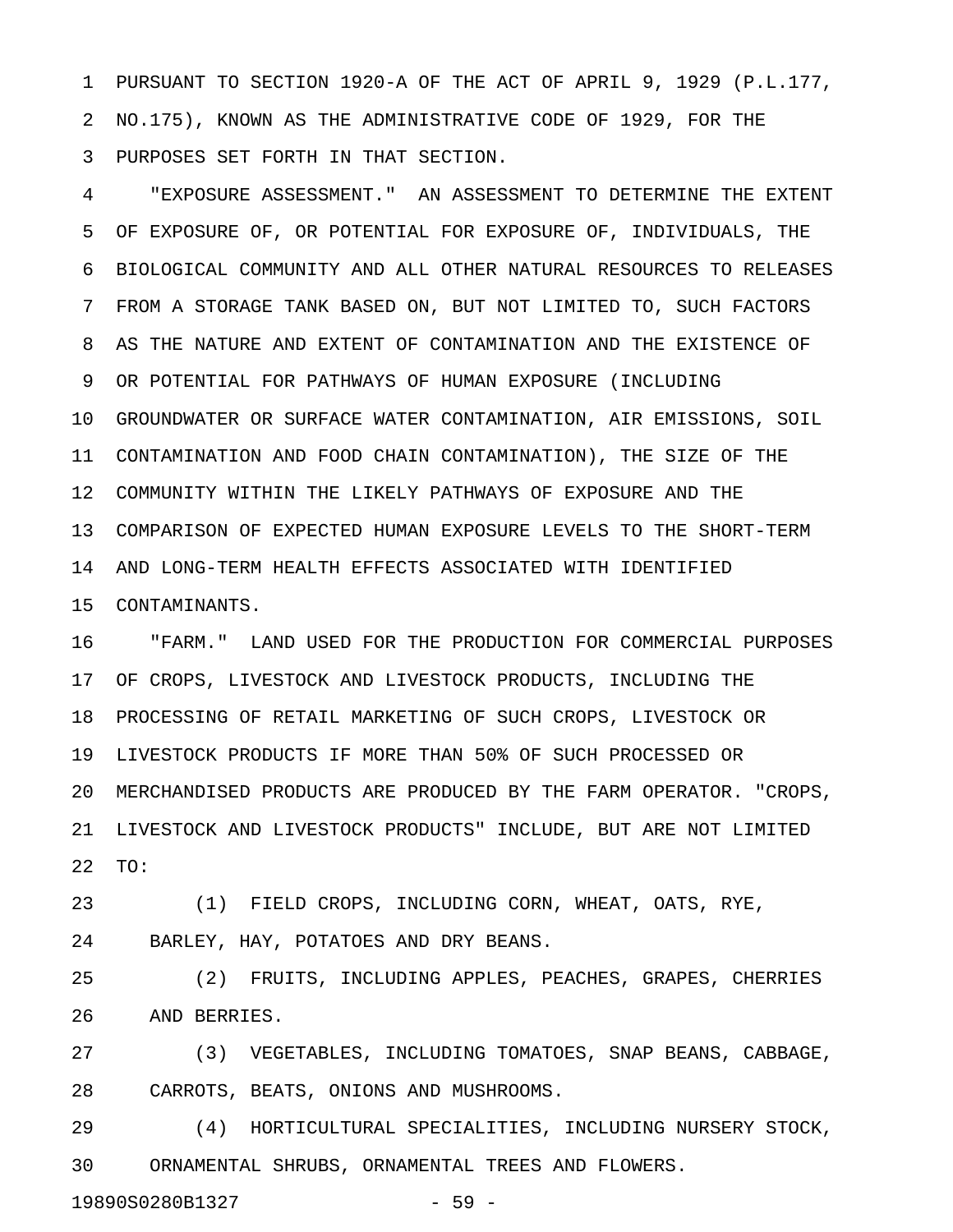1 (5) LIVESTOCK AND LIVESTOCK PRODUCTS, INCLUDING CATTLE, 2 SHEEP, HOGS, GOATS, HORSES, POULTRY, FURBEARING ANIMALS, 3 MILK, EGGS AND FURS.

4 (6) AQUATIC PLANTS AND ANIMALS AND THEIR BY-PRODUCTS. 5 "HAZARDOUS LIQUID PIPELINE SAFETY ACT OF 1979." PUBLIC LAW 6 96-129, 93 STAT. 989, 49 U.S.C. § 2001 ET SEQ.

7 "MONITORING SYSTEM." A SYSTEM CAPABLE OF DETECTING RELEASES 8 IN CONNECTION WITH AN ABOVEGROUND OR UNDERGROUND STORAGE TANK. 9 "NATURAL GAS PIPELINE SAFETY ACT OF 1968." PUBLIC LAW 90- 10 481, 82 STAT. 720, 49 U.S.C. APP. § 1671 ET SEQ.

11 "OPERATOR." ANY PERSON WHO MANAGES, SUPERVISES, ALTERS, 12 CONTROLS, OR HAS RESPONSIBILITY FOR THE OPERATION OF A STORAGE 13 TANK.

14 "OWNER."

15 (1) IN THE CASE OF A STORAGE TANK IN USE ON THE 16 EFFECTIVE DATE OF THIS ACT, OR BROUGHT INTO USE AFTER THAT 17 DATE, ANY PERSON WHO OWNS OR HAS AN OWNERSHIP INTEREST, 18 EITHER LEGAL OR EQUITABLE, IN A STORAGE TANK USED FOR THE 19 STORAGE, CONTAINMENT, USE OR DISPENSING OF REGULATED 20 SUBSTANCES.

21 (2) IN THE CASE OF A STORAGE TANK IN USE BEFORE THE 22 EFFECTIVE DATE OF THIS ACT, BUT NO LONGER IN USE ON THE 23 EFFECTIVE DATE OF THIS ACT, ANY PERSON WHO OWNED THE TANK, 24 IMMEDIATELY BEFORE THE DISCONTINUANCE OF ITS USE, AS WELL AS 25 ANY PERSON WHO MEETS THE DEFINITION OF OWNER IN PARAGRAPH 26 (1).

27 "PERSON." ANY INDIVIDUAL, PARTNERSHIP, CORPORATION, 28 ASSOCIATION, JOINT VENTURE, CONSORTIUM, INSTITUTION, TRUST, 29 FIRM, JOINT-STOCK COMPANY, COOPERATIVE ENTERPRISE, MUNICIPALITY, 30 MUNICIPAL AUTHORITY, FEDERAL GOVERNMENT OR AGENCY, COMMONWEALTH 19890S0280B1327 - 60 -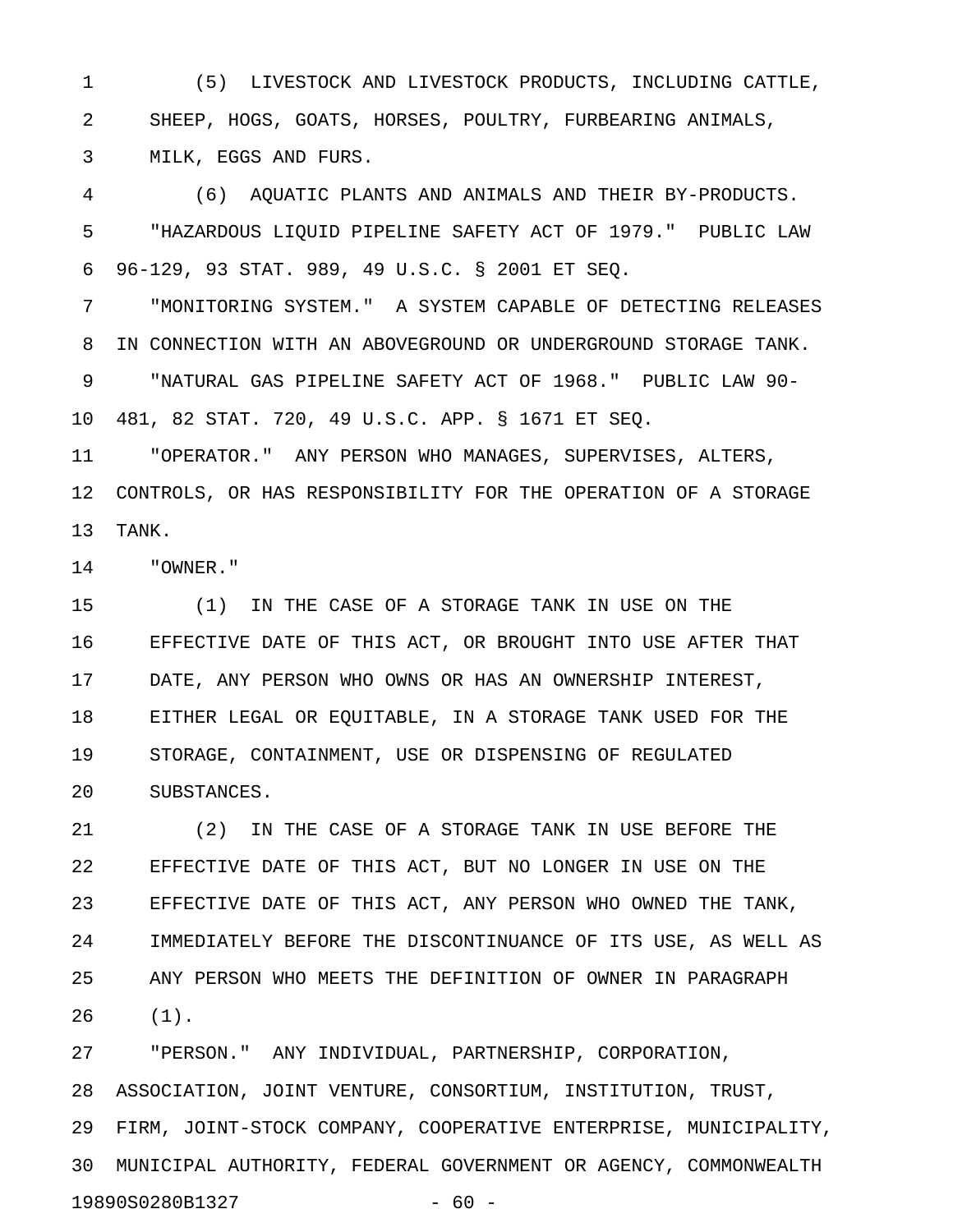1 DEPARTMENT, AGENCY, BOARD, COMMISSION, OR AUTHORITY, OR ANY 2 OTHER LEGAL ENTITY WHATSOEVER WHICH IS RECOGNIZED BY LAW AS THE 3 SUBJECT OF RIGHTS AND DUTIES. IN ANY PROVISIONS OF THIS ACT 4 PRESCRIBING A FINE, IMPRISONMENT OR PENALTY, OR ANY COMBINATION 5 OF THE FOREGOING, THE TERM "PERSON" SHALL INCLUDE THE OFFICERS 6 AND DIRECTORS OF ANY CORPORATION OR OTHER LEGAL ENTITY HAVING 7 OFFICERS AND DIRECTORS.

8 "PRESSURE VESSEL." A VESSEL USED IN INDUSTRIAL PROCESSES 9 DESIGNED TO WITHSTAND PRESSURES ABOVE 15 PSIG.

10 "PROCESS VESSEL." A VESSEL IN INDUSTRIAL OR COMMERCIAL 11 OPERATION IN WHICH, DURING USE, THERE IS A MECHANICAL, PHYSICAL 12 OR CHEMICAL CHANGE OF THE CONTAINED SUBSTANCES TAKING PLACE. THE 13 INDUSTRIAL OR COMMERCIAL PROCESS MAY INCLUDE, BUT IS NOT LIMITED 14 TO, MIXING, SEPARATING, CHEMICALLY ALTERING, DEHYDRATING, 15 EXTRACTING, REFINING OR POLISHING OF THE SUBSTANCES IN THE TANK. 16 THE TERM DOES NOT INCLUDE TANKS USED ONLY TO STORE SUBSTANCES 17 PRIOR TO SALE OR TO STORE FEEDSTOCK PRIOR TO ADDITIONAL

18 PROCESSING.

19 "REGULATED SUBSTANCE." AN ELEMENT, COMPOUND, MIXTURE, 20 SOLUTION OR SUBSTANCE THAT, WHEN RELEASED INTO THE ENVIRONMENT, 21 MAY PRESENT SUBSTANTIAL DANGER TO THE PUBLIC HEALTH, WELFARE OR 22 THE ENVIRONMENT. THE TERM INCLUDES:

23 (1) ANY SUBSTANCE DEFINED AS A HAZARDOUS SUBSTANCE IN 24 SECTION 101(14) OF THE COMPREHENSIVE ENVIRONMENTAL RESPONSE, 25 COMPENSATION, AND LIABILITY ACT OF 1980 (PUBLIC LAW 96-510, 26 94 STAT. 2767), BUT NOT INCLUDING ANY SUBSTANCE REGULATED AS 27 A HAZARDOUS WASTE UNDER SUBTITLE C OF THE RESOURCE 28 CONSERVATION AND RECOVERY ACT OF 1976 (PUBLIC LAW 94-580, 42 29 U.S.C. § 6901 ET SEQ.).

30 (2) PETROLEUM, INCLUDING CRUDE OIL OR ANY FRACTION 19890S0280B1327 - 61 -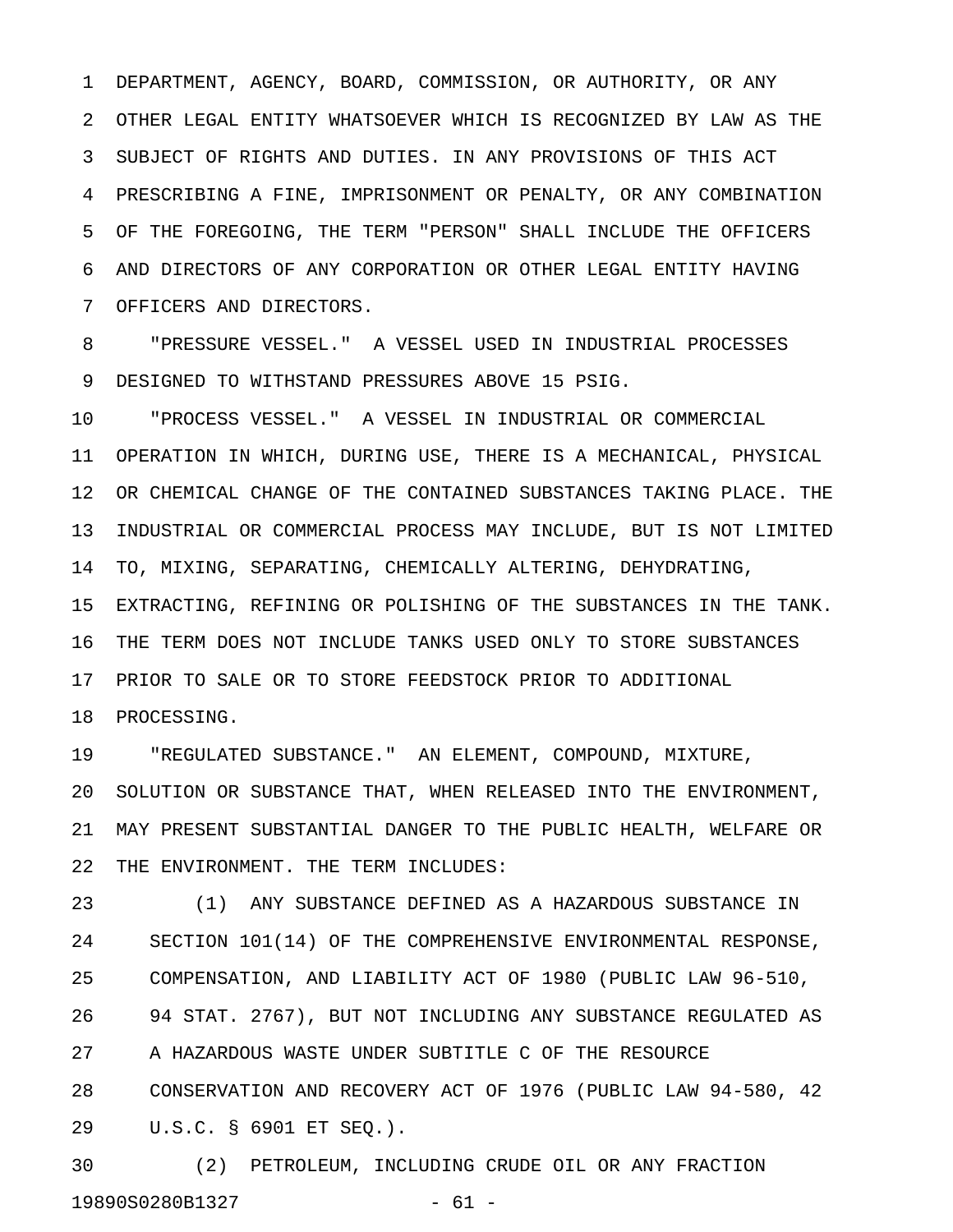1 THEREOF AND HYDROCARBONS WHICH ARE LIQUID AT STANDARD 2 CONDITIONS OF TEMPERATURE AND PRESSURE (60 DEGREES FAHRENHEIT 3 AND 14.7 POUNDS PER SQUARE INCH ABSOLUTE), INCLUDING, BUT NOT 4 LIMITED TO, OIL, PETROLEUM, FUEL OIL, OIL SLUDGE, OIL REFUSE, 5 OIL MIXED WITH OTHER NONHAZARDOUS WASTES AND CRUDE OILS, 6 GASOLINE AND KEROSENE.

7 (3) ANY OTHER SUBSTANCE DETERMINED BY THE DEPARTMENT BY 8 REGULATION WHOSE CONTAINMENT, STORAGE, USE OR DISPENSING MAY 9 PRESENT A HAZARD TO THE PUBLIC HEALTH AND SAFETY OR THE 10 ENVIRONMENT.

11 THE TERM DOES NOT INCLUDE THE STORAGE OR USE OF ANIMAL WASTE IN 12 NORMAL AGRICULTURAL PRACTICES.

13 "RELEASE." ANY SPILLING, LEAKING, EMITTING, DISCHARGING, 14 ESCAPING, LEACHING OR DISPOSING FROM A STORAGE TANK INTO SURFACE 15 WATERS AND GROUNDWATERS OF THIS COMMONWEALTH OR SOILS OR 16 SUBSURFACE SOILS OR CONTAINMENT STRUCTURES OR FACILITIES IN AN 17 AMOUNT EQUAL TO OR GREATER THAN THE REPORTABLE RELEASED QUANTITY 18 DETERMINED UNDER SECTION 102 OF THE COMPREHENSIVE ENVIRONMENTAL 19 RESPONSE, COMPENSATION AND LIABILITY ACT OF 1980, AND 20 REGULATIONS PROMULGATED THEREUNDER, OR AN AMOUNT EQUAL TO OR 21 GREATER THAN A DISCHARGE AS DEFINED IN SECTION 311 OF THE 22 FEDERAL WATER POLLUTION CONTROL ACT (62 STAT. 1155, 33 U.S.C. § 23 1321) AND REGULATIONS PROMULGATED THEREUNDER.

24 "RESOURCE CONSERVATION AND RECOVERY ACT OF 1976." PUBLIC LAW 25 94-580, 42 U.S.C. § 6901 ET SEQ.

26 "SECONDARY CONTAINMENT." AN ADDITIONAL LAYER OF IMPERVIOUS 27 MATERIAL CREATING A SPACE IN WHICH A RELEASE OF A REGULATED 28 SUBSTANCE FROM A STORAGE TANK MAY BE DETECTED BEFORE IT ENTERS 29 THE ENVIRONMENT.

30 "SECRETARY." THE SECRETARY OF ENVIRONMENTAL RESOURCES OF THE 19890S0280B1327 - 62 -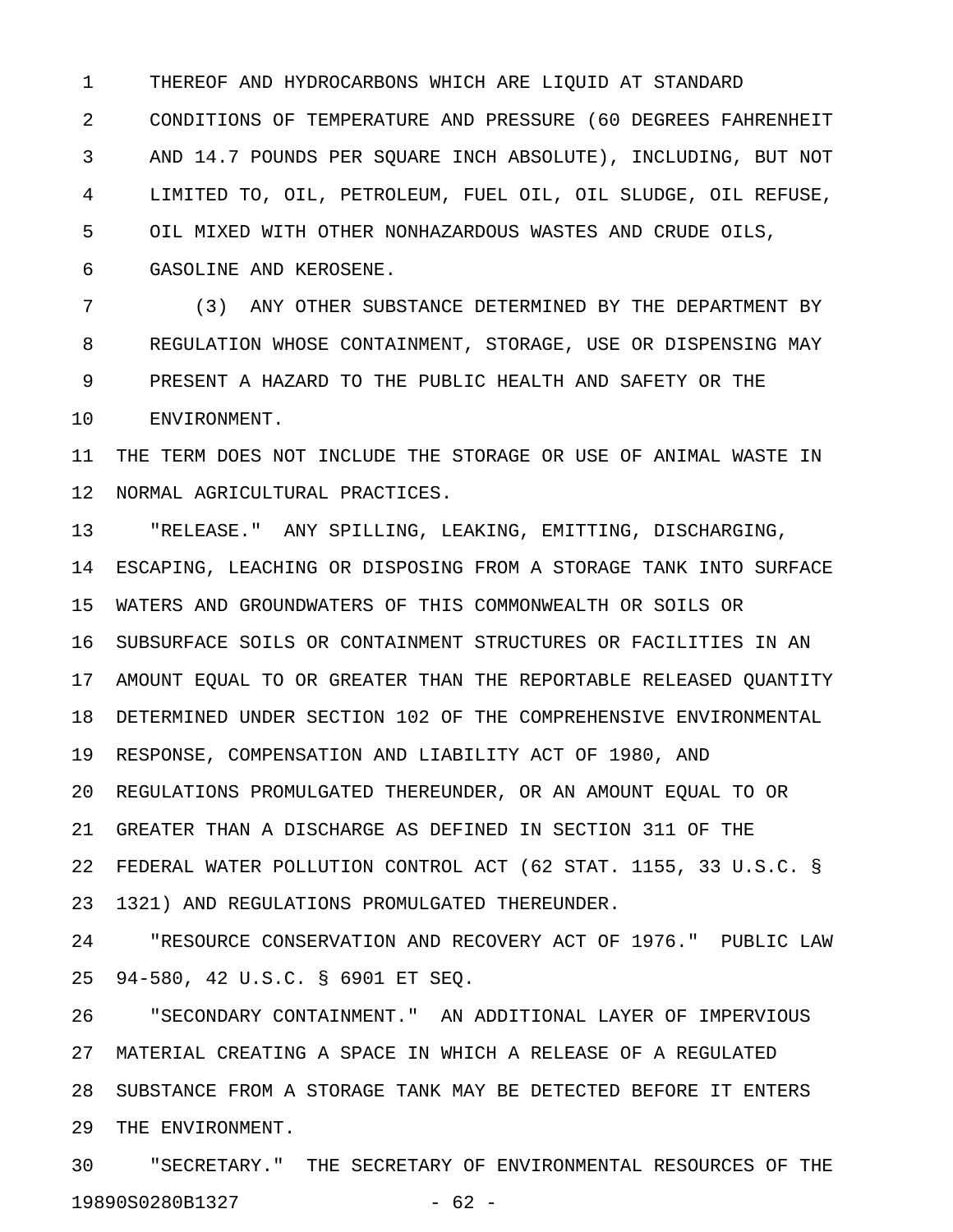1 COMMONWEALTH.

2 "SPILL PREVENTION RESPONSE PLAN." EMERGENCY PLANS AND 3 PROCEDURES DEVELOPED BY AN ABOVEGROUND STORAGE TANK OR TANK 4 FACILITY OWNER AND/OR OPERATOR FOR RESPONSE TO AN ACCIDENT OR 5 SPILL ON THE FACILITY BY FACILITY PERSONNEL OR CONTRACTORS. 6 "STORAGE TANK." ANY ABOVEGROUND OR UNDERGROUND STORAGE TANK, 7 VESSEL OR CONTAINMENT STRUCTURE MADE OF NONEARTHEN MATERIALS 8 WHICH IS USED FOR THE STORAGE OF ANY REGULATED SUBSTANCE. 9 "STORAGE TANK FACILITY." ONE OR MORE STATIONARY TANKS, 10 INCLUDING ANY ASSOCIATED INTRAFACILITY PIPELINES, FIXTURES, 11 MONITORING DEVICES AND OTHER EQUIPMENT. A FACILITY MAY INCLUDE 12 ABOVEGROUND TANKS, UNDERGROUND TANKS, OR A COMBINATION OF BOTH. 13 "SUBSTANTIAL MODIFICATION." AN ACTIVITY TO CONSTRUCT, 14 REFURBISH, RESTORE OR REMOVE FROM SERVICE AN EXISTING STORAGE 15 TANK PIPING OR STORAGE TANK FACILITY WHICH ALTERS THE PHYSICAL 16 CONSTRUCTION AND INTEGRITY OF THE TANK OR TANK FACILITY OR ITS 17 OPERATION.

18 "UNDERGROUND STORAGE TANK." ANY ONE OR COMBINATION OF TANKS 19 (INCLUDING UNDERGROUND PIPES CONNECTED THERETO) WHICH ARE USED 20 TO CONTAIN AN ACCUMULATION OF REGULATED SUBSTANCES, AND THE 21 VOLUME OF WHICH (INCLUDING THE VOLUME OF THE UNDERGROUND PIPES 22 CONNECTED THERETO) IS 10% OR MORE BENEATH THE SURFACE OF THE 23 GROUND. THE TERM SHALL NOT INCLUDE:

24 (1) FARM OR RESIDENTIAL TANKS OF 1,100 GALLONS OR LESS 25 CAPACITY USED FOR STORING MOTOR FUEL FOR NONCOMMERCIAL 26 PURPOSES.

27 (2) TANKS OF 3,000 GALLONS OR LESS USED FOR STORING 28 HEATING OIL FOR CONSUMPTIVE USE ON THE PREMISES WHERE STORED. 29 (3) A SEPTIC OR OTHER SUBSURFACE SEWAGE TREATMENT TANK. 30 (4) A PIPELINE FACILITY (INCLUDING GATHERING LINES) 19890S0280B1327 - 63 -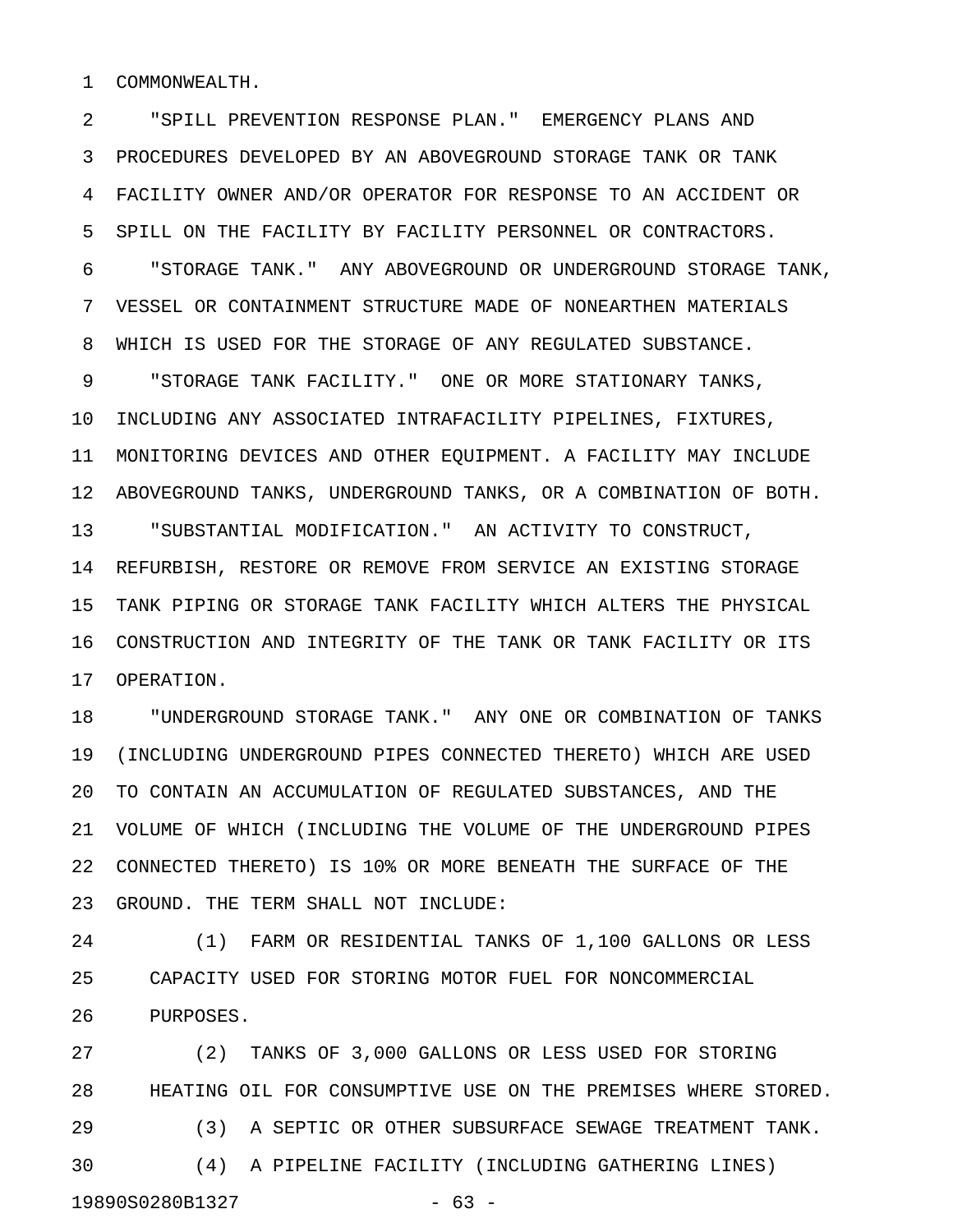1 REGULATED UNDER:

2 (I) THE NATURAL GAS PIPELINE SAFETY ACT OF 1968 3 (PUBLIC LAW 90-481, 82 STAT. 720, 49 U.S.C. APP. § 1671 4 ET SEQ.).

5 (II) THE HAZARDOUS LIQUID PIPELINE SAFETY ACT OF 6 1979 (PUBLIC LAW 96-129, 93 STAT. 989, 49 U.S.C. § 2001 7 ET SEQ.).

8 (5) AN INTERSTATE OR INTRASTATE PIPELINE FACILITY 9 REGULATED UNDER STATE LAWS COMPARABLE TO THE PROVISIONS OF 10 LAW IN PARAGRAPH (4).

11 (6) SURFACE IMPOUNDMENTS, PITS, PONDS OR LAGOONS.

12 (7) STORM WATER OR WASTEWATER COLLECTION SYSTEMS.

13 (8) FLOW-THROUGH PROCESS TANKS.

14 (9) LIQUID TRAPS OR ASSOCIATED GATHERING LINES DIRECTLY 15 RELATED TO OIL OR GAS PRODUCTION AND GATHERING OPERATIONS.

16 (10) STORAGE TANKS SITUATED IN AN UNDERGROUND AREA 17 (SUCH AS A BASEMENT, CELLAR, MINE WORKING, DRIFT, SHAFT OR 18 TUNNEL) IF THE TANK IS SITUATED UPON OR ABOVE THE SURFACE OF 19 THE FLOOR.

20 (11) TANKS PERMITTED PURSUANT TO THE ACT OF JULY 7, 1980 21 (P.L.380, NO.97), KNOWN AS THE SOLID WASTE MANAGEMENT ACT, 22 INCLUDING, BUT NOT LIMITED TO, PIPING, TANKS, COLLECTION AND 23 TREATMENT SYSTEMS USED FOR LEACHATE, METHANE GAS AND METHANE GAS 24 CONDENSATE MANAGEMENT.

25 (12) ANY OTHER TANK EXCLUDED BY POLICY OR REGULATIONS 26 PROMULGATED PURSUANT TO THIS ACT.

27 SECTION 104. API.

28 A REFERENCE IN THIS ACT TO A DOCUMENT PUBLISHED BY "API" IS A 29 REFERENCE TO THE APPROPRIATE TECHNICAL PUBLICATION, INCLUDING 30 APPENDICES, OF THE AMERICAN PETROLEUM INSTITUTE.

19890S0280B1327 - 64 -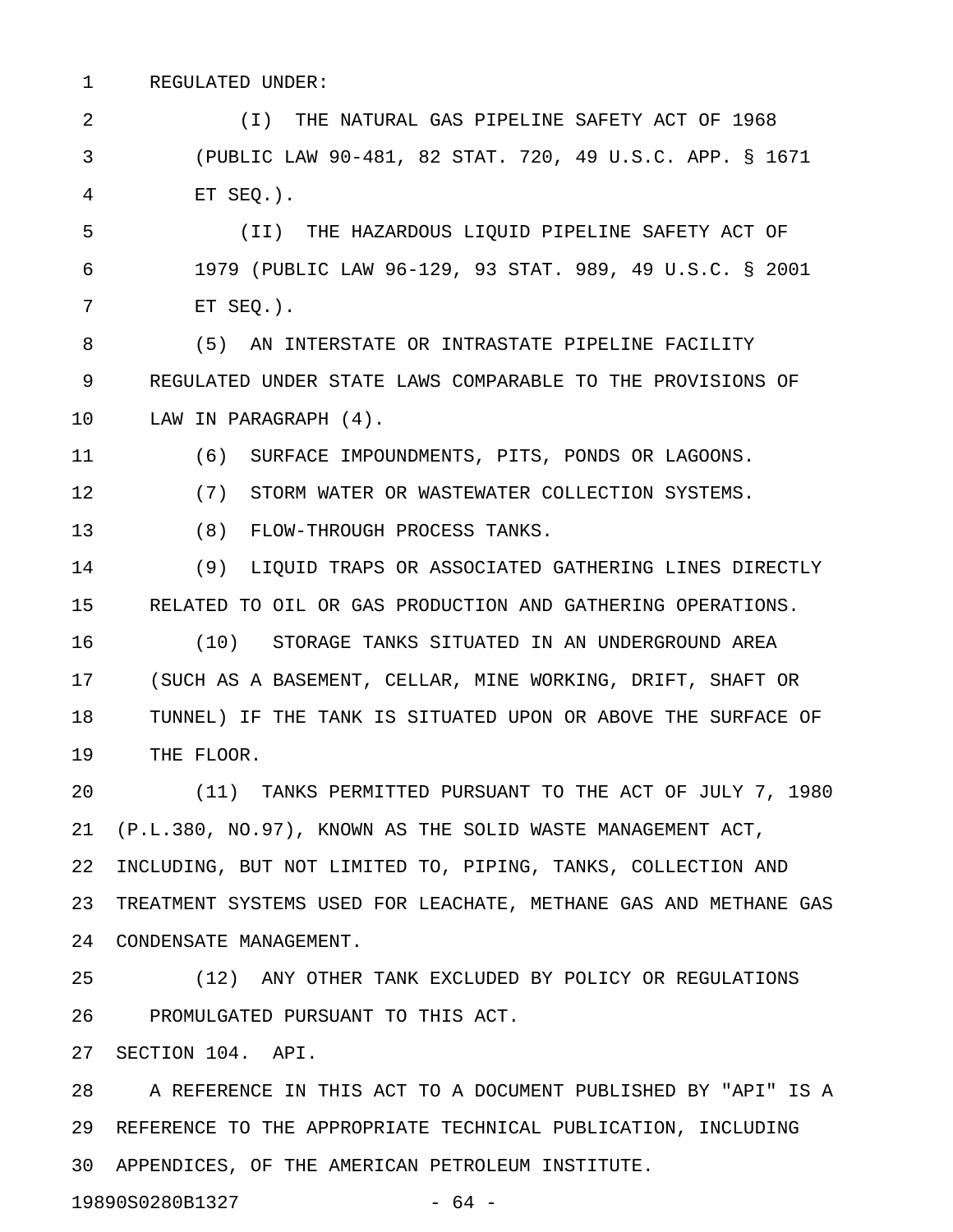1 SECTION 105. ADVISORY COMMITTEE.

2 (A) APPOINTMENT, COMPOSITION, ETC.--A STORAGE TANK ADVISORY 3 COMMITTEE SHALL BE APPOINTED BY THE SECRETARY WITHIN 30 DAYS 4 AFTER THE EFFECTIVE DATE OF THIS ACT. THE COMMITTEE SHALL 5 CONSIST OF NO MORE THAN 11 MEMBERS. FOUR MEMBERS SHALL BE 6 REPRESENTATIVES OF LOCAL GOVERNMENT, THREE MEMBERS SHALL BE 7 REPRESENTATIVES OF THE REGULATED COMMUNITY, ONE MEMBER SHALL BE 8 A REGISTERED PROFESSIONAL ENGINEER WITH THREE YEARS OF 9 EXPERIENCE IN THIS COMMONWEALTH AND THREE MEMBERS SHALL BE 10 REPRESENTATIVES OF THE PUBLIC AT LARGE. MEMBERS SHALL SERVE 11 WITHOUT COMPENSATION OTHER THAN REIMBURSEMENT FOR REASONABLE AND 12 NECESSARY EXPENSES IN ACCORDANCE WITH COMMONWEALTH POLICY OR 13 REGULATIONS AND SHALL SERVE FOR TERMS FIXED BY THE SECRETARY. 14 THE THREE REPRESENTATIVES FROM THE REGULATED COMMUNITY SHALL BE 15 APPOINTED BY THE SECRETARY, ONE EACH FROM A LIST OF THREE 16 NOMINEES PROVIDED BY THE FOLLOWING:

17 (1) THE ASSOCIATED PETROLEUM INDUSTRIES OF PENNSYLVANIA.

18 (2) THE PENNSYLVANIA PETROLEUM ASSOCIATION.

19 (3) THE SERVICE STATION DEALERS AND AUTOMOTIVE REPAIR 20 ASSOCIATION OF PENNSYLVANIA AND DELAWARE AND THE PETROLEUM 21 RETAILERS AND AUTO REPAIR ASSOCIATION, INC.

22 (B) COMMENT ON PROPOSED REGULATIONS.--

23 (1) THE COMMITTEE SHALL BE PROVIDED WITH THE OPPORTUNITY 24 TO COMMENT DURING THE DEVELOPMENT OF ALL PROPOSED TECHNICAL 25 REGULATIONS OF THE DEPARTMENT PROMULGATED PURSUANT TO THIS 26 ACT.

27 (2) PRIOR TO SUBMISSION OF ANY PROPOSED TECHNICAL 28 REGULATION TO THE ENVIRONMENTAL QUALITY BOARD, THE COMMITTEE 29 SHALL HAVE THE OPPORTUNITY TO SUBMIT, IN A TIMELY FASHION, 30 ITS RECOMMENDATIONS TO THE SECRETARY FOR HIS CONSIDERATION. 19890S0280B1327 - 65 -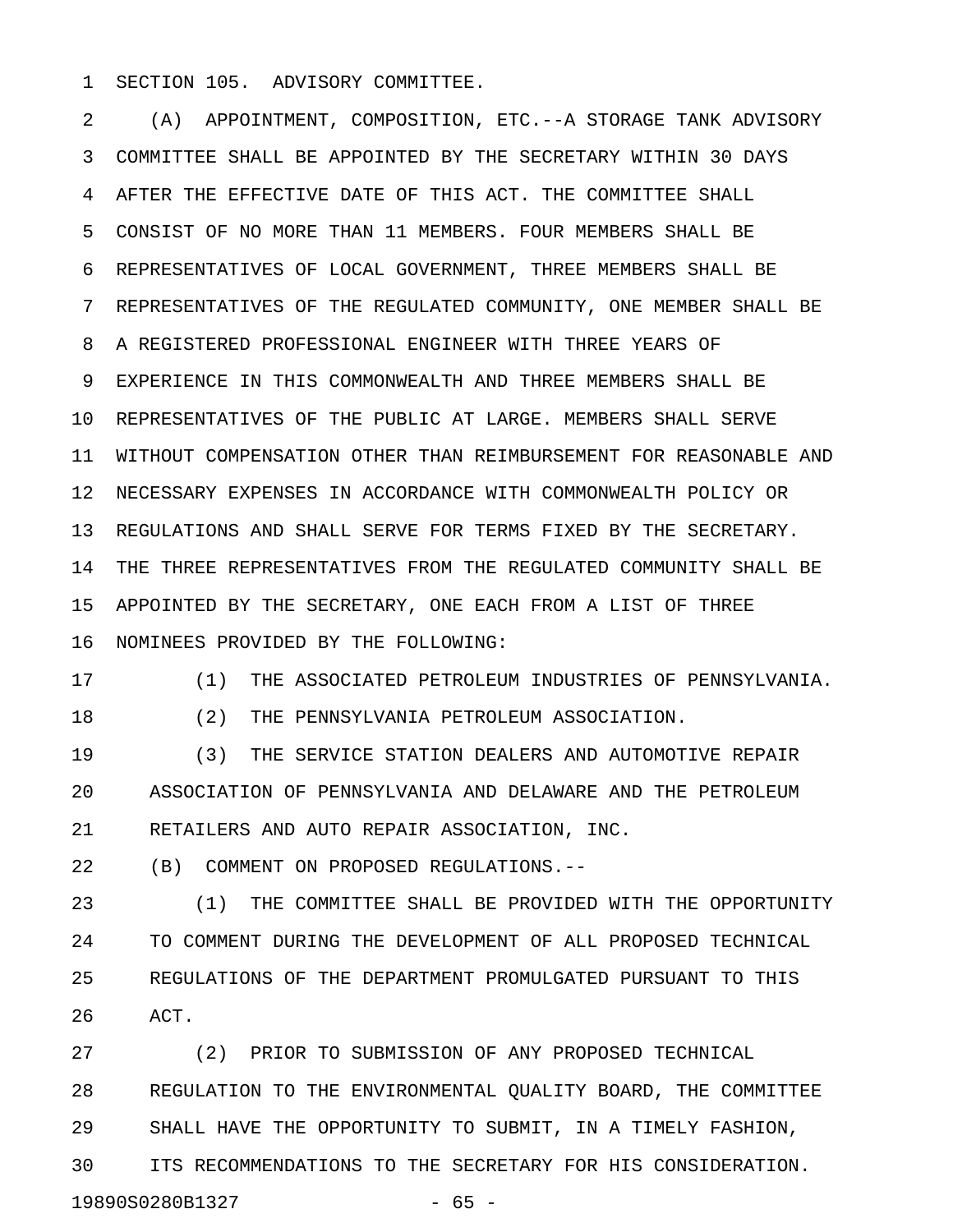1 FAILURE BY THE COMMITTEE TO ACT WITHIN 30 DAYS FROM RECEIPT 2 OF ANY REGULATION PROPOSED BY THE DEPARTMENT SHALL BE DEEMED 3 A FAVORABLE RECOMMENDATION CONCERNING SAID REGULATION BY THE 4 COMMITTEE.

5 SECTION 106. POWERS AND DUTIES OF ENVIRONMENTAL QUALITY BOARD. 6 THE ENVIRONMENTAL QUALITY BOARD SHALL HAVE THE POWER AND ITS 7 DUTY SHALL BE TO ADOPT RULES AND REGULATIONS OF THE DEPARTMENT 8 GOVERNING ABOVEGROUND AND UNDERGROUND STORAGE TANKS TO 9 ACCOMPLISH THE PURPOSES AND CARRY OUT THE PROVISIONS OF THIS 10 ACT.

11 SECTION 107. POWERS AND DUTIES OF DEPARTMENT.

12 (A) COOPERATIVE AGREEMENTS.--THE DEPARTMENT IS AUTHORIZED TO 13 ENTER INTO AGREEMENTS, CONTRACTS OR COOPERATIVE ARRANGEMENTS 14 UNDER SUCH TERMS AND CONDITIONS AS MAY BE DEEMED APPROPRIATE, 15 WITH OTHER STATE AGENCIES, FEDERAL AGENCIES, COUNTIES, JOINT 16 COUNTY AUTHORITIES OR MULTIMUNICIPAL AUTHORITIES TO DELEGATE ANY 17 OR ALL OF ITS REGULATORY AUTHORITY TO PERMIT, INSPECT, MONITOR 18 AND ENFORCE THIS ACT AND THE UNDERGROUND AND ABOVEGROUND STORAGE 19 TANK PROGRAMS.

20 (B) COMPLIANCE POLICY AND PROCEDURE.--THE DEPARTMENT SHALL 21 DEVELOP AND IMPLEMENT POLICIES, PROCEDURES AND FORMS AS MAY BE 22 NECESSARY AND APPROPRIATE IN ORDER TO ADMINISTER AND OBTAIN 23 COMPLIANCE WITH THIS ACT, OR THE RULES AND REGULATIONS 24 PROMULGATED PURSUANT TO THIS ACT, AND PERMITS ISSUED HEREUNDER. 25 (C) PRODUCTION OF MATERIALS, RECORDKEEPING REQUIREMENTS AND 26 RIGHTS OF ENTRY.--

27 (1) THE DEPARTMENT, ITS AGENTS AND EMPLOYEES ARE 28 AUTHORIZED TO REQUIRE ANY PERSON REGULATED BY THIS ACT TO 29 ESTABLISH AND MAINTAIN SUCH RECORDS AND MAKE SUCH REPORTS AND 30 FURNISH SUCH INFORMATION AS THE DEPARTMENT MAY PRESCRIBE 19890S0280B1327 - 66 -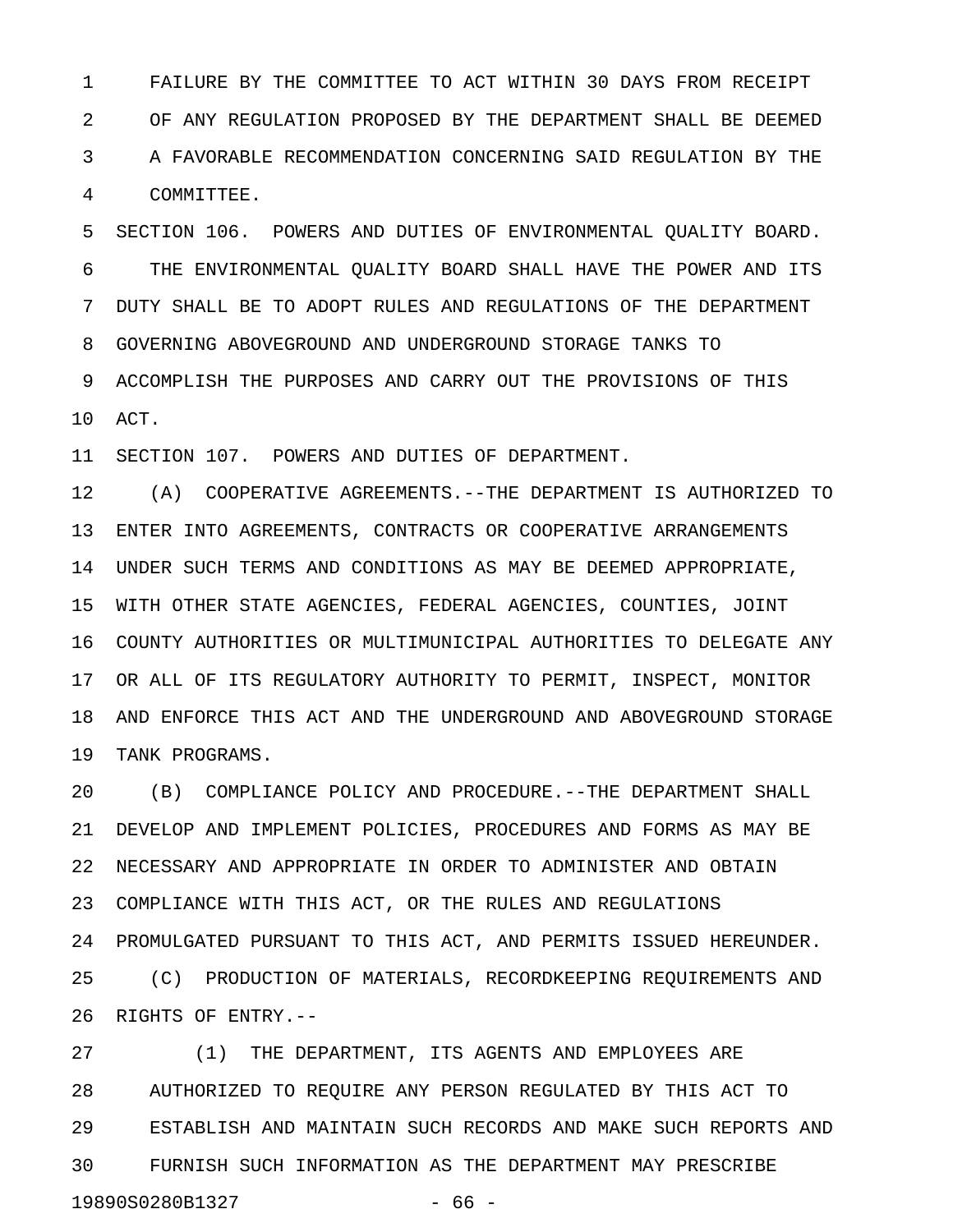1 REGARDING ANY MATTER REGULATED BY THIS ACT.

2 (2) THE DEPARTMENT IS AUTHORIZED TO MAKE SUCH 3 INSPECTIONS, CONDUCT SUCH TESTS OR SAMPLING, OR EXAMINE OR 4 REQUIRE PRODUCTION OF BOOKS, PAPERS AND RECORDS, AND PHYSICAL 5 EVIDENCE PERTINENT TO ANY MATTER UNDER INVESTIGATION PURSUANT 6 TO THIS ACT AS IT DEEMS NECESSARY TO DETERMINE COMPLIANCE 7 WITH THIS ACT AND, FOR THIS PURPOSE, THE DULY AUTHORIZED 8 AGENTS AND EMPLOYEES OF THE DEPARTMENT ARE AUTHORIZED TO 9 ENTER AND EXAMINE ANY PROPERTY, FACILITY, OPERATION OR 10 ACTIVITY GOVERNED BY THIS ACT, UPON PRESENTATION OF 11 APPROPRIATE CREDENTIALS, WITHOUT PRIOR NOTICE AT ALL 12 REASONABLE TIMES, DURING REGULAR BUSINESS HOURS OF THE 13 OPERATION AND TIMES WHEN ACTIVITY IS BEING CONDUCTED AT THE 14 SITE.

15 (3) THE OWNER, OPERATOR OR OTHER PERSON IN CHARGE OF 16 SUCH PROPERTY, FACILITY, OPERATION OR ACTIVITY, UPON 17 PRESENTATION OF PROPER IDENTIFICATION AND PURPOSE FOR 18 INSPECTION BY THE AGENTS OR EMPLOYEES OF THE DEPARTMENT, 19 SHALL GIVE SUCH AGENTS AND EMPLOYEES FREE AND UNRESTRICTED 20 ENTRY AND ACCESS AND, UPON REFUSAL TO GRANT SUCH ENTRY OR 21 ACCESS, THE AGENT OR EMPLOYEE MAY OBTAIN A SEARCH WARRANT OR 22 OTHER SUITABLE ORDER FOR THE PURPOSES OF INSPECTING, 23 EXAMINING AND SEIZING ANY PROPERTY, BUILDING, PREMISES, 24 PLACE, BOOK, RECORD OR OTHER PHYSICAL EVIDENCE, AND FOR THE 25 PURPOSES OF CONDUCTING TESTS AND TAKING SAMPLES. SUCH 26 WARRANTS SHALL BE ISSUED UPON PROBABLE CAUSE. IT SHALL BE 27 SUFFICIENT PROBABLE CAUSE TO SHOW ANY ONE OF THE FOLLOWING: 28 (I) THE INSPECTION, EXAMINATION, TEST OR SAMPLING IS 29 PURSUANT TO A GENERAL ADMINISTRATIVE PLAN TO DETERMINE

30 COMPLIANCE WITH THIS ACT.

19890S0280B1327 - 67 -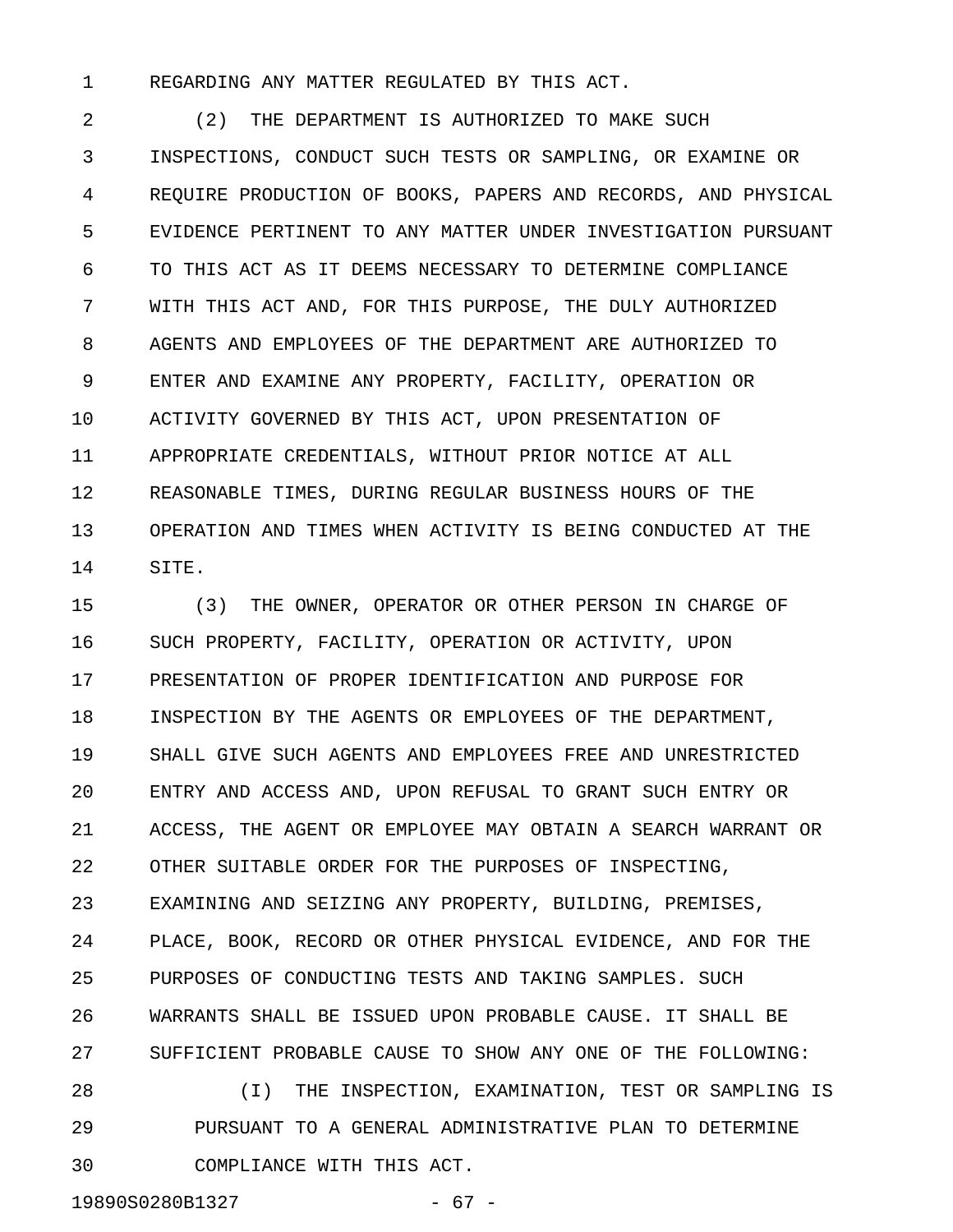1 (II) THE AGENT OR EMPLOYEE HAS REASON TO BELIEVE 2 THAT A VIOLATION OF THIS ACT HAS OCCURRED OR IS LIKELY TO 3 OCCUR.

4 (III) THE AGENT OR EMPLOYEE HAS BEEN REFUSED ACCESS 5 TO THE PROPERTY, BUILDING, PREMISES, PLACE, BOOK, RECORD 6 OR OTHER PHYSICAL EVIDENCE ON SITES OR PERTAINING TO 7 MATTERS GOVERNED BY THIS ACT OR HAS BEEN PREVENTED FROM 8 CONDUCTING TESTS OR OBTAINING PHYSICAL EVIDENCE WHICH 9 ACTIVITIES ARE NECESSARY TO DETERMINE COMPLIANCE OR TO 10 RESPOND TO A VIOLATION OF THIS ACT.

11 (IV) THE OBJECT OF THE INVESTIGATION IS SUBJECT TO 12 REGULATION UNDER THIS ACT AND ACCESS, EXAMINATION, 13 INSPECTION OR TESTING IS NECESSARY TO ENFORCE THE 14 PROVISIONS OF THIS ACT.

15 (D) CERTIFICATION PROGRAM.--THE DEPARTMENT SHALL HAVE THE 16 AUTHORITY TO ESTABLISH, BY REGULATION, A CERTIFICATION AND 17 LICENSING PROGRAM FOR INSTALLERS AND INSPECTORS OF STORAGE TANKS 18 AND STORAGE TANK FACILITIES, INCLUDING PROCEDURES FOR THE 19 SUSPENSION AND REVOCATION OF CERTIFICATIONS.

20 (E) REVOCATION.--THE DEPARTMENT SHALL HAVE THE POWER TO 21 REVOKE ANY PERMIT, CERTIFICATION OR REGISTRATION PROVIDED FOR IN 22 THIS ACT FOR ANY VIOLATION OF THIS ACT OR THE REGULATIONS 23 PROMULGATED HEREUNDER.

24 (F) ENFORCEMENT.--THE DEPARTMENT SHALL HAVE THE AUTHORITY TO 25 ISSUE ORDERS, ASSESS CIVIL PENALTIES, INSTITUTE ENFORCEMENT 26 PROCEEDINGS AND PROSECUTE VIOLATIONS OF THIS ACT AS DEEMED BY 27 THE DEPARTMENT TO BE NECESSARY AND APPROPRIATE.

28 (G) CORRECTIVE ACTION.--THE DEPARTMENT SHALL HAVE THE 29 AUTHORITY TO ORDER CORRECTIVE ACTION TO BE UNDERTAKEN, TO TAKE 30 CORRECTIVE ACTION OR TO AUTHORIZE A THIRD PARTY TO TAKE 19890S0280B1327 - 68 -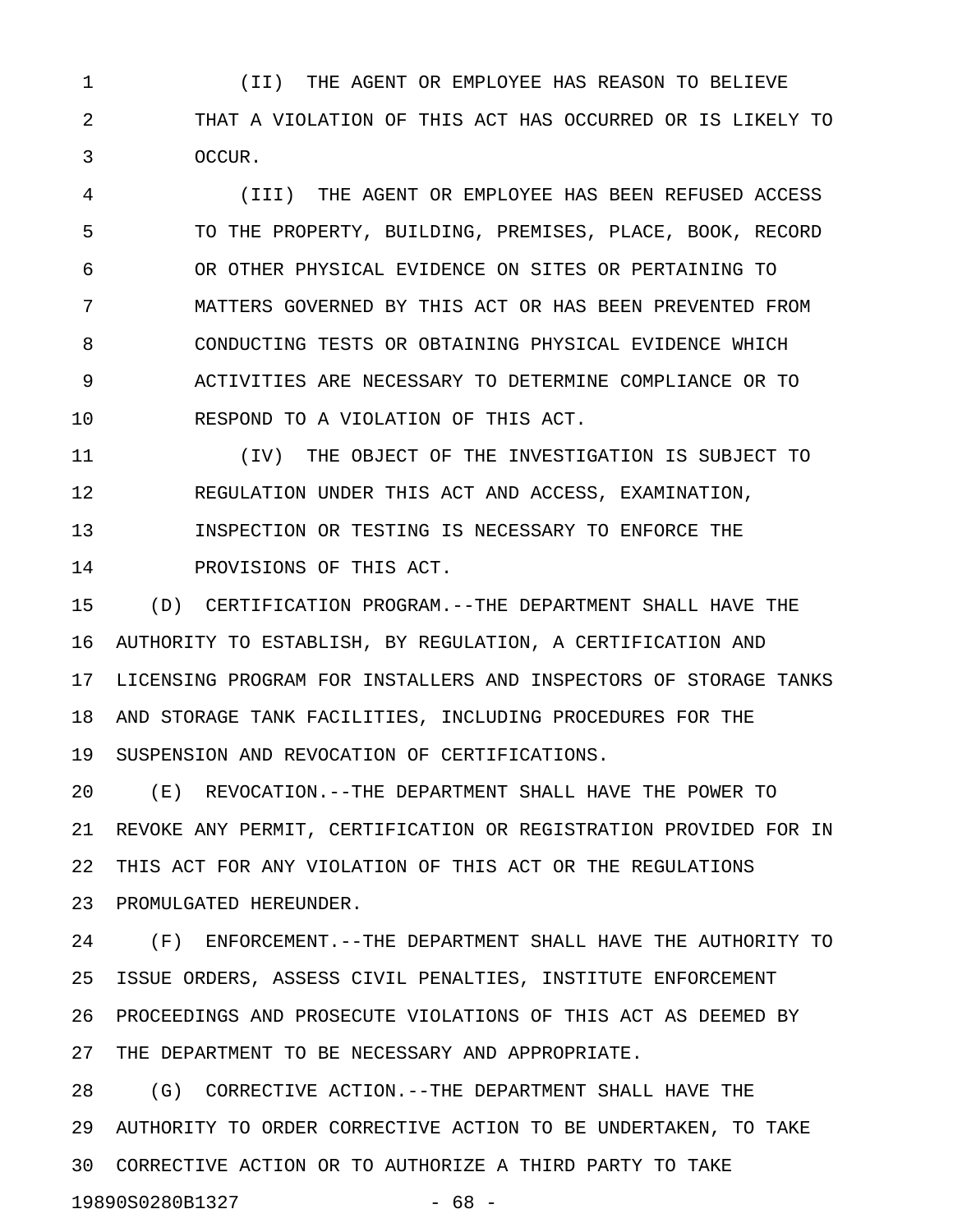1 CORRECTIVE ACTION.

2 (H) COST RECOVERY.--THE DEPARTMENT SHALL HAVE THE AUTHORITY 3 TO RECOVER THE COSTS OF TAKING OR AUTHORIZING THIRD PARTIES TO 4 TAKE CORRECTIVE ACTION. COST RECOVERY SHALL NOT INCLUDE THE COST 5 OF ROUTINE INSPECTION AND PERMITTING ACTIVITIES NOT ASSOCIATED 6 WITH A RELEASE.

7 SECTION 108. INTERIM CERTIFICATION OF INSTALLERS AND 8 INSPECTORS.

9 (A) CERTIFICATION.--UNTIL SUCH TIME AS THE DEPARTMENT ADOPTS 10 REGULATIONS FOR THE CERTIFICATION OF INSTALLERS AND INSPECTORS 11 OF STORAGE TANKS, ANY PERSON MAY BE CERTIFIED BY THE DEPARTMENT 12 ON AN INTERIM BASIS BY COMPLYING WITH ALL OF THE FOLLOWING:

13 (1) THE PERSON MUST FILE A COMPLETE APPLICATION FOR AN 14 INTERIM CERTIFICATION WITH THE DEPARTMENT, WITH THE 15 APPROPRIATE REQUIRED INFORMATION.

16 (2) THE PERSON MUST DEMONSTRATE THAT HE OR SHE HAS BEEN 17 SUCCESSFULLY TRAINED BY THE MANUFACTURER IN THE INSTALLATION 18 OF ALL THE EQUIPMENT, DEVICES AND OTHER RELATED PRODUCTS USED 19 IN THE INSTALLATION OF A STORAGE TANK FACILITY AND/OR HAS 20 EQUIVALENT EXPERTISE THROUGH EDUCATION.

21 (3) THE PERSON HAS SUCCESSFULLY COMPLETED A FORMALIZED 22 TRAINING PROGRAM CONDUCTED BY THE MANUFACTURER FOR ALL 23 INSTALLERS AND INSPECTORS.

24 (4) THE PERSON DEMONSTRATES THAT ALL INSTALLATIONS OF 25 STORAGE TANKS AND RELATED EQUIPMENT ARE INSTALLED ACCORDING 26 TO THE MANUFACTURER'S TECHNICAL SPECIFICATIONS AND MANUALS.

27 (5) THE PERSON MAINTAINS ALL APPLICABLE TECHNICAL 28 SPECIFICATIONS AND MANUALS WHICH GOVERN THE INSTALLATION AND 29 OPERATION OF TANK FACILITIES. THE PERSON SHALL MAKE THIS 30 INFORMATION AVAILABLE TO THE DEPARTMENT UPON REQUEST.

19890S0280B1327 - 69 -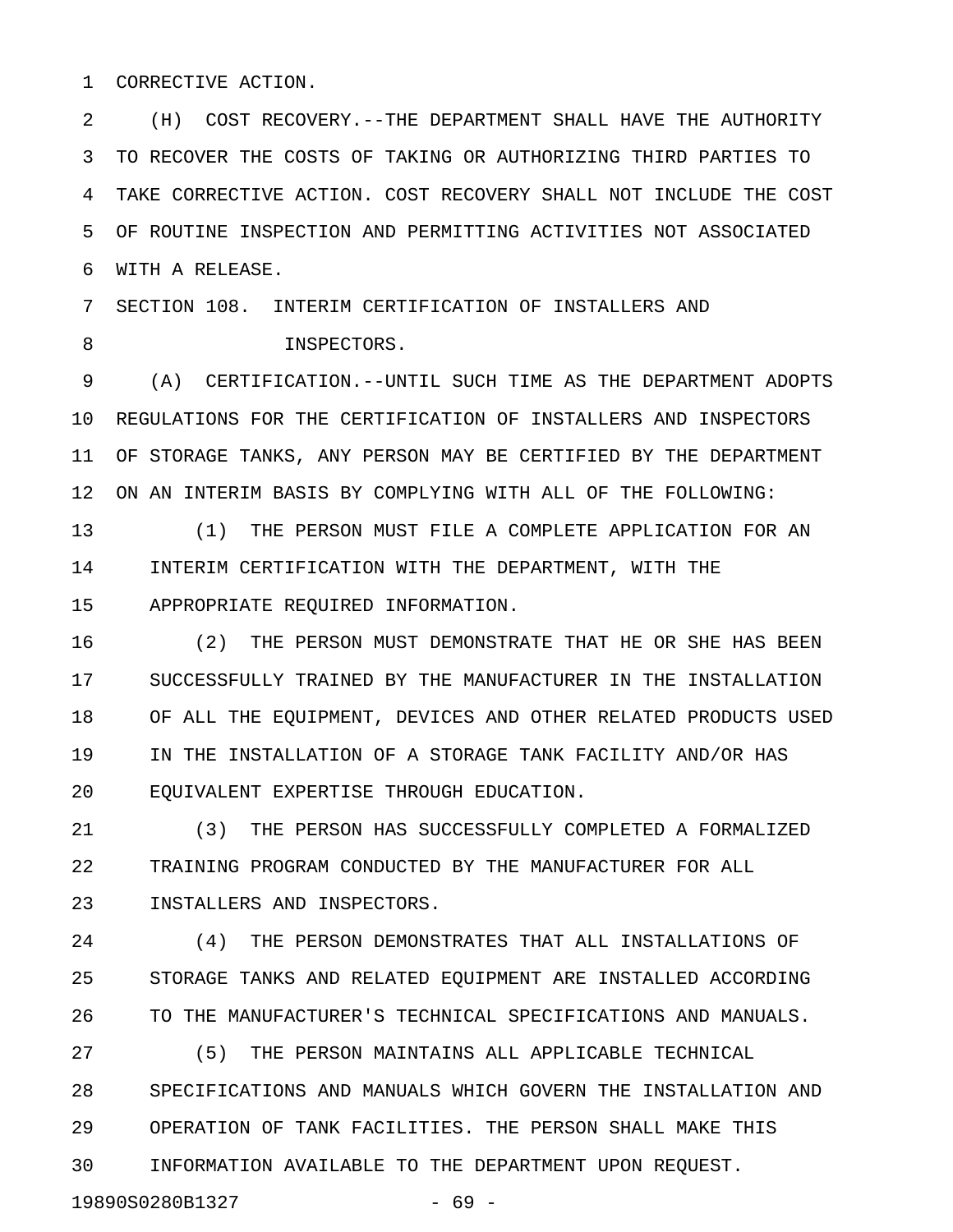1 (6) THE PERSON FILES COMPLETED DOCUMENTATION WITH THE 2 DEPARTMENT FOR ALL CERTIFIED INSTALLATIONS AND INSPECTIONS OF 3 TANK FACILITIES ATTESTING TO COMPLIANCE WITH REQUIREMENTS OF 4 THE ACT.

5 (7) THE PERSON REPORTS TO THE DEPARTMENT THE EXTENT OF 6 VISIBLE CONTAMINATION FROM REGULATED SUBSTANCES AT THE SITE 7 OF THE TANK INSTALLATION, ON A FORM PROVIDED BY THE 8 DEPARTMENT.

9 (B) REVOCATION, SUSPENSION, ETC.--THE DEPARTMENT MAY REVOKE 10 OR SUSPEND INTERIM INSTALLER OR INSPECTOR CERTIFICATION FOR GOOD 11 CAUSE, WHICH SHALL INCLUDE, BUT NOT BE LIMITED TO:

12 (1) THE INSTALLATION OF A TANK AND RELATED EQUIPMENT IS 13 NOT IN ACCORDANCE WITH ALL APPLICABLE TECHNICAL

14 SPECIFICATIONS AND PROCEDURES OF THE MANUFACTURER.

15 (2) THE INSTALLATION HAS PRESENTED OR DOES PRESENT A 16 FIRE SAFETY HAZARD, POLLUTION, THREAT OF POLLUTION, OR HAZARD 17 TO THE PUBLIC HEALTH, SAFETY AND WELFARE.

18 (3) THE CERTIFIED INSTALLER OR INSPECTOR HAS FALSIFIED 19 INFORMATION IN SUBSECTION (A) OR HAS FAILED TO COMPLY WITH 20 THE REQUIREMENTS OF SUBSECTION (A).

21 (4) THE CERTIFIED INSPECTOR HAS FAILED TO IDENTIFY OR 22 REPORT ANY CONDITION OR PROCEDURE:

23 (I) THAT IS NOT IN ACCORDANCE WITH THE 24 MANUFACTURER'S TECHNICAL AND PROCEDURAL SPECIFICATIONS 25 FOR THE INSTALLATION, CONSTRUCTION OR OPERATION OF A TANK 26 OR TANK FACILITY.

27 (II) THAT IS NOT IN ACCORDANCE WITH THE PROVISIONS 28 OF THIS ACT AND ANY REGULATIONS ADOPTED PURSUANT TO THIS 29 ACT.

30 (III) THAT PRESENTS A POLLUTION, THREAT OF 19890S0280B1327 - 70 -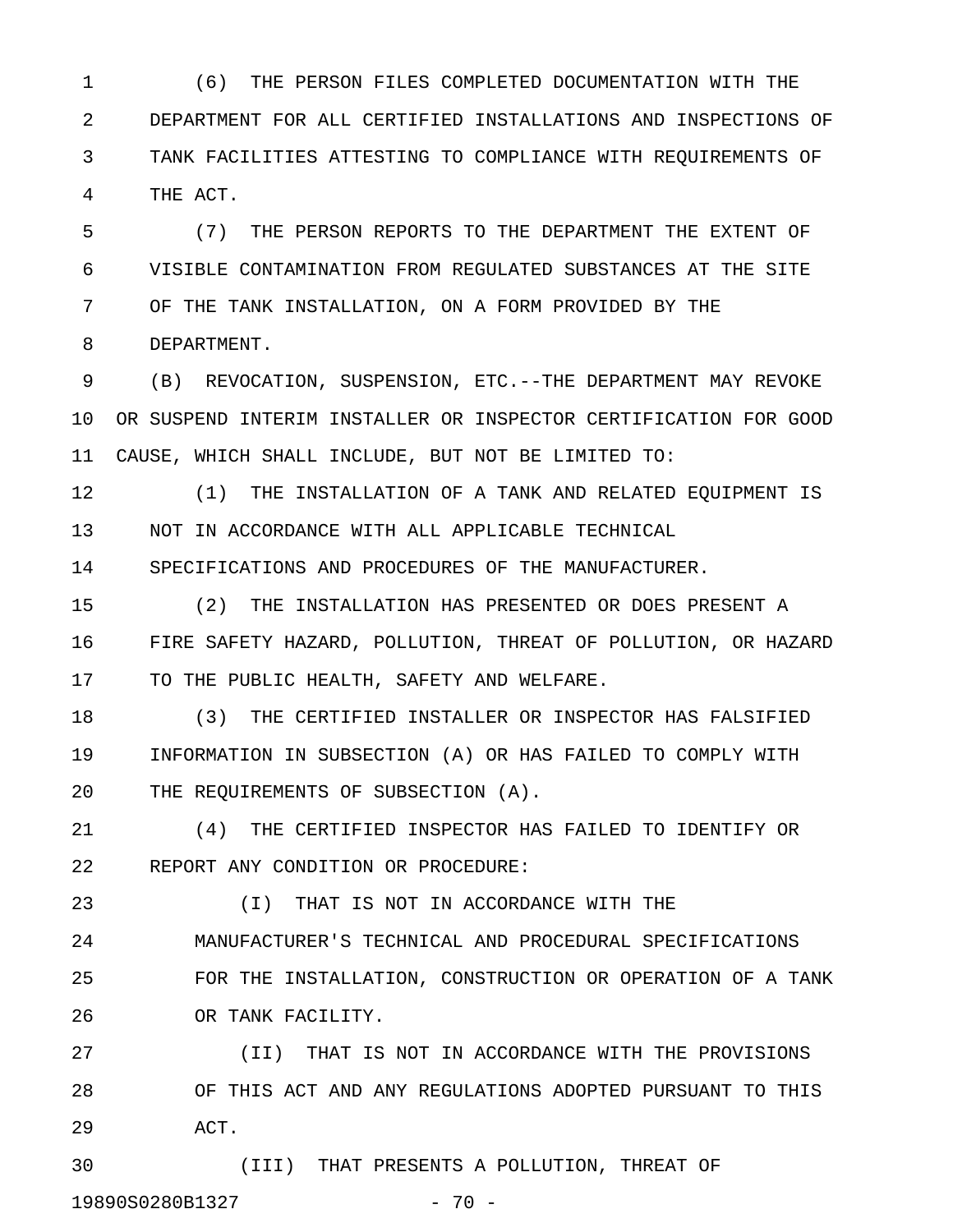1 POLLUTION, OR HARM TO THE PUBLIC HEALTH, SAFETY AND 2 WELFARE. 3 SECTION 109. CONSTRUCTION. 4 THIS ACT AND THE REGULATIONS PROMULGATED UNDER THIS ACT SHALL 5 BE LIBERALLY CONSTRUED IN ORDER TO FULLY PROTECT THE PUBLIC 6 HEALTH, WELFARE AND SAFETY OF THE RESIDENTS OF THIS 7 COMMONWEALTH. 8 CHAPTER 3 9 ABOVEGROUND STORAGE TANKS 10 SECTION 301. ABOVEGROUND STORAGE TANK REQUIREMENTS. 11 (A) MINIMUM PROGRAM REQUIREMENTS.--THE DEPARTMENT SHALL, BY 12 REGULATION, ADOPT AND IMPLEMENT AN ABOVEGROUND STORAGE TANK 13 PROGRAM THAT, AT A MINIMUM, REQUIRES ALL OF THE FOLLOWING: 14 (1) THE PAYMENT OF AN ANNUAL REGISTRATION FEE TO THE 15 DEPARTMENT BY ABOVEGROUND STORAGE TANK OWNERS. 16 (2) METHODS AND PROCEDURES FOR THE OPERATION OF 17 ABOVEGROUND STORAGE TANKS AND THE EARLY DETECTION, BY OWNERS, 18 OF RELEASES OR POTENTIAL RELEASES, INCLUDING TESTING ON NEW 19 OR SUBSTANTIALLY MODIFIED ABOVEGROUND STORAGE TANKS AND OUT-20 OF-SERVICE INSPECTION AT LEAST ONCE EVERY TEN YEARS FOR 21 EXISTING AND NEW ABOVEGROUND STORAGE TANKS. TESTING OF 22 ABOVEGROUND STORAGE TANKS AFTER INITIAL INSTALLATION MAY BE 23 BY HYDROSTATIC MEANS OR, IN INSTANCES WHERE WASTEWATER WOULD 24 BE GENERATED OR MATERIALS STORED IN THE TANK MIGHT BE WATER 25 REACTIVE, OTHER METHODS OF TESTING SUCH AS THE RADIOACTIVE 26 METHOD, THE MAGNETIC PARTICLE METHOD, THE ULTRASONIC METHOD 27 OR THE LIQUID PENETRANT METHOD, IN ACCORDANCE WITH "API" 28 STANDARDS, MAY BE USED. A NEW ABOVEGROUND STORAGE TANK NOT 29 EXCEEDING 21,000 GALLON CAPACITY MAY MEET THE INITIAL TESTING 30 REQUIREMENTS IF THE TANK IS FULLY ASSEMBLED, INSPECTED AND 19890S0280B1327 - 71 -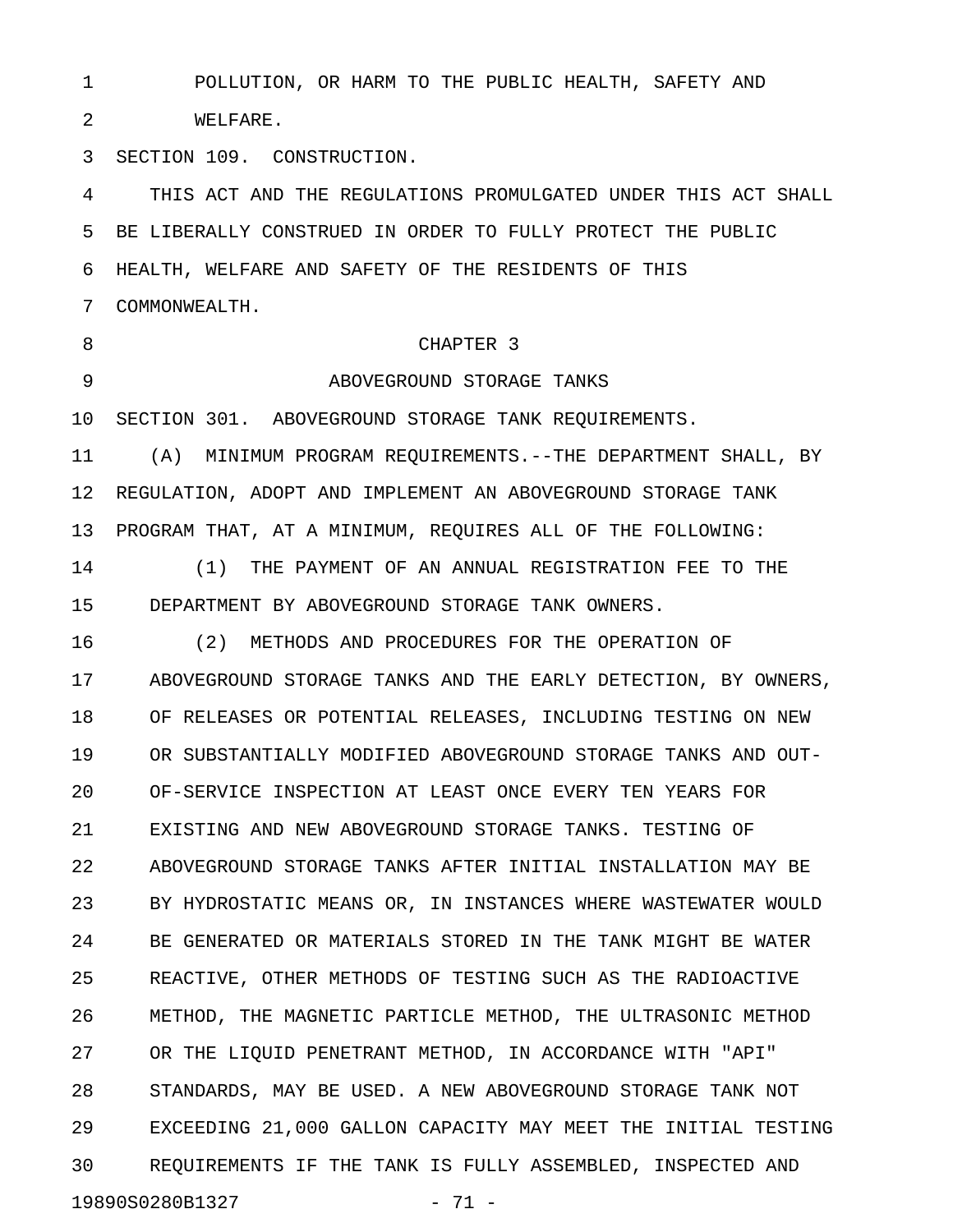1 TESTED AT THE PLANT WHERE IT IS MANUFACTURED.

2 (3) METHODS AND PROCEDURES FOR INVENTORY CONTROL 3 MEASURES BY OWNERS AND OPERATORS.

4 (4) THE PERIODIC INSPECTION OF THE LEAK DETECTION 5 SYSTEMS, THE STRUCTURAL INTEGRITY OF THE ABOVEGROUND STORAGE 6 TANK AND ASSOCIATED EQUIPMENT, AND RELEASE PREVENTION 7 MEASURES.

8 (5) CORRECTIVE ACTIONS, BY OWNERS, OPERATORS, LANDOWNERS 9 AND OCCUPIERS, OR OTHER RESPONSIBLE PARTIES, ON AN EMERGENCY 10 BASIS IF NECESSARY, IN RESPONSE TO A RELEASE FROM AN 11 ABOVEGROUND STORAGE TANK.

12 (6) THE REPORTING, BY THE OWNER OR OPERATOR, OF ANY 13 RELEASE AND CORRECTIVE ACTION TAKEN IN RESPONSE TO A RELEASE 14 FROM AN ABOVEGROUND STORAGE TANK.

15 (7) THE MAINTENANCE OF RECORDS, BY OWNERS AND OPERATORS, 16 OF PERIODIC INSPECTIONS OF THE LEAK DETECTION SYSTEMS, 17 INSPECTIONS OF STRUCTURAL INTEGRITY OF THE ABOVEGROUND 18 STORAGE TANK AND ASSOCIATED EQUIPMENT, AND ALL RELEASE 19 PREVENTION MEASURES.

20 (8) MINIMUM STANDARDS FOR THE CONSTRUCTION, TESTING, 21 CORROSION PROTECTION, OPERATION, RELEASE PREVENTION, AND 22 REPAIR AND REUSE OF ABOVEGROUND STORAGE TANKS.

23 (9) A PERMIT, BY RULE, FOR CERTAIN CLASSIFICATIONS OF 24 ABOVEGROUND STORAGE TANKS, INCLUDING SMALL ABOVEGROUND 25 STORAGE TANKS.

26 (10) METHODS AND PROCEDURES FOR THE REMOVAL OF 27 ABOVEGROUND STORAGE TANKS FROM SERVICE BY THE OWNER AND 28 OPERATOR.

29 (11) REQUIREMENTS FOR REPORTING, BY THE OWNER OR 30 OPERATOR, OF THE INTENDED AND COMPLETED CLOSURE OF ANY 19890S0280B1327 - 72 -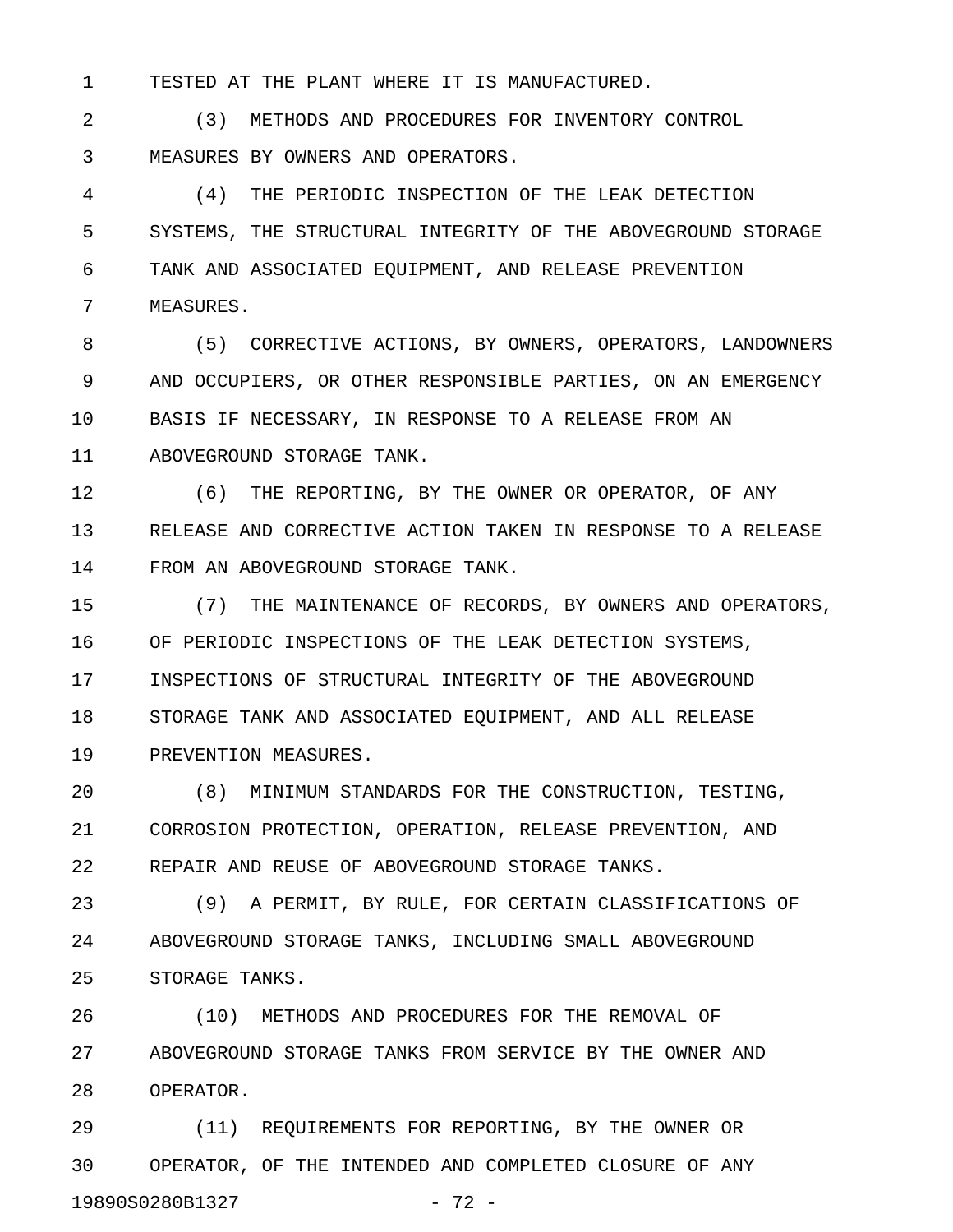1 ABOVEGROUND STORAGE TANK.

2 (B) TANK CLASSIFICATION.--THE DEPARTMENT SHALL HAVE THE 3 AUTHORITY TO ESTABLISH CLASSES AND CATEGORIES OF ABOVEGROUND 4 STORAGE TANKS BY REGULATION, WHICH CLASSES MAY BE REGULATED IN 5 CONSIDERATION OF, AMONG OTHER FACTORS, SIZE, INTENDED USE, 6 CONTENTS AND POTENTIAL RISK OF HARM TO PUBLIC HEALTH AND THE 7 ENVIRONMENT.

8 (C) CERTIFIED INSTALLER AND INSPECTOR PROGRAM.--

9 (1) THE DEPARTMENT SHALL ESTABLISH, BY REGULATION, A 10 CERTIFICATION PROGRAM FOR INSTALLERS AND INSPECTORS OF 11 ABOVEGROUND STORAGE TANKS, INCLUDING QUALIFICATION STANDARDS, 12 PROCEDURES FOR TRAINING AND TESTING, AND PROCEDURES FOR 13 REVOCATION AND SUSPENSION OF SUCH CERTIFICATES. ALL 14 DEPARTMENT EMPLOYEES ADMINISTERING THIS PROGRAM SHALL BE 15 DEEMED CERTIFIED WHILE IN THE EMPLOYMENT OF THE DEPARTMENT. 16 (2) ABOVEGROUND STORAGE TANKS SHALL ONLY BE INSTALLED BY

17 A CERTIFIED INSTALLER AS PROVIDED BY REGULATIONS OF THE 18 DEPARTMENT.

19 (3) ABOVEGROUND STORAGE TANKS, AS DEEMED NECESSARY BY 20 THE DEPARTMENT, SHALL BE INSPECTED BY A CERTIFIED INSPECTOR 21 PRIOR TO PERMITTING AND FACILITY OPERATION AND AT A FREQUENCY 22 THEREAFTER ESTABLISHED BY THE DEPARTMENT.

23 SECTION 302. INTERIM REQUIREMENTS.

24 (A) REGISTRATION FEES AND REQUIREMENTS.--

25 (1) UNTIL ALTERNATIVE FEES ARE ESTABLISHED BY THE 26 DEPARTMENT BY REGULATION, ANNUAL REGISTRATION FEES TO BE PAID 27 BY OWNERS OF ABOVEGROUND STORAGE TANKS ARE HEREBY ESTABLISHED 28 AS FOLLOWS:

29 (I) THREE HUNDRED DOLLARS FOR EACH ABOVEGROUND 30 STORAGE TANK WITH A CAPACITY OF MORE THAN 50,000 GALLONS. 19890S0280B1327 - 73 -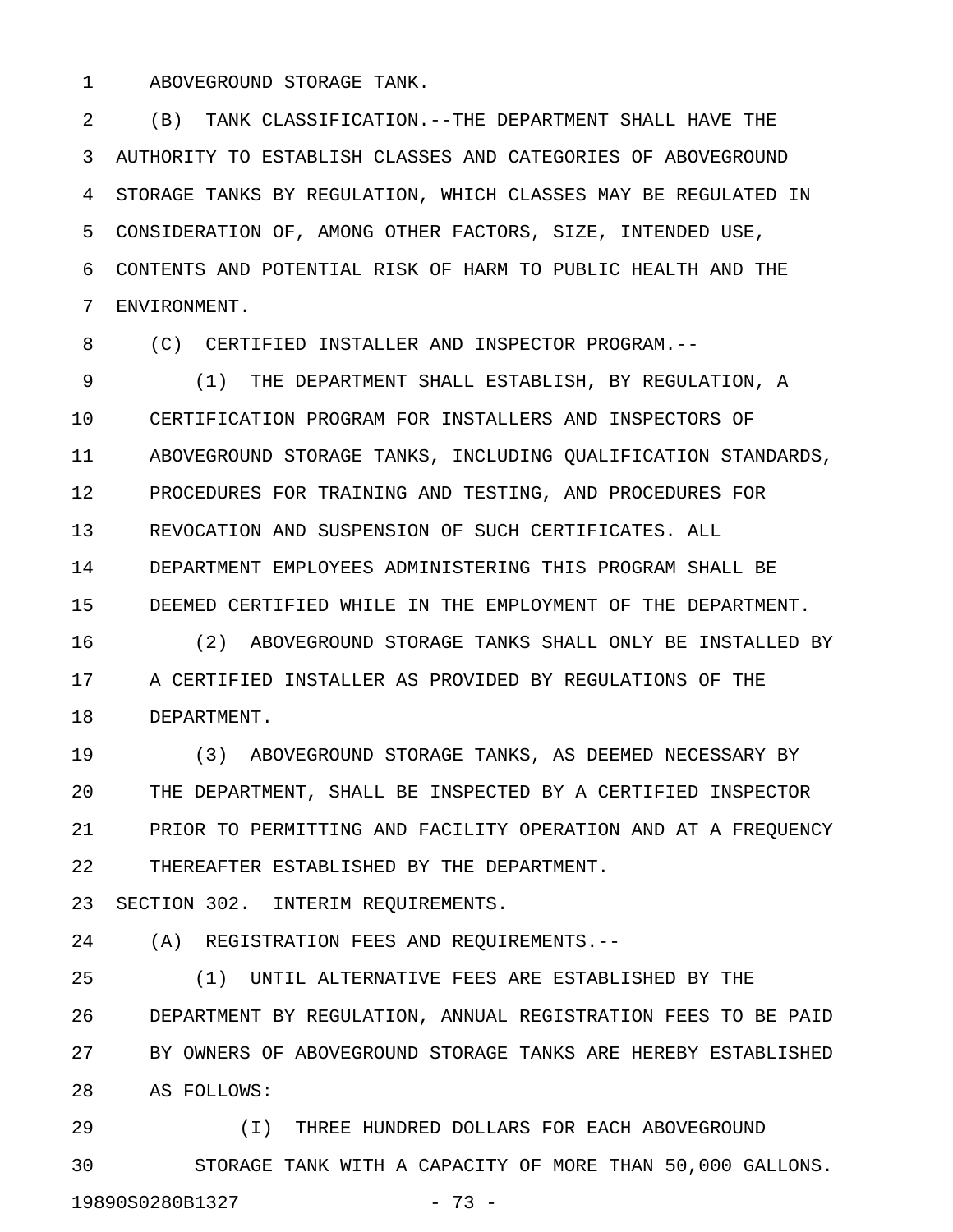1 (II) ONE HUNDRED TWENTY-FIVE DOLLARS FOR EACH 2 ABOVEGROUND STORAGE TANK WITH A CAPACITY OF MORE THAN 3 5,000 GALLONS AND LESS THAN OR EQUAL TO 50,000 GALLONS.

4 (III) FIFTY DOLLARS FOR EACH ABOVEGROUND STORAGE 5 TANK WITH A CAPACITY OF UP TO OR EQUAL TO 5,000 GALLONS.

6 (2) THE OWNER OF ANY ABOVEGROUND STORAGE TANK WITH A 7 CAPACITY GREATER THAN 5,000 GALLONS SHALL, ALONG WITH THE 8 REGISTRATION FEE, SUBMIT TO THE DEPARTMENT ALL INFORMATION 9 REQUIRED ON THE DATA PLATE REQUIRED BY SECTION 8.1 OF API 650 10 LARGE WELDED STORAGE TANKS (ATMOSPHERIC) AND SUCH OTHER 11 INFORMATION AS IS REQUIRED BY THE DEPARTMENT.

12 (B) INTERIM INSTALLATION REQUIREMENTS.--

13 (1) UNTIL SUCH TIME AS THE DEPARTMENT ADOPTS 14 INSTALLATION REQUIREMENTS BY REGULATION, NO PERSON SHALL 15 INSTALL A NEW OR RECONSTRUCTED ABOVEGROUND STORAGE TANK OR 16 MAKE A SUBSTANTIAL MODIFICATION TO AN ABOVEGROUND STORAGE 17 TANK UNLESS THE TANK MEETS THE APPLICABLE TECHNICAL STANDARDS 18 FOR THE SPECIFIC TYPE AND CLASS OF TANK AS SET FORTH IN THE 19 APPLICABLE UNDERWRITERS LABORATORY STANDARDS NO. 142 AND BY 20 THE AMERICAN PETROLEUM INSTITUTE IN EACH OF THE FOLLOWING 21 (INCLUDING ANY APPENDICES):

22 (I) API-12B - BOLTED TANKS FOR STORAGE OF PRODUCTION 23 LIQUIDS.

24 (II) API-12D - FIELD WELDED TANKS FOR STORAGE OF 25 PRODUCTION LIQUIDS.

26 (III) API-12F - SHOP WELDED TANKS FOR STORAGE OF 27 PRODUCTION LIQUIDS.

28 (IV) API-12H - NEW BOTTOMS FOR OLD TANKS. 29 (V) API-12P - FIBERGLASS TANKS FOR STORAGE OF

30 PRODUCTION LIQUIDS.

19890S0280B1327 - 74 -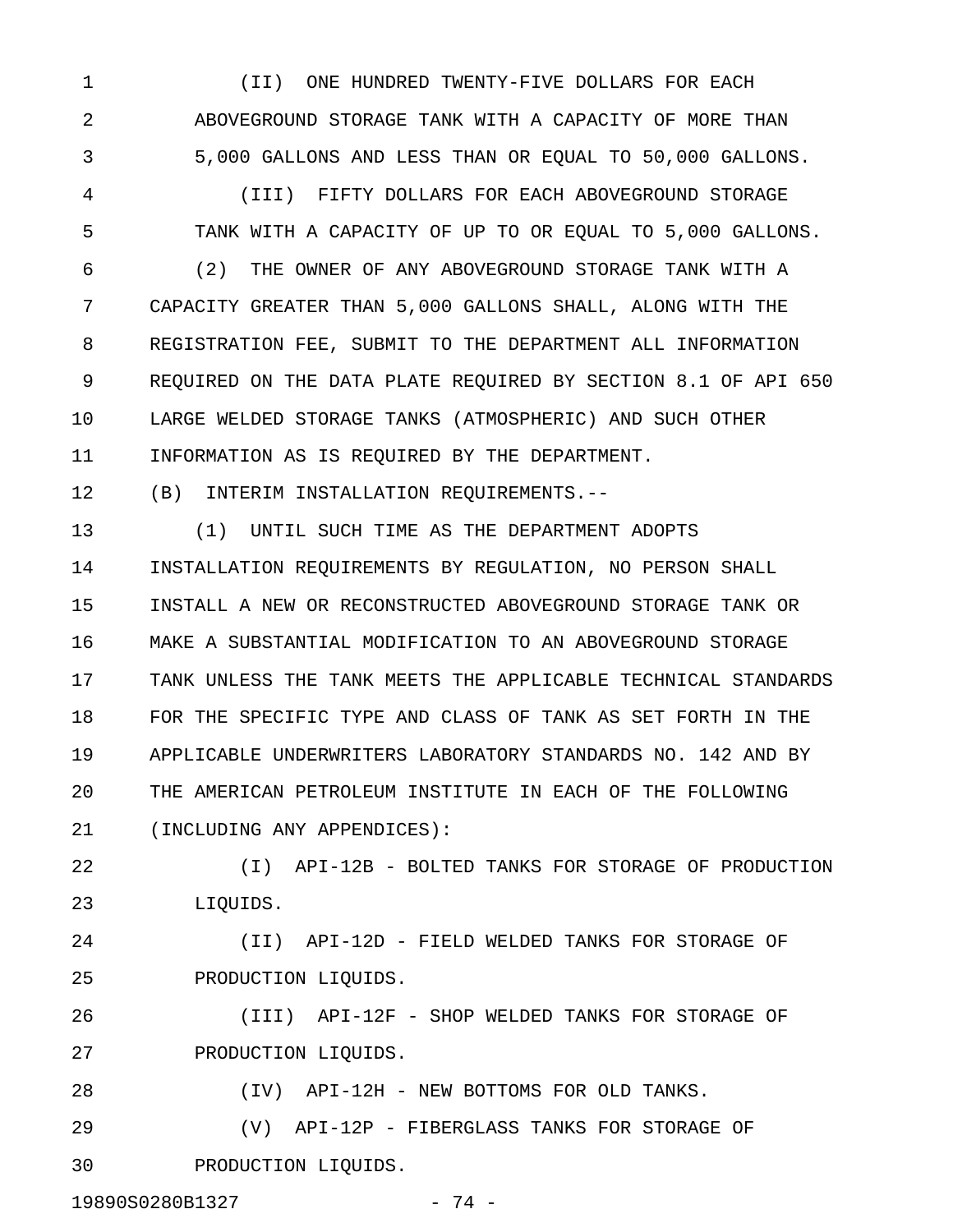1 (VI) API-620 - LARGE WELDED LOW PRESSURE STORAGE 2 TANKS.

3 (VII) API-650 - LARGE WELDED STORAGE TANKS 4 (ATMOSPHERIC).

5 (2) UNLESS MODIFIED BY THE RULES AND REGULATIONS OF THE 6 DEPARTMENT, THE OWNER, SUBJECT TO PARAGRAPH (1), SHALL, ALONG 7 WITH THE REGISTRATION FORM REQUIRED BY THIS ACT, SUBMIT A 8 CERTIFICATION BY A REGISTERED PROFESSIONAL ENGINEER QUALIFIED 9 IN TANK CONSTRUCTION THAT THE REQUIREMENTS OF PARAGRAPH (1) 10 HAVE BEEN MET.

11 SECTION 303. REGISTRATION.

12 (A) REGISTRATION REQUIREMENTS.--EVERY OWNER OF AN 13 ABOVEGROUND STORAGE TANK, EXCEPT AS SPECIFICALLY EXCLUDED BY 14 POLICY OR REGULATION OF THE DEPARTMENT, SHALL REGISTER EACH 15 ABOVEGROUND STORAGE TANK BY COMPLETING AND SUBMITTING THE FORM 16 PROVIDED BY THE DEPARTMENT, AND BY PAYING THE YEARLY 17 REGISTRATION FEE PRESCRIBED BY THE DEPARTMENT FOR EACH 18 ABOVEGROUND STORAGE TANK. IT SHALL BE UNLAWFUL FOR ANY OWNER OR 19 OPERATOR TO OPERATE OR USE, IN ANY WAY, ANY ABOVEGROUND STORAGE 20 TANK THAT HAS NOT BEEN CURRENTLY REGISTERED AS REQUIRED BY THIS 21 SECTION.

22 (B) PROHIBITIONS.--AFTER 12 MONTHS FROM THE EFFECTIVE DATE 23 OF THIS ACT, IT SHALL BE UNLAWFUL TO SELL, DISTRIBUTE, DEPOSIT 24 OR OTHERWISE SUPPLY ANY REGULATED SUBSTANCE FOR STORAGE IN AN 25 ABOVEGROUND STORAGE TANK UNLESS SAID ABOVEGROUND STORAGE TANK 26 HAS BEEN CURRENTLY REGISTERED AS REQUIRED BY THIS SECTION. ANY 27 PERSON WHO KNOWINGLY SELLS, DISTRIBUTES, DEPOSITS OR OTHERWISE 28 SUPPLIES ANY REGULATED SUBSTANCE IN VIOLATION OF THIS SUBSECTION 29 SHALL BE LIABLE FOR ANY RELEASE FROM THE ABOVEGROUND STORAGE 30 TANK.

19890S0280B1327 - 75 -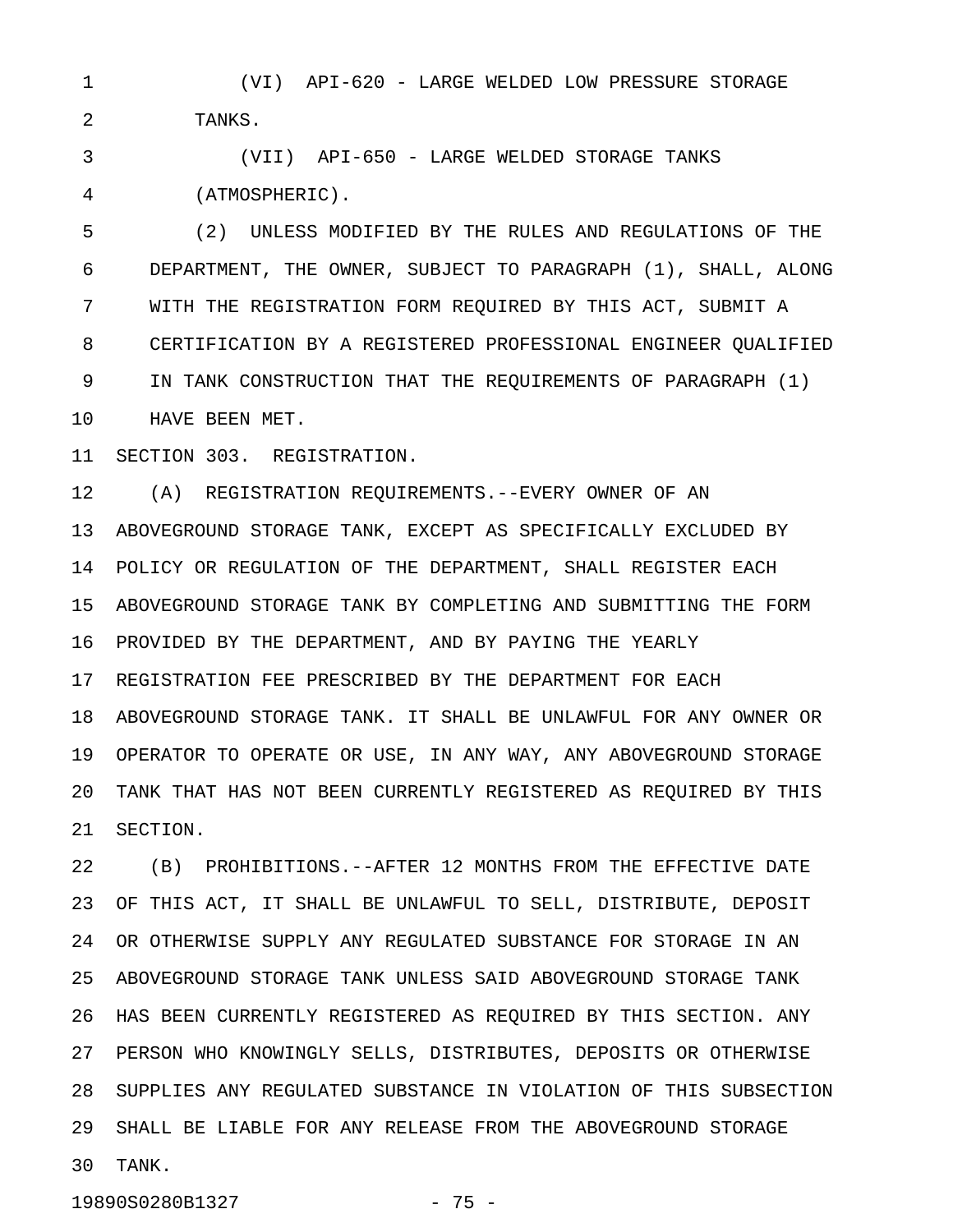1 (C) USE OF REGISTRATION FEES.--REGISTRATION FEES COLLECTED 2 BY THE DEPARTMENT SHALL BE USED IN PART TO FUND THE DEVELOPMENT 3 AND OPERATION OF THE STORAGE TANK PROGRAMS ESTABLISHED BY THIS 4 ACT.

5 (D) INITIAL REGISTRATION.-- WITHIN SIX MONTHS OF THE 6 EFFECTIVE DATE OF THIS ACT, ALL OWNERS OF ABOVEGROUND STORAGE 7 TANKS SHALL MEET THE REGISTRATION REQUIREMENTS AND PAY THE 8 REGISTRATION FEE REQUIRED BY THIS ACT.

9 SECTION 304. PERMITS AND PLANS.

10 (A) PERMIT REQUIREMENTS.--NO PERSON SHALL INSTALL, 11 CONSTRUCT, ERECT, MODIFY, OPERATE OR REMOVE FROM SERVICE ALL OR 12 PART OF AN ABOVEGROUND STORAGE TANK FACILITY UNLESS SUCH 13 INSTALLATION, CONSTRUCTION, MODIFICATION, OPERATION OR REMOVAL 14 FROM SERVICE IS AUTHORIZED BY RULES AND REGULATIONS OF THE 15 DEPARTMENT OR THE PERSON HAS FIRST OBTAINED A PERMIT FROM THE 16 DEPARTMENT USING THE PRESCRIBED FORMS AND PROCEDURES OF THE 17 DEPARTMENT.

18 (B) APPLICATION.--APPLICATIONS FOR PERMITS SHALL BE 19 SUBMITTED IN WRITING TO THE DEPARTMENT IN SUCH FORM AND WITH 20 SUCH ACCOMPANYING DATA AS SHALL BE PRESCRIBED BY THE DEPARTMENT. 21 (C) FEE.--EACH APPLICATION SHALL BE ACCOMPANIED BY A FEE OF 22 \$20 PER WHOLE 10,000 GALLON UNITS OF STORAGE CAPACITY. THIS FEE 23 MAY BE MODIFIED BY REGULATION.

24 (D) PRIOR PERMITS.--ANY PERSON WHO HAS OBTAINED A PERMIT FOR 25 THE ABOVEGROUND STORAGE TANK FACILITY, PRIOR TO THE EFFECTIVE 26 DATE OF THIS ACT, PURSUANT TO THE ACT OF JUNE 8, 1911 (P.L.705, 27 NO.281), ENTITLED "AN ACT CREATING THE OFFICE OF FIRE MARSHAL, 28 TO BE ATTACHED TO THE DEPARTMENT OF PUBLIC SAFETY IN CITIES OF 29 THE FIRST CLASS; PRESCRIBING HIS DUTIES AND POWERS; AND 30 PROVIDING PENALTIES FOR VIOLATIONS OF THE PROVISIONS OF THE ACT; 19890S0280B1327 - 76 -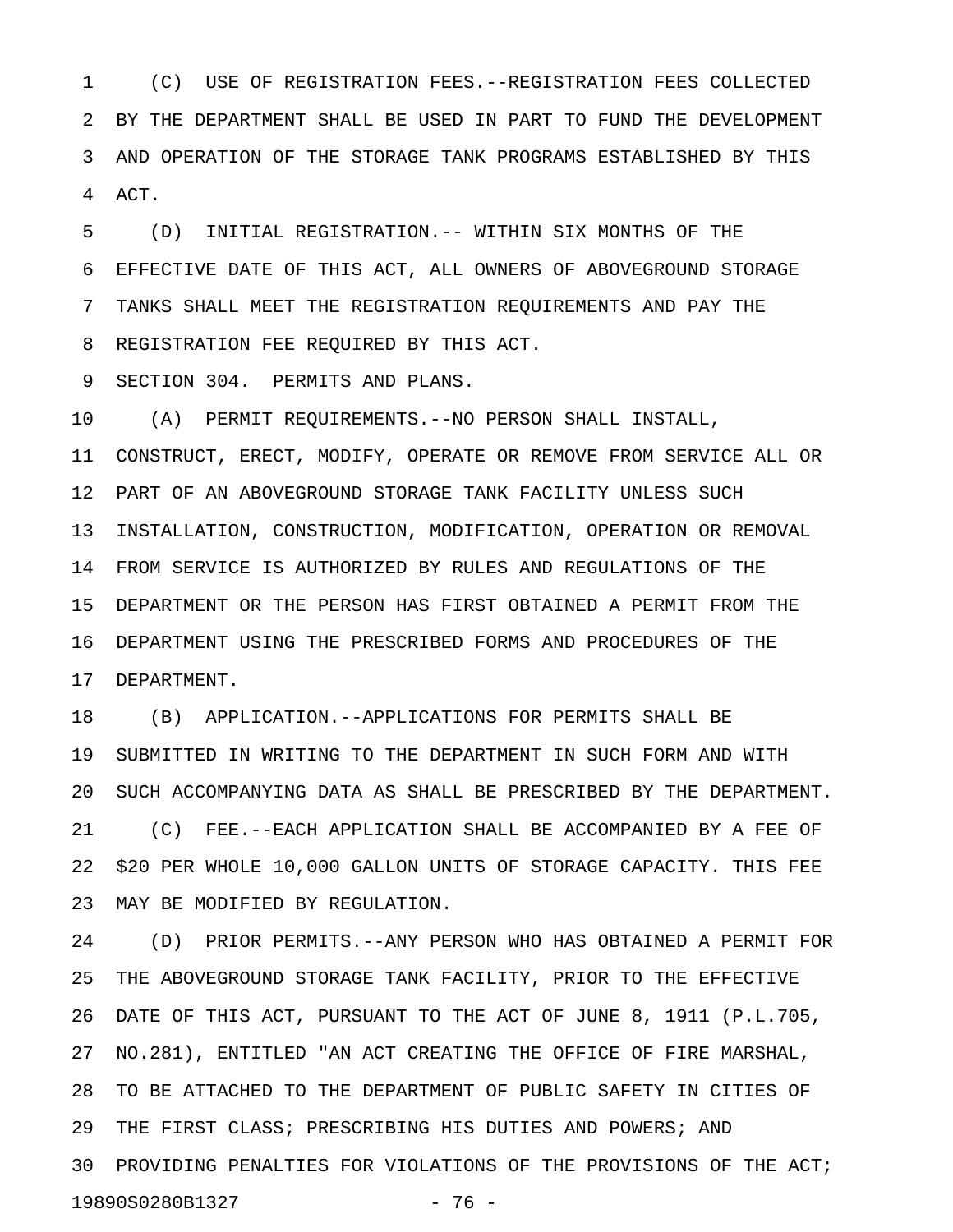1 AND PROVIDING FOR THE METHOD OF APPOINTMENT, COMPENSATION, AND 2 FOR THE MAINTENANCE OF HIS OFFICE," THE ACT OF APRIL 27, 1927 3 (P.L.450, NO.291), REFERRED TO AS THE STATE FIRE MARSHAL LAW, OR 4 THE ACT OF JULY 28, 1953 (P.L.723, NO.230), KNOWN AS THE SECOND 5 CLASS COUNTY CODE, SHALL BE DEEMED TO HAVE AN OPERATING PERMIT 6 UNDER THIS ACT SO LONG AS THAT PERSON COMPLIES WITH THE 7 REGISTRATION PROVISIONS AND OPERATIONAL STANDARDS AND 8 REQUIREMENTS FOR REMOVAL FROM SERVICE ESTABLISHED THROUGH 9 REGULATION PROMULGATED BY THE DEPARTMENT UNDER THIS ACT AND ALL 10 OTHER APPLICABLE LAWS.

11 (E) INTERIM PERMIT REQUIREMENTS.--PRIOR TO THE EFFECTIVE 12 DATE OF A REGULATION OF THE DEPARTMENT CONCERNING INSTALLATION, 13 CONSTRUCTION, ERECTION, MODIFICATION, OPERATION OR REMOVAL FROM 14 SERVICE OF AN ABOVEGROUND STORAGE TANK FACILITY, ANY OWNER OR 15 OPERATOR WHO MEETS THE INTERIM INSTALLATION REQUIREMENTS OF 16 SECTION 302(B) OF THIS ACT AND OTHER APPLICABLE PROVISIONS SHALL 17 BE DEEMED TO MEET THE PERMIT REQUIREMENTS FOR INSTALLATION AND 18 OPERATION OF AN ABOVEGROUND STORAGE TANK FACILITY.

19 (F) REVIEW OF APPLICATIONS.--THE DEPARTMENT SHALL MAKE A 20 DETERMINATION REGARDING WHETHER AN APPLICATION IS REASONABLY 21 COMPLETE WITHIN 45 DAYS OF THE FILING OF AN APPLICATION WITH THE 22 DEPARTMENT AND SHALL IDENTIFY ALL AREAS IN WHICH AN APPLICATION 23 IS INCOMPLETE WHEN ISSUING A NOTICE OF DEFICIENCY. THE 24 DEPARTMENT SHALL REVIEW ANY AMENDED APPLICATION FILED IN 25 RESPONSE TO A NOTICE OF DEFICIENCY WITHIN 45 DAYS OF THE FILING 26 OF THE AMENDED APPLICATION WITH THE DEPARTMENT. NOTHING IN THIS 27 SECTION SHALL PROHIBIT THE DEPARTMENT AND THE APPLICANT FROM 28 AGREEING TO EXTEND ANY DEADLINE FOR ACTION PROVIDED BY THIS 29 SECTION. NOTHING IN THIS SECTION SHALL PROHIBIT THE DEPARTMENT 30 FROM REQUESTING AND ACCEPTING SUPPLEMENTAL INFORMATION, 19890S0280B1327 - 77 -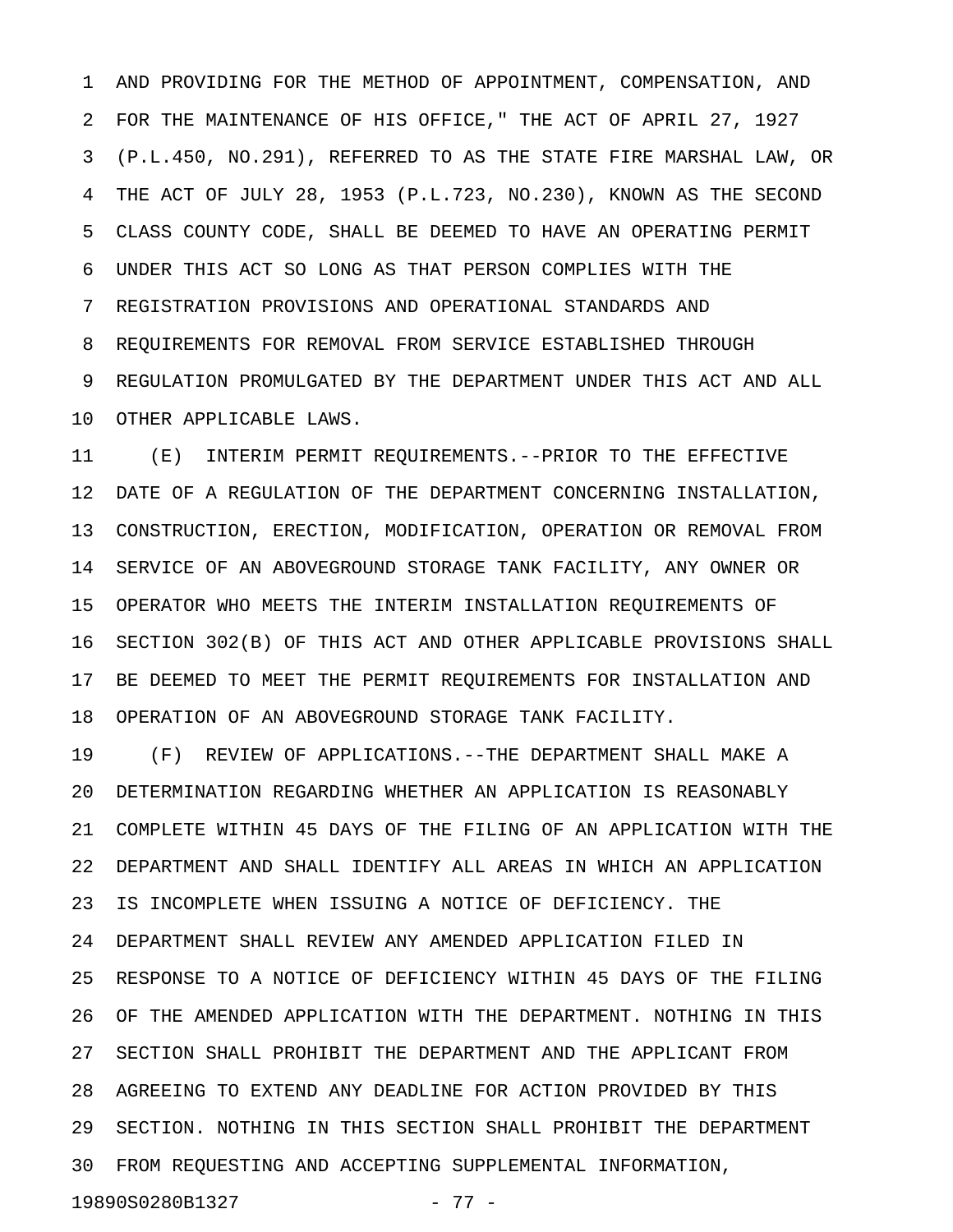1 EXPLANATIONS AND CLARIFICATIONS REGARDING THE CONTENT OF AN 2 APPLICATION PRIOR TO THE DEADLINE FOR DEPARTMENT ACTION.

3 (G) RENEWAL OF PERMIT.-- IN ORDER TO CONTINUE TO OPERATE AN 4 ABOVEGROUND STORAGE TANK FACILITY, THE OWNER OR OPERATOR MUST 5 OBTAIN A NEW PERMIT OR A RENEWED PERMIT AT LEAST EVERY TEN 6 YEARS.

7 (H) UNLAWFUL CONDUCT.--IT SHALL BE UNLAWFUL TO INSTALL, 8 CONSTRUCT, ERECT, MODIFY, OPERATE OR REMOVE FROM SERVICE AN 9 ABOVEGROUND STORAGE TANK FACILITY UNLESS AUTHORIZED BY THE 10 POLICIES, RULES OR REGULATIONS OF THE DEPARTMENT OR UNLESS THE 11 OWNER OR OPERATOR HAS FIRST OBTAINED A PERMIT FROM THE 12 DEPARTMENT. HOWEVER, ANY PERSON WHO HAS INSTALLED, CONSTRUCTED 13 OR ERECTED AN ABOVEGROUND STORAGE TANK PRIOR TO THE EFFECTIVE 14 DATE OF THIS ACT WHO WAS NOT REQUIRED TO OBTAIN A PERMIT UNDER 15 ONE OF THE AUTHORITIES LISTED IN SUBSECTION (D) SHALL HAVE 12 16 MONTHS FROM THE EFFECTIVE DATE OF THIS ACT TO OBTAIN AN 17 OPERATING PERMIT FROM THE DEPARTMENT.

18 CHAPTER 5

19 UNDERGROUND STORAGE TANKS

20 SECTION 501. UNDERGROUND STORAGE TANK REQUIREMENTS.

21 (A) PROGRAM REQUIREMENTS.--THE DEPARTMENT SHALL ADOPT 22 REGULATIONS AND IMPLEMENT AN UNDERGROUND STORAGE TANK PROGRAM 23 THAT, AT A MINIMUM, REQUIRES ALL OF THE FOLLOWING:

24 (1) THE PAYMENT OF AN ANNUAL REGISTRATION FEE TO THE 25 DEPARTMENT BY OWNERS OF UNDERGROUND STORAGE TANKS AND 26 COMMERCIAL HEATING OIL STORAGE TANKS.

27 (2) METHODS AND PROCEDURES FOR THE OPERATION OF 28 UNDERGROUND STORAGE TANK FACILITIES AND FOR THE OPERATOR'S 29 AND OWNER'S MAINTENANCE OF A LEAK DETECTION SYSTEM, AN 30 INVENTORY CONTROL SYSTEM TOGETHER WITH TANK TESTING OR A 19890S0280B1327 - 78 -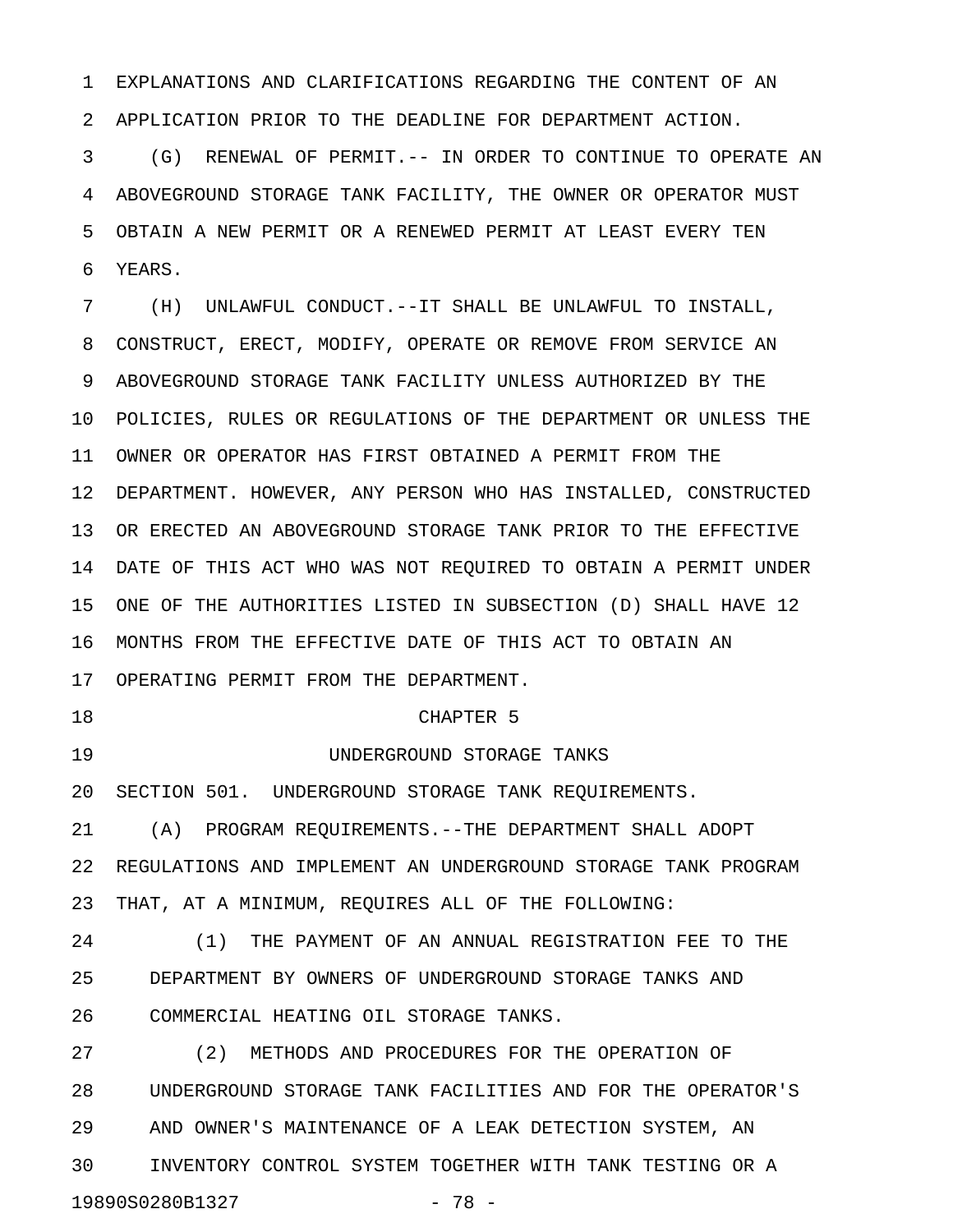1 COMPARABLE SYSTEM OR METHOD DESIGNED TO IDENTIFY RELEASES OR 2 POTENTIAL RELEASES IN A MANNER CONSISTENT WITH THE PROTECTION 3 OF HUMAN HEALTH AND THE ENVIRONMENT.

4 (3) THE MAINTENANCE OF RECORDS BY THE OWNER OR OPERATOR 5 OF ANY MONITORING OR LEAK DETECTION SYSTEM OR INVENTORY 6 CONTROL SYSTEM OR TANK TESTING SYSTEM.

7 (4) THE REPORTING BY THE OWNER OR OPERATOR OF ANY 8 RELEASES AND CORRECTIVE ACTION TAKEN IN RESPONSE TO A RELEASE 9 FROM AN UNDERGROUND STORAGE TANK.

10 (5) CORRECTIVE ACTIONS BY OWNERS, OPERATORS, LANDOWNERS 11 AND OCCUPIERS, OR OTHER RESPONSIBLE PARTIES, ON AN EMERGENCY 12 BASIS IF NECESSARY, IN RESPONSE TO A RELEASE FROM AN 13 UNDERGROUND STORAGE TANK.

14 (6) REQUIREMENTS FOR CLOSURE OF TANKS BY OWNERS AND 15 OPERATORS TO PREVENT FUTURE RELEASES OF REGULATED SUBSTANCES 16 INTO THE ENVIRONMENT.

17 (7) STANDARDS FOR INSTALLATION AND PERFORMANCE FOR NEW 18 AND EXISTING UNDERGROUND STORAGE TANKS, INCLUDING MINIMUM 19 STANDARDS FOR THE CONSTRUCTION, TESTING, CORROSION, 20 PROTECTION, OPERATION, RELEASE PREVENTION AND REPAIR AND 21 REUSE OF UNDERGROUND STORAGE TANKS.

22 (8) STANDARDS AND PROCEDURES FOR PERMITTING , 23 INSTALLATION, CONSTRUCTION, MODIFICATION , OPERATION AND 24 REMOVAL OF TANKS AND INTENDED AND COMPLETED CLOSURE OF AN 25 UNDERGROUND STORAGE TANK.

26 (9) METHODS AND PROCEDURES FOR THE REMOVAL OF 27 UNDERGROUND STORAGE TANKS FROM SERVICE BY THE OWNER OR 28 OPERATOR.

29 (10) REQUIREMENTS FOR REPORTING BY THE OWNER OR OPERATOR 30 OF INTENDED AND COMPLETED CLOSURE OF ANY UNDERGROUND STORAGE 19890S0280B1327 - 79 -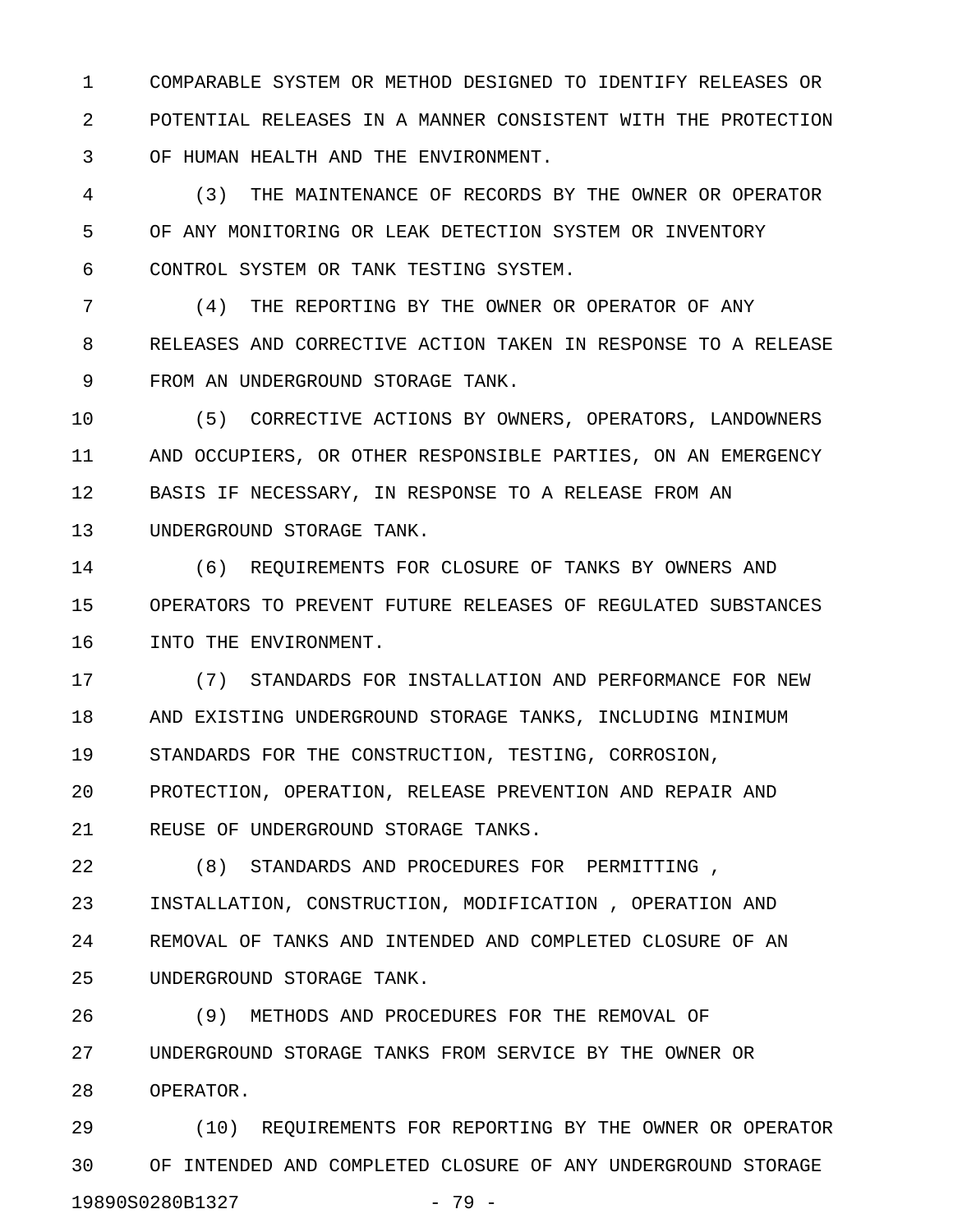1 TANK FACILITIES.

2 (11) THE PERIODIC INSPECTION OF THE LEAK DETECTION 3 SYSTEMS, STRUCTURAL INTEGRITY OF THE UNDERGROUND STORAGE 4 TANKS AND ASSOCIATED EQUIPMENT, AND RELEASE PREVENTION 5 MEASURES.

6 (12) A PERMIT, BY RULE, FOR CERTAIN CLASSIFICATIONS OF 7 UNDERGROUND STORAGE TANKS.

8 (B) TANK CLASSIFICATION.--THE DEPARTMENT SHALL HAVE THE 9 AUTHORITY TO ESTABLISH CLASSES AND CATEGORIES OF UNDERGROUND 10 STORAGE TANKS BY REGULATION, WHICH CLASSES MAY BE REGULATED IN 11 CONSIDERATION OF, AMONG OTHER FACTORS, SIZE, COMPOSITION, 12 INTENDED USE, CONTENTS AND POTENTIAL RISK OF HARM TO PUBLIC 13 HEALTH AND THE ENVIRONMENT.

14 (C) CERTIFIED INSTALLER AND INSPECTOR PROGRAM.--

15 (1) THE DEPARTMENT SHALL ESTABLISH, BY REGULATION, A 16 CERTIFICATION PROGRAM FOR INSTALLERS AND INSPECTORS OF 17 UNDERGROUND STORAGE TANKS AND FACILITIES. THIS PROGRAM SHALL 18 INCLUDE PROVISIONS FOR QUALIFICATIONS AND STANDARDS, 19 PROCEDURES FOR TRAINING AND TESTING AND FOR THE REVOCATION 20 AND SUSPENSION OF CERTIFICATION. ALL DEPARTMENT EMPLOYEES 21 ADMINISTERING THIS PROGRAM SHALL BE DEEMED CERTIFIED WHILE IN 22 THE EMPLOYMENT OF THE DEPARTMENT.

23 (2) UNDERGROUND STORAGE TANKS SHALL ONLY BE INSTALLED 24 MODIFIED AND REMOVED BY A CERTIFIED INSTALLER AS PROVIDED BY 25 POLICY OR REGULATIONS OF THE DEPARTMENT.

26 (3) UNDERGROUND STORAGE TANKS SHALL BE INSPECTED BY 27 CERTIFIED INSPECTORS PRIOR TO PERMITTING AND AT A FREQUENCY 28 THEREAFTER ESTABLISHED BY THE DEPARTMENT AS PROVIDED BY 29 REGULATIONS OF THE DEPARTMENT.

30 SECTION 502. INTERIM REQUIREMENTS AND DISCONTINUED USE.

19890S0280B1327 - 80 -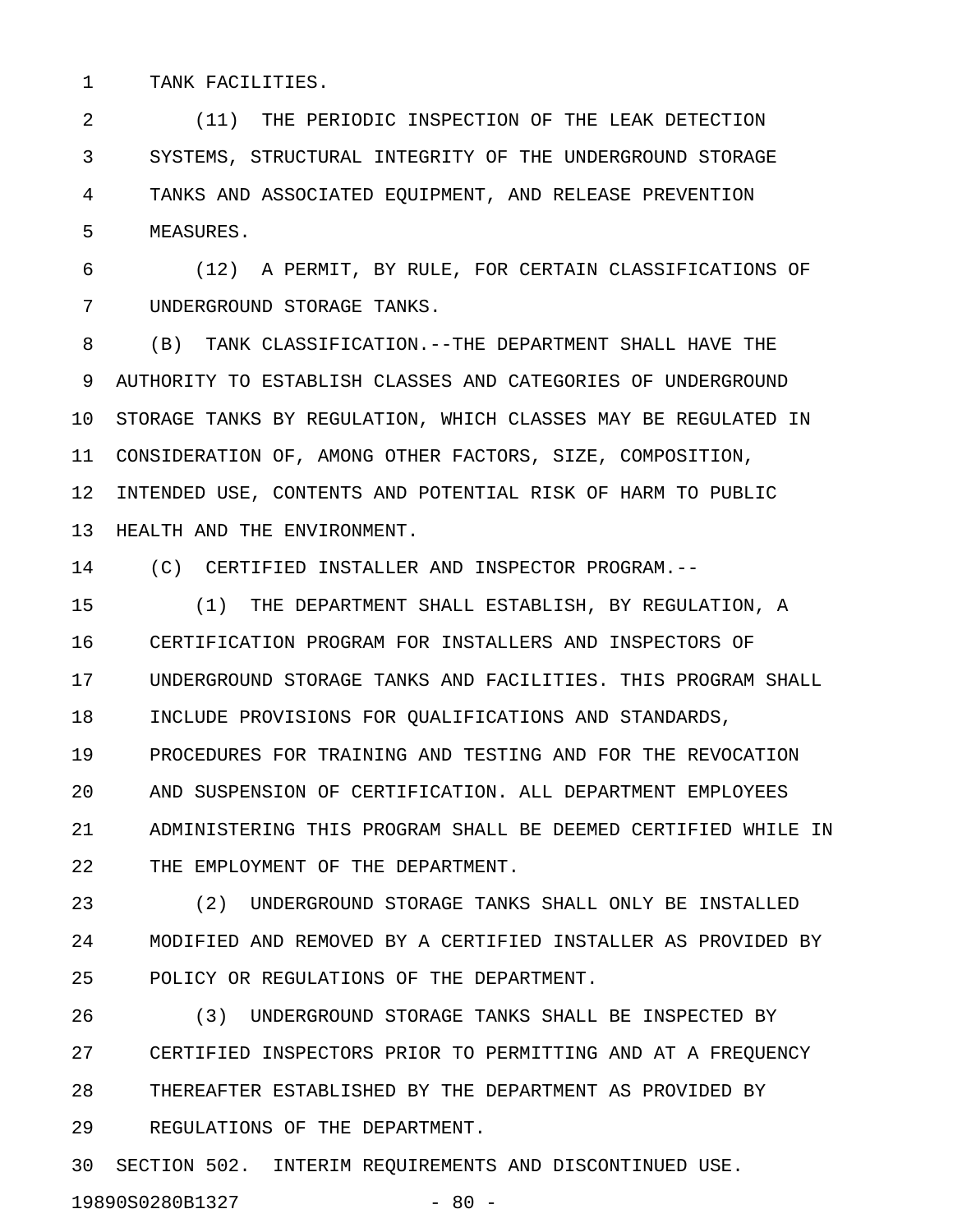1 (A) REGISTRATION FEES AND REQUIREMENTS.--UNTIL ALTERNATIVE 2 FEES ARE ESTABLISHED BY THE DEPARTMENT BY REGULATION, AN ANNUAL 3 FEE OF \$50 FOR EACH UNDERGROUND STORAGE TANK AND EACH COMMERCIAL 4 HEATING OIL STORAGE TANK TO BE PAID BY OWNERS OF THE UNDERGROUND 5 STORAGE TANK IS HEREBY ESTABLISHED.

6 (B) INTERIM INSTALLATION AND OPERATION REQUIREMENTS.--UNTIL 7 SUCH TIME AS THE DEPARTMENT ADOPTS INSTALLATION AND OPERATIONAL 8 REQUIREMENTS BY REGULATION, NO PERSON SHALL INSTALL OR MAKE A 9 SUBSTANTIAL MODIFICATION TO AN UNDERGROUND STORAGE TANK OR 10 FACILITY UNLESS THAT TANK OR FACILITY MEETS ALL OF THE FOLLOWING 11 REQUIREMENTS:

12 (1) THE TANK PREVENTS RELEASES DUE TO CORROSION OR 13 STRUCTURAL FAILURE FOR THE OPERATIONAL LIFE OF THE TANK.

14 (2) THE TANK IS CATHODICALLY PROTECTED AGAINST 15 CORROSION, CONSTRUCTED OF NONCORROSIVE MATERIAL, STEEL CLAD 16 WITH A NONCORROSIVE MATERIAL, OR DESIGNED IN A MANNER TO 17 PREVENT THE RELEASE OR THREATENED RELEASE OF ANY STORED 18 SUBSTANCE.

19 (3) THE MATERIAL USED IN THE CONSTRUCTION OR LINING OF 20 THE TANK IS COMPATIBLE WITH THE SUBSTANCE TO BE STORED.

21 (4) THE TANK IS EQUIPPED WITH SPILL AND OVERFILL 22 PREVENTION EQUIPMENT.

23 (5) THE TANK IS INSTALLED BY A CERTIFIED INSTALLER. 24 (C) DISCONTINUED USE.--UPON ABANDONMENT OR DISCONTINUANCE OF 25 THE USE OR ACTIVE OPERATION OF AN UNDERGROUND STORAGE TANK, THE 26 OWNER AND OPERATOR SHALL REMOVE THE TANK AND ITS CONTENTS OR 27 SHALL SEAL THE TANK, AND RESTORE THE AREA IN A MANNER THAT 28 PREVENTS ANY FUTURE RELEASE, AND SHALL REMEDY ANY ADVERSE 29 IMPACTS FROM ANY PRIOR RELEASE IN A MANNER DEEMED SATISFACTORY 30 TO THE DEPARTMENT.

19890S0280B1327 - 81 -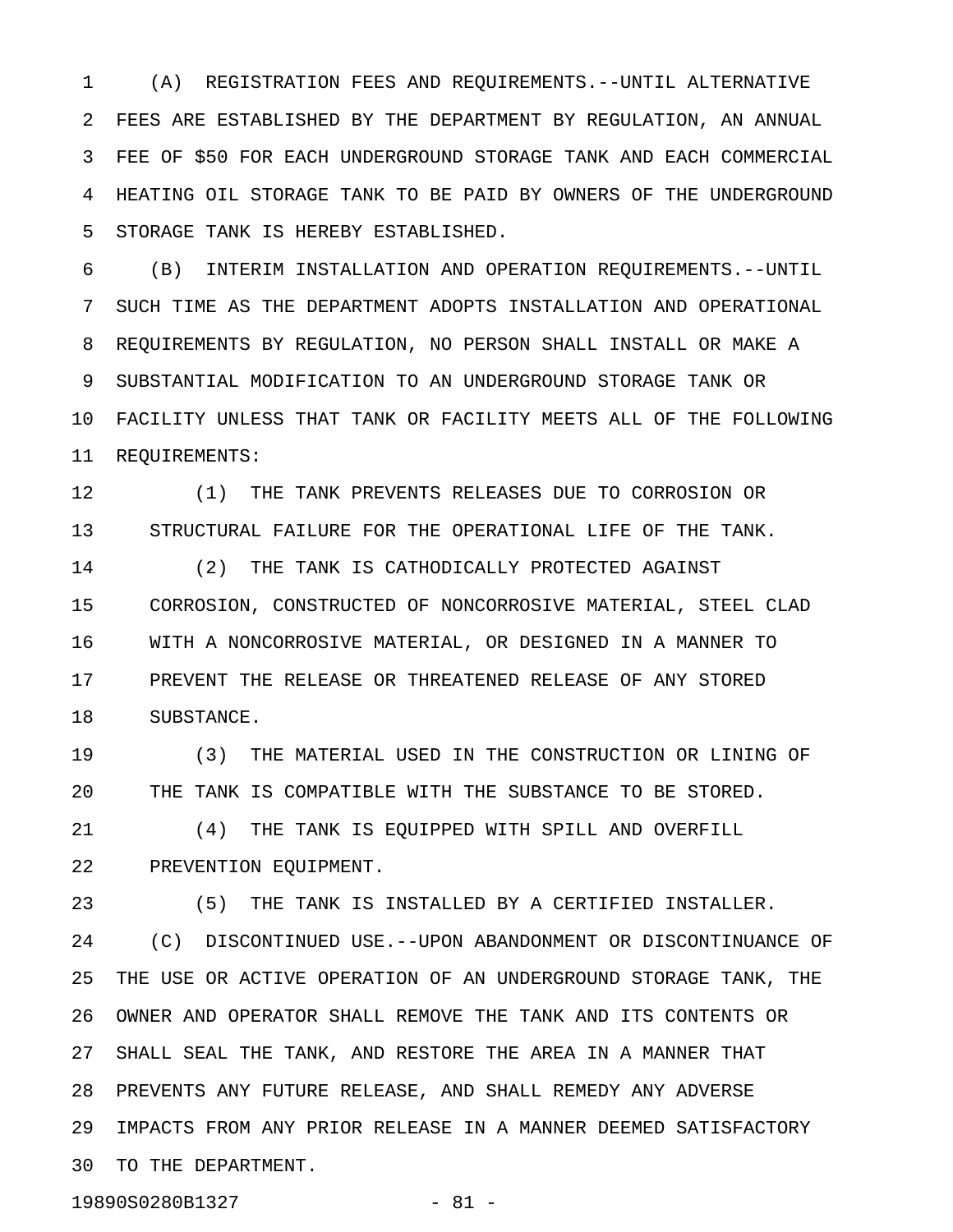1 SECTION 503. REGISTRATION.

2 (A) REQUIREMENTS.--EVERY OWNER OF AN UNDERGROUND STORAGE 3 TANK, EXCEPT AS SPECIFICALLY EXCLUDED BY POLICY OR REGULATION OF 4 THE DEPARTMENT, SHALL REGISTER WITH THE DEPARTMENT EACH 5 UNDERGROUND STORAGE TANK BY COMPLETING AND SUBMITTING THE FORM 6 PROVIDED BY THE DEPARTMENT AND BY PAYING THE REGISTRATION FEE 7 PRESCRIBED BY THE DEPARTMENT FOR EACH UNDERGROUND STORAGE TANK 8 WITHIN THREE MONTHS OF THE EFFECTIVE DATE OF THIS ACT. IT SHALL 9 BE UNLAWFUL FOR ANY OWNER OR OPERATOR TO OPERATE OR USE, IN ANY 10 WAY, ANY UNDERGROUND STORAGE TANK THAT HAS NOT BEEN REGISTERED 11 AS REQUIRED BY THIS SECTION.

12 (B) PROHIBITIONS.--AFTER 12 MONTHS FROM THE EFFECTIVE DATE 13 OF THIS ACT, IT SHALL BE UNLAWFUL TO SELL, DISTRIBUTE, DEPOSIT 14 OR OTHERWISE SUPPLY ANY REGULATED SUBSTANCE FOR STORAGE IN AN 15 UNDERGROUND STORAGE TANK UNLESS THE UNDERGROUND STORAGE TANK HAS 16 BEEN REGISTERED AS REQUIRED BY THIS SECTION. ANY PERSON WHO 17 KNOWINGLY SELLS, DISTRIBUTES, DEPOSITS OR OTHERWISE SUPPLIES ANY 18 REGULATED SUBSTANCE IN VIOLATION OF THIS SECTION SHALL BE LIABLE 19 FOR ANY RELEASE FROM THE UNDERGROUND STORAGE TANK.

20 (C) USE OF REGISTRATION FEES.--REGISTRATION FEES COLLECTED 21 BY THE DEPARTMENT SHALL BE USED IN PART TO FUND THE DEVELOPMENT 22 AND OPERATION OF THE STORAGE TANK PROGRAMS ESTABLISHED BY THIS 23 ACT.

24 SECTION 504. PERMITS AND PLANS.

25 (A) PERMIT REQUIREMENTS.--NO PERSON SHALL INSTALL, 26 CONSTRUCT, MODIFY, OPERATE OR REMOVE FROM SERVICE ALL OR PART OF 27 AN UNDERGROUND STORAGE TANK FACILITY UNLESS SUCH INSTALLATION, 28 CONSTRUCTION, MODIFICATION, OPERATION OR REMOVAL FROM SERVICE IS 29 AUTHORIZED BY THE RULES AND REGULATIONS OF THE DEPARTMENT OR THE 30 PERSON HAS FIRST OBTAINED A PERMIT FROM THE DEPARTMENT. 19890S0280B1327 - 82 -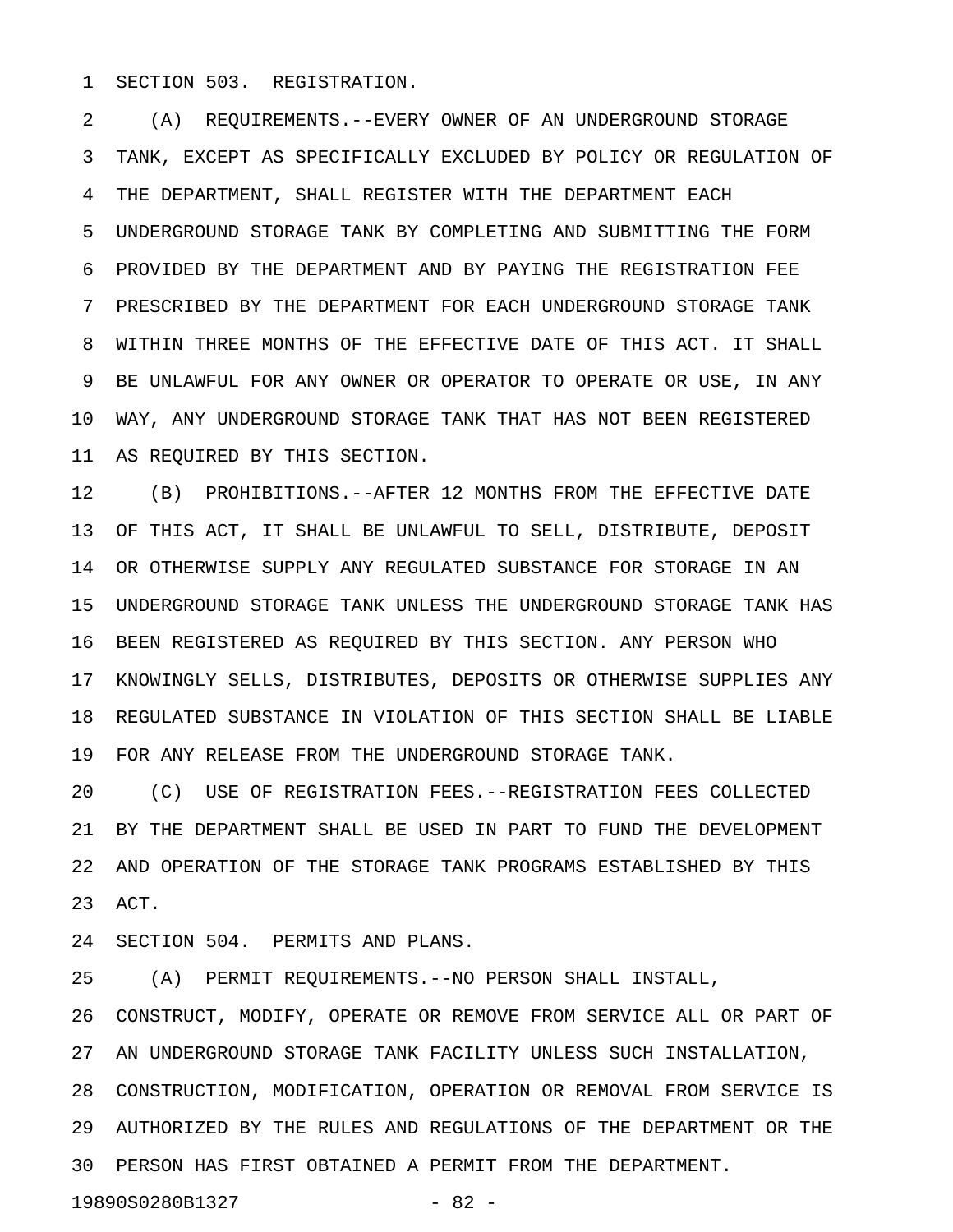1 (B) APPLICATION.--APPLICATIONS FOR PERMITS SHALL BE 2 SUBMITTED IN WRITING TO THE DEPARTMENT IN SUCH FORM AND WITH 3 SUCH ACCOMPANYING DATA AS SHALL BE PRESCRIBED BY THE DEPARTMENT. 4 (C) FEE.--EACH APPLICATION SHALL BE ACCOMPANIED BY A PERMIT 5 FEE OF \$20 PER TANK. THIS FEE MAY BE MODIFIED BY REGULATION. 6 (D) PRIOR PERMITS.--ANY PERSON WHO HAS OBTAINED A PERMIT FOR 7 THE UNDERGROUND STORAGE TANK FACILITY, PRIOR TO THE EFFECTIVE 8 DATE OF THIS ACT, PURSUANT TO THE ACT OF JUNE 8, 1911 (P.L.705, 9 NO.281), ENTITLED "AN ACT CREATING THE OFFICE OF FIRE MARSHAL, 10 TO BE ATTACHED TO THE DEPARTMENT OF PUBLIC SAFETY IN CITIES OF 11 THE FIRST CLASS; PRESCRIBING HIS DUTIES AND POWERS; AND 12 PROVIDING PENALTIES FOR VIOLATIONS OF THE PROVISIONS OF THE ACT; 13 AND PROVIDING FOR THE METHOD OF APPOINTMENT, COMPENSATION, AND 14 FOR THE MAINTENANCE OF HIS OFFICE," THE ACT OF APRIL 27, 1927 15 (P.L.450, NO.29), REFERRED TO AS THE STATE FIRE MARSHAL LAW, OR 16 THE ACT OF JULY 28, 1953 (P.L.723, NO.230), KNOWN AS THE SECOND 17 CLASS COUNTY CODE, SHALL BE DEEMED TO HAVE AN OPERATING PERMIT 18 UNDER THIS ACT SO LONG AS THAT PERSON COMPLIES WITH THE 19 OPERATIONAL STANDARDS AND REQUIREMENTS FOR REMOVAL FROM SERVICE 20 ESTABLISHED THROUGH REGULATION PROMULGATED BY THE DEPARTMENT 21 UNDER THIS ACT AND ALL OTHER APPLICABLE LAWS.

22 (E) SUBMISSION OF APPLICATIONS.--THE APPLICANT SHALL PROVIDE 23 A COMPLETED PERMIT APPLICATION WITH ALL REQUESTED INFORMATION 24 USING THE FORMS PROVIDED BY THE DEPARTMENT. APPLICATION FORMS 25 SHALL BE ACCOMPANIED BY THE NECESSARY FEES. NOTHING IN THIS 26 SECTION SHALL PROHIBIT THE DEPARTMENT FROM REQUESTING ADDITIONAL 27 INFORMATION OR CLARIFICATIONS REGARDING THE CONTENT OF THE 28 APPLICATION.

29 (F) INTERIM OPERATING PERMIT REQUIREMENTS.--PRIOR TO THE 30 EFFECTIVE DATE OF A REGULATION OF THE DEPARTMENT CONCERNING 19890S0280B1327 - 83 -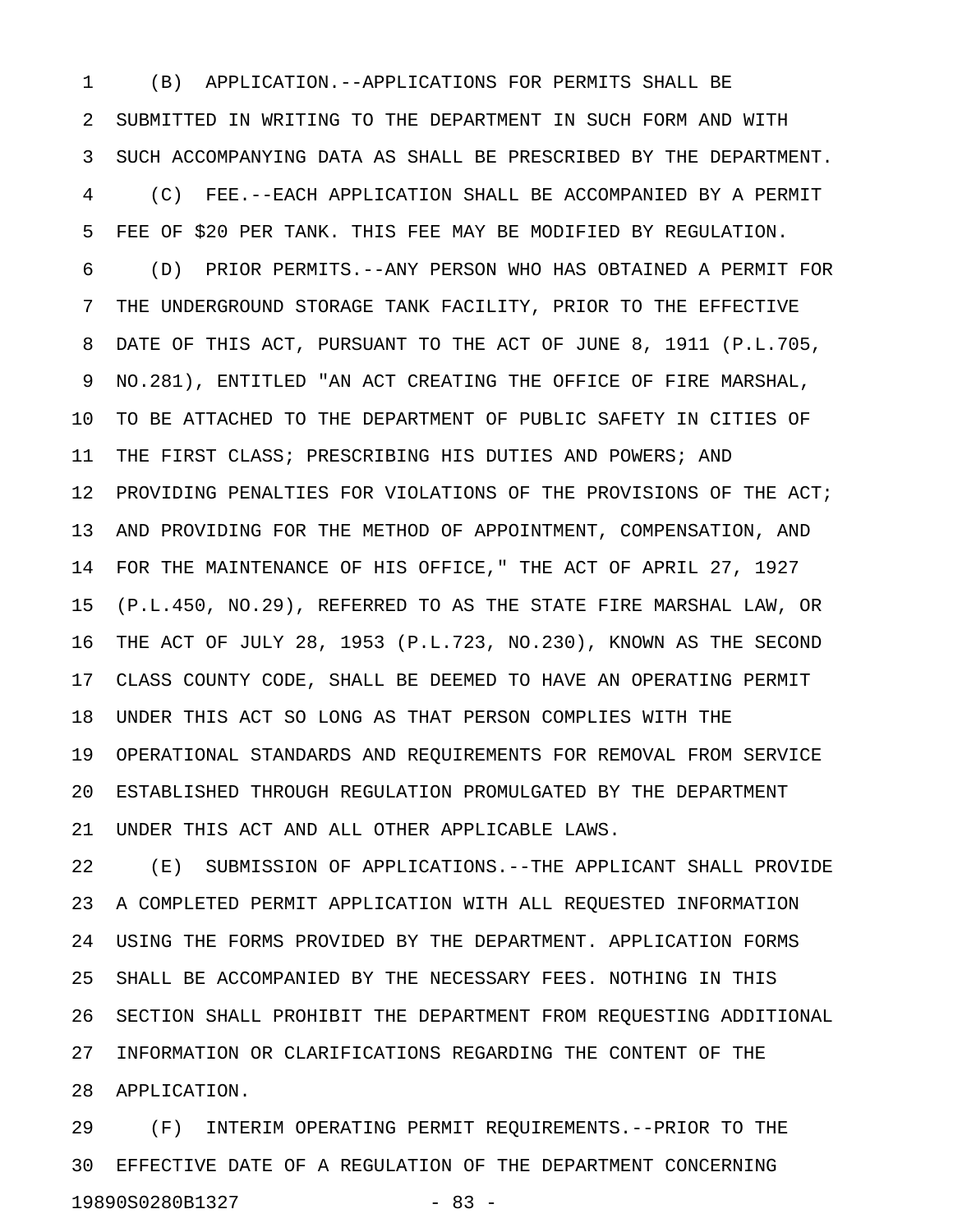1 INSTALLATION, SUBSTANTIAL MODIFICATION OR OPERATION OF 2 UNDERGROUND STORAGE TANKS AT A TANK FACILITY, ANY OWNER OR 3 OPERATOR WHO SUBMITS AN APPLICATION DEMONSTRATING THAT HE MEETS 4 THE INTERIM INSTALLATION AND OPERATION REQUIREMENTS OF SECTIONS 5 502 AND 503 OF THIS ACT SHALL MEET THE OPERATING PERMIT 6 REQUIREMENTS OF THIS SECTION.

7 (G) REVIEW OF APPLICATIONS.--THE DEPARTMENT SHALL MAKE A 8 DETERMINATION REGARDING WHETHER AN APPLICATION IS REASONABLY 9 COMPLETE WITHIN 45 DAYS OF THE FILING OF AN APPLICATION WITH THE 10 DEPARTMENT AND SHALL IDENTIFY ALL AREAS IN WHICH AN APPLICATION 11 IS INCOMPLETE WHEN ISSUING A NOTICE OF DEFICIENCY. THE 12 DEPARTMENT SHALL REVIEW ANY AMENDED APPLICATION FILED IN 13 RESPONSE TO A NOTICE OF DEFICIENCY WITHIN 45 DAYS OF THE FILING 14 OF THE AMENDED APPLICATION WITH THE DEPARTMENT. NOTHING IN THIS 15 SECTION SHALL PROHIBIT THE DEPARTMENT AND THE APPLICANT FROM 16 AGREEING TO EXTEND ANY DEADLINE FOR ACTION PROVIDED BY THIS 17 SECTION. NOTHING IN THIS SECTION SHALL PROHIBIT THE DEPARTMENT 18 FROM REQUESTING AND ACCEPTING SUPPLEMENTAL INFORMATION, 19 EXPLANATIONS AND CLARIFICATIONS REGARDING THE CONTENT OF AN 20 APPLICATION PRIOR TO THE DEADLINE FOR DEPARTMENT ACTION. 21 (H) UNLAWFUL CONDUCT.--IT SHALL BE UNLAWFUL TO INSTALL,

22 CONSTRUCT, MODIFY, OPERATE OR REMOVE FROM SERVICE AN UNDERGROUND 23 STORAGE TANK UNLESS AUTHORIZED BY THE RULES OR REGULATIONS OF 24 THE DEPARTMENT OR UNLESS THE OWNER OR OPERATOR HAS FIRST 25 OBTAINED A PERMIT FROM THE DEPARTMENT. HOWEVER, ANY PERSON WHO 26 HAS INSTALLED, CONSTRUCTED OR ERECTED AN UNDERGROUND STORAGE 27 TANK PRIOR TO THE EFFECTIVE DATE OF THIS ACT WHO WAS NOT 28 REQUIRED TO OBTAIN A PERMIT UNDER ONE OF THE AUTHORITIES LISTED 29 IN SUBSECTION (D) SHALL HAVE 12 MONTHS FROM THE EFFECTIVE DATE 30 OF THIS ACT TO OBTAIN A PERMIT FROM THE DEPARTMENT.

19890S0280B1327 - 84 -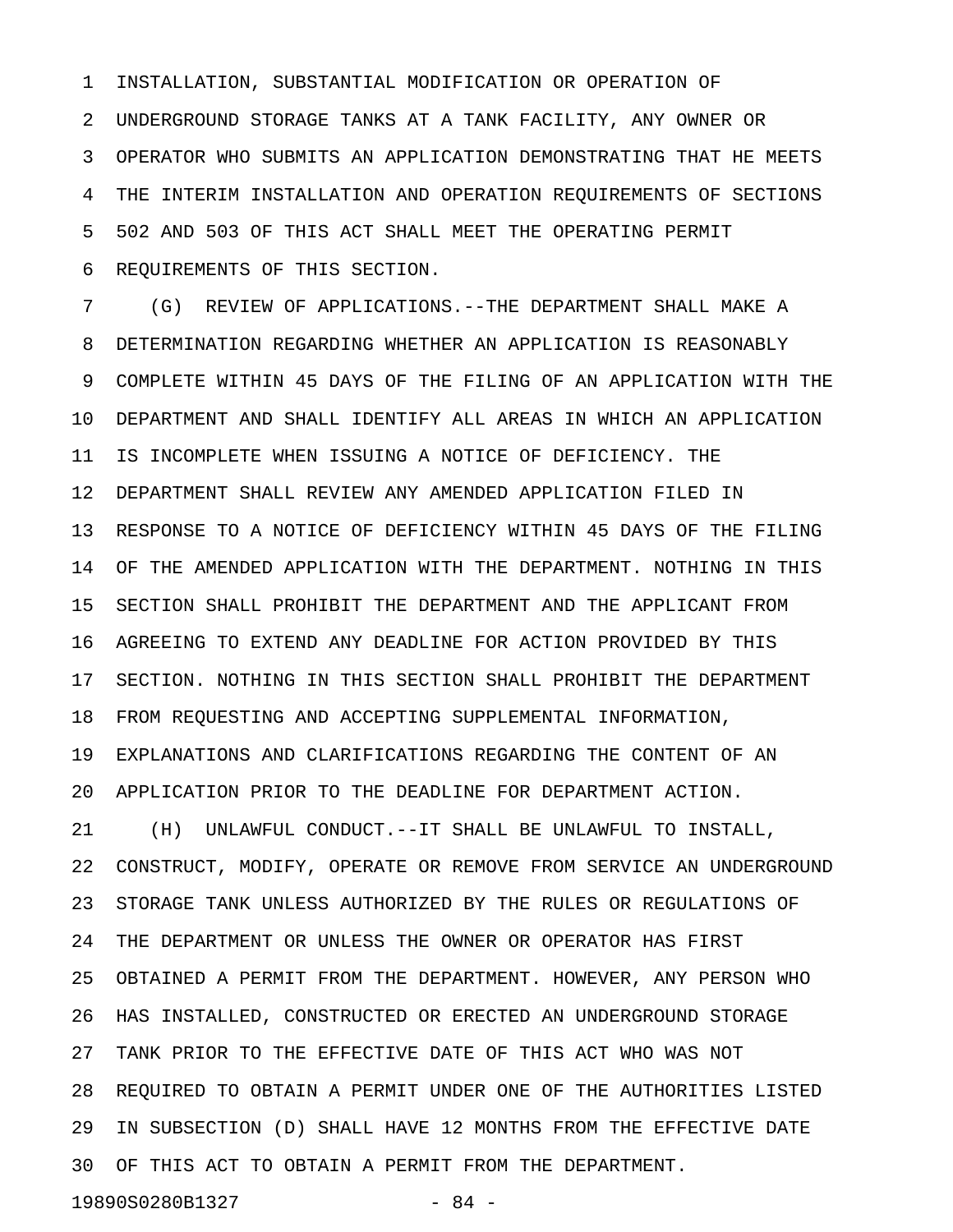1 SECTION 505. COMMERCIAL HEATING OIL STORAGE TANKS.

2 THE ENVIRONMENTAL QUALITY BOARD SHALL ESTABLISH, BY 3 REGULATION, SPECIFIC REQUIREMENTS FOR COMMERCIAL HEATING OIL 4 STORAGE TANKS, INCLUDING, BUT NOT LIMITED TO, REQUIREMENTS 5 REGARDING PERMITTING, MONITORING, LEAK DETECTION, CORRECTIVE 6 ACTION AND RELEASE PREVENTION, CLOSURE AND RESTORATION. 7 SECTION 506. SMALL OPERATOR ASSISTANCE PROGRAM FOR UNDERGROUND

8 STORAGE TANKS.

9 THE DEPARTMENT SHALL ESTABLISH, IMPLEMENT AND ADMINISTER A 10 SMALL OPERATOR ASSISTANCE PROGRAM WITHIN 180 DAYS OF THE 11 EFFECTIVE DATE OF THIS ACT. THE SMALL OPERATOR ASSISTANCE 12 PROGRAM SHALL PROVIDE INFORMATION AND ASSISTANCE TO SMALL 13 OPERATORS LOCATED IN RURAL AREAS WHO PUMP, ON A MONTHLY BASIS, 14 LESS THAN 3,000 GALLONS RETAIL MOTOR FUEL SALES.

## 15 CHAPTER 7

16 FINANCIAL PROVISIONS

17 SECTION 701. FINANCIAL RESPONSIBILITY.

18 (A) REGULATIONS OF THE ENVIRONMENTAL QUALITY BOARD.--THE 19 ENVIRONMENTAL QUALITY BOARD IS AUTHORIZED TO ESTABLISH, BY 20 REGULATION, REQUIREMENTS FOR MAINTAINING EVIDENCE OF FINANCIAL 21 RESPONSIBILITY AS DEEMED NECESSARY AND DESIRABLE, FOR TAKING 22 CORRECTIVE ACTION AND FOR COMPENSATING THIRD PARTIES FOR BODILY 23 INJURY AND PROPERTY DAMAGE CAUSED BY SUDDEN AND NONSUDDEN 24 RELEASES ARISING FROM OPERATION OF A STORAGE TANK. EVERY OWNER 25 OR OPERATOR SHALL MEET THE FINANCIAL RESPONSIBILITY REQUIREMENTS 26 ESTABLISHED BY THE DEPARTMENT.

27 (B) METHODS OF OBTAINING FINANCIAL RESPONSIBILITY.-- 28 FINANCIAL RESPONSIBILITY REQUIRED BY THIS SECTION MAY BE 29 ESTABLISHED IN ACCORDANCE WITH REGULATIONS PROMULGATED BY THE 30 ENVIRONMENTAL QUALITY BOARD BY ANY ONE OR ANY COMBINATION OF THE 19890S0280B1327 - 85 -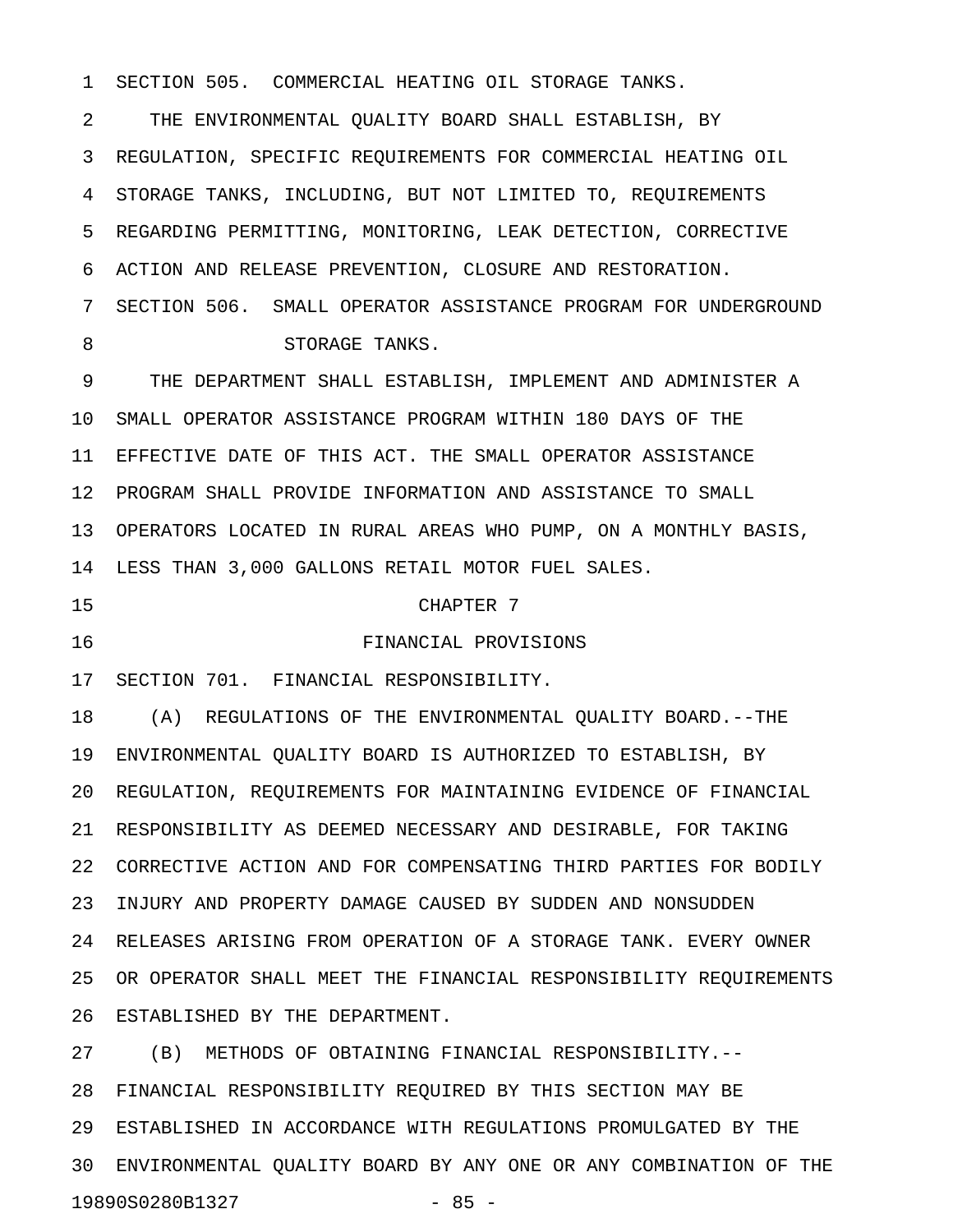1 FOLLOWING: INSURANCE, GUARANTEE, SURETY, BOND, LETTER OF CREDIT, 2 QUALIFICATION AS A SELF-INSURER, INDEMNITY CONTRACT, RISK 3 RETENTION COVERAGE, OR ANY OTHER METHOD DEEMED SATISFACTORY BY 4 THE DEPARTMENT. OWNERS OF UNDERGROUND STORAGE TANKS MUST MEET 5 THESE REQUIREMENTS BY COMPLYING WITH SECTIONS 703, 704, 705 AND 6 706. IN REGULATIONS UNDER THIS SECTION, THE DEPARTMENT IS 7 AUTHORIZED TO SPECIFY POLICY OR OTHER CONTRACTUAL TERMS, 8 CONDITIONS, OR DEFENSES WHICH ARE NECESSARY OR ACCEPTABLE IN 9 ESTABLISHING SUCH EVIDENCE OF FINANCIAL RESPONSIBILITY. 10 (C) BANKRUPTCY OF OWNER OR OPERATOR.--IN ANY CASE WHERE THE 11 OWNER OR OPERATOR IS IN BANKRUPTCY, REORGANIZATION, OR 12 ARRANGEMENT PURSUANT TO THE FEDERAL BANKRUPTCY CODE OR WHERE 13 WITH REASONABLE DILIGENCE JURISDICTION IN ANY STATE COURT OR THE 14 FEDERAL COURTS CANNOT BE OBTAINED OVER AN OWNER OR OPERATOR 15 LIKELY TO BE SOLVENT AT THE TIME OF JUDGMENT, ANY CLAIM ARISING 16 FROM CONDUCT FOR WHICH EVIDENCE OF FINANCIAL RESPONSIBILITY MUST 17 BE PROVIDED UNDER THIS SUBSECTION MAY BE ASSERTED DIRECTLY 18 AGAINST THE GUARANTOR PROVIDING SUCH EVIDENCE OF FINANCIAL 19 RESPONSIBILITY. IN THE CASE OF ANY ACTION PURSUANT TO THIS 20 SUBSECTION, SUCH GUARANTOR SHALL BE ENTITLED TO INVOKE ALL 21 RIGHTS AND DEFENSES WHICH WOULD HAVE BEEN AVAILABLE TO THE OWNER 22 OR OPERATOR IF ANY ACTION HAD BEEN BROUGHT AGAINST THE OWNER OR 23 OPERATOR BY THE CLAIMANT AND WHICH WOULD HAVE BEEN AVAILABLE TO 24 THE GUARANTOR IF AN ACTION HAD BEEN BROUGHT AGAINST THE 25 GUARANTOR BY THE OWNER OR OPERATOR.

26 (D) GUARANTOR LIABILITY.--THE TOTAL LIABILITY OF ANY 27 GUARANTOR SHALL BE LIMITED TO THE AGGREGATE AMOUNT WHICH THE 28 GUARANTOR HAS PROVIDED AS EVIDENCE OF FINANCIAL RESPONSIBILITY 29 TO THE OWNER OR OPERATOR UNDER THIS SECTION. NOTHING IN THIS 30 SUBSECTION SHALL BE CONSTRUED TO LIMIT ANY OTHER STATE OR 19890S0280B1327 - 86 -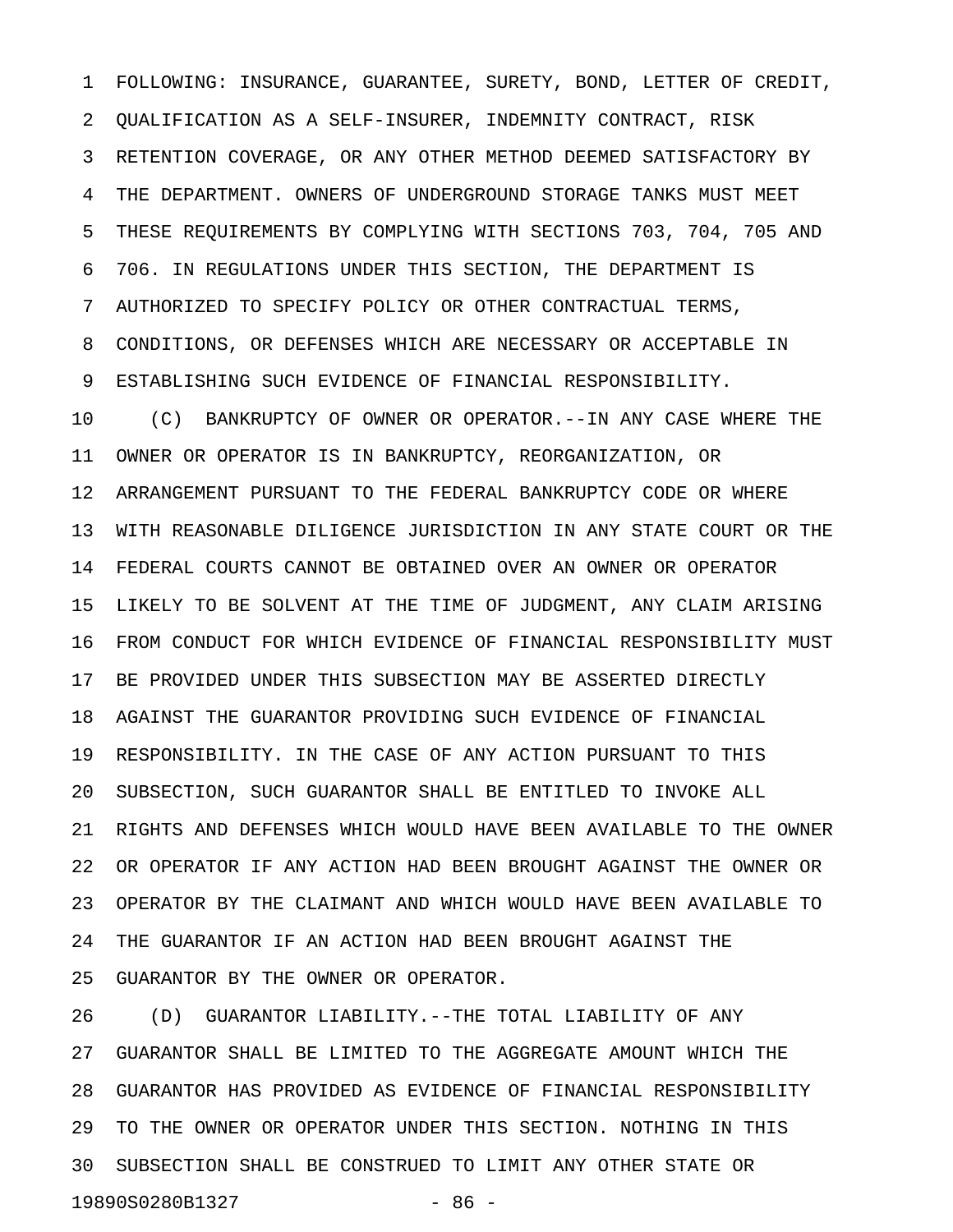1 FEDERAL STATUTORY, CONTRACTUAL OR COMMON LAW LIABILITY OF A 2 GUARANTOR TO ITS OWNER OR OPERATOR, INCLUDING, BUT NOT LIMITED 3 TO, THE LIABILITY OF SUCH GUARANTOR FOR BAD FAITH EITHER IN 4 NEGOTIATING OR IN FAILING TO NEGOTIATE THE SETTLEMENT OF ANY 5 CLAIM. NOTHING IN THIS SUBSECTION SHALL BE CONSTRUED TO DIMINISH 6 THE LIABILITY OF ANY PERSON UNDER SECTION 107 OR 111 OF THE 7 COMPREHENSIVE ENVIRONMENTAL RESPONSE, COMPENSATION AND LIABILITY 8 ACT OF 1980 OR OTHER APPLICABLE STATUTES.

9 (E) DEFINITION.--AS USED IN THIS SUBSECTION, THE TERM 10 "GUARANTOR" MEANS ANY PERSON, OTHER THAN THE OWNER OR OPERATOR, 11 WHO PROVIDES EVIDENCE OF FINANCIAL RESPONSIBILITY FOR AN OWNER 12 OR OPERATOR UNDER THIS SUBSECTION.

13 SECTION 702. STORAGE TANK FUND.

14 (A) ESTABLISHMENT OF FUND.--THERE IS HEREBY CREATED A 15 SPECIAL NONLAPSING FUND IN THE STATE TREASURY TO BE KNOWN AS THE 16 STORAGE TANK FUND. ALL FEES, FINES, JUDGMENTS, BOND FORFEITURES, 17 INTEREST AND RECOVERED COSTS COLLECTED BY THE DEPARTMENT UNDER 18 THIS ACT SHALL BE PAID INTO THE STORAGE TANK FUND. ALL MONEYS 19 PLACED IN THE STORAGE TANK FUND AND THE INTEREST IT ACCRUES ARE 20 HEREBY APPROPRIATED, UPON AUTHORIZATION BY THE GOVERNOR, TO THE 21 DEPARTMENT FOR THE COSTS OF OPERATING THE ABOVEGROUND AND 22 UNDERGROUND STORAGE TANK PROGRAMS, INCLUDING ACTIVITIES 23 NECESSARY FOR THE ELIMINATION OF RELEASES FROM STORAGE TANKS AND 24 ANY OTHER ACTIVITIES NECESSARY TO MEET THE REQUIREMENTS OF THIS 25 ACT.

26 (B) SUPPLEMENTS TO FUND.--THE STORAGE TANK FUND MAY BE 27 SUPPLEMENTED BY APPROPRIATIONS FROM THE GENERAL ASSEMBLY, THE 28 FEDERAL, STATE OR LOCAL GOVERNMENT OR FROM ANY PRIVATE SOURCE. 29 (C) LIABILITY FOR COSTS.--WHENEVER COSTS HAVE BEEN INCURRED 30 BY THE COMMONWEALTH FOR TAKING CORRECTIVE ACTION OR ENFORCEMENT 19890S0280B1327 - 87 -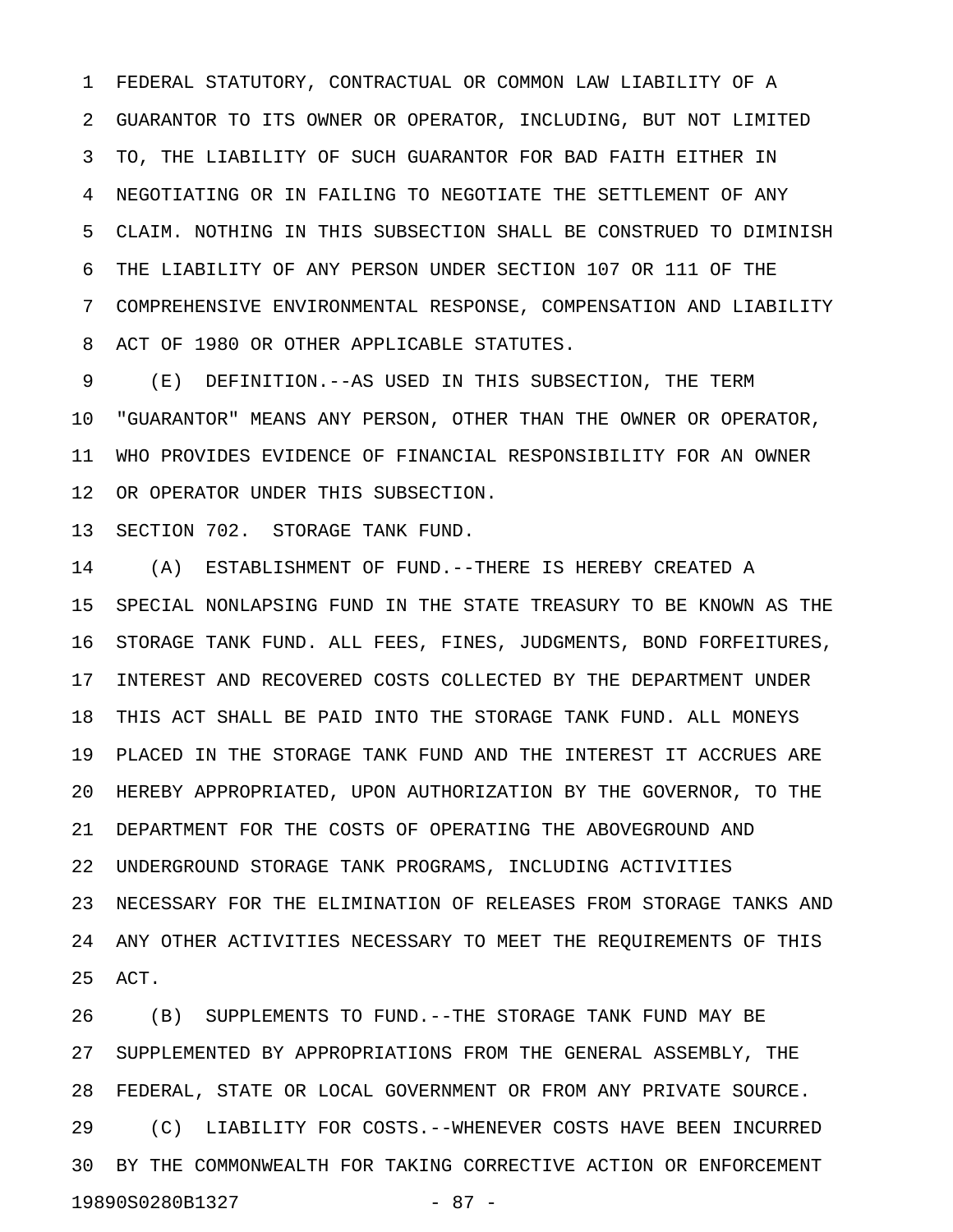1 ACTION IN RESPONSE TO A RELEASE FROM A STORAGE TANK REGULATED BY 2 THIS ACT, THE OWNER OR OPERATOR, AS MAY BE APPROPRIATE, OF SUCH 3 TANK SHALL BE LIABLE TO THE COMMONWEALTH FOR SUCH COSTS.

4 (D) EFFECT OF LIABILITY ON PROPERTY.--ANY COSTS INCURRED BY 5 THE COMMONWEALTH FOR TAKING CORRECTIVE ACTION OR ENFORCEMENT 6 ACTION IN RESPONSE TO A RELEASE FROM A STORAGE TANK UNDER THIS 7 ACT SHALL CONSTITUTE IN EACH INSTANCE A DEBT OF THE OWNER OR 8 OPERATOR, AS MAY BE APPROPRIATE, TO THE STORAGE TANK FUND. THE 9 DEBT SHALL CONSTITUTE A LIEN ON ALL PROPERTY OWNED BY SAID OWNER 10 OR OPERATOR WHEN A NOTICE OF LIEN INCORPORATING A DESCRIPTION OF 11 THE PROPERTY OF THE OWNER OR OPERATOR SUBJECT TO THE ACTION AND 12 AN IDENTIFICATION OF THE AMOUNT OF EXPENDITURE FROM THE FUND IS 13 DULY FILED WITH THE PROTHONOTARY OF THE COURT OF COMMON PLEAS 14 WHERE THE PROPERTY IS LOCATED. THE PROTHONOTARY SHALL PROMPTLY 15 ENTER UPON THE CIVIL JUDGMENT OR ORDER DOCKET THE NAME AND 16 ADDRESS OF THE OWNER OR OPERATOR, AS MAY BE APPROPRIATE, AND THE 17 AMOUNT OF THE LIEN AS SET FORTH IN THE NOTICE OF LIEN. UPON 18 ENTRY BY THE PROTHONOTARY, THE LIEN SHALL ATTACH TO THE REVENUES 19 AND ALL REAL AND PERSONAL PROPERTY OF THE OWNER OR OPERATOR, 20 WHETHER OR NOT THE OWNER OR OPERATOR IS SOLVENT. THE NOTICE OF 21 LIEN FILED PURSUANT TO THIS SUBSECTION WHICH AFFECTS THE 22 PROPERTY OF THE OWNER OR OPERATOR SHALL CREATE A LIEN WITH 23 PRIORITY OVER ALL SUBSEQUENT CLAIMS OR LIENS WHICH ARE FILED 24 AGAINST THE OWNER OR OPERATOR.

25 SECTION 703. UNDERGROUND STORAGE TANK INDEMNIFICATION BOARD. 26 (A) ESTABLISHMENT OF BOARD, APPOINTMENT AND TERMS.--THERE IS 27 HEREBY CREATED THE UNDERGROUND STORAGE TANK INDEMNIFICATION 28 BOARD WHICH SHALL CONSIST OF SEVEN MEMBERS. THE INSURANCE 29 COMMISSIONER AND THE SECRETARY OF THE DEPARTMENT OF 30 ENVIRONMENTAL RESOURCES SHALL BE EX OFFICIO MEMBERS. FIVE 19890S0280B1327 - 88 -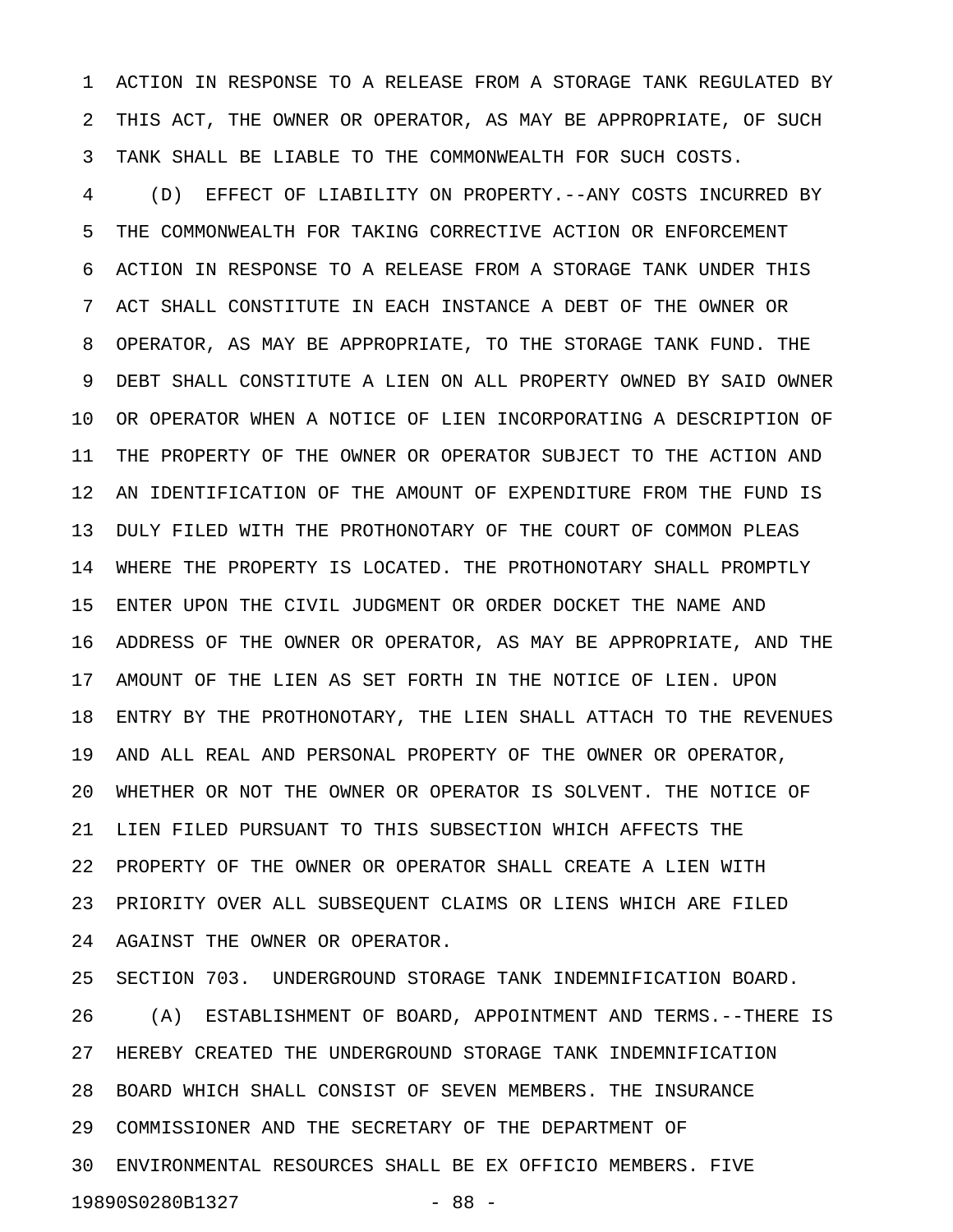1 MEMBERS SHALL BE APPOINTED BY THE GOVERNOR, AS FOLLOWS:

2 (1) THREE MEMBERS WHO SHALL BE PERSONS WITH PARTICULAR 3 EXPERTISE IN THE MANAGEMENT OF UNDERGROUND STORAGE TANKS. TWO 4 OF THESE MEMBERS SHALL BE APPOINTED FOR TERMS OF FOUR YEARS 5 AND ONE SHALL BE APPOINTED FOR A TERM OF THREE YEARS. THE 6 GOVERNOR SHALL APPOINT THE MEMBERS, ONE EACH FROM A LIST OF 7 NOMINEES PROVIDED BY EACH OF THE FOLLOWING:

8 (I) THE ASSOCIATED PETROLEUM INDUSTRIES OF 9 PENNSYLVANIA.

10 (II) THE PENNSYLVANIA PETROLEUM ASSOCIATION.

11 (III) THE SERVICE STATION DEALERS AND AUTOMOTIVE 12 REPAIR ASSOCIATION OF PENNSYLVANIA AND DELAWARE AND THE 13 PETROLEUM RETAILERS AND AUTO REPAIR ASSOCIATION, INC.

14 (2) ONE LOCAL GOVERNMENT MEMBER WHO SHALL HAVE KNOWLEDGE 15 AND EXPERTISE IN UNDERGROUND STORAGE TANKS. THE LOCAL 16 GOVERNMENT MEMBER SHALL BE APPOINTED FOR A TERM OF TWO YEARS.

17 (3) ONE PUBLIC MEMBER WHO SHALL NOT BE AN OWNER OR 18 OPERATOR OF STORAGE TANKS NOR AFFILIATED IN ANY WAY WITH ANY 19 PERSON REGULATED UNDER THIS ACT. THE PUBLIC MEMBER SHALL BE 20 APPOINTED FOR A TERM OF THREE YEARS.

21 (B) CHAIRMAN.--THE BOARD SHALL SELECT A CHAIRMAN FROM ITS 22 MEMBERS ANNUALLY.

23 (C) VACANCIES.--VACANCIES IN APPOINTED POSITIONS SHALL BE 24 FILLED BY THE GOVERNOR IN THE SAME MANNER AS THE ORIGINAL 25 APPOINTMENT. MEMBERS SHALL SERVE UNTIL THEIR SUCCESSORS ARE 26 APPOINTED AND QUALIFIED.

27 (D) COMPENSATION.--MEMBERS SHALL RECEIVE NO COMPENSATION FOR 28 THEIR SERVICE OTHER THAN REIMBURSEMENT FOR NECESSARY EXPENSES IN 29 ACCORDANCE WITH COMMONWEALTH REGULATIONS.

30 (E) CONFLICTS.--NO MEMBER SHALL PARTICIPATE IN MAKING ANY 19890S0280B1327 - 89 -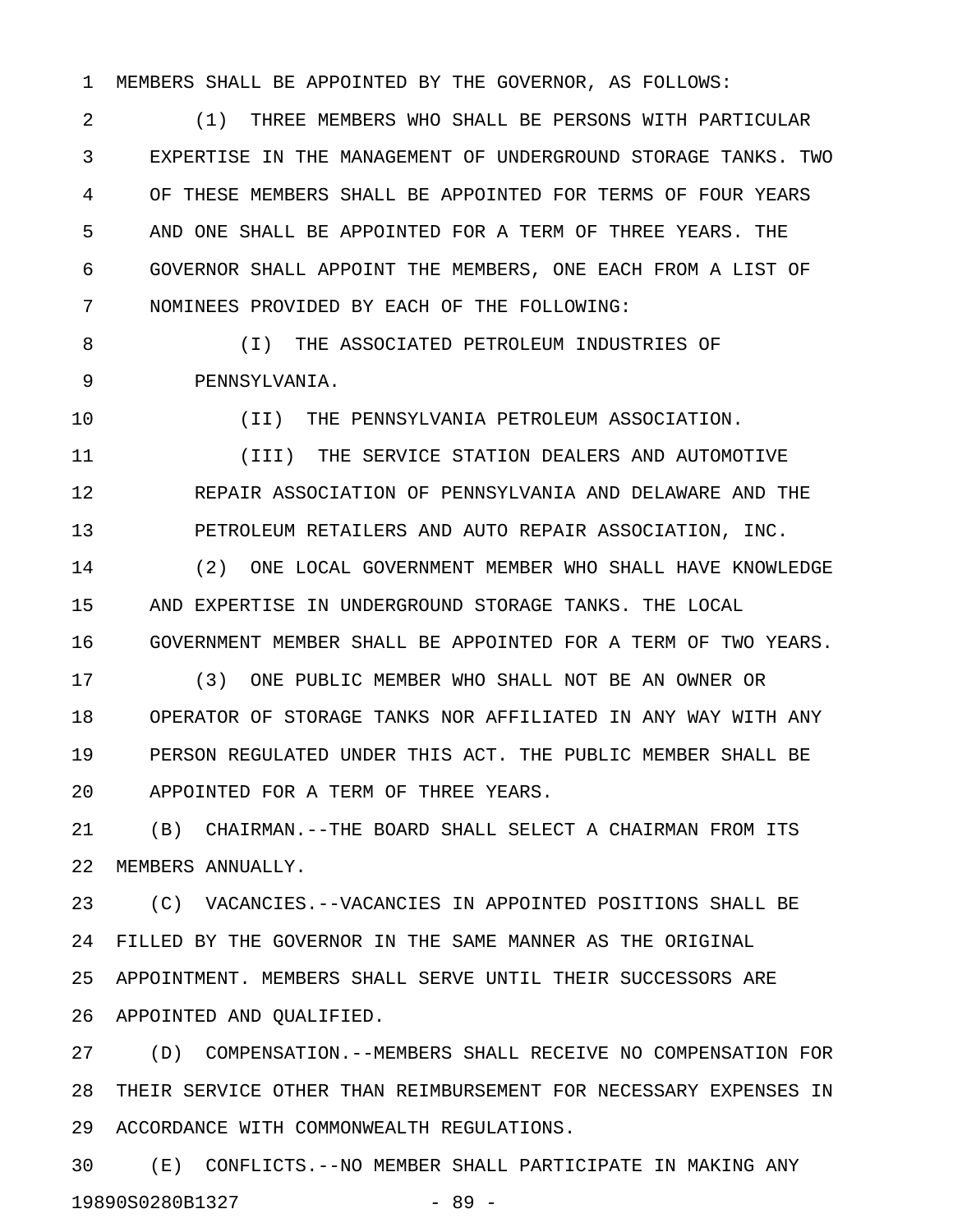1 DECISION IN A MATTER INVOLVING ANY PAYMENT FROM WHICH HE OR HIS 2 EMPLOYER MAY BENEFIT OR WHICH MAY BENEFIT A MEMBER OF HIS 3 IMMEDIATE FAMILY.

4 (F) MEETINGS; QUORUM.--THE BOARD SHALL MEET AT LEAST 5 QUARTERLY. ADDITIONAL MEETINGS MAY BE HELD UPON REASONABLE 6 NOTICE AT TIMES AND LOCATIONS SELECTED BY THE BOARD. THE BOARD 7 SHALL MEET AT THE CALL OF THE CHAIRMAN OR UPON WRITTEN REQUEST 8 OF THREE MEMBERS OF THE BOARD. FOUR MEMBERS SHALL CONSTITUTE A 9 QUORUM AND A QUORUM MAY ACT FOR THE BOARD IN ALL MATTERS. 10 SECTION 704. UNDERGROUND STORAGE TANK INDEMNIFICATION FUND. 11 (A) ESTABLISHMENT OF FUND.--THERE IS HEREBY CREATED A 12 SPECIAL FUND IN THE STATE TREASURY TO BE KNOWN AS THE 13 UNDERGROUND STORAGE TANK INDEMNIFICATION FUND. THIS FUND SHALL 14 CONSIST OF THE FEES ASSESSED BY THE BOARD UNDER SECTION 705(D), 15 AMOUNTS RECOVERED BY THE BOARD DUE TO FRAUDULENT OR IMPROPER 16 CLAIMS OR AS PENALTIES FOR FAILURE TO PAY FEES WHEN DUE, AND 17 FUNDS EARNED BY THE INVESTMENT AND REINVESTMENT OF THE MONEYS 18 COLLECTED. MONEYS IN THE FUND ARE HEREBY APPROPRIATED TO THE 19 BOARD FOR THE PURPOSE OF MAKING PAYMENTS TO OWNERS AND OPERATORS 20 OF UNDERGROUND STORAGE TANKS WHO INCUR LIABILITY FOR TAKING 21 CORRECTIVE ACTION OR FOR BODILY INJURY OR PROPERTY DAMAGE CAUSED 22 BY A SUDDEN OR NONSUDDEN RELEASE FROM UNDERGROUND STORAGE TANKS. 23 THE FUND SHALL BE THE SOLE SOURCE OF PAYMENTS UNDER THIS ACT, 24 AND THE COMMONWEALTH SHALL HAVE NO LIABILITY BEYOND THE AMOUNT 25 OF THE FUND. EVERY OWNER OF AN UNDERGROUND STORAGE TANK SHALL 26 DEMONSTRATE FINANCIAL RESPONSIBILITY BY PARTICIPATING IN THE 27 UNDERGROUND STORAGE TANK INDEMNIFICATION FUND. THE OWNER OR 28 OPERATOR MAY OBTAIN COVERAGE FOR LIABILITY NOT INSURED BY THE 29 FUND THROUGH ANY OF THE METHODS APPROVED IN ACCORDANCE WITH 30 SECTION 701(B).

19890S0280B1327 - 90 -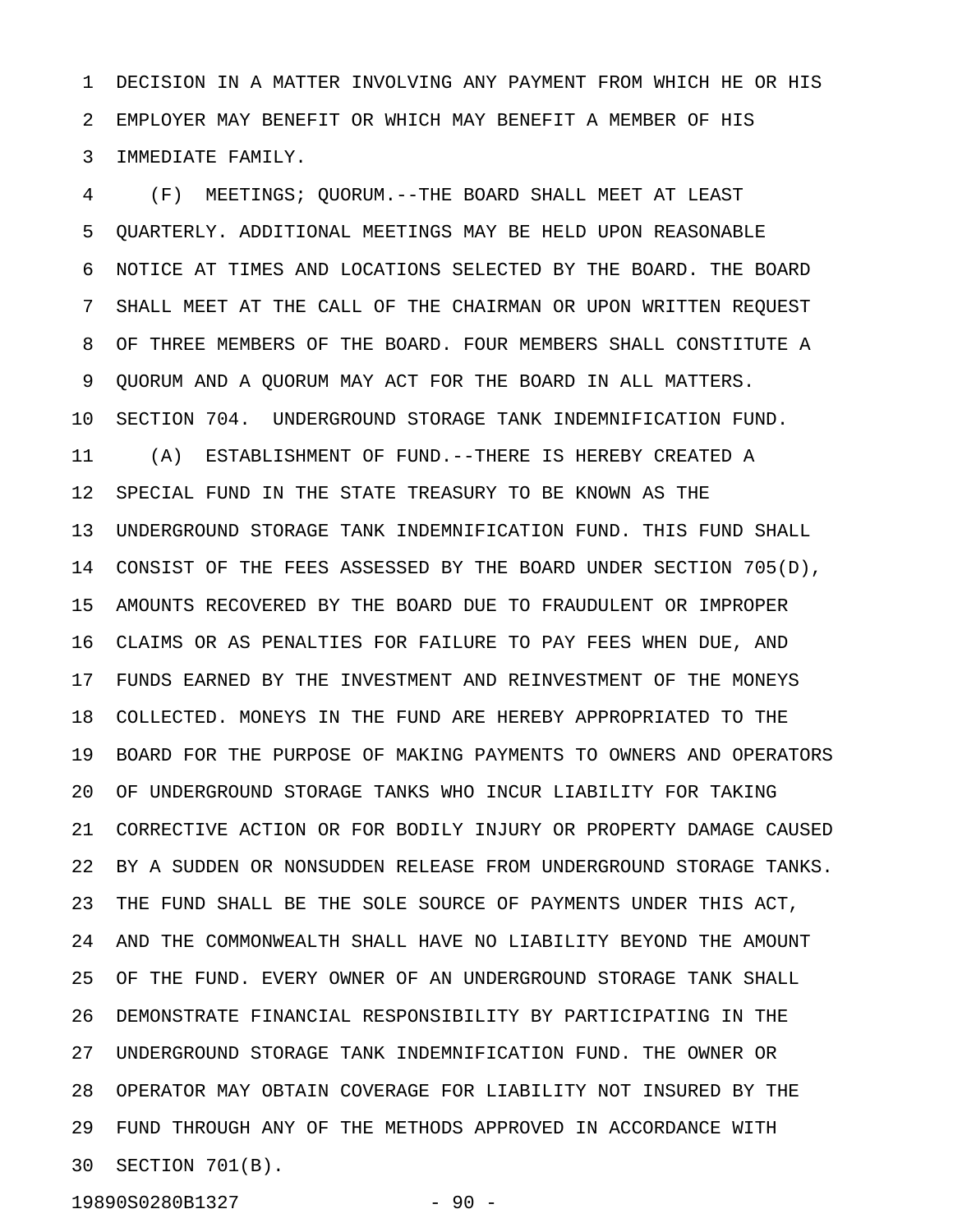1 (B) LIMIT OF PAYMENTS.--PAYMENTS TO ELIGIBLE OWNERS OR 2 OPERATORS SHALL BE LIMITED TO THE ACTUAL COSTS OF CORRECTIVE 3 ACTION AND THE AMOUNT OF AN AWARD OF DAMAGES BY A COURT OF 4 COMPETENT JURISDICTION FOR BODILY INJURY, PROPERTY DAMAGE, OR 5 BOTH, NOT TO EXCEED A TOTAL OF \$1,000,000 PER TANK PER 6 OCCURRENCE. PAYMENTS OF CLAIMS AGAINST THE FUND SHALL BE SUBJECT 7 TO A DEDUCTIBLE AS PROVIDED IN SECTION 705. PAYMENTS SHALL BE 8 MADE ONLY FOR RELEASES RESULTING FROM STORAGE TANKS THAT ARE 9 LOCATED WITHIN THIS COMMONWEALTH. PAYMENTS SHALL NOT EXCEED AN 10 ANNUAL AGGREGATE OF \$1,000,000 FOR EACH OWNER AND OPERATOR OF 11 100 OR LESS UNDERGROUND STORAGE TANKS OR AN ANNUAL AGGREGATE OF 12 \$2,000,000 FOR EACH OWNER AND OPERATOR OF 101 OR MORE 13 UNDERGROUND STORAGE TANKS.

14 (C) PROHIBITED USES.--MONEYS IN THE FUND SHALL NOT BE USED 15 FOR THE REPAIR, REPLACEMENT OR MAINTENANCE OF UNDERGROUND 16 STORAGE TANKS OR IMPROVEMENT OF PROPERTY ON WHICH THE TANKS ARE 17 LOCATED.

18 (D) EXPENSES.--ALL COSTS AND EXPENSES OF THE BOARD SHALL BE 19 PAID FROM THE FUND, INCLUDING, BUT NOT LIMITED TO, COMPENSATION 20 OF EMPLOYEES AND ANY INDEPENDENT CONTRACTORS OR CONSULTANTS 21 HIRED BY THE BOARD.

22 SECTION 705. POWERS AND DUTIES OF UNDERGROUND STORAGE TANK 23 INDEMNIFICATION BOARD.

24 (A) SUPPORT.--THE BOARD MAY EMPLOY THE PERSONNEL NECESSARY 25 TO PROCESS FEE PAYMENTS, TO ADMINISTER CLAIMS MADE AGAINST THE 26 UNDERGROUND STORAGE TANK INDEMNIFICATION FUND AND TO CARRY OUT 27 THE PURPOSES OF THE BOARD. THE BOARD MAY ALSO CONTRACT FOR THE 28 SERVICES OF ATTORNEYS, CONSULTANTS AND ACTUARIES NECESSARY TO 29 ADVISE THE BOARD IN ESTABLISHING FEES UNDER SUBSECTION (D) AND 30 DEDUCTIBLE AMOUNTS UNDER SUBSECTION (C).

19890S0280B1327 - 91 -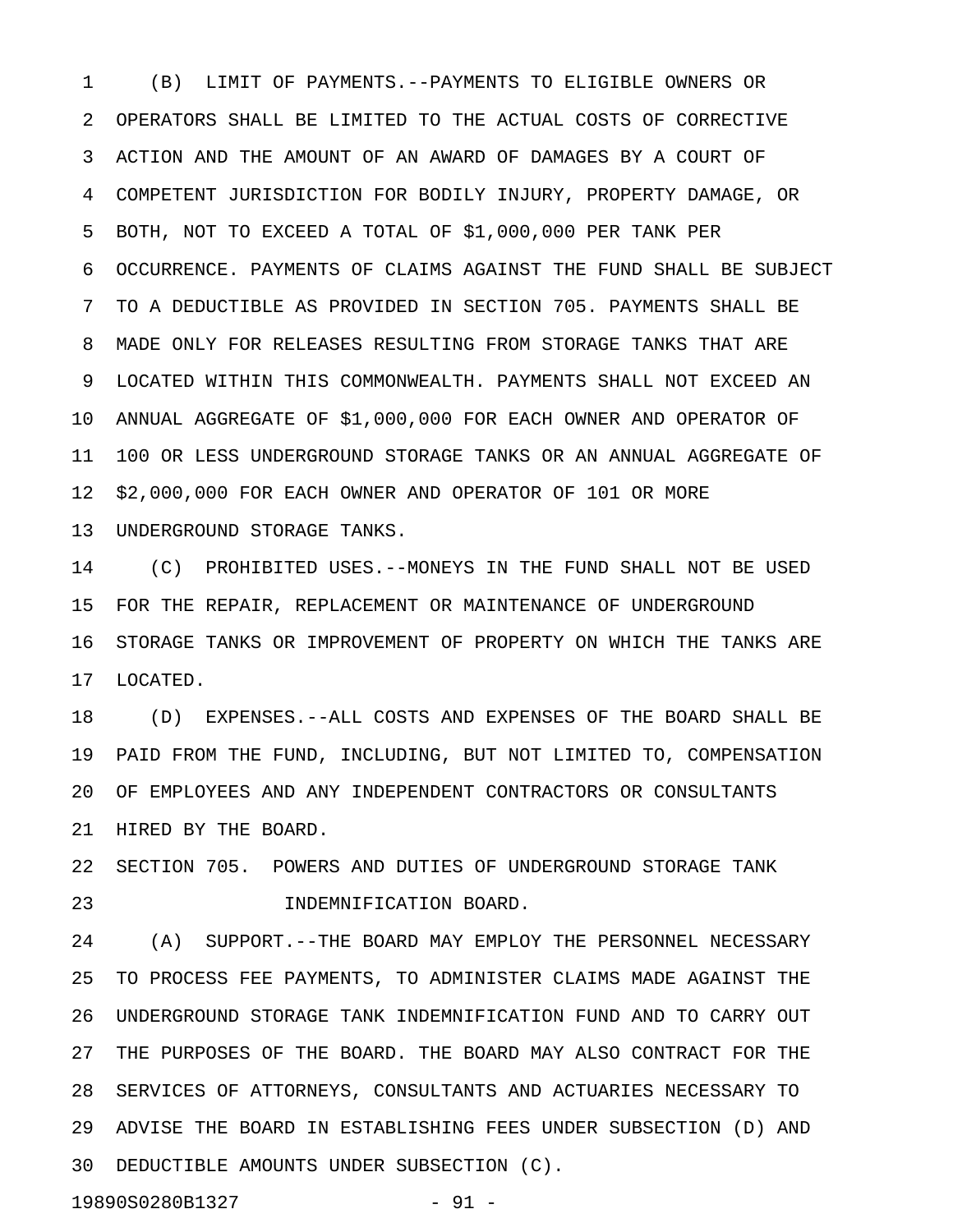1 (B) CLAIMS.--THE BOARD SHALL ESTABLISH PROCEDURES BY WHICH 2 OWNERS AND OPERATORS MAY MAKE CLAIMS FOR COSTS ESTIMATED OR 3 INCURRED IN TAKING CORRECTIVE ACTION AND FOR LIABILITY DUE TO 4 BODILY INJURY AND PROPERTY DAMAGE CAUSED BY A SUDDEN OR 5 NONSUDDEN RELEASE FROM UNDERGROUND STORAGE TANKS. CLAIMS 6 DETERMINED TO BE ELIGIBLE SHALL BE PAID UPON RECEIPT OF 7 INFORMATION REQUIRED UNDER REGULATIONS WHICH THE BOARD SHALL 8 PROMULGATE. THE BOARD, BY REGULATION, MAY ESTABLISH A SYSTEM FOR 9 PRIORITIZING CLAIMS.

10 (C) DEDUCTIBLE.--

11 (1) CLAIMS SHALL BE SUBJECT TO A DEDUCTIBLE AMOUNT WHICH 12 THE BOARD SHALL SET ANNUALLY. THE BOARD SHALL GIVE AT LEAST 13 30 DAYS' NOTICE OF A PROPOSED CHANGE IN DEDUCTIBLE AMOUNTS BY 14 PUBLICATION IN THE PENNSYLVANIA BULLETIN, AND THE CHANGE 15 SHALL TAKE EFFECT ON THE DATE SPECIFIED IN THE NOTICE. EACH 16 OWNER OR OPERATOR SHALL BE RESPONSIBLE FOR THE AMOUNT OF THE 17 DEDUCTIBLE AS PROVIDED IN SECTION 705.

18 (2) THE BOARD SHALL SET THE INITIAL DEDUCTIBLE FOR 19 CORRECTIVE ACTION CLAIMS AT \$75,000 PER TANK PER OCCURRENCE. 20 THEREAFTER, THE DEDUCTIBLE SHALL BE BASED ON AN ESTIMATE OF 21 THE AVERAGE COST OF TAKING CORRECTIVE ACTION DUE TO A SUDDEN 22 OR NONSUDDEN RELEASE FROM UNDERGROUND STORAGE TANKS IN THIS 23 COMMONWEALTH. THE BOARD SHALL NOT SET A DEDUCTIBLE IN AN 24 AMOUNT LOWER THAN \$50,000 PER TANK PER OCCURRENCE.

25 (3) THE BOARD SHALL SET THE INITIAL DEDUCTIBLE FOR 26 CLAIMS DUE TO BODILY INJURY, PROPERTY DAMAGE, OR BOTH, AT 27 \$150,000 PER TANK PER OCCURRENCE. THEREAFTER, THE DEDUCTIBLE 28 SHALL BE BASED ON AN ESTIMATE OF THE AVERAGE AWARD FOR 29 SETTLEMENT OF THIRD-PARTY CLAIMS INVOLVING BODILY INJURY, 30 PROPERTY DAMAGE, OR BOTH, CAUSED BY A SUDDEN OR NONSUDDEN 19890S0280B1327 - 92 -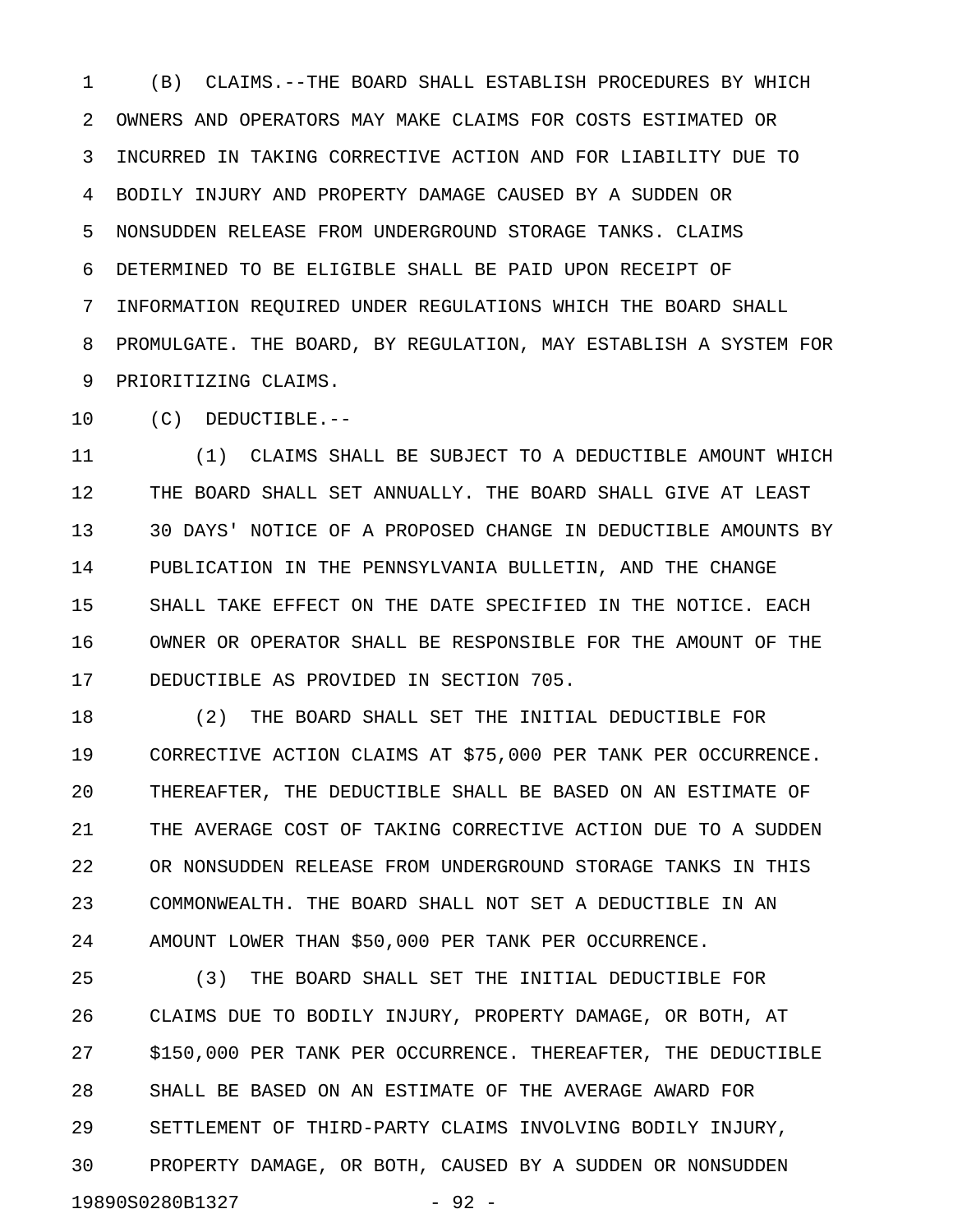1 RELEASE FROM UNDERGROUND STORAGE TANKS IN THIS COMMONWEALTH. 2 THE BOARD SHALL NOT SET A DEDUCTIBLE IN AN AMOUNT LOWER THAN 3 \$100,000 PER TANK PER OCCURRENCE.

4 (D) FEES.--THE BOARD, BY REGULATIONS, SHALL ESTABLISH FEES 5 TO BE PAID BY THE OWNER OR OPERATOR, AS APPROPRIATE, OF 6 UNDERGROUND STORAGE TANKS. FEES SHALL BE SET ON AN ACTUARIAL 7 BASIS IN ORDER TO PROVIDE AN AMOUNT SUFFICIENT TO PAY 8 OUTSTANDING AND ANTICIPATED CLAIMS AGAINST THE UNDERGROUND 9 STORAGE TANK INDEMNIFICATION FUND IN A TIMELY MANNER. FEES SHALL 10 ALSO INCLUDE AN AMOUNT SUFFICIENT TO MEET ALL OTHER FINANCIAL 11 REQUIREMENTS OF THE BOARD. FEES SHALL BE ADJUSTED AS DEEMED 12 NECESSARY BY THE BOARD, BUT NO MORE THAN ONCE A YEAR.

13 (E) PAYMENT OF FEES.--FEES ESTABLISHED UNDER SUBSECTION (D) 14 SHALL BE PAID BY THE OWNER OF THE TANK UNLESS A WRITTEN 15 AGREEMENT BETWEEN THE OWNER AND THE OPERATOR PROVIDES OTHERWISE. 16 A PERSON WHO FAILS OR REFUSES TO PAY THE FEE OR A PART OF THE 17 FEE BY THE DATE ESTABLISHED BY THE BOARD SHALL BE ASSESSED A 18 PENALTY OF 5% OF THE AMOUNT DUE WHICH SHALL ACCRUE ON THE FIRST 19 DAY OF DELINQUENCY AND BE ADDED THERETO. THEREAFTER, ON THE LAST 20 DAY OF EACH MONTH DURING WHICH ANY PART OF ANY FEE OR ANY PRIOR 21 ACCRUED PENALTY REMAINS UNPAID, AN ADDITIONAL 5% OF THE THEN 22 UNPAID BALANCE SHALL ACCRUE AND BE ADDED THERETO.

23 (F) ADDITIONAL POWERS.--THE BOARD SHALL HAVE ADDITIONAL 24 POWERS AS MAY BE NECESSARY TO CARRY OUT ITS DUTIES UNDER THIS 25 ACT, INCLUDING, BUT NOT LIMITED TO, THE FOLLOWING:

26 (1) TO MAKE CONTRACTS AND EXECUTE ALL INSTRUMENTS 27 NECESSARY OR CONVENIENT FOR CARRYING ON OF ITS BUSINESS.

28 (2) TO MAKE BYLAWS FOR THE MANAGEMENT AND REGULATION OF 29 ITS AFFAIRS AND TO ADOPT, AMEND AND REPEAL RULES, REGULATIONS 30 AND GUIDELINES GOVERNING THE ADMINISTRATIVE PROCEDURES AND 19890S0280B1327 - 93 -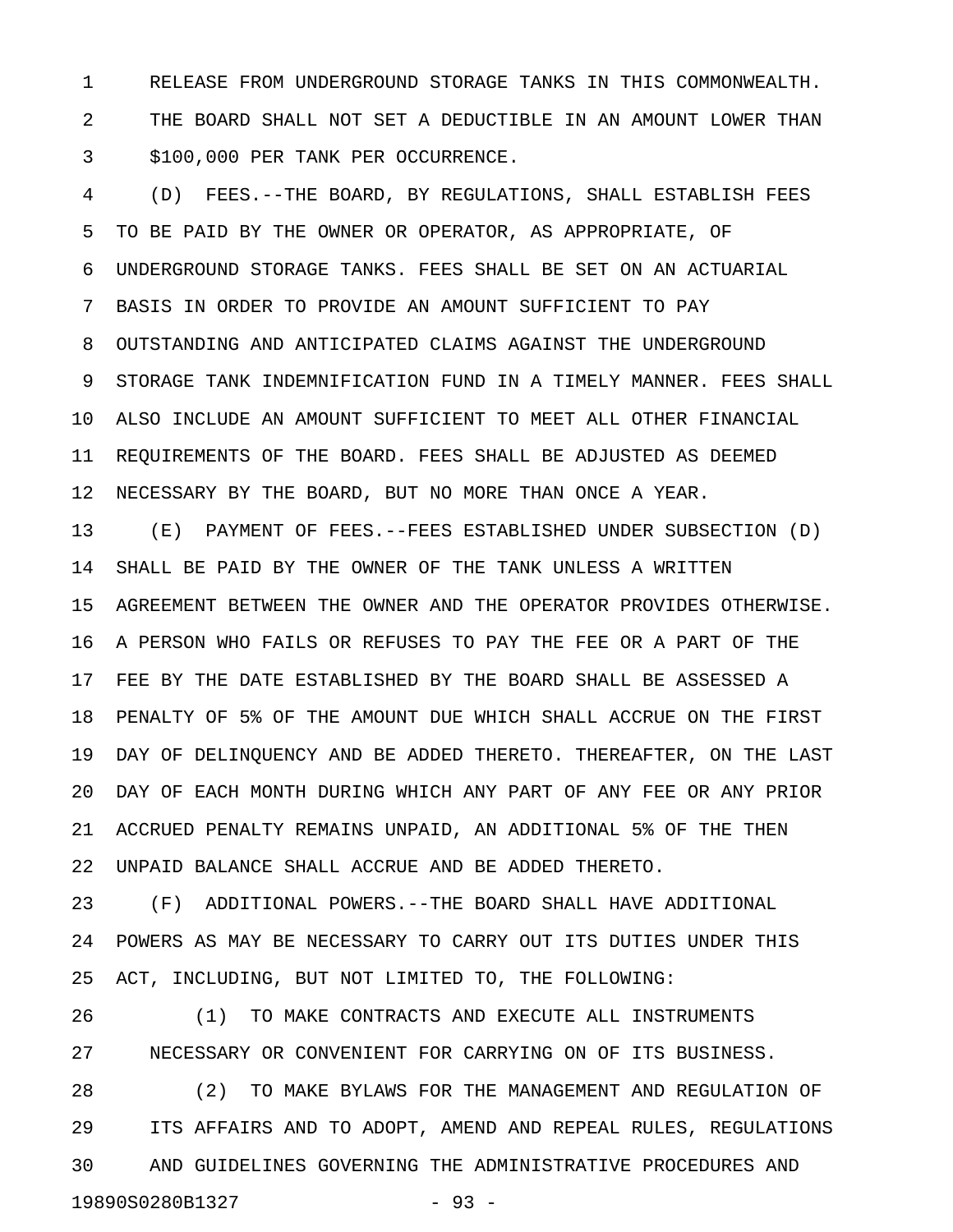1 BUSINESS OF THE BOARD AND OPERATION AND ADMINISTRATION OF THE 2 FUND. REGULATIONS OF THE BOARD SHALL BE SUBJECT TO REVIEW 3 UNDER THE ACT OF JUNE 25, 1982 (P.L.633, NO.181), KNOWN AS 4 THE REGULATORY REVIEW ACT.

5 (3) TO SUE OR BE SUED CONCERNING CLAIMS ARISING AS THE 6 RESULT OF A RELEASE FROM AN UNDERGROUND STORAGE TANK AND TO 7 IMPLEAD AND BE IMPLEADED, COMPLAIN AND DEFEND IN ALL COURTS.

8 (4) TO CONDUCT EXAMINATIONS AND INVESTIGATIONS AND TAKE 9 TESTIMONY UNDER OATH OR AFFIRMATION ON ANY MATTER NECESSARY 10 TO THE DETERMINATION OF APPROVAL OR DISAPPROVAL OF ANY CLAIM. 11 SECTION 706. ELIGIBILITY OF CLAIMANTS.

12 IN ORDER TO RECEIVE A PAYMENT FROM THE UNDERGROUND STORAGE 13 TANK INDEMNIFICATION FUND, A CLAIMANT SHALL MEET THE FOLLOWING 14 ELIGIBILITY REQUIREMENTS:

15 (1) THE CLAIMANT IS THE OWNER OR OPERATOR OF THE TANK 16 WHICH IS THE SUBJECT OF THE CLAIM.

17 (2) THE CURRENT FEE REQUIRED UNDER SECTION 705 HAS BEEN 18 PAID.

19 (3) THE TANK HAS BEEN REGISTERED IN ACCORDANCE WITH THE 20 REQUIREMENTS OF SECTION 503.

21 (4) THE OWNER OR OPERATOR HAS OBTAINED A PERMIT, IF 22 REQUIRED UNDER SECTIONS 501 AND 504.

23 (5) THE CLAIMANT DEMONSTRATES TO THE SATISFACTION OF THE 24 BOARD THAT THE RELEASE THAT IS THE SUBJECT OF THE CLAIM 25 OCCURRED AFTER THE DATE ESTABLISHED BY THE BOARD FOR PAYMENT 26 OF THE FEE REQUIRED BY SECTION 705(D).

27 (6) ADDITIONAL ELIGIBILITY REQUIREMENTS WHICH THE BOARD 28 MAY ADOPT BY REGULATION.

29 SECTION 707. AUDIT.

30 THE BOARD SHALL CONTRACT FOR AN ANNUAL INDEPENDENT AUDIT OF 19890S0280B1327 - 94 -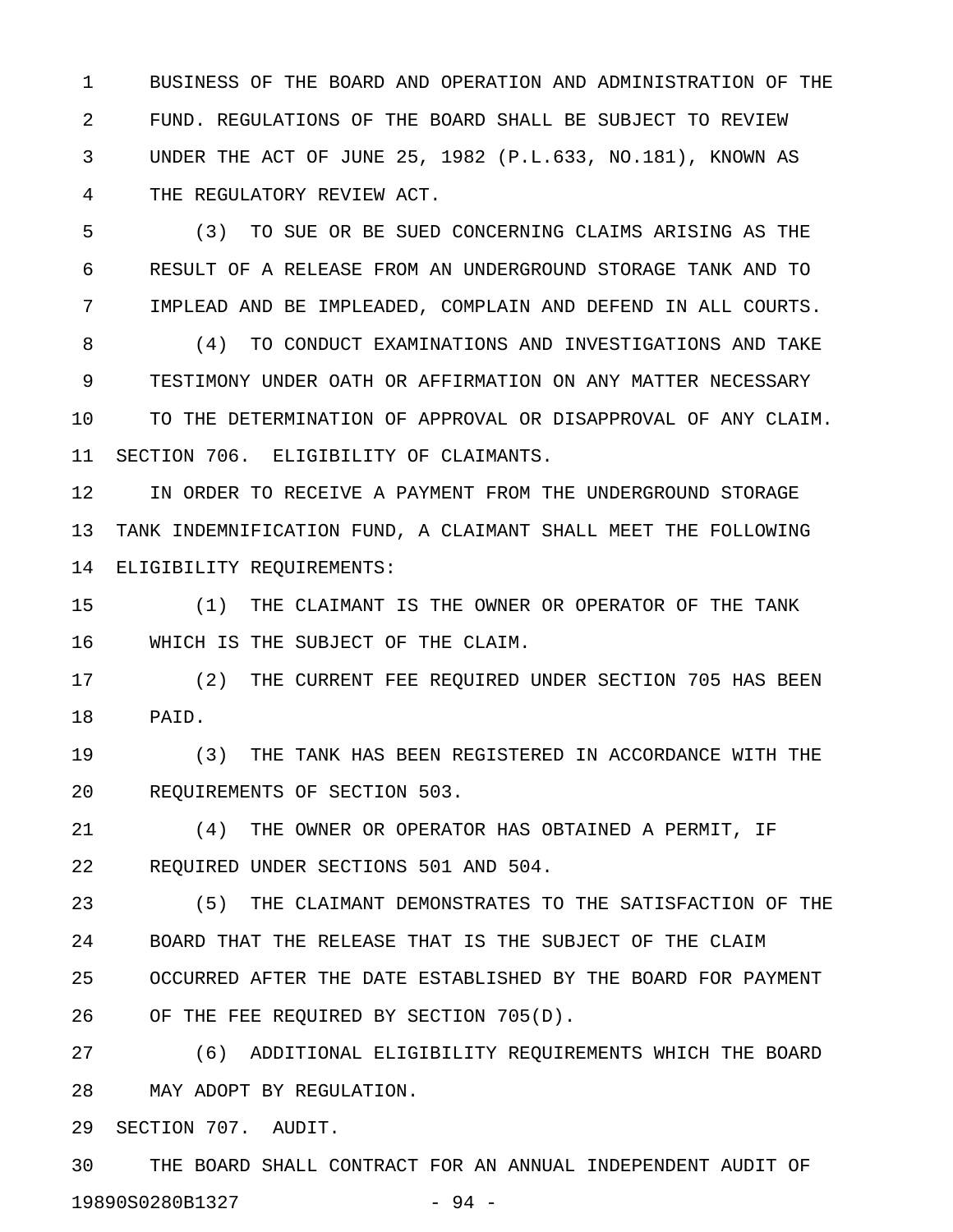1 THE UNDERGROUND STORAGE TANK INDEMNIFICATION FUND.

2 SECTION 708. SUNSET REVIEW.

3 THE UNDERGROUND STORAGE TANK INDEMNIFICATION FUND AND THE 4 BOARD SHALL BE SUBJECT TO PERIODIC EVALUATION, REVIEW AND 5 TERMINATION OR CONTINUATION UNDER THE ACT OF DECEMBER 22, 1981 6 (P.L.508, NO.142), KNOWN AS THE SUNSET ACT, EVERY FIVE YEARS 7 COMMENCING WITH AN INITIAL TERMINATION DATE OF DECEMBER 31, 8 1993. NOTHING IN THE SUNSET ACT OR THIS SECTION SHALL BE 9 CONSTRUED TO INVALIDATE ANY CLAIM SUBMITTED PRIOR TO THE DATE OF 10 TERMINATION.

11 SECTION 709. LOAN FUND.

12 (A) ESTABLISHMENT.--THERE IS ESTABLISHED A SEPARATE ACCOUNT 13 IN THE STATE TREASURY TO BE KNOWN AS THE STORAGE TANK LOAN FUND, 14 WHICH SHALL BE A SPECIAL FUND ADMINISTERED BY THE DEPARTMENT OF 15 COMMERCE.

16 (B) PURPOSE.--IN A CASE WHEN THE DEPARTMENT HAS IDENTIFIED 17 NO MORE THAN TWO PERSONS AS POTENTIALLY LIABLE TO TAKE 18 CORRECTIVE ACTION UNDER SECTION 1302, SUCH PERSONS MAY BE 19 ELIGIBLE, UPON WRITTEN APPLICATION TO THE DEPARTMENT OF 20 COMMERCE, TO RECEIVE LONG-TERM, LOW-INTEREST LOANS IN AN AMOUNT 21 UP TO \$15,000 AT AN INTEREST RATE NOT TO EXCEED 2%. THE 22 DEPARTMENT OF COMMERCE SHALL PROMULGATE REGULATIONS ESTABLISHING 23 ELIGIBILITY CRITERIA FOR THE LOANS. AS PART OF THIS EFFORT, THE 24 DEPARTMENT OF COMMERCE SHALL INCLUDE A DETERMINATION OF THE 25 AVAILABILITY OF OTHER SOURCES OF FUNDS AT REASONABLE RATES TO 26 FINANCE ALL OR A PORTION OF THE RESPONSE ACTION AND THE NEED FOR 27 DEPARTMENT OF COMMERCE ASSISTANCE TO FINANCE THE RESPONSE 28 ACTION.

29 (C) FUNDS.--IN ADDITION TO ANY FUNDS AS MAY BE APPROPRIATED 30 BY THE GENERAL ASSEMBLY, AT LEAST 2% OF THE FUNDS RAISED 19890S0280B1327 - 95 -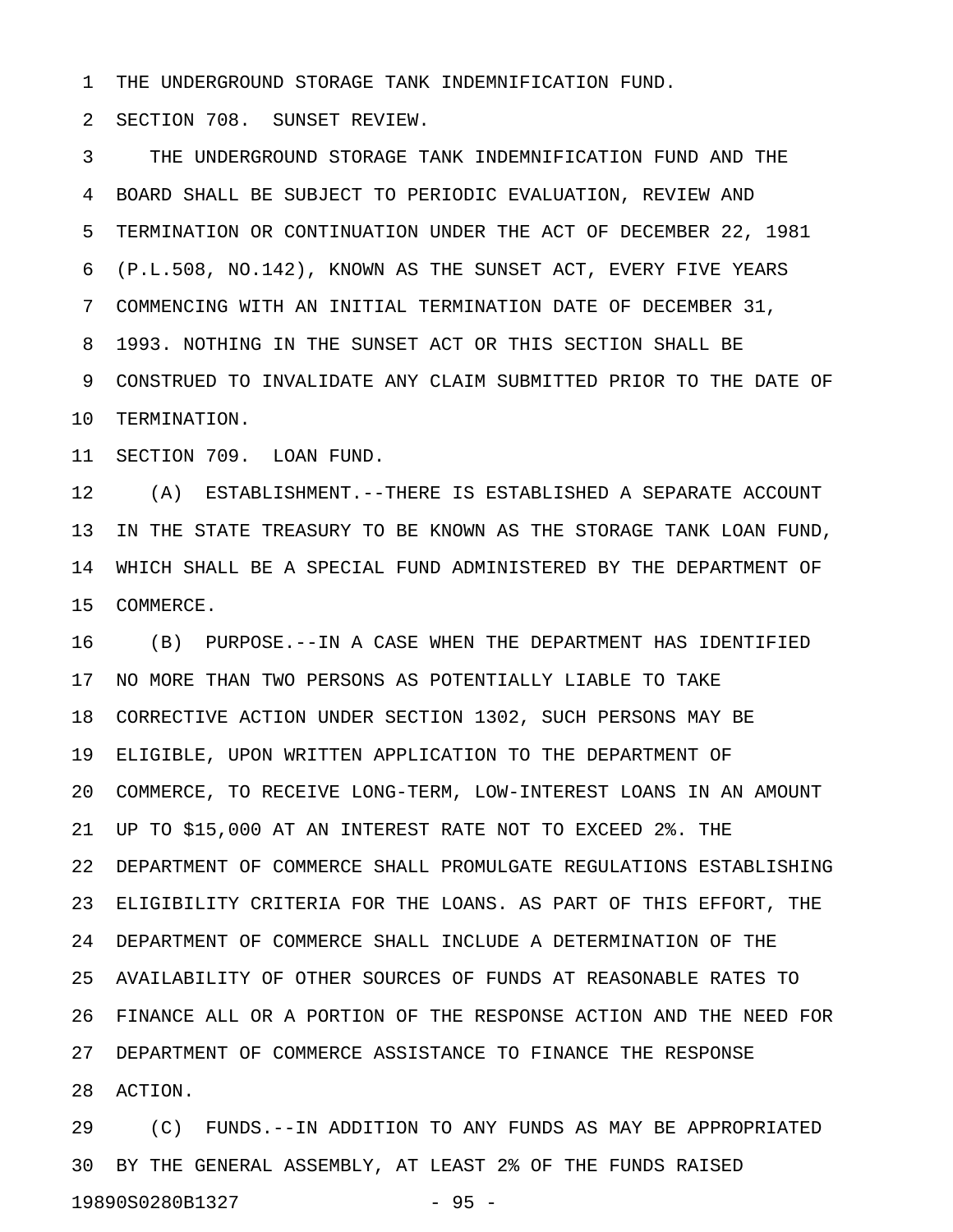1 ANNUALLY BY THE ASSESSMENTS IMPOSED BY SECTIONS 303 AND 502 2 SHALL BE DEPOSITED INTO THE LOAN FUND.

3 (D) ANNUAL REPORT.--BEGINNING JANUARY 1, 1990, AND ANNUALLY 4 THEREAFTER, THE DEPARTMENT OF COMMERCE SHALL TRANSMIT TO THE 5 GENERAL ASSEMBLY A REPORT CONCERNING ACTIVITIES AND EXPENDITURES 6 MADE PURSUANT TO THIS SECTION FOR THE PRECEDING STATE FISCAL 7 YEAR. INCLUDED IN THIS REPORT SHALL BE INFORMATION CONCERNING 8 ALL REVENUES AND RECEIPTS DEPOSITED INTO THE LOAN FUND AND ALL 9 LOANS EXTENDED TO ELIGIBLE APPLICANTS.

10 (E) SUNSET.--THE LOAN FUND SHALL CEASE TO EXIST ON JUNE 30, 11 1993, UNLESS IT IS REESTABLISHED BY ACTION OF THE GENERAL 12 ASSEMBLY. ANY FUNDS REMAINING IN THE LOAN FUND ON JUNE 30, 1993, 13 SHALL LAPSE TO THE STORAGE TANK FUND. MONEY RECEIVED BY THE 14 DEPARTMENT OF COMMERCE AS REPAYMENT OF OUTSTANDING LOANS AFTER 15 JUNE 30, 1993, SHALL LAPSE TO THE STORAGE TANK FUND.

## 16 CHAPTER 9

## 17 SPILL PREVENTION RESPONSE PLAN

18 SECTION 901. SUBMISSION OF SPILL PREVENTION RESPONSE PLAN. 19 (A) SCHEDULE.--ACCOMPANYING THE REGISTRATION FORM AS SET 20 FORTH IN SECTION 303, EACH OWNER OF AN ABOVEGROUND STORAGE TANK 21 OR TANK FACILITY SHALL SUBMIT TO THE DEPARTMENT WITHIN ONE YEAR 22 OF THE EFFECTIVE DATE OF THIS ACT A PLAN FOR EACH ABOVEGROUND 23 STORAGE TANK OR TANK FACILITY. EACH PLAN SHALL BE SITE-SPECIFIC 24 AND BE CONSISTENT WITH THE REQUIREMENTS OF THIS ACT. THIS 25 CHAPTER SHALL NOT APPLY TO ABOVEGROUND STORAGE TANK FACILITIES 26 WITH A CAPACITY EQUAL TO OR LESS THAN 21,000 GALLONS.

27 (B) PLAN REVISIONS.--EACH OWNER OF AN ABOVEGROUND STORAGE 28 TANK OR TANK FACILITY WITH AN APPROVED SPILL PREVENTION RESPONSE 29 PLAN SHALL SUBMIT A REVISED PLAN OR ADDENDUM TO THE PLAN TO THE 30 DEPARTMENT IN ACCORDANCE WITH THE REQUIREMENTS OF THIS ACT IF 19890S0280B1327 - 96 -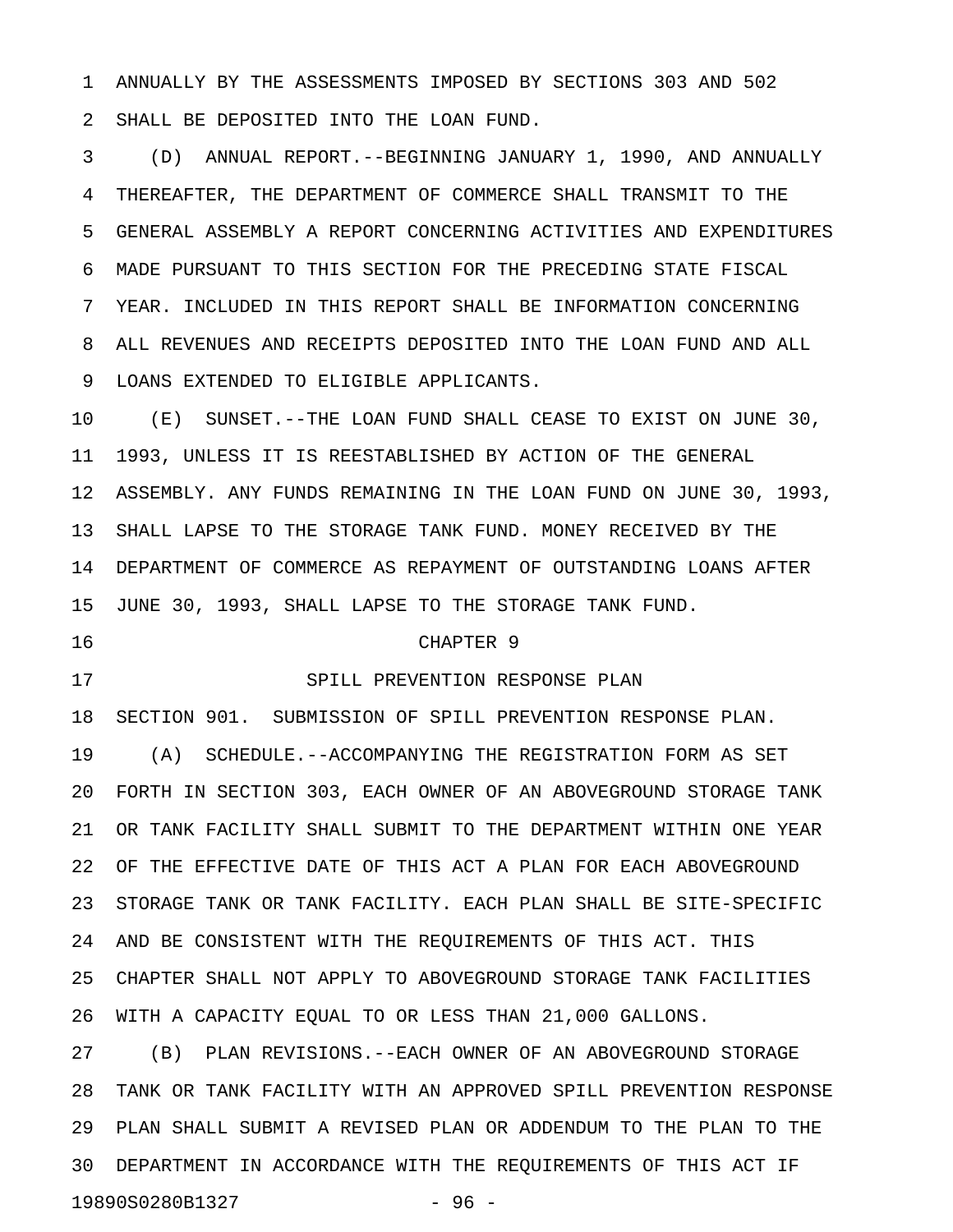1 ANY OF THE FOLLOWING OCCUR:

2 (1) THERE IS A SUBSTANTIAL MODIFICATION IN DESIGN, 3 CONSTRUCTION, OPERATION, MAINTENANCE OF THE STORAGE TANK OR 4 TANK FACILITY OR ASSOCIATED EQUIPMENT OR OTHER CIRCUMSTANCES 5 THAT INCREASE THE POTENTIAL FOR FIRES, EXPLOSIONS OR RELEASES 6 OF REGULATED SUBSTANCES.

7 (2) THERE IS A SUBSTANTIAL MODIFICATION IN EMERGENCY 8 EQUIPMENT AT THE FACILITY.

9 (3) THERE ARE SUBSTANTIAL CHANGES IN TANK FACILITY 10 EMERGENCY ORGANIZATION.

11 (4) APPLICABLE DEPARTMENT REGULATIONS ARE REVISED.

12 (5) THE PLAN FAILS IN AN EMERGENCY.

13 (6) THE REMOVAL OR THE ADDITION OF ANY STORAGE TANK OR 14 STORAGE TANKS.

15 (7) OTHER CIRCUMSTANCES OCCUR OF WHICH THE DEPARTMENT 16 REQUESTS AN UPDATE.

17 (C) EXISTING PLANS.--ALL EXISTING PLANS REGARDING STORAGE 18 TANK FACILITIES REQUIRED BY THE DEPARTMENT PURSUANT TO THE ACT 19 OF JUNE 22, 1937 (P.L.1987, NO.394), KNOWN AS THE CLEAN STREAMS 20 LAW, AND KNOWN AS PREPAREDNESS, PREVENTION AND CONTINGENCY PLANS 21 MUST BE REVISED WITHIN TWO YEARS OF THE EFFECTIVE DATE OF THIS 22 ACT. THEREAFTER, ALL PLANS SUBMITTED IN ACCORDANCE WITH THIS 23 CHAPTER SHALL BE DEEMED TO HAVE SATISFIED THE REQUIREMENTS OF 24 THE CLEAN STREAMS LAW, RELATING TO PREPAREDNESS, PREVENTION AND 25 CONTINGENCY PLANS.

26 SECTION 902. CONTENT OF SPILL PREVENTION RESPONSE PLAN.

27 (A) DESCRIPTION OF FACILITY.--THE PLAN SHALL IDENTIFY AND 28 DESCRIBE THE INDUSTRIAL OR COMMERCIAL ACTIVITY WHICH OCCURS AT 29 THE SITE, INCLUDING A SPECIFIC LISTING AND INVENTORY OF ALL 30 TYPES OF PRODUCTS STORED, AMOUNT OF PRODUCTS STORED AND WASTES 19890S0280B1327 - 97 -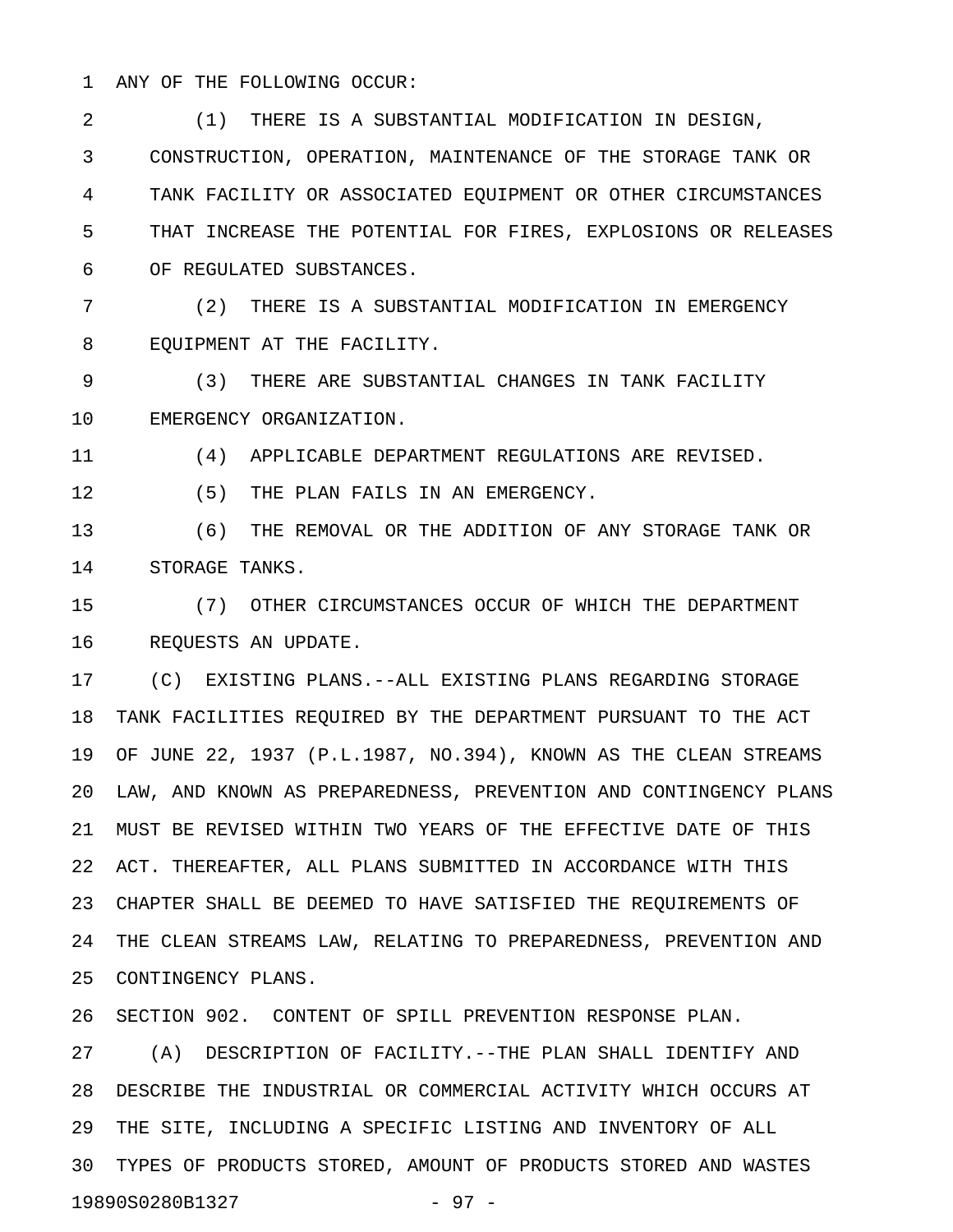1 GENERATED WHICH ARE STORED AT THE ABOVEGROUND STORAGE TANK OR 2 TANK FACILITY. THE PLAN SHALL INCLUDE DRAWINGS OF THE 3 ABOVEGROUND STORAGE TANK FACILITY, INCLUDING LOCATION OF ALL 4 DRAINAGE PIPES AND WATER OUTLETS.

5 (B) DESCRIPTION OF THE ORGANIZATION STRUCTURE FOR PLAN 6 IMPLEMENTATION.--THE PLAN SHALL IDENTIFY ALL FACILITY RELATED 7 INDIVIDUALS AND THEIR DUTIES AND RESPONSIBILITIES FOR 8 DEVELOPING, IMPLEMENTING AND MAINTAINING THE FACILITIES' PLAN. 9 THE PLAN SHALL DESCRIBE IN DETAIL THE CHAIN OF COMMAND AT THE 10 ABOVEGROUND STORAGE TANK OR STORAGE TANK FACILITY AND LIST ALL 11 FACILITY EMERGENCY COORDINATORS, AND EMERGENCY RESPONSE 12 CONTRACTORS.

13 (C) SPILL LEAK PREVENTION AND RESPONSE.--THE PLAN SHALL 14 PROVIDE A PREVENTIVE MAINTENANCE PROGRAM THAT INCLUDES 15 MONITORING AND INSPECTION PROCEDURES, INCLUDING IDENTIFICATION 16 OF STRESS POINTS, EMPLOYEE TRAINING PROGRAM AND SECURITY SYSTEM. 17 THE PLAN SHALL INCLUDE A DESCRIPTION OF POTENTIAL SOURCES AND 18 AREAS WHERE SPILLS AND LEAKS MAY OCCUR BY DRAWINGS AND PLOT 19 PLANS AND SHALL IDENTIFY SPECIFIC SPILL PREVENTION MEASURES FOR 20 THOSE IDENTIFIED AREAS.

21 (D) COUNTERMEASURE.--THE PLAN SHALL EXPLAIN IN DETAIL THE 22 SPECIFIC RESPONSE THAT STORAGE TANK FACILITY AND CONTRACT 23 EMERGENCY PERSONNEL SHALL TAKE UPON THE OCCURRENCE OF ANY 24 RELEASE AT THE FACILITY.

25 (E) EMERGENCY SPILL CONTROL NETWORK.--THE PLAN SHALL INCLUDE 26 INFORMATION OBTAINED BY THE OWNER OF THE ABOVEGROUND STORAGE 27 TANK FACILITY FROM THE COUNTY AND MUNICIPAL EMERGENCY MANAGEMENT 28 AGENCIES. THE PLAN SHALL ALSO CONTAIN INFORMATION RELATING TO 29 PERSONS TO BE NOTIFIED IN THE EVENT OF A SPILL.

30 (F) OTHER INFORMATION.--THE OWNER SHALL PROVIDE THE 19890S0280B1327 - 98 -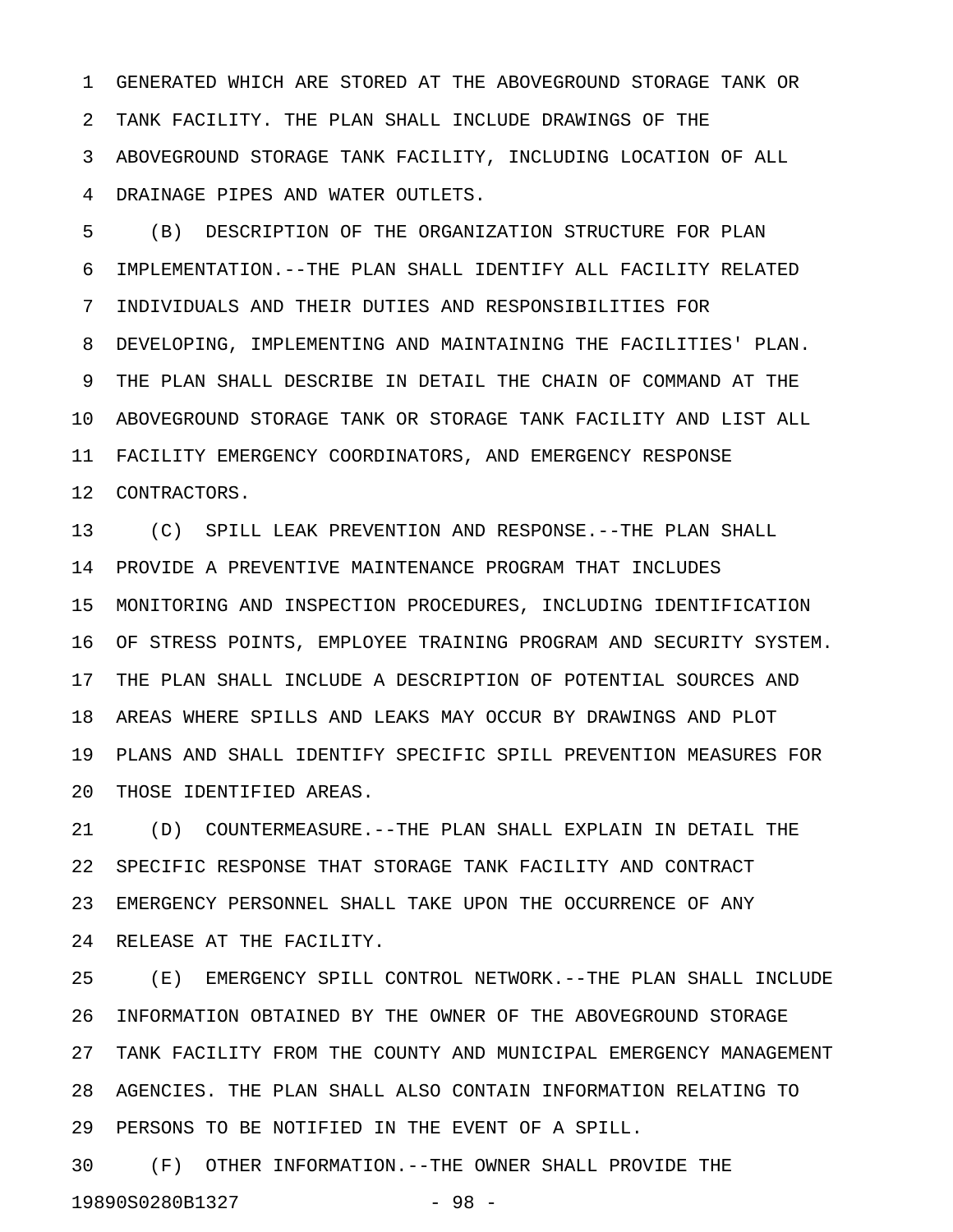1 DEPARTMENT WITH ALL OTHER INFORMATION REQUIRED BY THE DEPARTMENT 2 TO CARRY OUT ITS DUTIES UNDER THIS ACT.

3 SECTION 903. ABOVEGROUND STORAGE TANK FACILITY EMERGENCY 4 RESPONSE PLAN.

5 (A) COUNTY EMERGENCY RESPONSE PLAN.--THE COUNTY EMERGENCY 6 MANAGEMENT AGENCY, AS DEFINED IN REGULATION FOR PLANNING 7 THRESHOLD, SHALL DEVELOP A COMPREHENSIVE ABOVEGROUND STORAGE 8 TANK EMERGENCY RESPONSE PLAN WHICH IS SITE-SPECIFIC TO THOSE 9 ABOVEGROUND STORAGE TANK FACILITIES WHICH REQUIRE ONSITE 10 EMERGENCY RESPONSE PLANS UNDER SECTION 901. ALL PLANS SHALL BE 11 COMPLETED WITHIN TWO YEARS OF THE EFFECTIVE DATE OF THIS 12 SECTION. THE PLAN SHALL BE CONSISTENT WITH ESTABLISHED EMERGENCY 13 RESPONSE PLANNING PROCEDURES AS ESTABLISHED BY THE PENNSYLVANIA 14 EMERGENCY MANAGEMENT COUNCIL AND THE PENNSYLVANIA EMERGENCY 15 MANAGEMENT AGENCY AND SHALL INCLUDE THE TIMELY NOTIFICATION OF 16 ALL DOWNSTREAM WATER COMPANIES AND DOWNSTREAM INDUSTRIAL 17 FACILITIES WHICH INTAKE WATER FROM POTENTIALLY CONTAMINATED 18 RIVERS, STREAMS AND CREEKS WITHIN 20 MILES OF THE ABOVEGROUND 19 STORAGE TANK FACILITY. THE COUNTY SHALL COORDINATE THE 20 DEVELOPMENT OF EACH ABOVEGROUND STORAGE TANK FACILITY EMERGENCY 21 RESPONSE PLAN WHICH SHALL BE CODEVELOPED WITH AFFECTED MUNICIPAL 22 EMERGENCY MANAGEMENT AGENCIES AND THE FACILITY OPERATOR. THE 23 COUNTY SHALL SUBMIT COMPLETED PLANS TO THE PENNSYLVANIA 24 EMERGENCY MANAGEMENT AGENCY FOR REVIEW AND APPROVAL. AT LEAST 25 BIENNIAL UPDATES WILL BE REQUIRED.

26 (B) COUNTY PLANS REVIEW.--UPON RECEIPT OF COUNTY ABOVEGROUND 27 STORAGE TANK EMERGENCY RESPONSE PLANS, THE PENNSYLVANIA 28 EMERGENCY MANAGEMENT AGENCY SHALL REVIEW EACH PLAN TO ENSURE 29 CONSISTENCY AND COMPLIANCE WITH EXISTING FEDERAL AND STATE 30 EMERGENCY PLANNING REQUIREMENTS. THE PENNSYLVANIA EMERGENCY 19890S0280B1327 - 99 -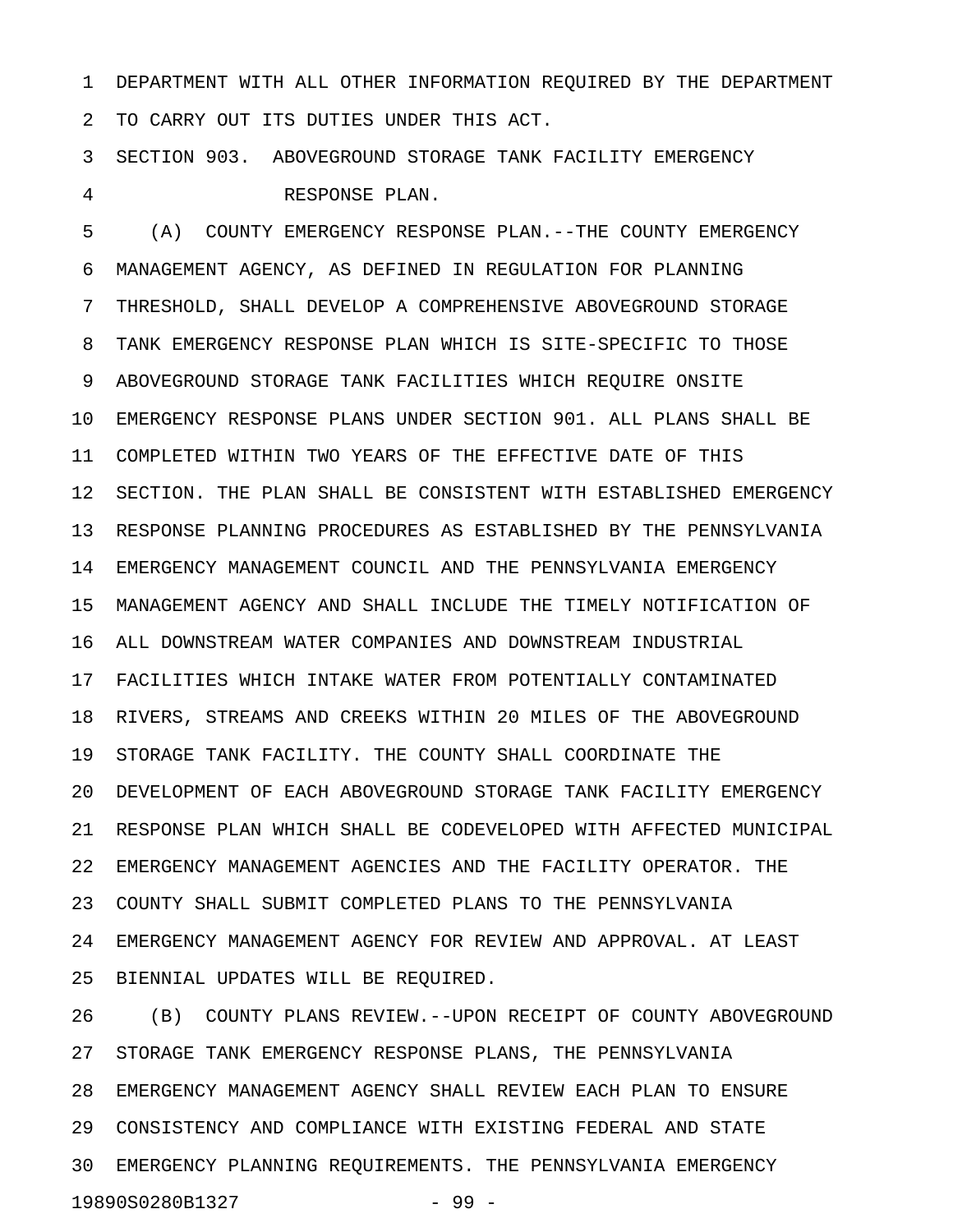1 MANAGEMENT AGENCY WILL NOTIFY THE COUNTY EMERGENCY MANAGEMENT 2 AGENCY IF CORRECTIONS OR CHANGES ARE NECESSARY AND THE 3 PENNSYLVANIA EMERGENCY MANAGEMENT AGENCY SHALL REQUIRE 4 CORRECTION OF THE PLANS BY THE COUNTY EMERGENCY MANAGEMENT 5 AGENCY, AS DESCRIBED IN 35 PA.C. S. § 7313 (RELATING TO POWERS 6 AND DUTIES).

7 (C) RULES AND REGULATIONS.--THE PENNSYLVANIA EMERGENCY 8 MANAGEMENT AGENCY SHALL HAVE THE AUTHORITY TO DEVELOP 9 REGULATIONS TO IMPLEMENT PROVISIONS OF THIS SECTION INCLUDING 10 REQUIREMENTS TO DEVELOP COUNTY ABOVEGROUND STORAGE TANK PLANS 11 BASED UPON A PLANNING THRESHOLD STANDARD AND TO EXERCISE COUNTY 12 ABOVEGROUND STORAGE TANK EMERGENCY RESPONSE PLANS ON A REGULAR 13 BASIS.

14 SECTION 904. REVIEW OF SPILL PREVENTION RESPONSE PLANS.

15 (A) WRITTEN NOTICE.--THE OWNER OF THE ABOVEGROUND STORAGE 16 TANK FACILITY LOCATED ADJACENT TO SURFACE WATERS SHALL ANNUALLY 17 PROVIDE PUBLIC NOTICE TO ALL DOWNSTREAM MUNICIPALITIES,

18 DOWNSTREAM WATER COMPANIES AND DOWNSTREAM INDUSTRIAL USERS 19 WITHIN 20 MILES OF THE ABOVEGROUND STORAGE TANK FACILITY SITE 20 AND THE LOCAL MUNICIPALITY AND COUNTY IN WHICH THE FACILITY IS 21 LOCATED. THE NOTICE SHALL PROVIDE A DETAILED INVENTORY OF THE 22 TYPE AND QUANTITY OF MATERIAL IN STORAGE AT THE FACILITY. THE 23 FACILITY OPERATOR SHALL BIENNIALLY PROVIDE A COPY OF THE 24 FACILITY EMERGENCY RESPONSE PLAN TO THE COUNTY AND MUNICIPAL 25 EMERGENCY MANAGEMENT AGENCY AND THE DEPARTMENT.

26 (B) DEPARTMENT ACTION.--THE DEPARTMENT SHALL APPROVE THE 27 FACILITY PLAN OR DISAPPROVE THE PLAN AND PROVIDE THE OWNER OF 28 THE STORAGE TANK OR TANK FACILITY WITH SPECIFIC REASONS FOR THE 29 DISAPPROVAL. IF DISAPPROVED, THE OWNER OF THE STORAGE TANK OR 30 TANK FACILITY SHALL SUBMIT A REVISED PLAN TO THE DEPARTMENT. 19890S0280B1327 - 100 -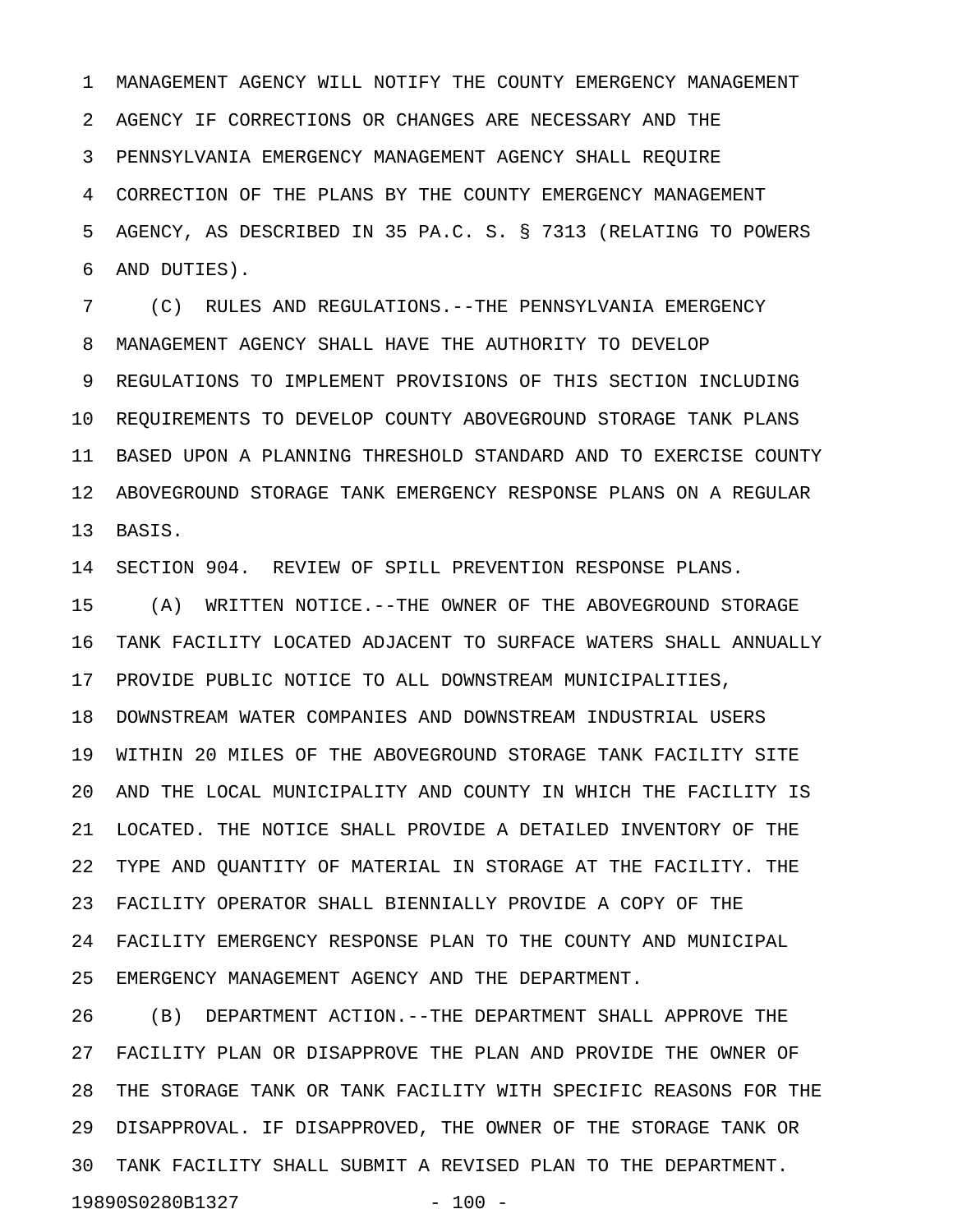1 SECTION 905. NOTIFICATION.

2 (A) PROCEDURE FOR OFFSITE SPILL NOTIFICATION.--UPON THE 3 OCCURRENCE OF AN OFFSITE RELEASE AT THE ABOVEGROUND STORAGE 4 TANK, THE OWNER OR OPERATOR OF A STORAGE TANK SHALL IMMEDIATELY 5 NOTIFY THE COUNTY EMERGENCY MANAGEMENT AGENCY, THE PENNSYLVANIA 6 EMERGENCY MANAGEMENT AGENCY AND THE DEPARTMENT. ALL DOWNSTREAM 7 WATER COMPANIES, DOWNSTREAM MUNICIPALITIES AND DOWNSTREAM 8 INDUSTRIAL USERS WITHIN 20 MILES OF THE ABOVEGROUND STORAGE TANK 9 LOCATED ADJACENT TO SURFACE WATERS SHALL BE NOTIFIED ON A 10 PRIORITY BASIS BASED ON THE PROXIMITY OF THE RELEASE BY THE 11 OWNER OR OPERATOR OF THE AGENT OF THE OWNER OR OPERATOR OF THE 12 ABOVEGROUND STORAGE TANK WITHIN TWO HOURS OF ANY RELEASE WHICH 13 ENTERS A WATER SUPPLY OR WHICH THREATENS THE WATER SUPPLY OF 14 DOWNSTREAM USERS.

15 (B) PROCEDURE FOR ONSITE SPILL NOTIFICATION.--UPON THE 16 OCCURRENCE OF AN ONSITE RELEASE WITH LIMITED POTENTIAL FOR 17 OFFSITE IMPACT AT THE ABOVEGROUND STORAGE TANK, THE OWNER OR 18 OPERATOR OF A STORAGE TANK SHALL IMMEDIATELY NOTIFY THE 19 DEPARTMENT. IF AN EMERGENCY RESPONSE IS REQUIRED, THE 20 ABOVEGROUND STORAGE TANK OWNER OR OPERATOR SHALL NOTIFY THE 21 COUNTY EMERGENCY MANAGEMENT AGENCY.

22 (C) NOTIFICATION LIST.--THE OWNER OF THE ABOVEGROUND STORAGE 23 TANK OR TANK FACILITY LOCATED ADJACENT TO SURFACE WATERS SHALL 24 ANNUALLY OBTAIN AND ANNUALLY UPDATE A LIST FROM THE LOCAL 25 EMERGENCY MANAGEMENT AGENCY OF ALL DOWNSTREAM MUNICIPAL WATER 26 USERS, WATER COMPANIES AND INDUSTRIAL USERS WITHIN 20 MILES OF 27 THE TANK FACILITY.

28 (D) COUNTY NOTIFICATION.--UPON NOTIFICATION OF AN OFFSITE 29 ACTUAL RELEASE OR POTENTIAL FAILURE OF AN ABOVEGROUND STORAGE 30 TANK, THE COUNTY EMERGENCY MANAGEMENT AGENCY SHALL NOTIFY THE 19890S0280B1327 - 101 -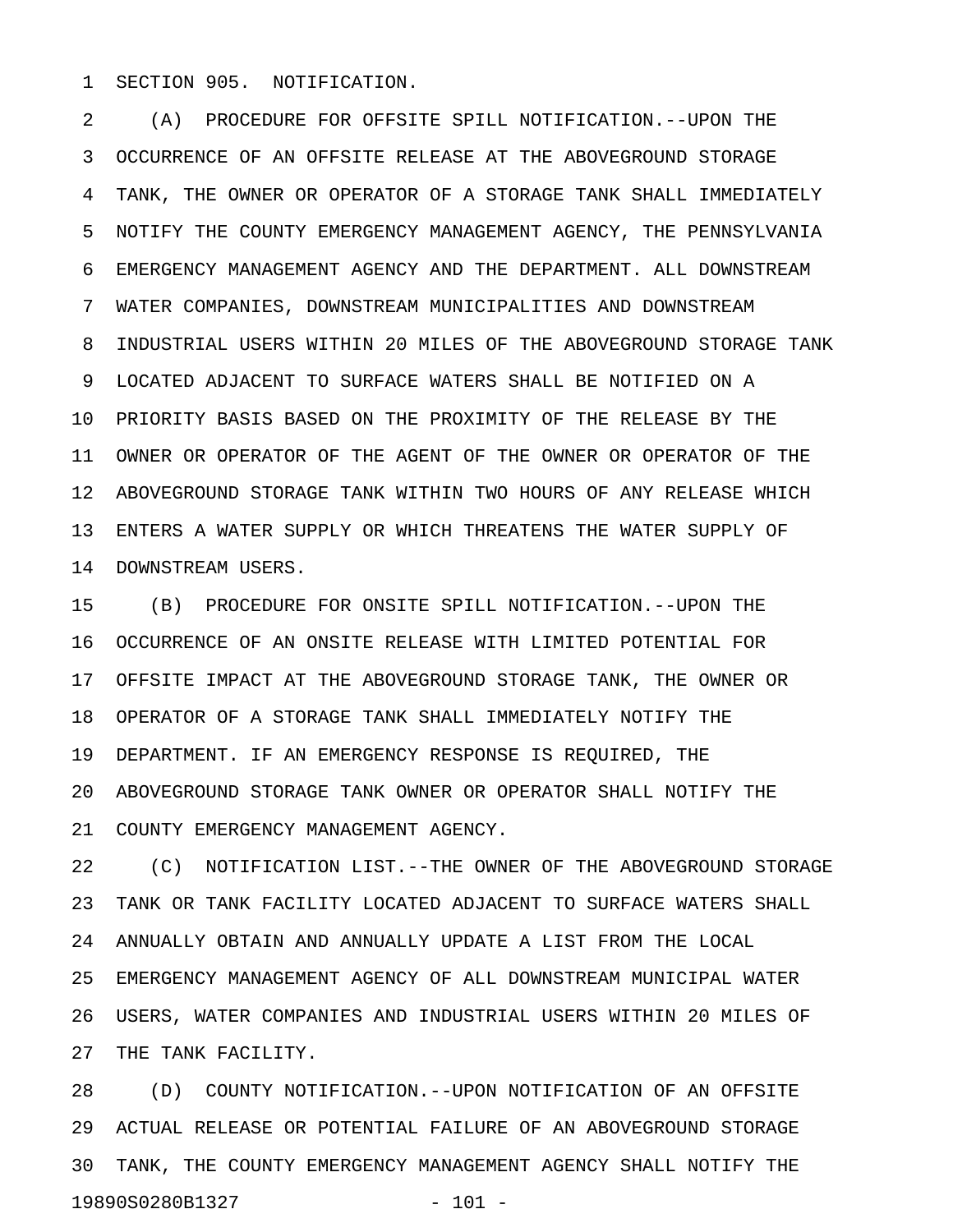1 PENNSYLVANIA EMERGENCY MANAGEMENT AGENCY AND SHALL THEN CONTACT 2 ALL DOWNSTREAM USERS WITHIN 20 MILES OF THE ABOVEGROUND STORAGE 3 TANK LOCATED ADJACENT TO SURFACE WATERS TO INITIATE APPROPRIATE 4 EMERGENCY RESPONSE ACTIONS.

5 (E) STATE VERIFICATION.--UPON NOTIFICATION OF AN ACTUAL 6 RELEASE OR POTENTIAL FAILURE OF AN ABOVEGROUND STORAGE TANK, THE 7 DEPARTMENT SHALL VERIFY NOTIFICATION AND BE AVAILABLE TO RESPOND 8 TO REQUESTS FOR TECHNICAL ADVICE ON A PRIORITY BASIS BASED ON 9 THE PROXIMITY OF THE RELEASE WHICH THREATENS THE WATER SUPPLY OF 10 DOWNSTREAM USERS.

11 (F) STATE AGENCY.--NOTWITHSTANDING ANY FEDERAL LAW TO THE 12 CONTRARY, THE DEPARTMENT IS HEREBY DESIGNATED AS THE STATE 13 AGENCY EMPOWERED TO DIRECT EMERGENCY CLEANUP EFFORTS ONSITE AT A 14 RELEASE SITE UPON THE OCCURRENCE OF A RELEASE.

15 (G) OTHER EMERGENCY RESPONSE PLANS.--NOTWITHSTANDING CHAPTER 16 9 TO THE CONTRARY, THE ABOVEGROUND STORAGE TANK FACILITY 17 EMERGENCY RESPONSE PLAN SHALL BE DEVELOPED JOINTLY BY THE OWNER 18 OF THE ABOVEGROUND STORAGE TANK AND LOCAL AND COUNTY EMERGENCY 19 MANAGEMENT AGENCY AND REVIEWED BY THE PENNSYLVANIA EMERGENCY 20 MANAGEMENT AGENCY CONSISTENT WITH THE EMERGENCY MANAGEMENT 21 PROCEDURES DEVELOPED BY LOCAL EMERGENCY MANAGEMENT AGENCIES 22 UNDER TITLE III OF THE SUPERFUND AMENDMENTS AND REAUTHORIZATION 23 ACT OF 1986 (PUBLIC LAW 99-499, 100 STAT. 1613). 24 CHAPTER 11 25 SITING OF NEW ABOVEGROUND STORAGE TANK FACILITY 26 AND REGULATIONS 27 SECTION 1101. NOTIFICATION.

28 (A) PROCEDURE.--THE OWNER OR OPERATOR OF AN EXISTING OR 29 PROPOSED ABOVEGROUND TANK FACILITY SHALL PROVIDE WRITTEN 30 NOTIFICATION TO THE LOCAL MUNICIPALITY AND COUNTY IN WHICH THE 19890S0280B1327 - 102 -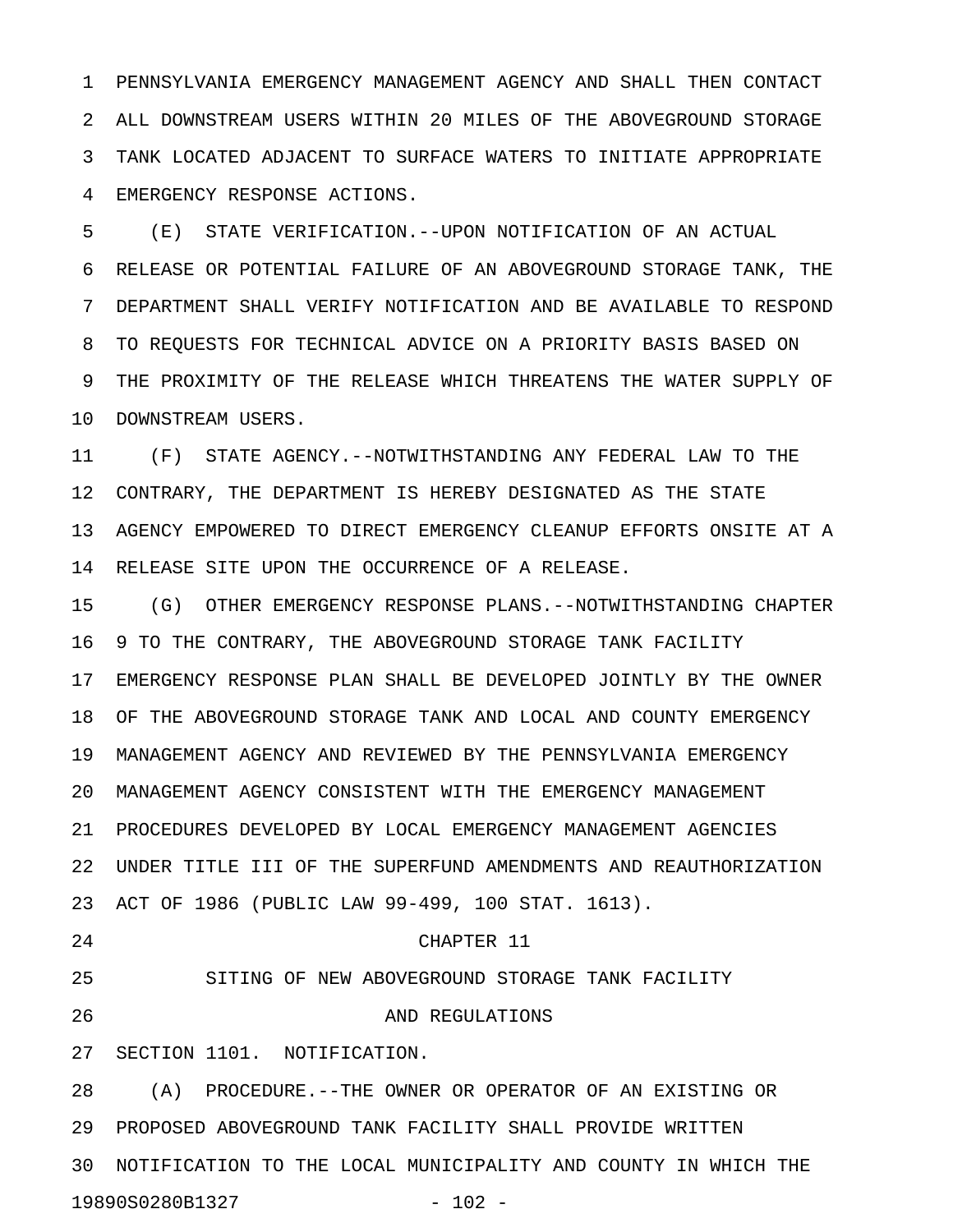1 ABOVEGROUND TANK FACILITY IS SITUATED OR TO BE LOCATED PRIOR TO 2 SUBMITTING AN APPLICATION FOR AN ABOVEGROUND STORAGE PERMIT TO 3 CONSTRUCT OR RECONSTRUCT AN ADDITIONAL ABOVEGROUND STORAGE TANK 4 AT THE ABOVEGROUND STORAGE TANK FACILITY OR CONSTRUCT A NEW 5 ABOVEGROUND STORAGE TANK FACILITY. THIS CHAPTER SHALL NOT APPLY 6 TO ABOVEGROUND STORAGE TANKS WITH A CAPACITY EQUAL TO OR LESS 7 THAN 21,000 GALLONS.

8 (B) PUBLIC HEARINGS.--UPON SUBMISSION TO THE DEPARTMENT OF 9 THE PERMIT APPLICATION TO CONSTRUCT ANY NEW ABOVEGROUND TANK 10 FACILITY, THE DEPARTMENT MAY HOLD A PUBLIC HEARING IN THE 11 MUNICIPALITY OR COUNTY IN WHICH THE ABOVEGROUND TANK FACILITY IS 12 PROPOSED TO BE LOCATED. THE DEPARTMENT SHALL PUBLISH THE PERMIT 13 APPLICATION IN THE PENNSYLVANIA BULLETIN UPON RECEIPT OF THE 14 PERMIT APPLICATION AND PROVIDE NOT MORE THAN A 60-DAY COMMENT 15 PERIOD.

16 (C) PUBLIC COMMENT ON ABOVEGROUND STORAGE TANK PERMIT.--THE 17 DEPARTMENT SHALL PUBLISH THE ABOVEGROUND STORAGE TANK FACILITY 18 PERMIT APPLICATION IN THE PENNSYLVANIA BULLETIN UPON RECEIPT OF 19 THE PERMIT APPLICATION AND PROVIDE A 30-DAY COMMENT PERIOD FOR 20 NEW ABOVEGROUND STORAGE TANK FACILITIES.

21 SECTION 1102. SITING REGULATIONS.

22 THE ENVIRONMENTAL QUALITY BOARD SHALL DEVELOP SITING 23 REGULATIONS FOR NEW ABOVEGROUND STORAGE TANK FACILITIES WHICH 24 SHALL CONTAIN DETAILED PROVISIONS WHICH AN APPLICANT SHALL USE 25 TO EVALUATE A POTENTIAL SITE. THE REGULATIONS SHALL INCLUDE, BUT 26 NOT BE LIMITED TO, CONSIDERATION FOR PUBLIC HEALTH AND SAFETY, 27 PROTECTION OF WATER SUPPLY SOURCES, WATER QUALITY, AIR QUALITY, 28 FLOODING, TOPOGRAPHY, SOIL CONDITIONS AND HYDROGEOLOGY. THE 29 BOARD SHALL HOLD AT LEAST ONE PUBLIC HEARING ON THE SITING 30 REGULATIONS AND SHALL SOLICIT AND TAKE INTO CONSIDERATION 19890S0280B1327 - 103 -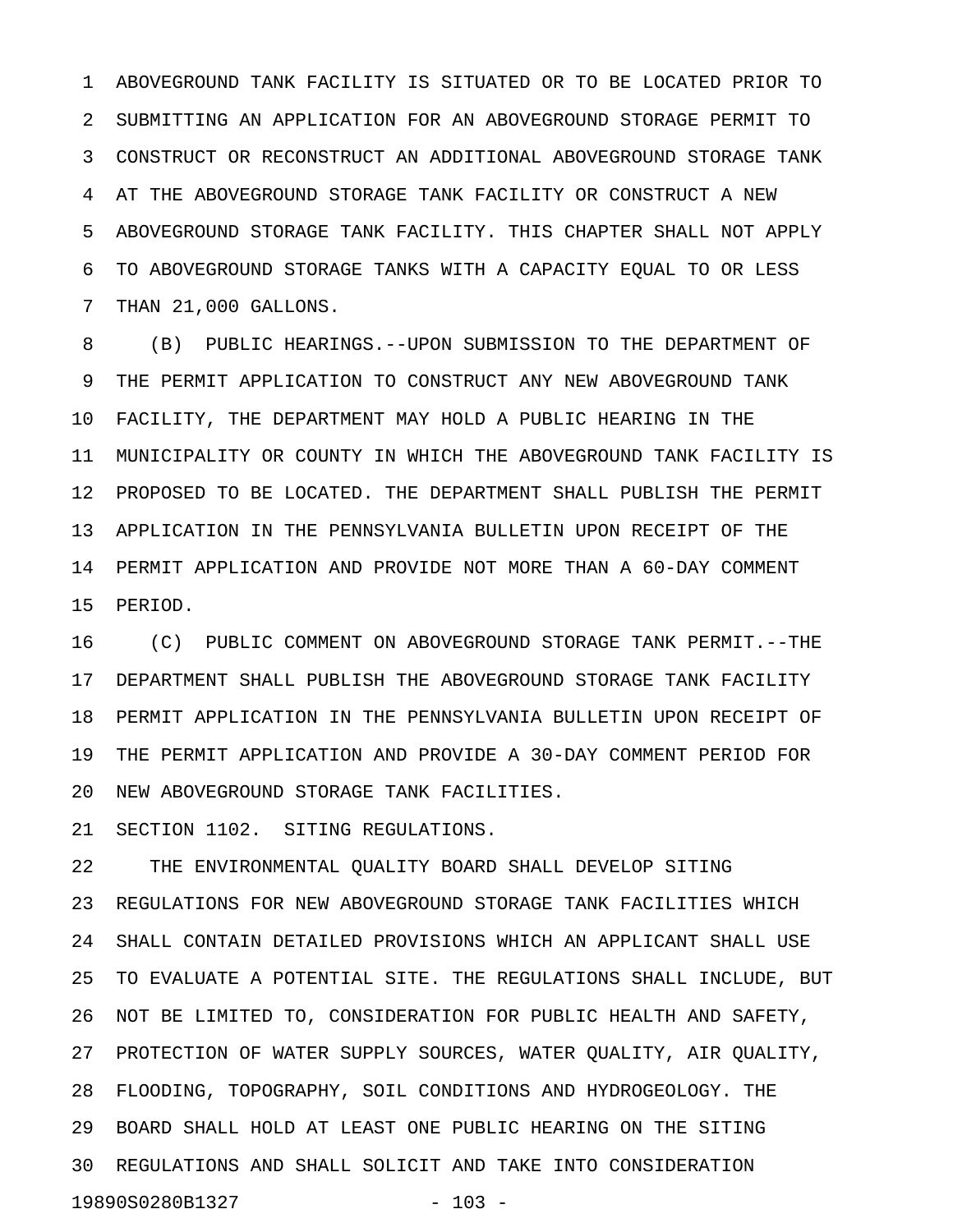|  |  |  | WRITTEN PUBLIC COMMENTS, PRIOR TO FINAL ADOPTION. |  |  |  |  |
|--|--|--|---------------------------------------------------|--|--|--|--|
|--|--|--|---------------------------------------------------|--|--|--|--|

2 CHAPTER 13 3 4 SECTION 1301. WITHHOLDING PERMIT. 5 THE DEPARTMENT SHALL NOT ISSUE ANY PERMIT PURSUANT TO THIS 6 ACT OR AMEND ANY PERMIT ISSUED UNDER THIS ACT, AND MAY REVOKE 7 ANY PERMIT PREVIOUSLY ISSUED UNDER THIS ACT, IF IT FINDS, AFTER 8 INVESTIGATION AND AN OPPORTUNITY FOR INFORMAL HEARING, THAT: 9 (1) THE APPLICANT HAS FAILED AND CONTINUES TO FAIL TO 10 COMPLY WITH ANY PROVISIONS OF FEDERAL OR STATE LAW WHICH ARE 11 IN ANY WAY CONNECTED WITH OR RELATED TO THE REGULATION OF

12 STORAGE TANKS OR OF ANY RELEVANT RULE, REGULATION, PERMIT OR 13 ORDER OF THE DEPARTMENT OR RELATED TO THE REGULATION OF 14 STORAGE TANKS.

15 (2) THE APPLICANT HAS SHOWN A LACK OF ABILITY OR 16 INTENTION TO COMPLY WITH ANY LAW, RULE, REGULATION, PERMIT OR 17 ORDER OF THE DEPARTMENT ISSUED PURSUANT TO THIS ACT AS 18 INDICATED BY PAST OR CONTINUING VIOLATIONS. ANY PERSON, 19 PARTNERSHIP, ASSOCIATION OR CORPORATION WHICH HAS VIOLATED 20 THIS ACT, RULE, REGULATION, ORDER OF THE DEPARTMENT, OR ANY 21 CONDITION OF ANY PERMIT ISSUED PURSUANT TO THIS ACT, OR WHICH 22 HAS A PARTNER, ASSOCIATE, OFFICER, PARENT CORPORATION, 23 SUBSIDIARY CORPORATION, CONTRACTOR OR SUBCONTRACTOR WHICH HAS 24 ENGAGED IN SUCH VIOLATION SHALL BE DENIED ANY PERMIT REQUIRED 25 BY THIS ACT UNLESS THE PERMIT APPLICATION DEMONSTRATES THAT 26 THE VIOLATION IS BEING CORRECTED TO THE SATISFACTION OF THE 27 DEPARTMENT.

28 SECTION 1302. RESPONSIBILITIES OF OWNERS AND OPERATORS. 29 (A) ORDER TO CORRECT CONDITION.--WHENEVER THE DEPARTMENT 30 FINDS THAT A RELEASE OR DANGER OF A RELEASE IS OR MAY BE 19890S0280B1327 - 104 -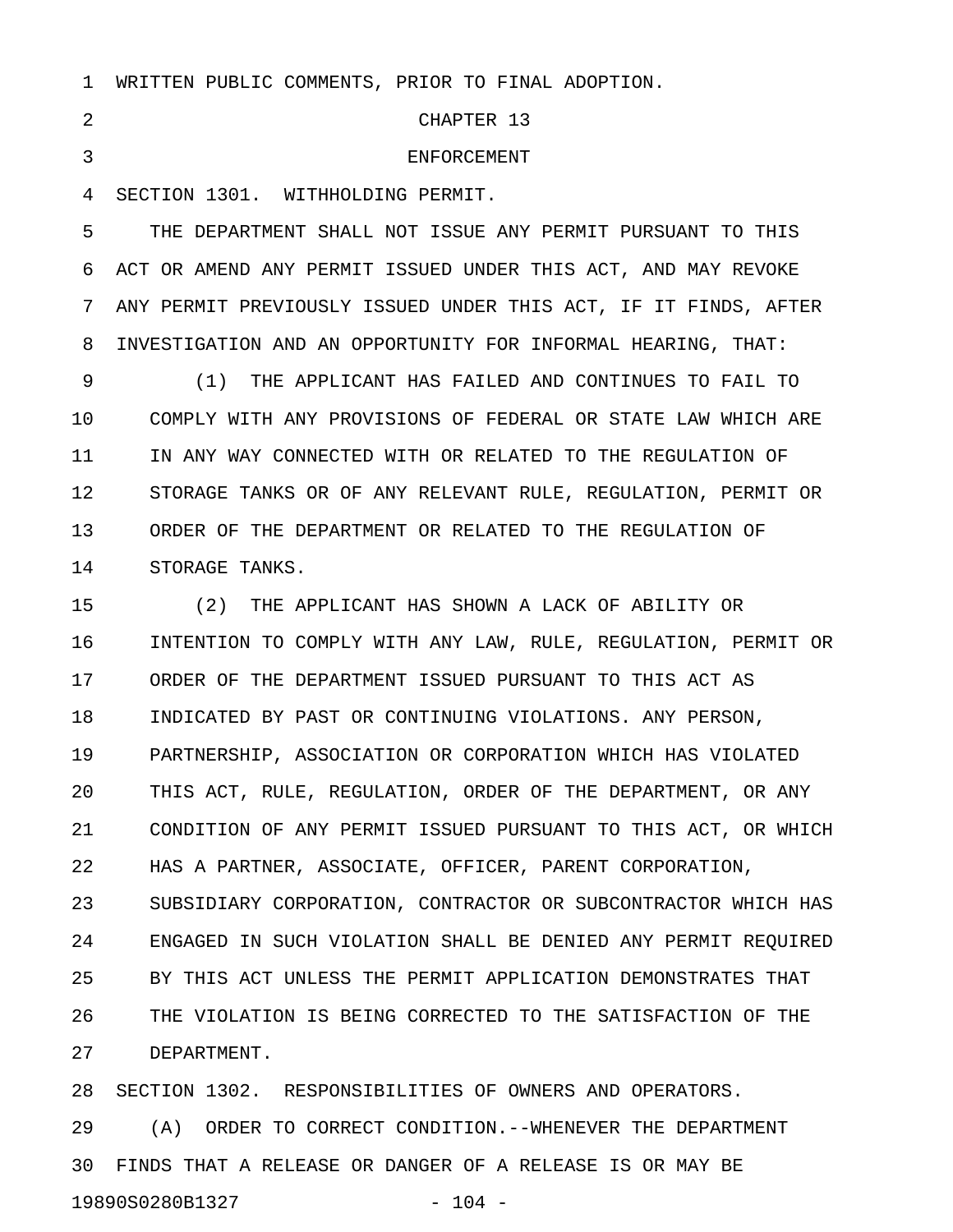1 RESULTING FROM A STORAGE TANK IN THIS COMMONWEALTH, THE 2 DEPARTMENT MAY ORDER THE OWNER, OPERATOR, LANDOWNER OR OCCUPIER 3 TO TAKE CORRECTIVE ACTION IN A MANNER SATISFACTORY TO THE 4 DEPARTMENT OR IT MAY ORDER SUCH OWNER, OPERATOR, LANDOWNER OR 5 OCCUPIER TO ALLOW ACCESS TO THE LAND BY THE DEPARTMENT OR A 6 THIRD PARTY TO TAKE SUCH ACTION.

7 (B) ASSESSMENT OF EXPENSES.--FOR PURPOSES OF COLLECTING OR 8 RECOVERING THE EXPENSE INVOLVED IN TAKING CORRECTIVE AND COST 9 RECOVERY ACTION PURSUANT TO AN ORDER OR OTHERWISE, OR RECOVERING 10 THE COST OF INVESTIGATION, CORRECTIVE ACTION, LITIGATION, 11 OVERSIGHT, MONITORING, SAMPLING, TESTING AND OTHER EXPENSES 12 NECESSARY TO RESPOND TO A VIOLATION OF THIS ACT, THE DEPARTMENT 13 MAY COLLECT THE AMOUNT IN THE SAME MANNER AS CIVIL PENALTIES ARE 14 COLLECTED UNDER THE PROVISIONS OF SECTION 1307(B).

15 (C) CONTRACTS.--THE DEPARTMENT IS AUTHORIZED TO ENTER INTO 16 CONTRACTS AND TO DEVELOP STREAMLINED CONTRACT PROCEDURES, 17 POLICIES, RULES AND REGULATIONS THAT PROVIDE FOR:

18 (1) THE IDENTIFICATION, INVESTIGATION, CONTAINMENT, 19 REMEDIATION, DISPOSAL, MONITORING AND MAINTENANCE OF LEAKING 20 UNDERGROUND STORAGE TANKS.

21 (2) CONDUCTING AND FUNDING PROGRAMS FOR RESEARCH INTO 22 INNOVATIVE AND ALTERNATIVE METHODS FOR SITE REMEDIATION.

23 (3) THE PURCHASE, LEASE OR RENTAL OF EQUIPMENT, AND 24 OTHER NECESSARY EXPENSES.

25 (4) EMERGENCY HOUSING, REPLACEMENT WATER SUPPLIES AND 26 WATER SOURCES.

27 SECTION 1303. PROTECTION OF WATER SUPPLIES.

28 (A) REGULATIONS.--IN ADDITION TO THE POWERS AND AUTHORITY 29 HEREINBEFORE GRANTED, POWER AND AUTHORITY IS HEREBY CONFERRED 30 UPON THE DEPARTMENT TO MAKE, ADOPT, PROMULGATE AND ENFORCE 19890S0280B1327 - 105 -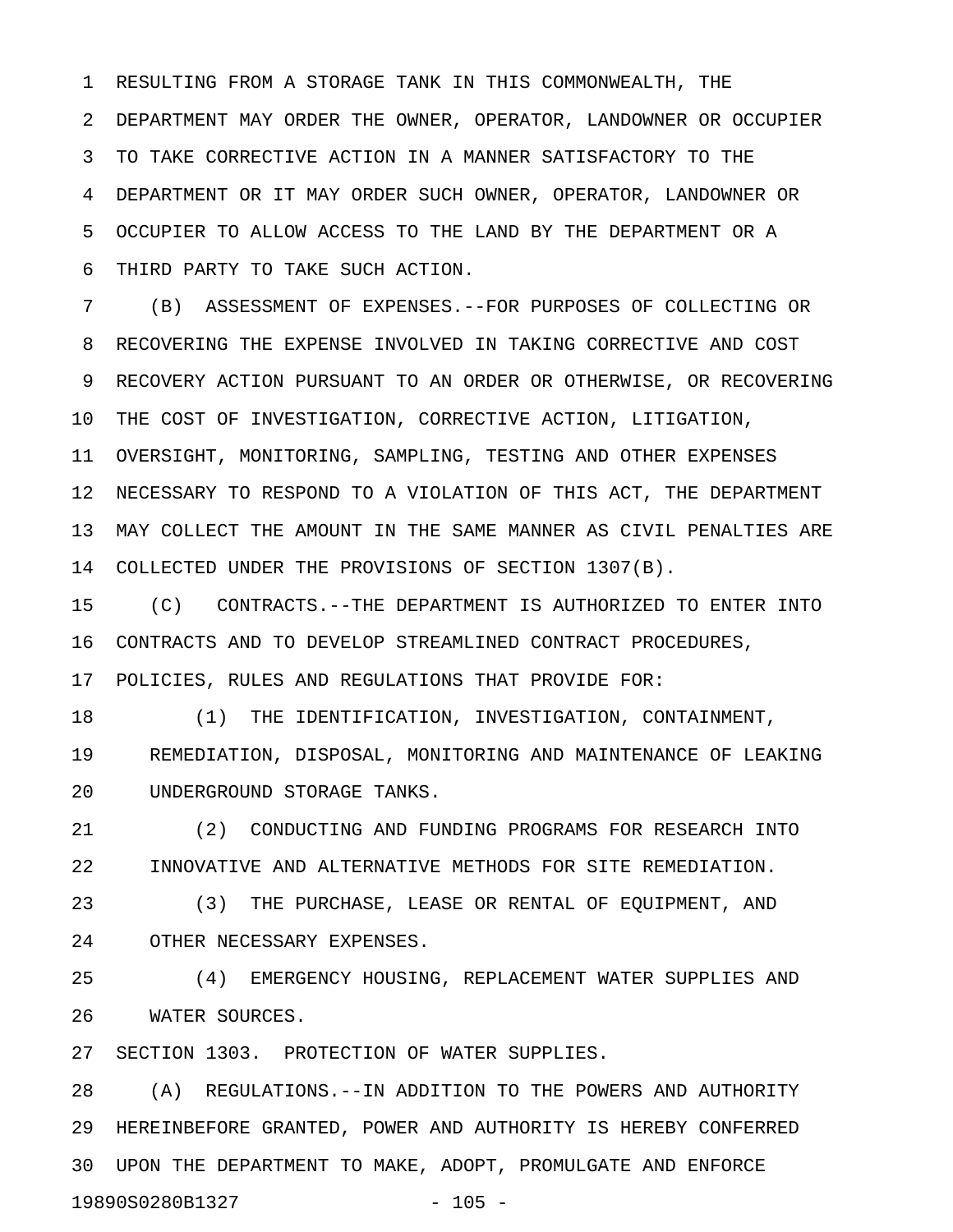1 ORDERS, AND REGULATIONS FOR THE PROTECTION OF ANY SOURCE OF 2 WATER FOR PRESENT OR FUTURE SUPPLY TO THE PUBLIC OR OTHER 3 LEGITIMATE USE, PROHIBITING THE POLLUTION OF ANY SUCH SOURCE OF 4 WATER WHICH WOULD RENDER THE SAME INIMICAL OR INJURIOUS TO THE 5 PUBLIC HEALTH OR OBJECTIONABLE FOR THE PURPOSES SERVED BY THE 6 WATER SUPPLY AND FOR THE REPLACEMENT OF ANY WATER SUPPLY 7 AFFECTED, POLLUTED, DIMINISHED OR THREATENED BY A RELEASE FROM A 8 STORAGE TANK. FOR PURPOSES OF THIS SECTION, WATER SUPPLY TO THE 9 PUBLIC SHALL INCLUDE A WATER SUPPLY SERVING ONE OR MORE PERSONS. 10 (B) AFFECTED OR DIMINISHED SUPPLY.--ANY OWNER OR OPERATOR 11 OF A STORAGE TANK WHO AFFECTS OR DIMINISHES A WATER SUPPLY AS A 12 RESULT OF A RELEASE SHALL RESTORE OR REPLACE THE AFFECTED SUPPLY 13 WITH AN ALTERNATE SOURCE OF WATER ADEQUATE IN QUANTITY AND 14 QUALITY FOR THE PURPOSES SERVED BY THE SUPPLY.

15 SECTION 1304. PUBLIC NUISANCES.

16 A VIOLATION OF THIS ACT OR OF ANY ORDER OR REGULATION ADOPTED 17 BY THE DEPARTMENT OR OF PERMITS ISSUED BY THE DEPARTMENT SHALL 18 CONSTITUTE A PUBLIC NUISANCE. THE DEPARTMENT SHALL HAVE THE 19 AUTHORITY TO ORDER ANY PERSON CAUSING A PUBLIC NUISANCE OR THE 20 OWNER OR OPERATOR OF A STORAGE TANK, THE LANDOWNER OR OCCUPIER, 21 TO ABATE THE PUBLIC NUISANCE. IN ADDITION, THE DEPARTMENT OR ANY 22 COMMONWEALTH AGENCY WHICH UNDERTAKES TO ABATE A PUBLIC NUISANCE 23 MAY RECOVER THE COSTS OF ABATEMENT IN AN ACTION IN EQUITY 24 BROUGHT BEFORE ANY COURT OF COMPETENT JURISDICTION. WHENEVER 25 SUCH NUISANCE SHALL BE MAINTAINED OR CONTINUED CONTRARY TO THIS 26 ACT OR SUCH ORDERS, POLICIES, REGULATIONS OR PERMITS THE SAME 27 MAY BE ABATABLE IN THE MANNER PROVIDED BY THIS ACT. ANY PERSON 28 WHO CAUSES SUCH PUBLIC NUISANCE SHALL BE LIABLE FOR THE COST OF 29 ABATEMENT.

30 SECTION 1305. SUITS TO ABATE NUISANCES AND RESTRAIN VIOLATIONS. 19890S0280B1327 - 106 -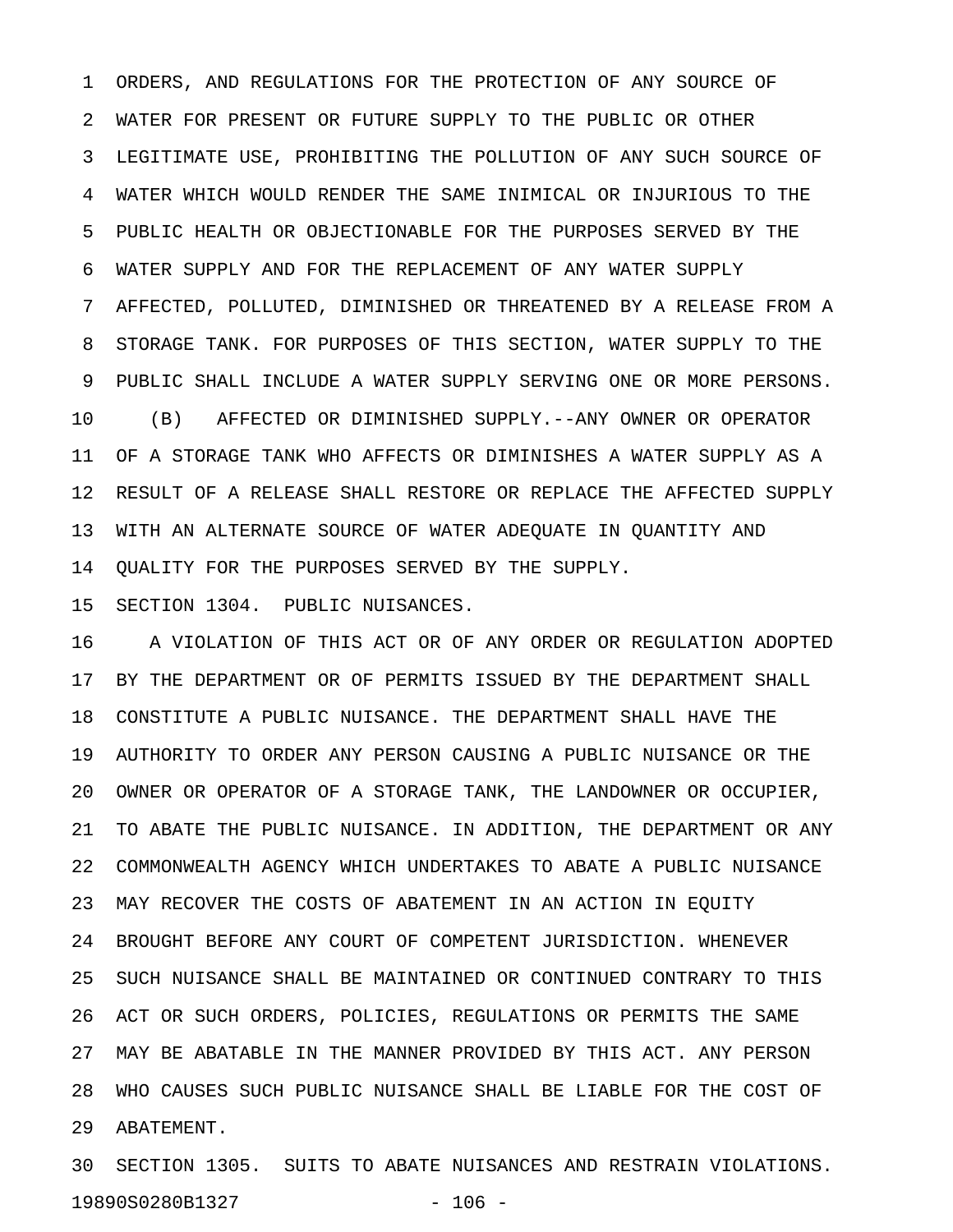1 (A) SUITS TO ABATE NUISANCES.--ANY ACTIVITY OR CONDITION 2 DECLARED BY THIS ACT TO BE A NUISANCE, OR WHICH IS OTHERWISE IN 3 VIOLATION OF THIS ACT, SHALL BE ABATABLE IN THE MANNER PROVIDED 4 BY LAW OR EQUITY FOR THE ABATEMENT OF PUBLIC NUISANCES. IN 5 ADDITION, IN ORDER TO RESTRAIN OR PREVENT ANY VIOLATION OF THIS 6 ACT AND OF THE RULES, REGULATIONS OR ORDERS ISSUED THEREUNDER, 7 OR TO RESTRAIN THE MAINTENANCE AND THREAT OF PUBLIC NUISANCE, 8 SUITS MAY BE INSTITUTED IN EQUITY OR AT LAW IN THE NAME OF THE 9 COMMONWEALTH UPON RELATION OF THE ATTORNEY GENERAL, THE GENERAL 10 COUNSEL OR UPON RELATION OF ANY DISTRICT ATTORNEY OF ANY COUNTY, 11 OR UPON RELATION OF THE SOLICITOR OF ANY MUNICIPALITY AFFECTED, 12 AFTER NOTICE HAS FIRST BEEN SERVED UPON THE ATTORNEY GENERAL OF 13 THE INTENTION OF THE GENERAL COUNSEL, DISTRICT ATTORNEY OR 14 SOLICITOR TO SO PROCEED. SUCH PROCEEDINGS MAY BE PROSECUTED IN 15 THE COMMONWEALTH COURT, OR IN THE COURT OF COMMON PLEAS OF THE 16 COUNTY WHERE THE ACTIVITY HAS TAKEN PLACE, THE CONDITION EXISTS, 17 OR THE PUBLIC IS AFFECTED, AND TO THAT END JURISDICTION IS 18 HEREBY CONFERRED IN LAW AND EQUITY UPON SUCH COURTS. EXCEPT IN 19 CASES OF EMERGENCY WHERE, IN THE OPINION OF THE COURT, THE 20 EXIGENCIES OF THE CASE REQUIRE IMMEDIATE ABATEMENT OF THE 21 NUISANCE, THE COURT MAY, IN ITS DECREE, FIX A REASONABLE TIME 22 DURING WHICH THE PERSON RESPONSIBLE FOR THE NUISANCE MAY MAKE 23 PROVISION FOR THE ABATEMENT OF THE SAME.

24 (B) MANDATORY AND SPECIAL INJUNCTIONS.--IN CASES WHERE THE 25 CIRCUMSTANCES REQUIRE IT OR THE PUBLIC HEALTH IS ENDANGERED, A 26 MANDATORY PRELIMINARY INJUNCTION, SPECIAL INJUNCTION OR 27 TEMPORARY RESTRAINING ORDER MAY BE ISSUED UPON THE TERMS 28 PRESCRIBED BY THE COURT, NOTICE OF THE APPLICATION THEREFOR 29 HAVING BEEN GIVEN TO THE DEFENDANT IN ACCORDANCE WITH THE RULES 30 OF EQUITY PRACTICE, AND IN ANY SUCH CASE THE ATTORNEY GENERAL, 19890S0280B1327 - 107 -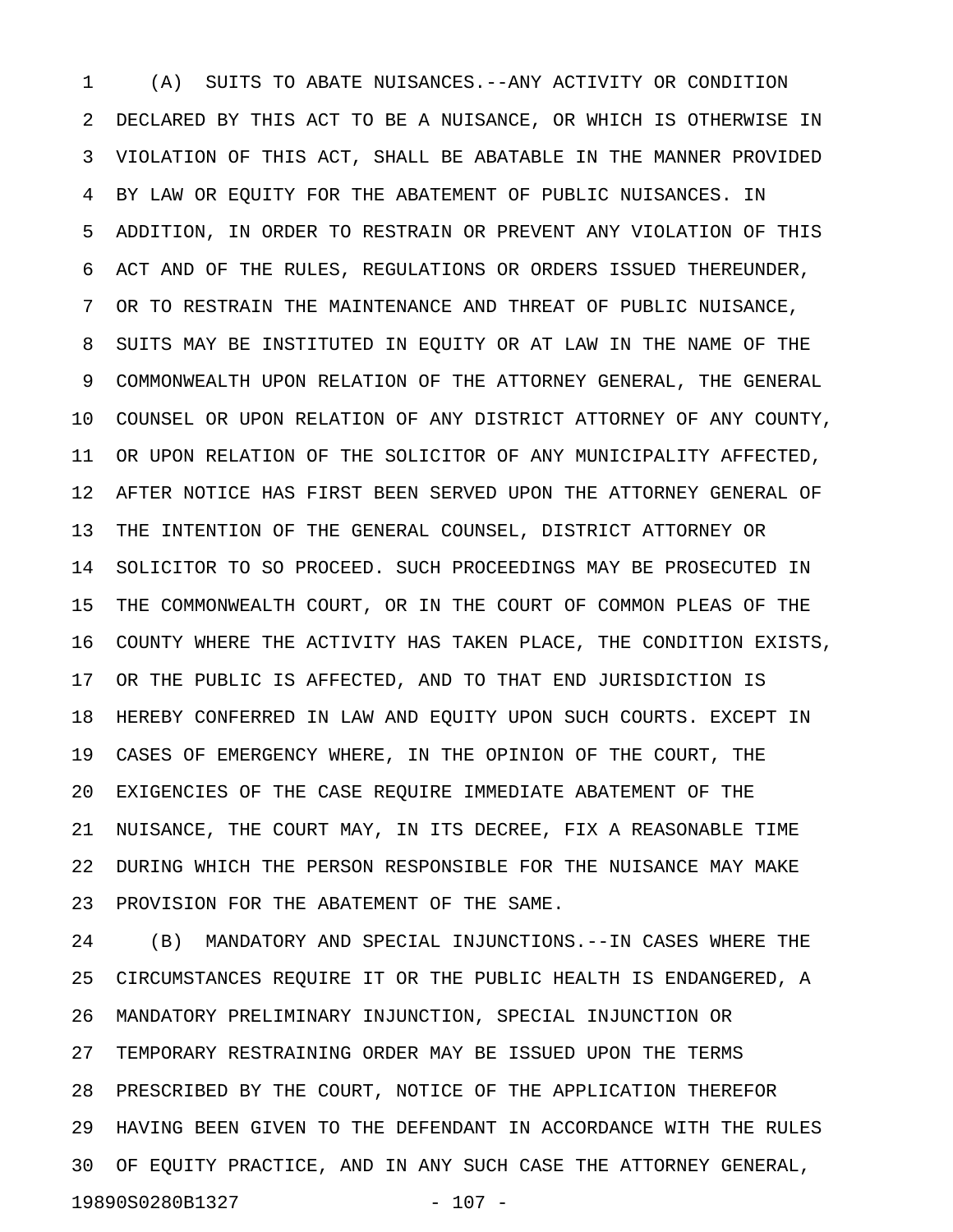1 THE GENERAL COUNSEL, THE DISTRICT ATTORNEY OR THE SOLICITOR OF 2 ANY MUNICIPALITY SHALL NOT BE REQUIRED TO GIVE BOND. IN ANY SUCH 3 PROCEEDING THE COURT SHALL, UPON MOTION OF THE COMMONWEALTH, 4 ISSUE A PROHIBITORY OR MANDATORY PRELIMINARY INJUNCTION IF IT 5 FINDS THAT THE DEFENDANT IS ENGAGING IN UNLAWFUL CONDUCT AS 6 DEFINED BY THIS ACT OR IS ENGAGED IN CONDUCT WHICH IS CAUSING 7 IMMEDIATE AND IRREPARABLE HARM TO THE PUBLIC. IN ADDITION TO AN 8 INJUNCTION, THE COURT IN SUCH EQUITY PROCEEDINGS MAY LEVY CIVIL 9 PENALTIES IN THE SAME MANNER AS THE DEPARTMENT IN ACCORDANCE 10 WITH SECTION 1307.

11 (C) PRIVATE ACTIONS.--EXCEPT AS PROVIDED IN SUBSECTION (D), 12 ANY PERSON HAVING AN INTEREST WHICH IS OR MAY BE AFFECTED MAY 13 COMMENCE A CIVIL ACTION ON HIS BEHALF TO COMPEL COMPLIANCE WITH 14 THIS ACT OR ANY RULE, REGULATION, ORDER OR PERMIT ISSUED 15 PURSUANT TO THIS ACT BY ANY OWNER, OPERATOR, LANDOWNER OR 16 OCCUPIER ALLEGED TO BE IN VIOLATION OF ANY PROVISION OF THIS ACT 17 OR ANY RULE, REGULATION, ORDER OR PERMIT ISSUED PURSUANT TO THIS 18 ACT. EXCEPT WHERE 42 PA.C.S. (RELATING TO JUDICIARY AND JUDICIAL 19 PROCEDURE) REQUIRES OTHERWISE, THE COURTS OF COMMON PLEAS SHALL 20 HAVE JURISDICTION OF SUCH ACTIONS, AND VENUE IN SUCH ACTIONS 21 SHALL BE AS SET FORTH IN THE RULES OF CIVIL PROCEDURE CONCERNING 22 CIVIL ACTIONS IN ASSUMPSIT. NO SUCH ACTION MAY BE COMMENCED IF 23 THE DEPARTMENT HAS COMMENCED AND IS DILIGENTLY PROSECUTING A 24 CIVIL ACTION IN A COURT OF THE UNITED STATES OR OF THE 25 COMMONWEALTH OR IS IN LITIGATION BEFORE THE ENVIRONMENTAL 26 HEARING BOARD TO REQUIRE THE ALLEGED VIOLATOR TO COMPLY WITH 27 THIS ACT OR ANY RULE, REGULATION, ORDER OR PERMIT ISSUED 28 PURSUANT TO THIS ACT, BUT IN ANY SUCH ACTION IN A COURT OF THE 29 UNITED STATES OR OF THE COMMONWEALTH, ANY PERSON HAVING OR 30 REPRESENTING AN INTEREST WHICH IS OR MAY BE ADVERSELY AFFECTED 19890S0280B1327 - 108 -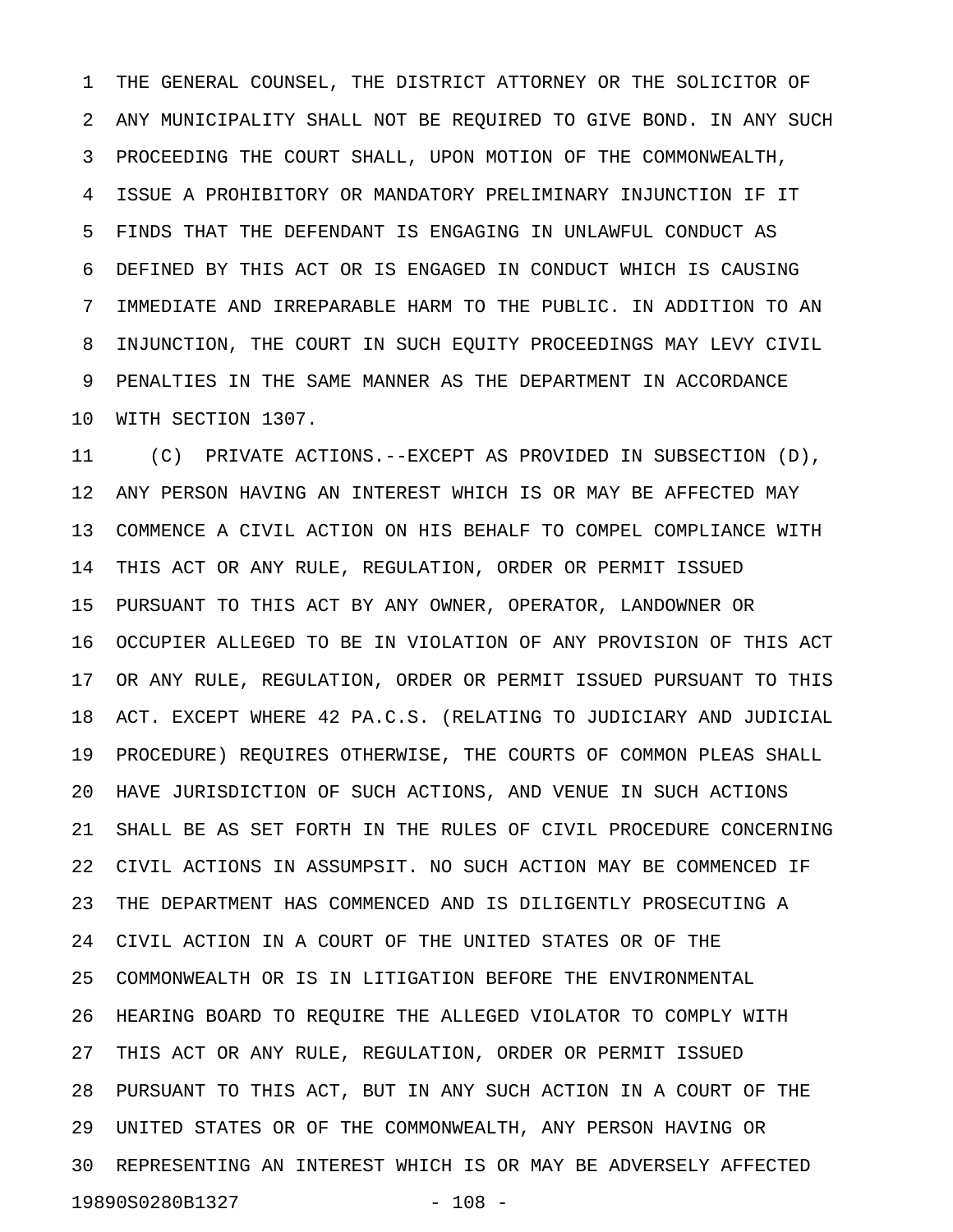1 MAY INTERVENE AS A MATTER OF RIGHT WITHOUT POSTING BOND.

2 (D) NOTICE OF PRIVATE ACTION.--NO ACTION PURSUANT TO 3 SUBSECTION (C) MAY BE COMMENCED PRIOR TO 60 DAYS AFTER THE 4 PLAINTIFF HAS GIVEN NOTICE, IN WRITING, OF THE VIOLATION TO THE 5 DEPARTMENT AND TO ANY ALLEGED VIOLATOR.

6 (E) NOTICE NOT REQUIRED.--THE 60-DAY NOTICE PROVISIONS OF 7 SUBSECTION (D) TO THE CONTRARY NOTWITHSTANDING, ANY ACTION 8 PURSUANT TO SUBSECTION (C) MAY BE INITIATED IMMEDIATELY UPON 9 WRITTEN NOTIFICATION TO THE DEPARTMENT IN THE CASE WHERE THE 10 VIOLATION OR ORDER COMPLAINED OF CONSTITUTES AN IMMINENT THREAT 11 TO THE HEALTH OR SAFETY OF THE PLAINTIFF OR WOULD IMMEDIATELY 12 AFFECT A LEGAL INTEREST OF THE PLAINTIFF.

13 (F) FEES AND COSTS.--THE COURT, IN ISSUING ANY FINAL ORDER 14 IN ANY ACTION BROUGHT PURSUANT TO THIS SECTION, MAY AWARD COSTS 15 OF LITIGATION (INCLUDING ATTORNEY AND EXPERT WITNESS FEES) TO 16 ANY PARTY, WHENEVER THE COURT DETERMINES SUCH AWARD IS 17 APPROPRIATE. EXCEPT AS PROVIDED IN SUBSECTION (B), THE COURT 18 MAY, IF A TEMPORARY RESTRAINING ORDER OR PRELIMINARY INJUNCTION 19 IS SOUGHT, REQUIRE THE FILING OF A BOND OR EQUIVALENT SECURITY 20 IN ACCORD WITH THE RULES OF CIVIL PROCEDURE.

21 SECTION 1306. CRIMINAL PENALTIES.

22 (A) SUMMARY OFFENSE.--ANY PERSON WHO VIOLATES ANY PROVISION 23 OF THIS ACT, ANY RULE OR REGULATION OF THE DEPARTMENT, ANY ORDER 24 OF THE DEPARTMENT, OR ANY CONDITION OR TERM OF ANY PERMIT OR 25 CERTIFICATION ISSUED PURSUANT TO THIS ACT COMMITS A SUMMARY 26 OFFENSE AND SHALL, UPON CONVICTION, BE SENTENCED TO PAY A FINE 27 OF NOT LESS THAN \$100 NOR MORE THAN \$1,000 FOR EACH SEPARATE 28 OFFENSE, AND, IN DEFAULT OF THE PAYMENT OF SUCH FINE, MAY BE 29 SENTENCED TO IMPRISONMENT FOR 90 DAYS. EMPLOYEES OF THE 30 DEPARTMENT ARE HEREBY DECLARED TO BE LAW ENFORCEMENT OFFICERS 19890S0280B1327 - 109 -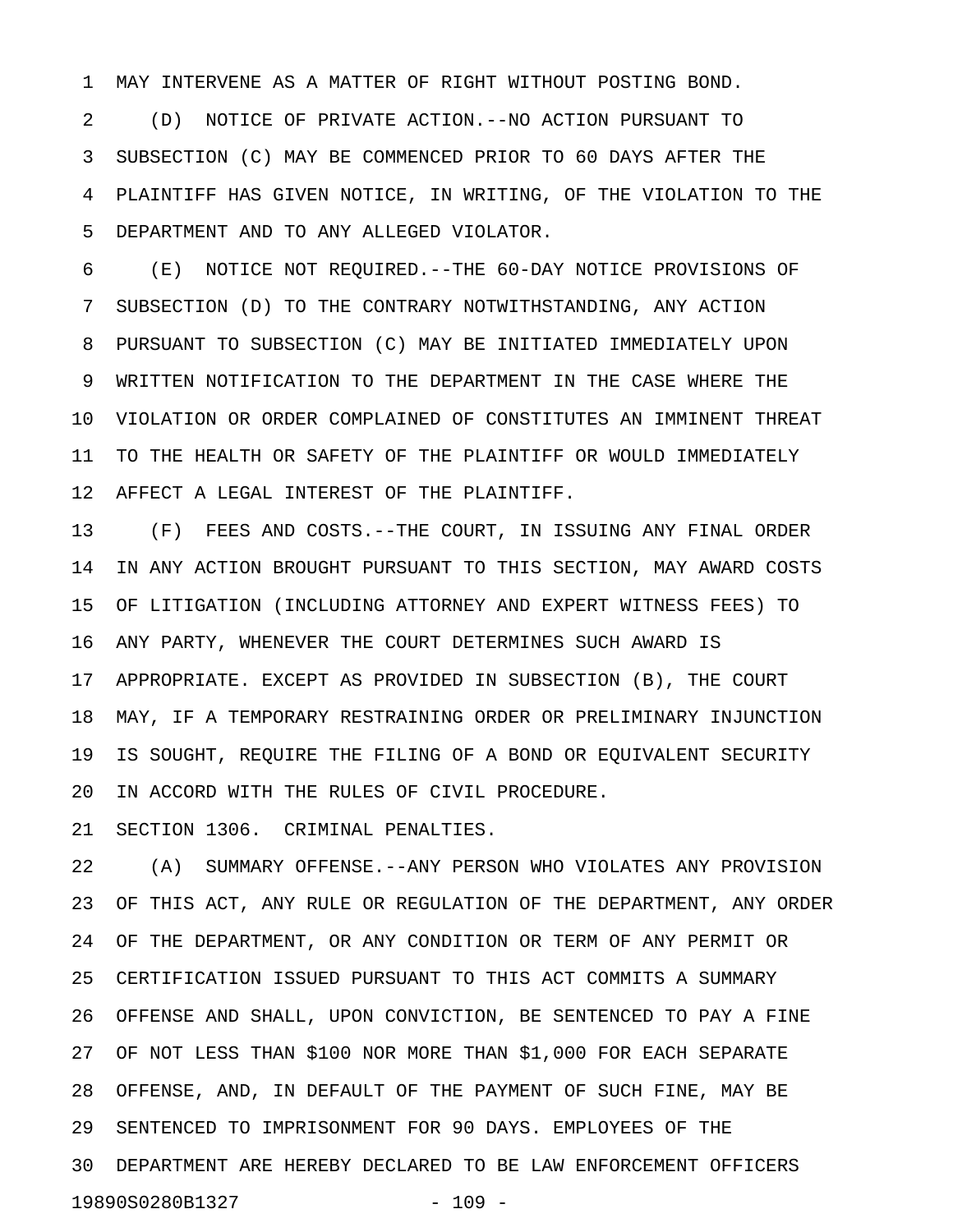1 FOR PURPOSES OF ISSUING CITATIONS FOR SUMMARY VIOLATIONS UNDER 2 THIS ACT.

3 (B) MISDEMEANOR.--

4 (1) ANY PERSON WHO WILLFULLY OR NEGLIGENTLY VIOLATES ANY 5 PROVISION OF THIS ACT, ANY RULE OR REGULATION OF THE 6 DEPARTMENT, ANY ORDER OF THE DEPARTMENT, OR ANY CONDITION OR 7 TERM OF ANY PERMIT ISSUED PURSUANT TO THIS ACT COMMITS A 8 MISDEMEANOR OF THE THIRD DEGREE AND SHALL, UPON CONVICTION, 9 BE SENTENCED TO PAY A FINE OF NOT LESS THAN \$2,500 NOR MORE 10 THAN \$25,000 PER DAY FOR EACH SEPARATE OFFENSE OR TO 11 IMPRISONMENT FOR A PERIOD OF NOT MORE THAN ONE YEAR, OR BOTH. 12 (2) ANY PERSON WHO, AFTER A CONVICTION OF A MISDEMEANOR 13 FOR ANY VIOLATION AS PROVIDED IN PARAGRAPH (1), WILLFULLY OR 14 NEGLIGENTLY VIOLATES ANY PROVISION OF THIS ACT, ANY RULE OR 15 REGULATION OF THE DEPARTMENT, ANY ORDER OF THE DEPARTMENT, OR 16 ANY CONDITION OR TERM OF ANY PERMIT ISSUED PURSUANT TO THIS 17 ACT COMMITS A MISDEMEANOR OF THE SECOND DEGREE AND SHALL, 18 UPON CONVICTION, BE SENTENCED TO PAY A FINE OF NOT LESS THAN 19 \$5,000 NOR MORE THAN \$50,000 FOR EACH SEPARATE OFFENSE OR TO 20 IMPRISONMENT FOR A PERIOD OF NOT MORE THAN TWO YEARS, OR 21 BOTH.

22 (C) CONTINUING VIOLATIONS.--EACH DAY OF CONTINUED VIOLATION 23 AND EACH VIOLATION OF ANY PROVISION OF THIS ACT, ANY RULE OR 24 REGULATION OF THE DEPARTMENT, ANY ORDER OF THE DEPARTMENT, OR 25 ANY CONDITION OR TERM OF ANY PERMIT ISSUED PURSUANT TO THIS ACT 26 SHALL CONSTITUTE A SEPARATE OFFENSE.

27 SECTION 1307. CIVIL PENALTIES.

28 (A) ASSESSMENT.--IN ADDITION TO PROCEEDING UNDER ANY OTHER 29 REMEDY AVAILABLE AT LAW OR IN EQUITY FOR A VIOLATION OF A 30 PROVISION OF THIS ACT, RULE, REGULATION, ORDER OF THE 19890S0280B1327 - 110 -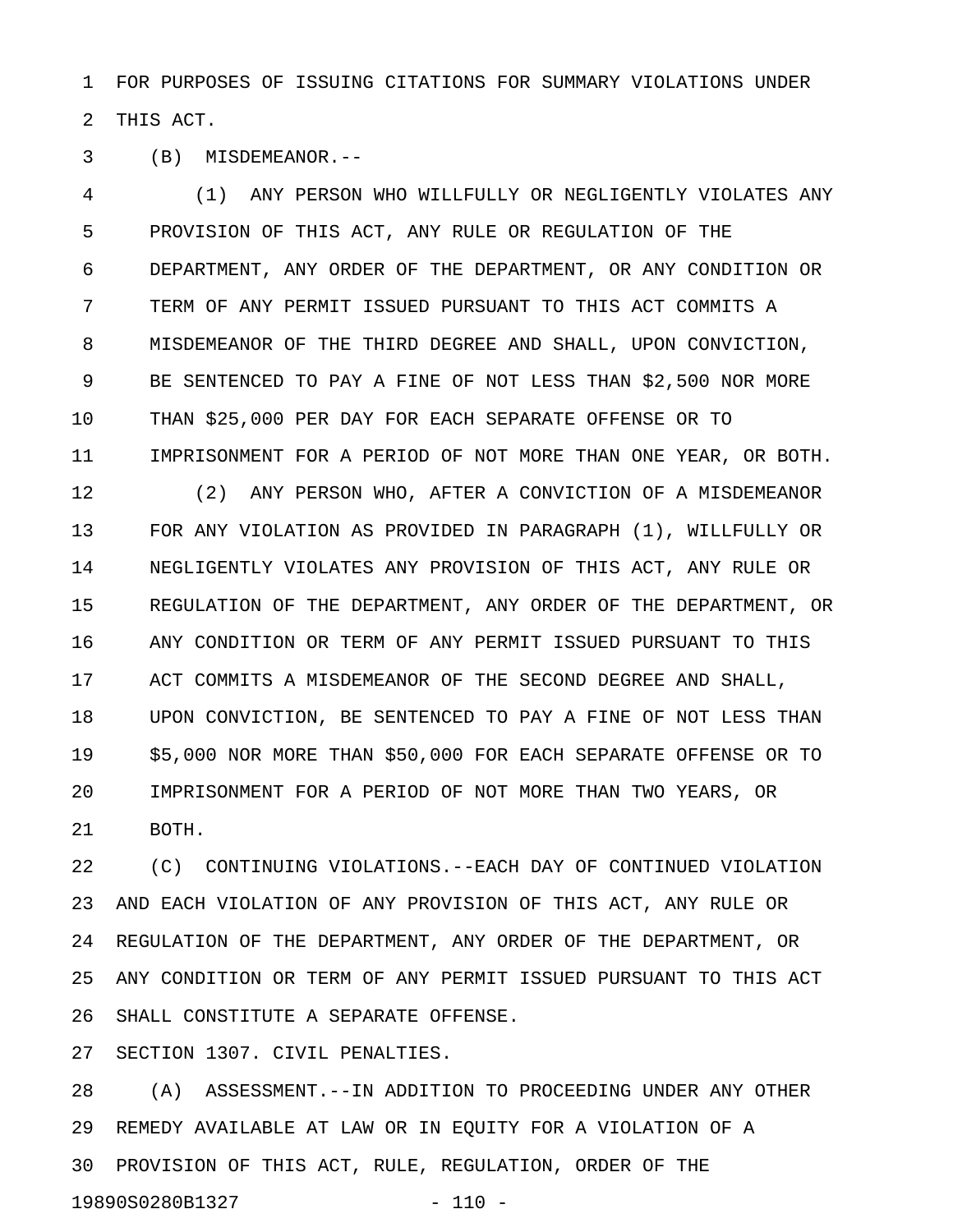1 DEPARTMENT, OR A CONDITION OR TERM OF ANY PERMIT ISSUED PURSUANT 2 TO THIS ACT, THE DEPARTMENT MAY ASSESS A CIVIL PENALTY FOR THE 3 VIOLATION. THIS PENALTY MAY BE ASSESSED WHETHER OR NOT THE 4 VIOLATION WAS WILLFUL. THE CIVIL PENALTY SO ASSESSED SHALL NOT 5 EXCEED \$10,000 PER DAY FOR EACH VIOLATION. IN DETERMINING THE 6 AMOUNT OF THE PENALTY, THE DEPARTMENT SHALL CONSIDER THE 7 WILLFULNESS OF THE VIOLATION; DAMAGE TO AIR, WATER, LAND OR 8 OTHER NATURAL RESOURCES OF THIS COMMONWEALTH OR THEIR USES; COST 9 OF RESTORATION AND ABATEMENT; SAVINGS RESULTING TO THE PERSON IN 10 CONSEQUENCE OF THE VIOLATION; DETERRENCE OF FUTURE VIOLATIONS; 11 AND OTHER RELEVANT FACTORS. EACH VIOLATION OF ANY PROVISION OF 12 THIS ACT, RULE, REGULATION, ORDER OF THE DEPARTMENT OR CONDITION 13 OF A PERMIT AND EACH DAY OF VIOLATION SHALL CONSTITUTE A 14 SEPARATE VIOLATION.

15 (B) COLLECTION.--WHEN THE DEPARTMENT OR ANY STATE AGENCY, 16 FEDERAL AGENCY, COUNTY, JOINT COUNTY AUTHORITY OR MULTIMUNICIPAL 17 AUTHORITY DELEGATED AUTHORITY TO ASSESS CIVIL PENALTIES UNDER 18 SECTION 107(A) PROPOSES TO ASSESS A CIVIL PENALTY, IT SHALL 19 INFORM THE PERSON OF THE PROPOSED AMOUNT OF THE PENALTY. THE 20 PERSON CHARGED WITH THE PENALTY SHALL THEN HAVE 30 DAYS TO PAY 21 THE PROPOSED PENALTY IN FULL OR, IF THE PERSON WISHES TO CONTEST 22 THE AMOUNT OF THE PENALTY OR THE FACT OF THE VIOLATION, FORWARD 23 THE PROPOSED AMOUNT OF THE PENALTY TO THE DEPARTMENT WITHIN THE 24 30-DAY PERIOD FOR PLACEMENT IN AN ESCROW ACCOUNT WITH THE STATE 25 TREASURER OR ANY PENNSYLVANIA BANK, OR POST AN APPEAL BOND TO 26 THE DEPARTMENT WITHIN 30 DAYS IN THE AMOUNT OF THE PROPOSED 27 PENALTY, PROVIDED THAT SUCH BOND IS EXECUTED BY A SURETY 28 LICENSED TO DO BUSINESS IN THIS COMMONWEALTH AND IS SATISFACTORY 29 TO THE DEPARTMENT. IF, THROUGH ADMINISTRATIVE OR FINAL JUDICIAL 30 REVIEW OF THE PROPOSED PENALTY, IT IS DETERMINED THAT NO 19890S0280B1327 - 111 -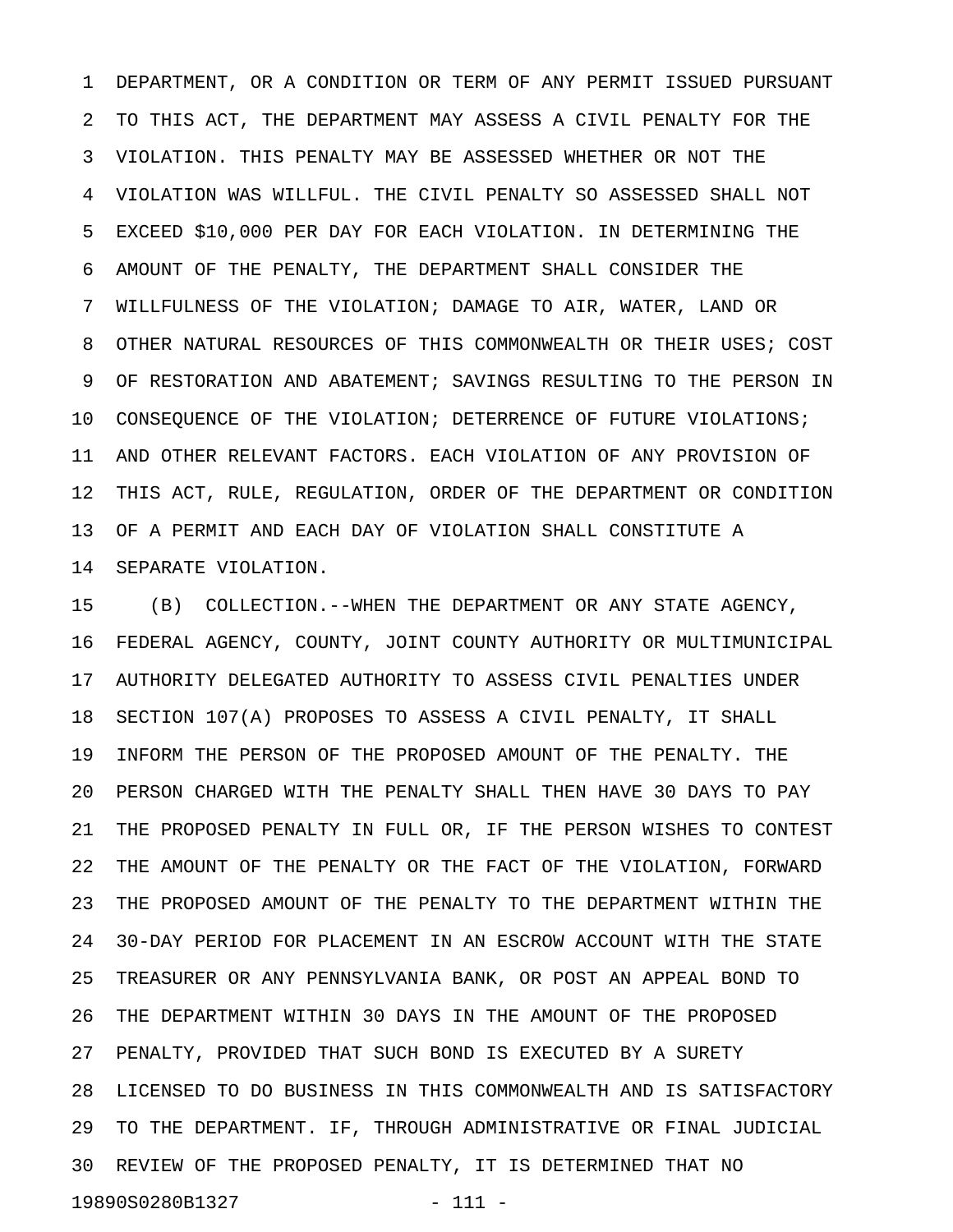1 VIOLATION OCCURRED OR THAT THE AMOUNT OF THE PENALTY SHALL BE 2 REDUCED, THE DEPARTMENT SHALL WITHIN 30 DAYS REMIT THE 3 APPROPRIATE AMOUNT TO THE PERSON WITH ANY INTEREST ACCUMULATED 4 BY THE ESCROW DEPOSIT. FAILURE TO FORWARD THE MONEY OR THE 5 APPEAL BOND SHALL RESULT IN A WAIVER OF ALL LEGAL RIGHTS TO 6 CONTEST THE VIOLATION OR THE AMOUNT OF THE PENALTY. THE AMOUNT 7 ASSESSED AFTER ADMINISTRATIVE HEARING OR AFTER WAIVER OF 8 ADMINISTRATIVE HEARING SHALL BE PAYABLE TO THE COMMONWEALTH OF 9 PENNSYLVANIA AND SHALL BE COLLECTIBLE IN ANY MANNER PROVIDED BY 10 LAW FOR THE COLLECTION OF DEBTS. IF ANY PERSON LIABLE TO PAY ANY 11 SUCH PENALTY NEGLECTS OR REFUSES TO PAY THE SAME AFTER DEMAND, 12 THE AMOUNT, TOGETHER WITH INTEREST AND ANY COSTS THAT MAY 13 ACCRUE, SHALL CONSTITUTE A JUDGMENT IN FAVOR OF THE COMMONWEALTH 14 UPON THE PROPERTY OF SUCH PERSON FROM THE DATE IT HAS BEEN 15 ENTERED AND DOCKETED ON RECORD BY THE PROTHONOTARY OF THE COUNTY 16 WHERE SUCH IS SITUATED. THE DEPARTMENT MAY, AT ANY TIME, 17 TRANSMIT TO THE PROTHONOTARIES OF THE RESPECTIVE COUNTIES 18 CERTIFIED COPIES OF ALL SUCH JUDGMENTS, AND IT SHALL BE THE DUTY 19 OF EACH PROTHONOTARY TO ENTER AND DOCKET THEM OF RECORD IN HIS 20 OFFICE, AND TO INDEX THE SAME AS JUDGMENTS ARE INDEXED, WITHOUT 21 REQUIRING THE PAYMENT OF COSTS AS A CONDITION PRECEDENT TO THE 22 ENTRY THEREOF.

23 SECTION 1308. PROCEEDINGS WHERE WATERS ARE POLLUTED FROM MANY 24 SOURCES.

25 NOTHING CONTAINED IN THE LAWS OF THIS COMMONWEALTH SHALL 26 ESTOP THE DEPARTMENT FROM PROCEEDING UNDER THE PROVISIONS OF 27 THIS ACT AGAINST ANY PERSON RELEASING ANY REGULATED SUBSTANCE 28 INTO THE WATERS OF THE COMMONWEALTH EVEN THOUGH SAID WATERS ARE, 29 AT THE TIME, POLLUTED FROM OTHER SOURCES.

30 SECTION 1309. ENFORCEMENT ORDERS.

19890S0280B1327 - 112 -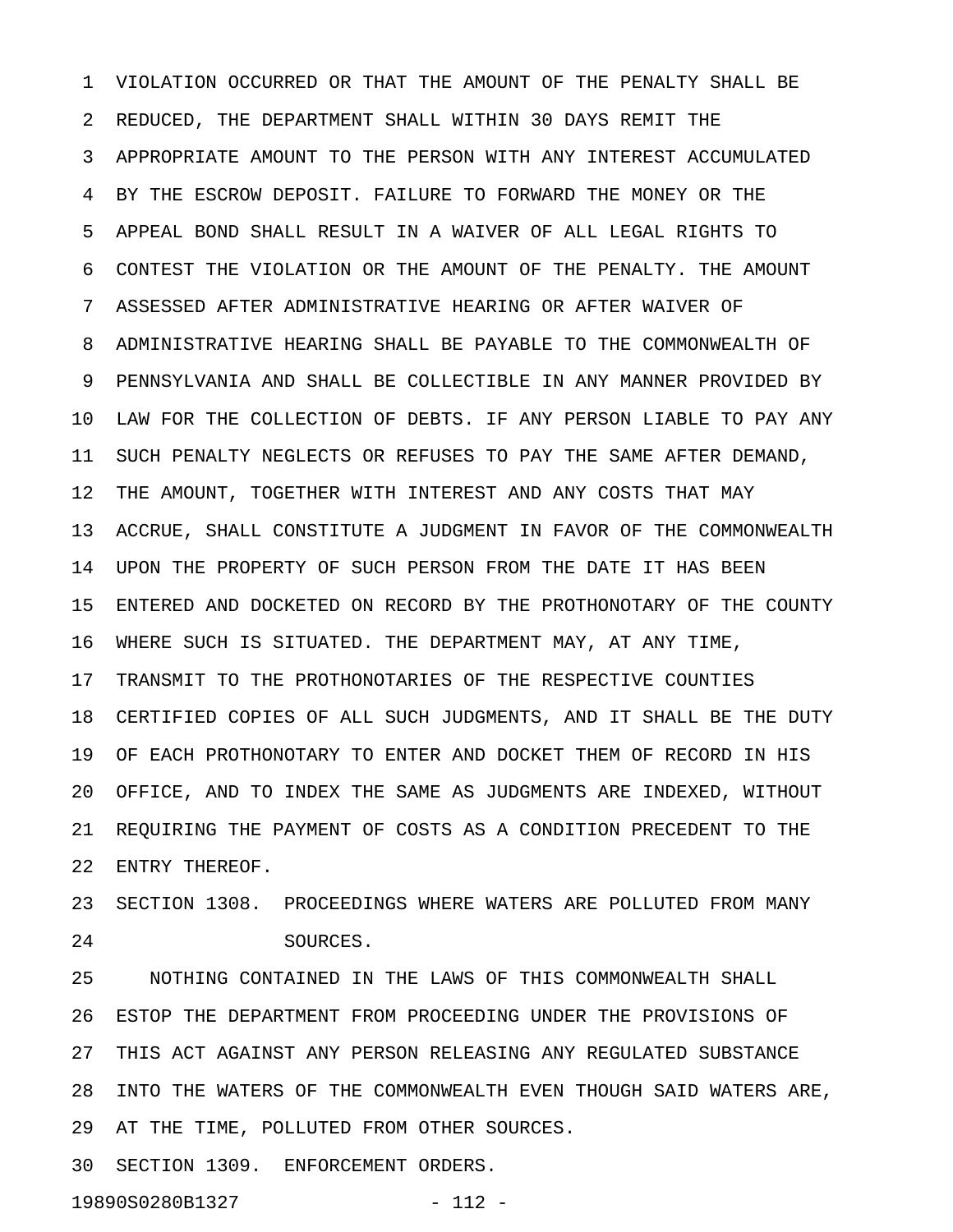1 THE DEPARTMENT MAY ISSUE SUCH ORDERS AS ARE NECESSARY TO AID 2 IN THE ENFORCEMENT OF THE PROVISIONS OF THIS ACT. SUCH ORDERS 3 SHALL INCLUDE, BUT SHALL NOT BE LIMITED TO, ORDERS MODIFYING, 4 SUSPENDING OR REVOKING PERMITS OR CERTIFICATIONS, ORDERS 5 REQUIRING PERSONS TO CEASE UNLAWFUL ACTIVITIES OR CEASE 6 OPERATION OF AN ESTABLISHMENT WHICH, IN THE COURSE OF ITS 7 OPERATION, IS IN VIOLATION OF ANY PROVISION OF THIS ACT, RULE OR 8 REGULATION PROMULGATED HEREUNDER, PERMIT, ORDER TO TAKE 9 CORRECTIVE ACTION OR TO ABATE A PUBLIC NUISANCE, OR AN ORDER 10 REQUIRING THE TESTING, SAMPLING OR MONITORING OF ANY TANK. SUCH 11 AN ORDER MAY BE ISSUED IF THE DEPARTMENT FINDS THAT ANY 12 CONDITION EXISTING IN OR ON THE FACILITY OR OPERATION INVOLVED 13 IS CAUSING OR IS CREATING A DANGER OF POLLUTION OF THE WATERS OF 14 THIS COMMONWEALTH, INCLUDING ANY PUBLIC OR PRIVATE WATER SUPPLY, 15 SURFACE WATER OR GROUNDWATER OR IF IT FINDS THAT THE PERMITTEE, 16 OR ANY PERSON IS IN VIOLATION OF ANY PROVISION OF THIS ACT, OR 17 OF ANY RULE, REGULATION OR ORDER OF THE ENVIRONMENTAL HEARING 18 BOARD OR REGULATION, ORDER, PERMIT OR CERTIFICATION OF THE 19 DEPARTMENT, PROVIDED, HOWEVER, THAT AN ORDER ADDRESSED TO AN 20 OPERATION NOT DIRECTLY RELATED TO THE CONDITION OR VIOLATION IN 21 QUESTION MAY BE ISSUED ONLY IF THE DEPARTMENT FINDS THAT THE 22 OTHER ENFORCEMENT PROCEDURES, PENALTIES AND REMEDIES AVAILABLE 23 UNDER THIS ACT WOULD NOT BE ADEQUATE TO EFFECTUATE PROMPT OR 24 EFFECTIVE CORRECTION OF THE CONDITION OR VIOLATION. THE 25 DEPARTMENT MAY, IN ITS ORDER, REQUIRE COMPLIANCE WITH SUCH 26 CONDITIONS AS ARE NECESSARY TO PREVENT OR ABATE POLLUTION OR 27 EFFECT THE PURPOSES OF THIS ACT. AN ORDER ISSUED UNDER THIS 28 SECTION SHALL TAKE EFFECT UPON NOTICE, UNLESS THE ORDER 29 SPECIFIES OTHERWISE. AN APPEAL TO THE ENVIRONMENTAL HEARING 30 BOARD OF THE DEPARTMENT'S ORDER SHALL NOT ACT AS A SUPERSEDEAS, 19890S0280B1327 - 113 -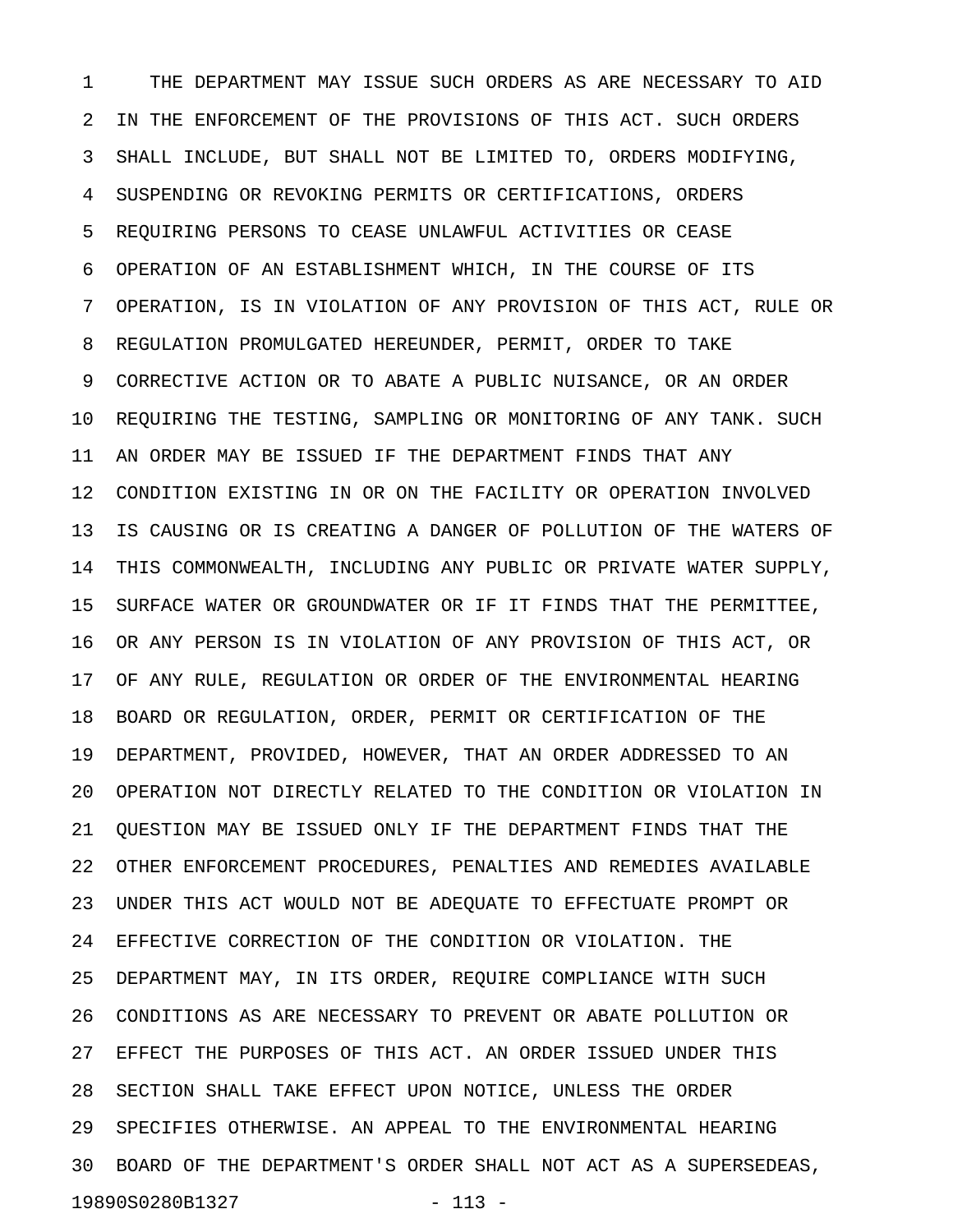1 PROVIDED, HOWEVER, THAT, UPON APPLICATION AND FOR CAUSE SHOWN, 2 THE ENVIRONMENTAL HEARING BOARD MAY ISSUE SUCH A SUPERSEDEAS. 3 THE RIGHT OF THE DEPARTMENT TO ISSUE AN ORDER UNDER THIS SECTION 4 IS IN ADDITION TO ANY REMEDY OR PENALTY WHICH MAY BE IMPOSED 5 PURSUANT TO THIS ACT. THE FAILURE TO COMPLY WITH ANY SUCH ORDER 6 IS HEREBY DECLARED TO BE A NUISANCE.

7 SECTION 1310. UNLAWFUL CONDUCT.

8 IT SHALL BE UNLAWFUL TO FAIL TO COMPLY WITH, OR TO CAUSE OR 9 ASSIST IN THE VIOLATION OF, ANY OF THE PROVISIONS OF THIS ACT OR 10 RULES AND REGULATIONS ADOPTED HEREUNDER; OR TO FAIL TO COMPLY 11 WITH ANY ORDER, PERMIT, REGISTRATION, OR CERTIFICATION 12 REQUIREMENT OF THE DEPARTMENT; OR TO CAUSE A PUBLIC NUISANCE; OR 13 TO CAUSE AIR, SOIL OR WATER POLLUTION; OR TO HINDER, OBSTRUCT, 14 PREVENT OR INTERFERE WITH THE DEPARTMENT OR ITS PERSONNEL IN THE 15 PERFORMANCE OF ANY DUTY HEREUNDER; OR TO VIOLATE THE PROVISIONS 16 OF 18 PA.C.S. § 4903 (RELATING TO FALSE SWEARING) OR 4904 17 (RELATING TO UNSWORN FALSIFICATION TO AUTHORITIES) IN REGARD TO 18 PAPERS REQUIRED TO BE SUBMITTED UNDER THIS ACT. THE OWNER OR 19 OPERATOR OF A STORAGE TANK AND THE LANDOWNER OR OCCUPIER ON 20 WHOSE LAND A STORAGE TANK IS OR WAS LOCATED SHALL NOT ALLOW 21 POLLUTION RESULTING FROM, OR A RELEASE TO OCCUR FROM, A STORAGE 22 TANK.

23 SECTION 1311. PRESUMPTION.

24 (A) GENERAL RULE.--EXCEPT AS PROVIDED IN SUBSECTION (B), IT 25 SHALL BE PRESUMED AS A REBUTTABLE PRESUMPTION OF LAW IN CIVIL 26 AND ADMINISTRATIVE PROCEEDINGS THAT A PERSON WHO OWNS OR 27 OPERATES AN ABOVEGROUND OR UNDERGROUND STORAGE TANK SHALL BE 28 LIABLE, WITHOUT PROOF OF FAULT, NEGLIGENCE, OR CAUSATION FOR ALL 29 DAMAGES, CONTAMINATION OR POLLUTION WITHIN 2,500 FEET OF THE 30 PERIMETER OF THE SITE OF A STORAGE TANK CONTAINING OR WHICH 19890S0280B1327 - 114 -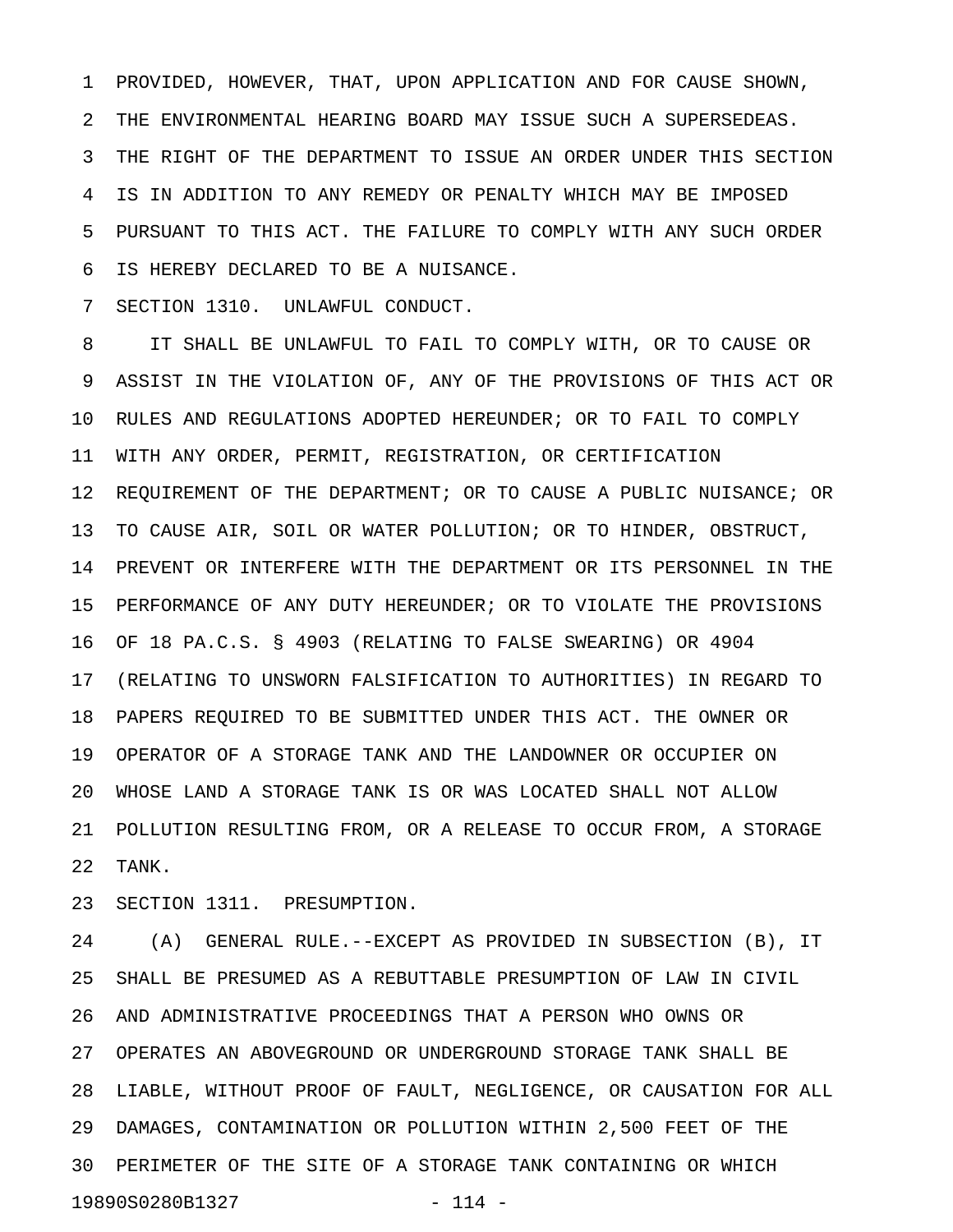1 CONTAINED A REGULATED SUBSTANCE OF THE TYPE WHICH CAUSED THE 2 DAMAGE, CONTAMINATION OR POLLUTION. SUCH PRESUMPTION MAY BE 3 OVERCOME BY CLEAR AND CONVINCING EVIDENCE THAT THE PERSON SO 4 CHARGED DID NOT CONTRIBUTE TO THE DAMAGE, CONTAMINATION OR 5 POLLUTION.

6 (B) DEFENSES.--IN ORDER TO OVERCOME THE PRESUMPTION OF 7 LIABILITY ESTABLISHED IN SUBSECTION (A), THE OWNER OR OPERATOR 8 MUST AFFIRMATIVELY PROVE, BY CLEAR AND CONVINCING EVIDENCE, ONE 9 OF THE FOLLOWING:

10 (1) THE DAMAGES, CONTAMINATION OR POLLUTION EXISTED 11 PRIOR TO THE USE OF ANY STORAGE TANK AT THE FACILITY TO 12 CONTAIN AN ACCUMULATION OF REGULATED SUBSTANCES, AS 13 DETERMINED BY SURVEYS OF THE SITE AND WITHIN 2,500 FEET OF 14 THE PERIMETER OF THE STORAGE TANK OR FACILITY.

15 (2) AN ADJACENT LANDOWNER REFUSED TO ALLOW THE OWNER OR 16 OPERATOR OF A STORAGE TANK AT A NEW FACILITY ACCESS TO PROPERTY 17 WITHIN 2,500 FEET OF THE PERIMETER OF A STORAGE TANK FACILITY TO 18 CONDUCT A SURVEY.

19 (3) THE DAMAGE, CONTAMINATION OR POLLUTION WAS NOT 20 WITHIN 2,500 FEET OF THE PERIMETER OF A STORAGE TANK.

21 (4) THE OWNER OR OPERATOR DID NOT CONTRIBUTE TO THE 22 DAMAGES, CONTAMINATION OR POLLUTION.

23 SECTION 1312. EXISTING RIGHTS AND REMEDIES PRESERVED.

24 THE COLLECTION OF ANY PENALTY IMPOSED UNDER THE PROVISIONS OF 25 THIS ACT SHALL NOT BE CONSTRUED AS ESTOPPING THE COMMONWEALTH, 26 OR ANY DISTRICT ATTORNEY OR SOLICITOR OF A MUNICIPALITY, FROM 27 PROCEEDING IN COURTS OF LAW OR EQUITY TO ABATE POLLUTIONS 28 FORBIDDEN UNDER THIS ACT, OR ABATE NUISANCES UNDER EXISTING LAW. 29 IT IS HEREBY DECLARED TO BE THE PURPOSE OF THIS ACT TO PROVIDE 30 ADDITIONAL AND CUMULATIVE REMEDIES TO PREVENT AND ABATE THE 19890S0280B1327 - 115 -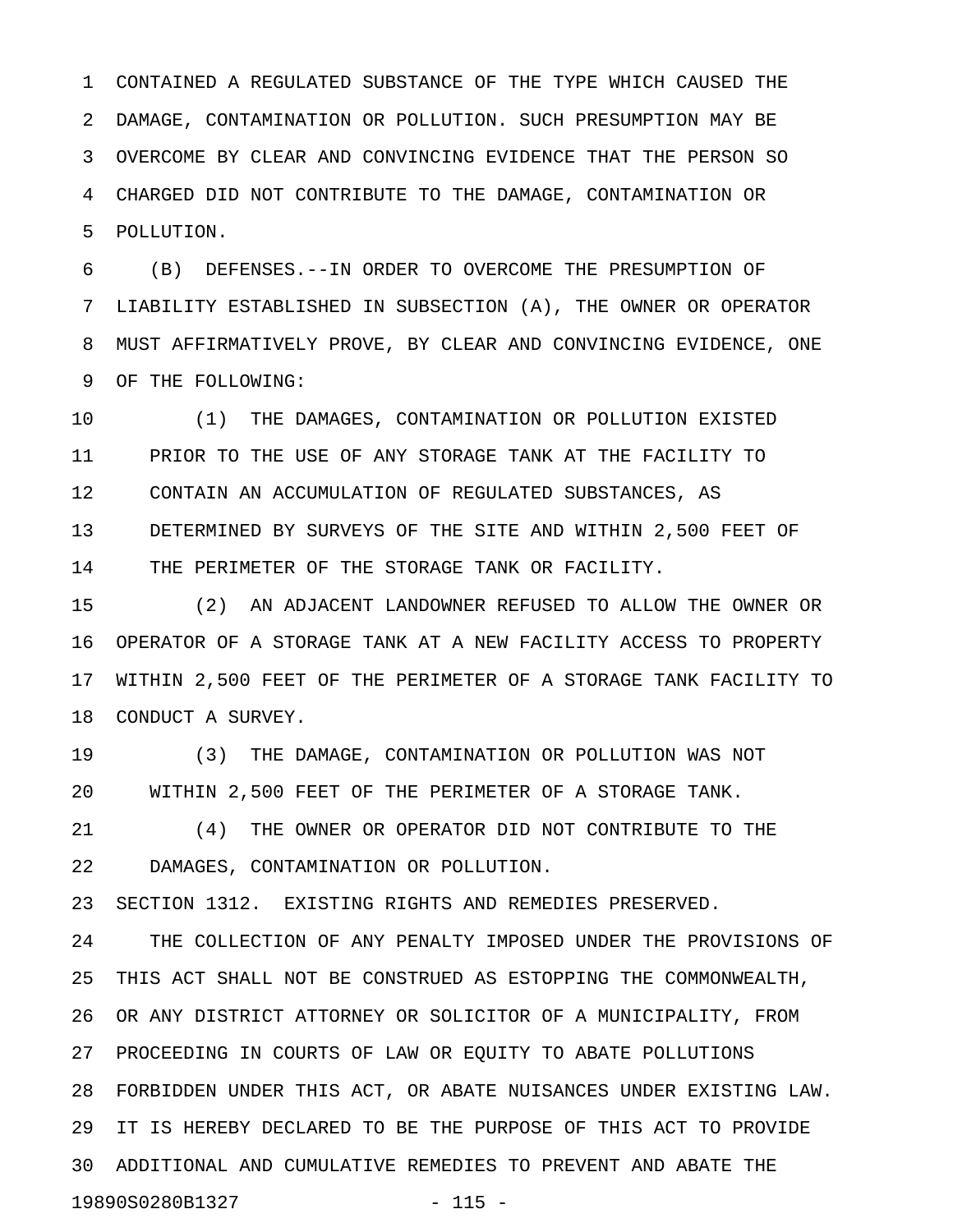1 POLLUTION CAUSED BY STORAGE TANKS, AND NOTHING CONTAINED IN THIS 2 ACT SHALL IN ANY WAY ABRIDGE OR ALTER RIGHTS OF ACTION OR 3 REMEDIES NOW OR HEREAFTER EXISTING IN EQUITY, OR UNDER THE 4 COMMON LAW OR STATUTORY LAW, CRIMINAL OR CIVIL, NOR SHALL ANY 5 PROVISION IN THIS ACT, OR THE GRANTING OF ANY PERMIT UNDER THIS 6 ACT, OR ANY ACT DONE BY VIRTUE OF THIS ACT, BE CONSTRUED AS 7 ESTOPPING THE COMMONWEALTH, PERSONS OR MUNICIPALITIES, IN THE 8 EXERCISE OF THEIR RIGHTS UNDER THE COMMON LAW OR DECISIONAL LAW 9 OR IN EQUITY, FROM PROCEEDING IN COURTS OF LAW OR EQUITY TO 10 SUPPRESS NUISANCES, OR TO ABATE ANY POLLUTION NOW OR HEREAFTER 11 EXISTING, OR ENFORCE COMMON LAW OR STATUTORY RIGHTS. 12 SECTION 1313. APPEALABLE ACTIONS.

13 ANY PERSON AGGRIEVED BY AN ORDER OR OTHER ADMINISTRATIVE 14 ACTION OF THE DEPARTMENT ISSUED PURSUANT TO THIS ACT SHALL HAVE 15 THE RIGHT, WITHIN 30 DAYS, TO APPEAL THE ACTION TO THE 16 ENVIRONMENTAL HEARING BOARD IN ACCORDANCE WITH 2 PA.C.S. CH. 5 17 SUBCH. A (RELATING TO PRACTICE AND PROCEDURE OF COMMONWEALTH 18 AGENCIES) AND THE ACT OF JULY 13, 1988 (P.L.530, NO.94), KNOWN 19 AS THE ENVIRONMENTAL HEARING BOARD ACT.

20 SECTION 1314. LIMITATION ON ACTION.

21 THE PROVISIONS OF ANY OTHER STATUTE TO THE CONTRARY 22 NOTWITHSTANDING ACTIONS FOR CIVIL OR CRIMINAL PENALTIES UNDER 23 THIS ACT MAY BE COMMENCED AT ANY TIME WITHIN A PERIOD OF 20 24 YEARS FROM THE DATE THE OFFENSE IS DISCOVERED.

25 SECTION 1315. COLLECTION OF FINES AND PENALTIES.

26 ALL FINES AND PENALTIES SHALL BE COLLECTIBLE IN ANY MANNER 27 PROVIDED BY LAW FOR THE COLLECTION OF DEBTS. IF ANY PERSON 28 LIABLE TO PAY ANY SUCH PENALTY NEGLECTS OR REFUSES TO PAY THE 29 SAME AFTER DEMAND, THE AMOUNT TOGETHER WITH INTEREST AND ANY 30 COSTS THAT MAY ACCRUE, SHALL BE A JUDGMENT IN FAVOR OF THE 19890S0280B1327 - 116 -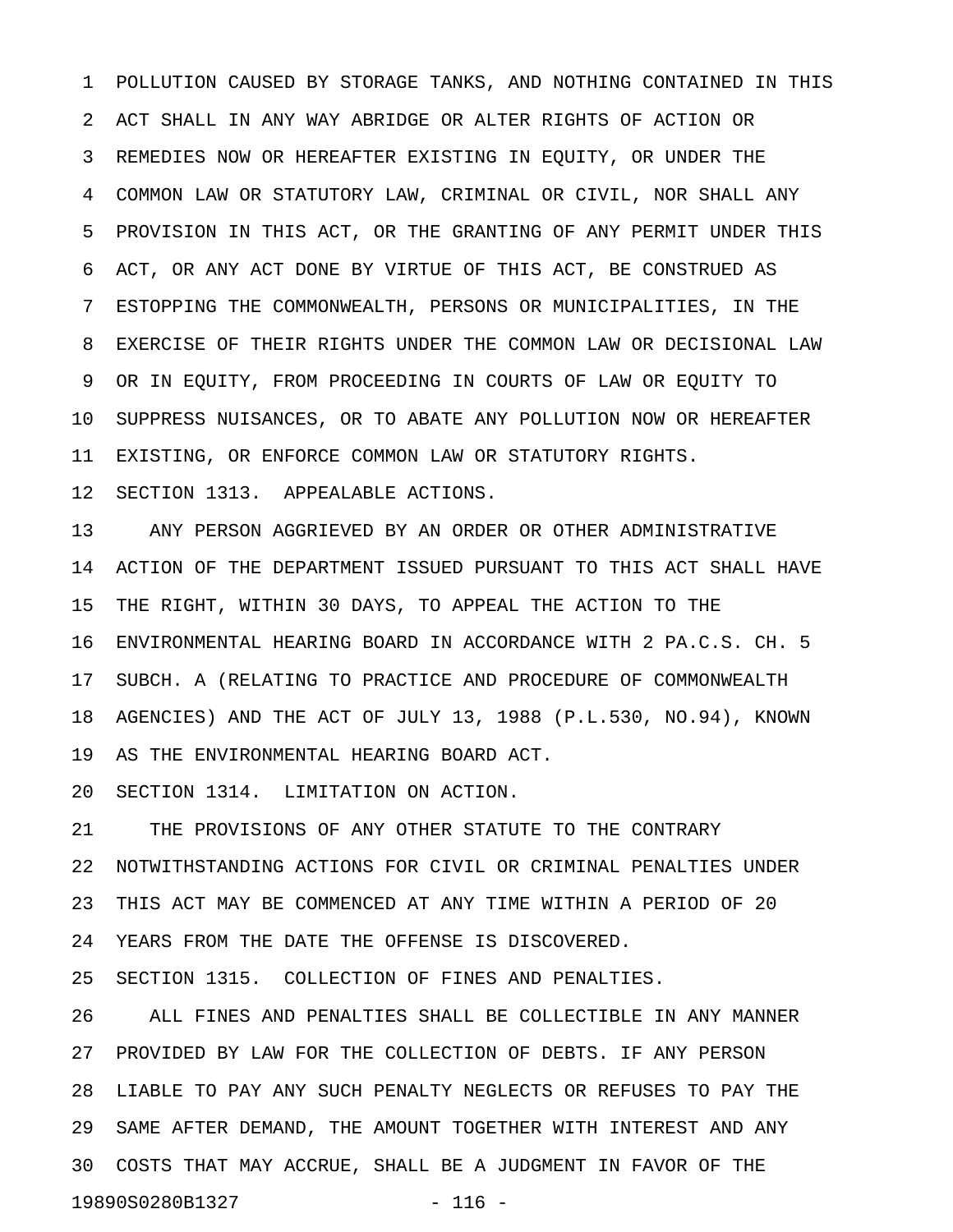1 COMMONWEALTH UPON THE PROPERTY OF SUCH PERSON, BUT ONLY AFTER 2 SAME HAS BEEN ENTERED AND DOCKETED OF RECORD BY THE PROTHONOTARY 3 OF THE COUNTY WHERE SUCH PROPERTY IS SITUATED. THE DEPARTMENT 4 MAY AT ANY TIME TRANSMIT TO THE PROTHONOTARIES OF THE RESPECTIVE 5 COUNTIES CERTIFIED COPIES OF ALL SUCH JUDGMENTS, AND IT SHALL BE 6 THE DUTY OF EACH PROTHONOTARY TO ENTER AND DOCKET THE SAME OF 7 RECORD IN HIS OFFICE, AND TO INDEX THE SAME AS JUDGMENTS ARE 8 INDEXED, WITHOUT REQUIRING THE PAYMENT OF COSTS AS A CONDITION 9 PRECEDENT TO THE ENTRY THEREOF.

## 10 CHAPTER 21

11 MISCELLANEOUS PROVISIONS

12 SECTION 2101. START-UP COSTS.

13 THE GOVERNOR IS HEREBY AUTHORIZED TO TRANSFER \$2,500,000, OR 14 AS MUCH THEREOF AS MAY BE NECESSARY, FROM THE HAZARDOUS SITES 15 CLEANUP FUND CREATED BY SECTION 602.3 OF THE ACT OF MARCH 4, 16 1971 (P.L.6, NO.2), KNOWN AS THE TAX REFORM CODE OF 1971, TO THE 17 STORAGE TANK FUND TO BEGIN DEVELOPMENT AND OPERATION OF THE 18 ABOVEGROUND AND UNDERGROUND STORAGE TANK PROGRAMS AND TO THE 19 UNDERGROUND STORAGE TANK INDEMNIFICATION FUND TO BE USED FOR THE 20 INITIAL ADMINISTRATIVE EXPENSES OF THE UNDERGROUND STORAGE TANK 21 INDEMNIFICATION BOARD. ALL TRANSFERRED FUNDS FROM THE HAZARDOUS 22 SITES CLEANUP FUND SHALL BE REPAID TO THAT FUND FROM FUNDS IN 23 THE STORAGE TANK FUND OR THE UNDERGROUND STORAGE TANK 24 INDEMNIFICATION FUND WITHIN TWO YEARS OF THE TRANSFER. SUCH 25 TRANSFERS SHALL BE MADE HEREUNDER UPON WARRANT OF THE STATE 26 TREASURER UPON REQUISITION BY THE GOVERNOR.

27 SECTION 2102. SAVED FROM REPEAL.

28 THE FOLLOWING ACTS WHICH ARE REPEALED IN SECTION 2104 ARE 29 SAVED FROM REPEAL TO THE EXTENT THAT SUCH ACTS PROVIDE AUTHORITY 30 FOR THE REGULATION AND PREVENTION OF FIRE OR EXPLOSIVE HAZARDS 19890S0280B1327 - 117 -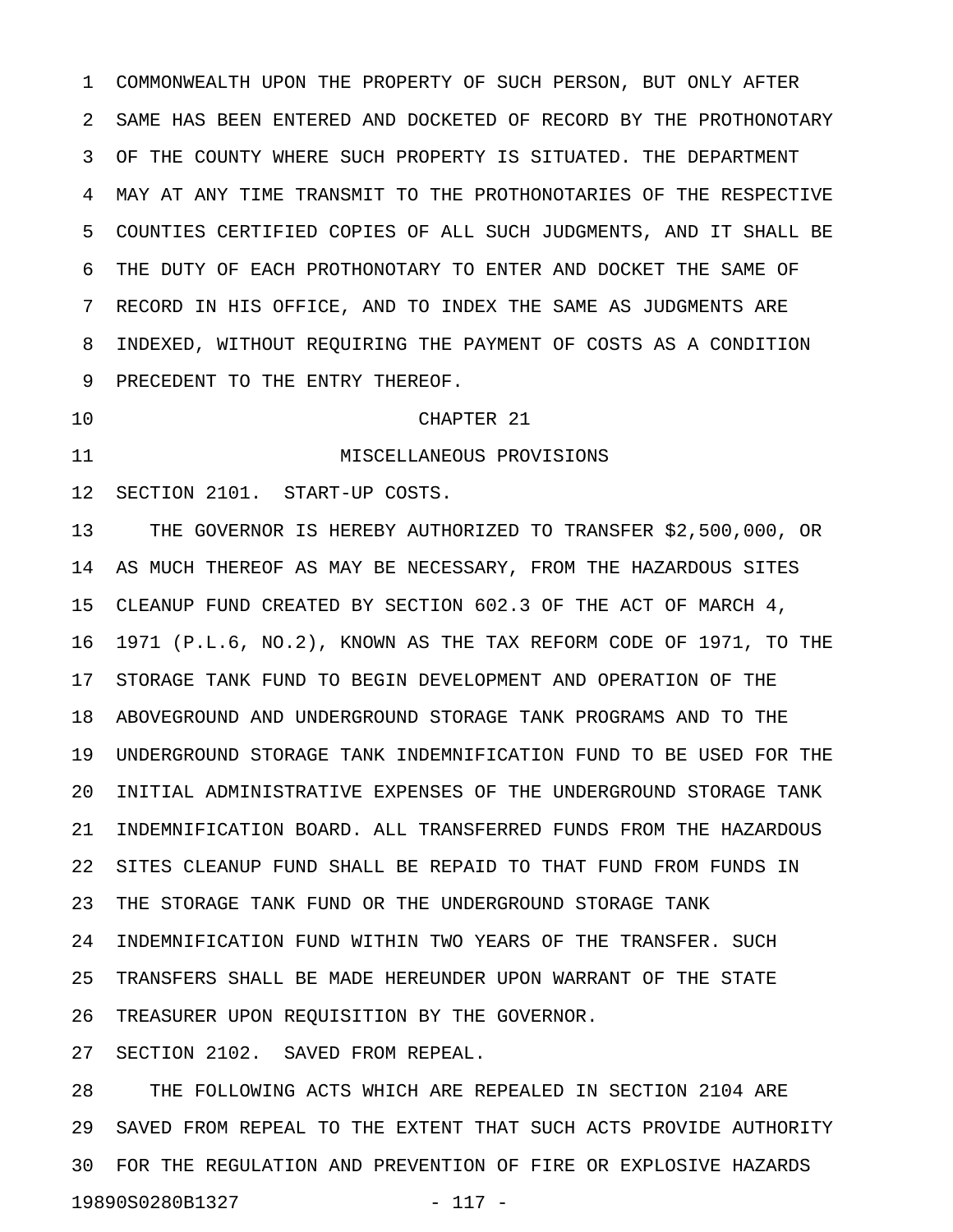1 AT ABOVEGROUND OR UNDERGROUND STORAGE TANKS:

2 ACT OF JUNE 8, 1911 (P.L.705, NO.281), ENTITLED "AN ACT 3 CREATING THE OFFICE OF FIRE MARSHAL, TO BE ATTACHED TO THE 4 DEPARTMENT OF PUBLIC SAFETY IN CITIES OF THE FIRST CLASS; 5 PRESCRIBING HIS DUTIES AND POWERS; AND PROVIDING PENALTIES FOR 6 VIOLATIONS OF THE PROVISIONS OF THE ACT; AND PROVIDING FOR THE 7 METHOD OF APPOINTMENT, COMPENSATION, AND FOR THE MAINTENANCE OF 8 HIS OFFICE."

9 ACT OF APRIL 27, 1927 (P.L.450, NO.291), REFERRED TO AS THE 10 STATE FIRE MARSHAL LAW.

11 ACT OF JULY 28, 1953 (P.L.723, NO.230), KNOWN AS THE SECOND 12 CLASS COUNTY CODE.

13 SECTION 2103. SEVERABILITY.

14 THE PROVISIONS OF THIS ACT ARE SEVERABLE. IF ANY PROVISION OF 15 THIS ACT OR ITS APPLICATION TO ANY PERSON OR CIRCUMSTANCE IS 16 HELD INVALID, THE INVALIDITY SHALL NOT AFFECT OTHER PROVISIONS 17 OR APPLICATIONS OF THIS ACT WHICH CAN BE GIVEN EFFECT WITHOUT 18 THE INVALID PROVISION OR APPLICATION.

19 SECTION 2104. REPEALS.

20 THE FOLLOWING ACTS AND PARTS OF ACTS ARE REPEALED TO THE 21 EXTENT SPECIFIED:

22 ACT OF JUNE 8, 1911 (P.L.705, NO.281), ENTITLED "AN ACT 23 CREATING THE OFFICE OF FIRE MARSHAL, TO BE ATTACHED TO THE 24 DEPARTMENT OF PUBLIC SAFETY IN CITIES OF THE FIRST CLASS; 25 PRESCRIBING HIS DUTIES AND POWERS; AND PROVIDING PENALTIES FOR 26 VIOLATIONS OF THE PROVISIONS OF THE ACT; AND PROVIDING FOR THE 27 METHOD OF APPOINTMENT, COMPENSATION, AND FOR THE MAINTENANCE OF 28 HIS OFFICE," INSOFAR AS IT IS INCONSISTENT WITH THIS ACT. 29 ACT OF APRIL 27, 1927 (P.L.450, NO.291), REFERRED TO AS THE 30 STATE FIRE MARSHAL LAW, INSOFAR AS THE STATE FIRE MARSHAL AND 19890S0280B1327 - 118 -